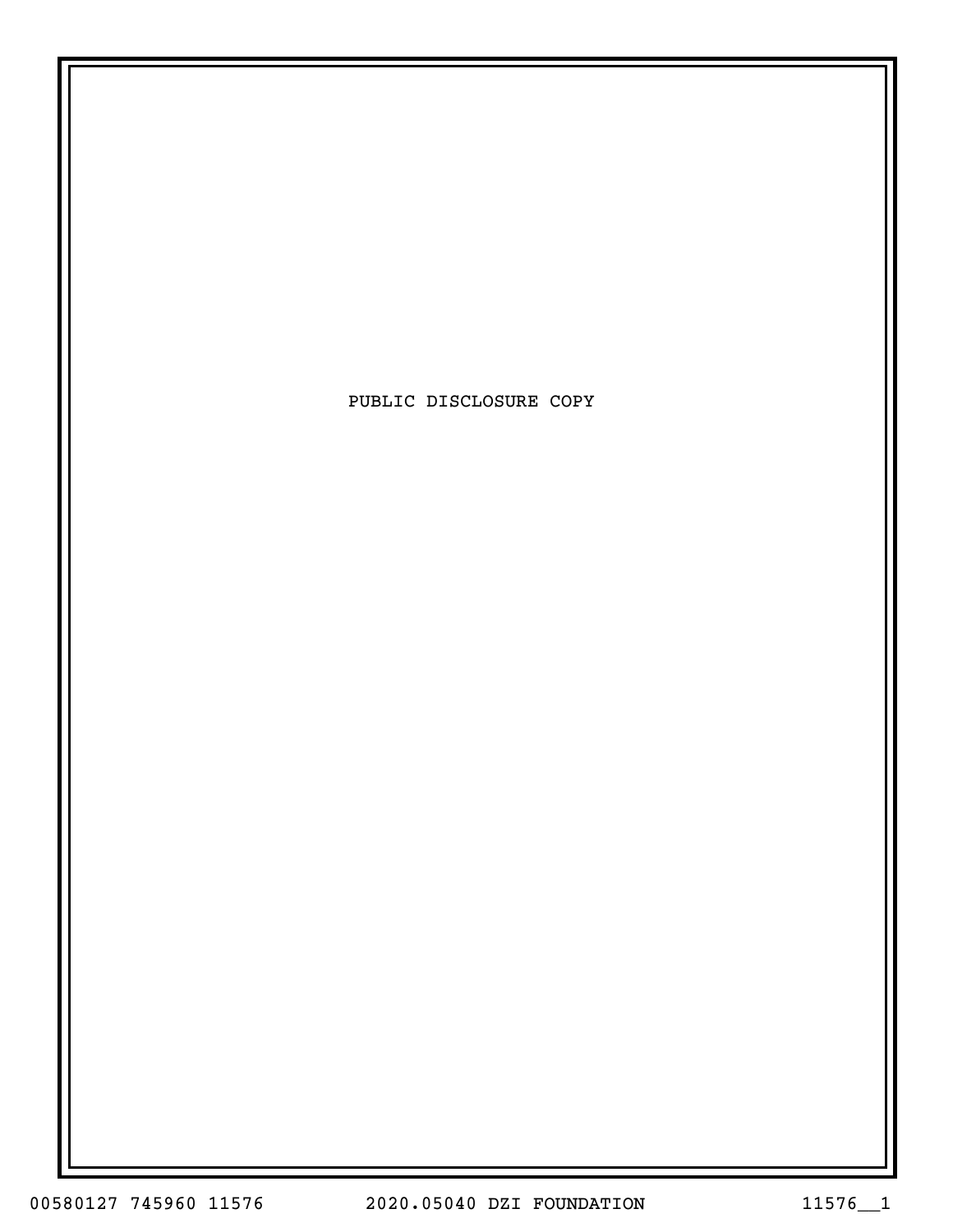|                         |                         |                                                                 | PUBLIC DISCLOSURE COPY **                                                                                                                                                  |                                                           |                         |                            |  |
|-------------------------|-------------------------|-----------------------------------------------------------------|----------------------------------------------------------------------------------------------------------------------------------------------------------------------------|-----------------------------------------------------------|-------------------------|----------------------------|--|
|                         |                         |                                                                 | <b>Return of Organization Exempt From Income Tax</b>                                                                                                                       |                                                           |                         | OMB No. 1545-0047          |  |
| Form 990                |                         |                                                                 | Under section 501(c), 527, or 4947(a)(1) of the Internal Revenue Code (except private foundations)                                                                         |                                                           |                         |                            |  |
|                         |                         |                                                                 | Do not enter social security numbers on this form as it may be made public.                                                                                                |                                                           |                         | <b>Open to Public</b>      |  |
|                         |                         | Department of the Treasury<br>Internal Revenue Service          | Go to www.irs.gov/Form990 for instructions and the latest information.                                                                                                     |                                                           |                         | Inspection                 |  |
|                         |                         |                                                                 | JUL 1, 2020<br>A For the 2020 calendar year, or tax year beginning                                                                                                         | and ending JUN 30, 2021                                   |                         |                            |  |
| в                       | Check if<br>applicable: |                                                                 | <b>C</b> Name of organization                                                                                                                                              | D Employer identification number                          |                         |                            |  |
|                         | Address<br>change       |                                                                 | DZI FOUNDATION                                                                                                                                                             |                                                           |                         |                            |  |
|                         | 1Name<br>change         |                                                                 | Doing business as                                                                                                                                                          | 84-1595852                                                |                         |                            |  |
|                         | 1Initial<br>return      |                                                                 | Number and street (or P.O. box if mail is not delivered to street address)<br>Room/suite                                                                                   | E Telephone number                                        |                         |                            |  |
|                         | Final<br>return/        |                                                                 | P.O. BOX 632                                                                                                                                                               | $970 - 626 - 9765$                                        |                         |                            |  |
|                         | termin-<br>ated         |                                                                 | City or town, state or province, country, and ZIP or foreign postal code                                                                                                   | G Gross receipts \$                                       |                         | 1,300,036.                 |  |
|                         | Amended<br>Ireturn      |                                                                 | 81432<br>RIDGWAY, CO                                                                                                                                                       | H(a) Is this a group return                               |                         |                            |  |
|                         | Applica-<br>tion        |                                                                 | F Name and address of principal officer: WENDE VALENTINE                                                                                                                   | for subordinates?                                         |                         | $\Box$ Yes $~\boxtimes$ No |  |
|                         | pending                 |                                                                 | SAME AS C ABOVE                                                                                                                                                            | H(b) Are all subordinates included? <b>Yes</b>            |                         | ∫No                        |  |
|                         |                         | Tax-exempt status: $X \over 301(c)(3)$                          | $4947(a)(1)$ or<br>$501(c)$ (<br>$\sqrt{\frac{1}{1}}$ (insert no.)                                                                                                         | 527<br>If "No," attach a list. See instructions           |                         |                            |  |
|                         |                         |                                                                 | J Website: WWW.DZIFOUNDATION.ORG                                                                                                                                           | $H(c)$ Group exemption number $\blacktriangleright$       |                         |                            |  |
|                         |                         | <b>K</b> Form of organization: $\boxed{\textbf{X}}$ Corporation | Other $\blacktriangleright$<br>Trust<br>Association                                                                                                                        | L Year of formation: $2001$ M State of legal domicile: CO |                         |                            |  |
|                         | <b>Part II</b>          | <b>Summary</b>                                                  |                                                                                                                                                                            |                                                           |                         |                            |  |
|                         | 1.                      |                                                                 | Briefly describe the organization's mission or most significant activities: SEE PART III, LINE 1.                                                                          |                                                           |                         |                            |  |
| Governance              |                         |                                                                 |                                                                                                                                                                            |                                                           |                         |                            |  |
|                         | 2                       |                                                                 | Check this box $\blacktriangleright$ $\Box$ if the organization discontinued its operations or disposed of more than 25% of its net assets.                                |                                                           |                         |                            |  |
|                         | З                       |                                                                 | Number of voting members of the governing body (Part VI, line 1a)                                                                                                          |                                                           | 3                       | 9                          |  |
|                         | 4                       |                                                                 |                                                                                                                                                                            |                                                           | $\overline{\mathbf{4}}$ | 9                          |  |
|                         | 5                       |                                                                 | 5                                                                                                                                                                          | 5                                                         |                         |                            |  |
| <b>Activities &amp;</b> | 6                       |                                                                 |                                                                                                                                                                            |                                                           | 6                       | $\overline{11}$            |  |
|                         |                         |                                                                 |                                                                                                                                                                            |                                                           | <b>7a</b>               | $\overline{0}$ .           |  |
|                         |                         |                                                                 |                                                                                                                                                                            |                                                           | 7 <sub>b</sub>          | $\overline{0}$ .           |  |
|                         |                         |                                                                 |                                                                                                                                                                            | <b>Prior Year</b>                                         |                         | <b>Current Year</b>        |  |
|                         | 8                       |                                                                 |                                                                                                                                                                            | 1,356,865.                                                |                         | 1, 299, 552.               |  |
|                         | 9                       |                                                                 |                                                                                                                                                                            |                                                           | 0                       | О.                         |  |
| Revenue                 | 10                      |                                                                 |                                                                                                                                                                            | 13,728.                                                   |                         | 484.                       |  |
|                         |                         |                                                                 | 11 Other revenue (Part VIII, column (A), lines 5, 6d, 8c, 9c, 10c, and 11e)                                                                                                |                                                           | Ω.                      | 0.                         |  |
|                         | 12                      |                                                                 | Total revenue - add lines 8 through 11 (must equal Part VIII, column (A), line 12)                                                                                         | 1,370,593.                                                |                         | 1,300,036.                 |  |
|                         | 13                      |                                                                 | Grants and similar amounts paid (Part IX, column (A), lines 1-3)                                                                                                           | 14,577.                                                   |                         | 14,799.                    |  |
|                         | 14                      |                                                                 | Benefits paid to or for members (Part IX, column (A), line 4)                                                                                                              |                                                           | 0                       | $\overline{0}$ .           |  |
|                         |                         |                                                                 |                                                                                                                                                                            | $607,067$ .                                               |                         | 561,499.                   |  |
| Expenses                |                         |                                                                 |                                                                                                                                                                            | 6,094.                                                    |                         | 52,200.                    |  |
|                         |                         |                                                                 |                                                                                                                                                                            |                                                           |                         |                            |  |
|                         |                         |                                                                 |                                                                                                                                                                            | 889,074.                                                  |                         | 974,903.                   |  |
|                         | 18                      |                                                                 | Total expenses. Add lines 13-17 (must equal Part IX, column (A), line 25)                                                                                                  | 1,516,812.<br>-146,219.                                   |                         | 1,603,401.                 |  |
|                         | 19                      |                                                                 |                                                                                                                                                                            |                                                           |                         | $-303, 365.$               |  |
|                         |                         |                                                                 |                                                                                                                                                                            | <b>Beginning of Current Year</b>                          |                         | <b>End of Year</b>         |  |
|                         | 20                      | Total assets (Part X, line 16)                                  |                                                                                                                                                                            | 1,799,472.<br>160, 297.                                   |                         | 1,480,192.<br>144,382.     |  |
| Net Assets or           | 21                      |                                                                 | Total liabilities (Part X, line 26)                                                                                                                                        | 1,639,175.                                                |                         | 1,335,810.                 |  |
|                         | 22<br>Part II           | Signature Block                                                 |                                                                                                                                                                            |                                                           |                         |                            |  |
|                         |                         |                                                                 | Under penalties of perjury, I declare that I have examined this return, including accompanying schedules and statements, and to the best of my knowledge and belief, it is |                                                           |                         |                            |  |
|                         |                         |                                                                 | true, correct, and complete. Declaration of preparer (other than officer) is based on all information of which preparer has any knowledge.                                 |                                                           |                         |                            |  |
| Sign                    |                         |                                                                 | Signature of officer                                                                                                                                                       | Date                                                      |                         |                            |  |

| Sign     | <b>Signature of Officer</b>                                                     | Dalt                                        |
|----------|---------------------------------------------------------------------------------|---------------------------------------------|
| Here     | MICHELLE MONTAGUE, FINANCE OFFICER                                              |                                             |
|          | Type or print name and title                                                    |                                             |
|          | Date<br>Print/Type preparer's name<br>'Préparer's sionature/                    | PTIN<br>Check                               |
| Paid     | LOCASTRO,<br>CPA/Z<br>RICHARD J.                                                | 01/27/2022<br>P00288314<br>self-employed    |
| Preparer | ROSENBERG & FREEDMAN<br>$\blacksquare$ GELMAN .<br>Firm's name                  | Firm's EIN $\frac{52 - 1392008}{ }$         |
| Use Only | Firm's address 1550 MONTGOMERY AVE SUITE 800N                                   |                                             |
|          | BETHESDA, MD 20814-2930                                                         | Phone no. $(301)$ 951-9090                  |
|          | May the IRS discuss this return with the preparer shown above? See instructions | x<br><b>No</b><br>Yes                       |
|          |                                                                                 | $000 \times 00$<br>$\overline{\phantom{0}}$ |

032001 12-23-20 LHA **For Paperwork Reduction Act Notice, see the separate instructions.** Form 990 (2020)

#### Form **990** (2020)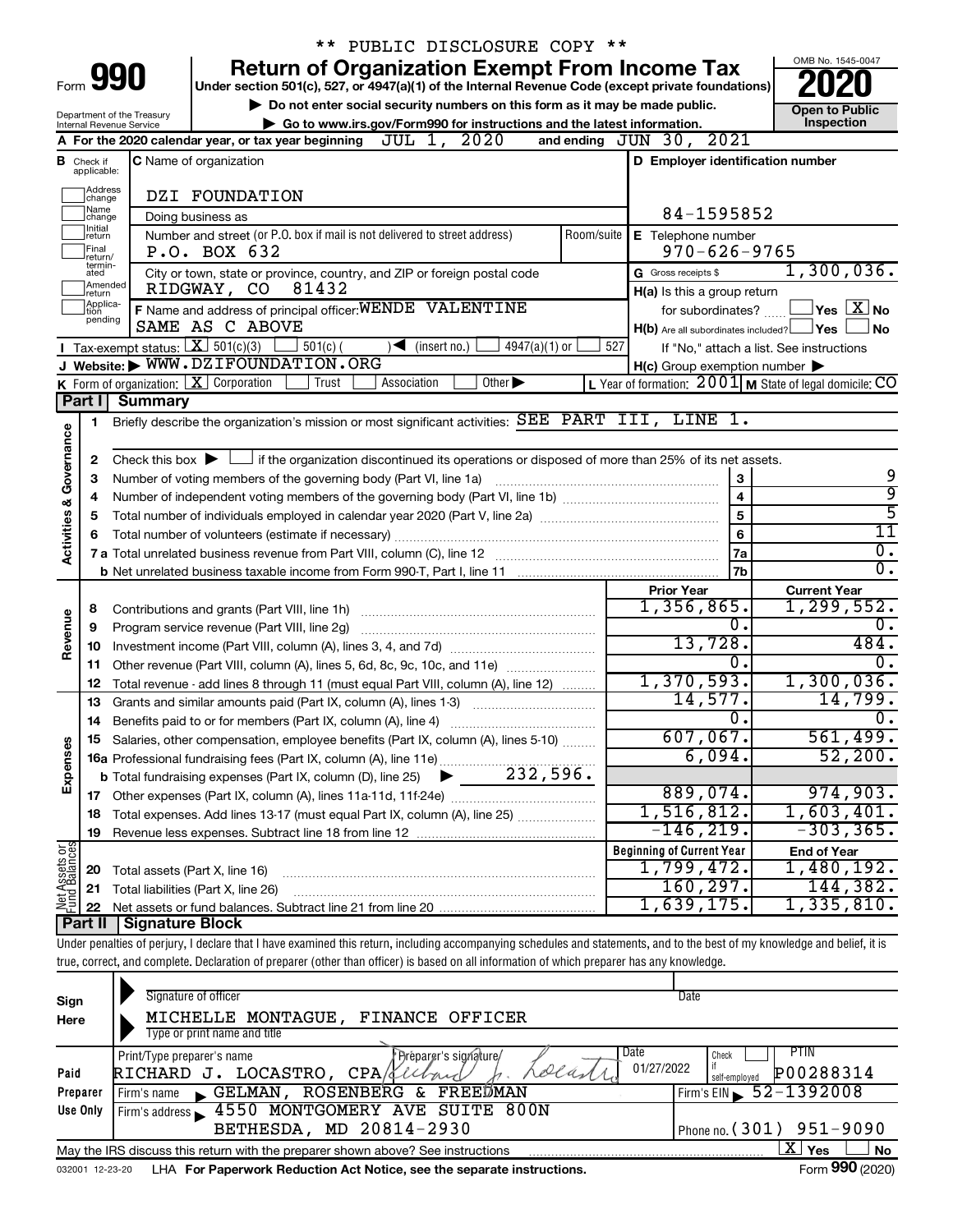|              | 84-1595852<br>DZI FOUNDATION<br>Form 990 (2020)                                                                                                                                                                                                                                      | Page 2             |
|--------------|--------------------------------------------------------------------------------------------------------------------------------------------------------------------------------------------------------------------------------------------------------------------------------------|--------------------|
|              | Part III   Statement of Program Service Accomplishments                                                                                                                                                                                                                              |                    |
|              |                                                                                                                                                                                                                                                                                      | $\boxed{\text{X}}$ |
| 1            | Briefly describe the organization's mission:                                                                                                                                                                                                                                         |                    |
|              | THE DZI FOUNDATION WORKS IN PARTNERSHIP WITH REMOTE COMMUNITIES IN                                                                                                                                                                                                                   |                    |
|              | NEPAL TO CREATE LASTING IMPROVEMENTS IN THEIR QUALITY OF LIFE.                                                                                                                                                                                                                       |                    |
|              |                                                                                                                                                                                                                                                                                      |                    |
|              |                                                                                                                                                                                                                                                                                      |                    |
| $\mathbf{2}$ | Did the organization undertake any significant program services during the year which were not listed on the<br>$\exists$ Yes $\boxed{\text{X}}$ No                                                                                                                                  |                    |
|              |                                                                                                                                                                                                                                                                                      |                    |
|              | If "Yes." describe these new services on Schedule O.<br>$\Box$ Yes $[\overline{\mathrm{X}}]$ No                                                                                                                                                                                      |                    |
| 3            | Did the organization cease conducting, or make significant changes in how it conducts, any program services?                                                                                                                                                                         |                    |
|              | If "Yes," describe these changes on Schedule O.                                                                                                                                                                                                                                      |                    |
| 4            | Describe the organization's program service accomplishments for each of its three largest program services, as measured by expenses.<br>Section 501(c)(3) and 501(c)(4) organizations are required to report the amount of grants and allocations to others, the total expenses, and |                    |
|              | revenue, if any, for each program service reported.                                                                                                                                                                                                                                  |                    |
| 4a           | 1, 199, 429. including grants of \$ 14, 799. ) (Revenue \$<br>) (Expenses \$<br>(Code:                                                                                                                                                                                               |                    |
|              | NEPAL COMMUNITY PROJECTS - HELPED COMMUNITIES TAKE CONTROL OF THEIR OWN                                                                                                                                                                                                              |                    |
|              | FUTURE THROUGH OUR SUPPORT OF LOCALLY-INITIATED COMMUNITY DEVELOPMENT                                                                                                                                                                                                                |                    |
|              | PROJECTS. PROVIDED TRAINING AND FUNDS THAT ALLOWED COMMUNITIES TO                                                                                                                                                                                                                    |                    |
|              | COMPLETE COMMUNITY-CHOSEN PROJECTS THAT INCREASED EDUCATION, HEALTH AND                                                                                                                                                                                                              |                    |
|              | INCOME GENERATING OPPORTUNITIES THROUGHOUT THE COMMUNITY.                                                                                                                                                                                                                            |                    |
|              |                                                                                                                                                                                                                                                                                      |                    |
|              | OUR DEEP DEVELOPMENT PROGRAM (DD) ENCOMPASSES THE MAJORITY OF OUR WORK                                                                                                                                                                                                               |                    |
|              | IN NEPAL. AS ONE OF THE MOST INNOVATIVE AND EFFICIENT PROGRAMS IN THE                                                                                                                                                                                                                |                    |
|              | HIMALAYAN REGION, DD ENCOURAGES UNDERSERVED COMMUNITIES TO DISCOVER                                                                                                                                                                                                                  |                    |
|              | THEIR OWN ABILITIES AND SKILLS TO CREATE PERMANENT SOLUTIONS FOR BETTER                                                                                                                                                                                                              |                    |
|              | EDUCATIONAL OPPORTUNITIES AND FACILITIES, BASIC HEALTH AND HYGIENE, AND                                                                                                                                                                                                              |                    |
|              | <b>INCOME GENERATION.</b>                                                                                                                                                                                                                                                            |                    |
| 4b           |                                                                                                                                                                                                                                                                                      |                    |
|              |                                                                                                                                                                                                                                                                                      |                    |
|              |                                                                                                                                                                                                                                                                                      |                    |
|              |                                                                                                                                                                                                                                                                                      |                    |
|              |                                                                                                                                                                                                                                                                                      |                    |
|              |                                                                                                                                                                                                                                                                                      |                    |
|              |                                                                                                                                                                                                                                                                                      |                    |
|              |                                                                                                                                                                                                                                                                                      |                    |
|              |                                                                                                                                                                                                                                                                                      |                    |
|              |                                                                                                                                                                                                                                                                                      |                    |
|              |                                                                                                                                                                                                                                                                                      |                    |
|              |                                                                                                                                                                                                                                                                                      |                    |
|              |                                                                                                                                                                                                                                                                                      |                    |
| 4с           | (Code: ) (Expenses \$<br>) (Revenue \$<br>including grants of \$                                                                                                                                                                                                                     |                    |
|              |                                                                                                                                                                                                                                                                                      |                    |
|              |                                                                                                                                                                                                                                                                                      |                    |
|              |                                                                                                                                                                                                                                                                                      |                    |
|              |                                                                                                                                                                                                                                                                                      |                    |
|              |                                                                                                                                                                                                                                                                                      |                    |
|              |                                                                                                                                                                                                                                                                                      |                    |
|              |                                                                                                                                                                                                                                                                                      |                    |
|              |                                                                                                                                                                                                                                                                                      |                    |
|              |                                                                                                                                                                                                                                                                                      |                    |
|              |                                                                                                                                                                                                                                                                                      |                    |
|              |                                                                                                                                                                                                                                                                                      |                    |
|              |                                                                                                                                                                                                                                                                                      |                    |
| 4d           | Other program services (Describe on Schedule O.)                                                                                                                                                                                                                                     |                    |
|              |                                                                                                                                                                                                                                                                                      |                    |
|              | (Expenses \$<br>Revenue \$<br>including grants of \$<br>1, 199, 429.                                                                                                                                                                                                                 |                    |
| 4е           | Total program service expenses<br>Form 990 (2020)                                                                                                                                                                                                                                    |                    |
|              | SEE SCHEDULE O FOR CONTINUATION(S)                                                                                                                                                                                                                                                   |                    |
|              | 032002 12-23-20                                                                                                                                                                                                                                                                      |                    |
|              | 00580127 745960 11576<br>2020.05040 DZI FOUNDATION<br>$11576 - 1$                                                                                                                                                                                                                    |                    |
|              |                                                                                                                                                                                                                                                                                      |                    |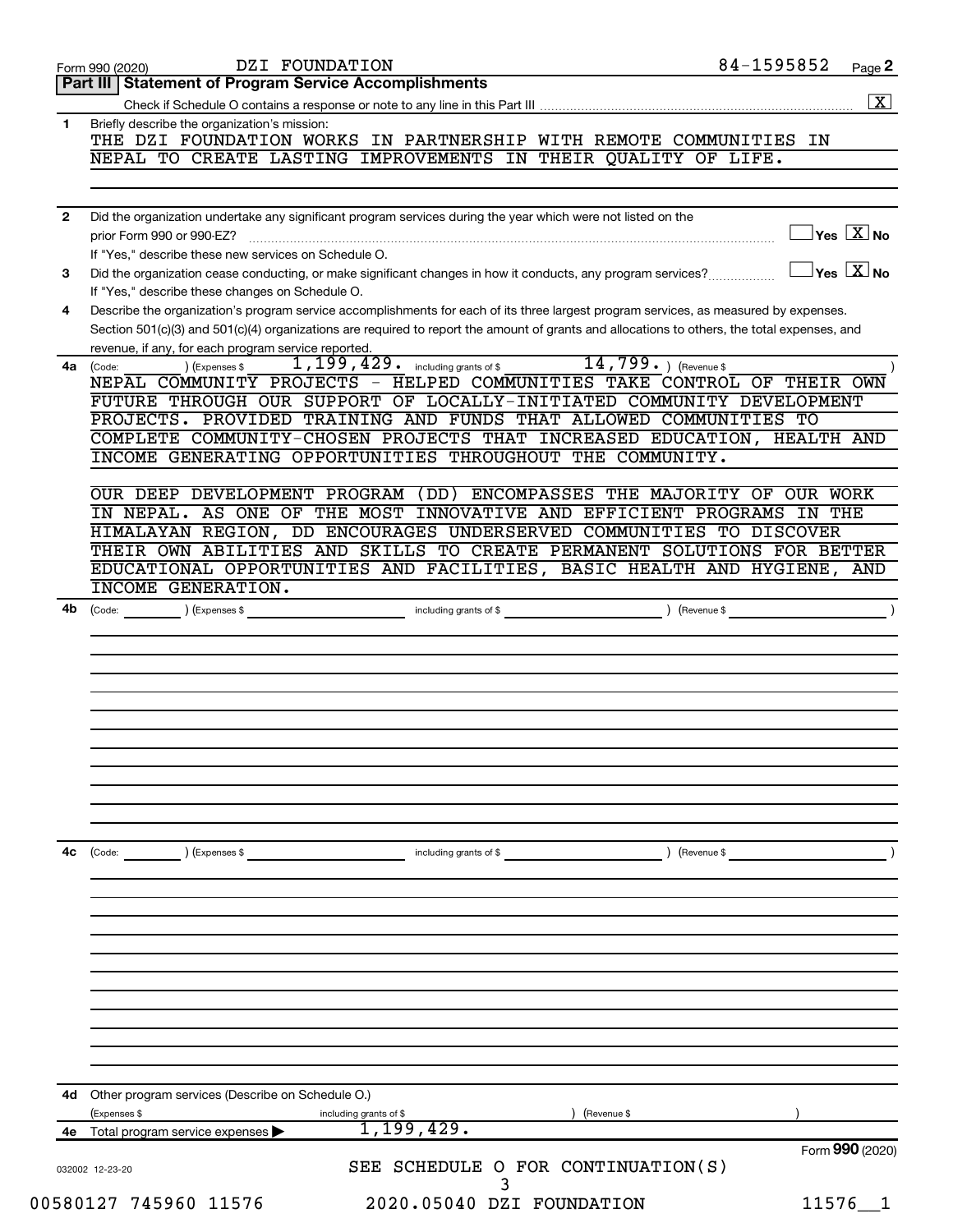| Form 990 (2020) |  | DZI FOUNDATI                                     |
|-----------------|--|--------------------------------------------------|
|                 |  | <b>Part IV   Checklist of Required Schedules</b> |

DZI FOUNDATION

|     |                                                                                                                                                                                                                                             |                          | Yes                     | No                      |
|-----|---------------------------------------------------------------------------------------------------------------------------------------------------------------------------------------------------------------------------------------------|--------------------------|-------------------------|-------------------------|
| 1.  | Is the organization described in section 501(c)(3) or 4947(a)(1) (other than a private foundation)?                                                                                                                                         |                          |                         |                         |
|     | If "Yes," complete Schedule A                                                                                                                                                                                                               | 1                        | х                       |                         |
| 2   |                                                                                                                                                                                                                                             | $\mathbf{2}$             | $\overline{\textbf{x}}$ |                         |
| 3   | Did the organization engage in direct or indirect political campaign activities on behalf of or in opposition to candidates for                                                                                                             |                          |                         |                         |
|     |                                                                                                                                                                                                                                             | 3                        |                         | x                       |
| 4   | Section 501(c)(3) organizations. Did the organization engage in lobbying activities, or have a section 501(h) election in effect                                                                                                            | 4                        |                         | x                       |
| 5   | Is the organization a section 501(c)(4), 501(c)(5), or 501(c)(6) organization that receives membership dues, assessments, or                                                                                                                |                          |                         |                         |
|     |                                                                                                                                                                                                                                             | 5                        |                         | x                       |
| 6   | Did the organization maintain any donor advised funds or any similar funds or accounts for which donors have the right to                                                                                                                   |                          |                         |                         |
|     | provide advice on the distribution or investment of amounts in such funds or accounts? If "Yes," complete Schedule D, Part I                                                                                                                | 6                        |                         | x                       |
| 7   | Did the organization receive or hold a conservation easement, including easements to preserve open space,                                                                                                                                   |                          |                         |                         |
|     |                                                                                                                                                                                                                                             | $\overline{\phantom{a}}$ |                         | x                       |
| 8   | Did the organization maintain collections of works of art, historical treasures, or other similar assets? If "Yes," complete                                                                                                                |                          |                         |                         |
|     | Schedule D, Part III <b>www.community.community.community.community.community.community.com</b>                                                                                                                                             |                          |                         | x                       |
| 9   | Did the organization report an amount in Part X, line 21, for escrow or custodial account liability, serve as a custodian for                                                                                                               |                          |                         |                         |
|     | amounts not listed in Part X; or provide credit counseling, debt management, credit repair, or debt negotiation services?                                                                                                                   |                          |                         |                         |
|     |                                                                                                                                                                                                                                             | 9                        |                         | x                       |
| 10  | Did the organization, directly or through a related organization, hold assets in donor-restricted endowments                                                                                                                                |                          |                         |                         |
|     |                                                                                                                                                                                                                                             | 10                       |                         | x                       |
| 11  | If the organization's answer to any of the following questions is "Yes," then complete Schedule D, Parts VI, VII, VIII, IX, or X<br>as applicable.                                                                                          |                          |                         |                         |
|     | a Did the organization report an amount for land, buildings, and equipment in Part X, line 10? If "Yes," complete Schedule D,                                                                                                               |                          |                         |                         |
|     | Part VI                                                                                                                                                                                                                                     | 11a                      | X                       |                         |
|     | <b>b</b> Did the organization report an amount for investments - other securities in Part X, line 12, that is 5% or more of its total                                                                                                       |                          |                         |                         |
|     |                                                                                                                                                                                                                                             | 11b                      |                         | x                       |
|     | c Did the organization report an amount for investments - program related in Part X, line 13, that is 5% or more of its total                                                                                                               | 11c                      |                         | x                       |
|     | d Did the organization report an amount for other assets in Part X, line 15, that is 5% or more of its total assets reported in                                                                                                             |                          |                         |                         |
|     |                                                                                                                                                                                                                                             | 11d                      |                         | х                       |
|     |                                                                                                                                                                                                                                             | 11e                      |                         | X                       |
| f   | Did the organization's separate or consolidated financial statements for the tax year include a footnote that addresses                                                                                                                     |                          |                         |                         |
|     | the organization's liability for uncertain tax positions under FIN 48 (ASC 740)? If "Yes," complete Schedule D, Part X                                                                                                                      | 11f                      | х                       |                         |
|     | 12a Did the organization obtain separate, independent audited financial statements for the tax year? If "Yes," complete                                                                                                                     |                          | X                       |                         |
|     |                                                                                                                                                                                                                                             | 12a                      |                         |                         |
|     | <b>b</b> Was the organization included in consolidated, independent audited financial statements for the tax year?<br>If "Yes." and if the organization answered "No" to line 12a, then completing Schedule D. Parts XI and XII is optional | 12 <sub>b</sub>          |                         | х                       |
| 13  |                                                                                                                                                                                                                                             | 13                       |                         | $\overline{\textbf{X}}$ |
| 14a |                                                                                                                                                                                                                                             | 14a                      | X                       |                         |
|     | <b>b</b> Did the organization have aggregate revenues or expenses of more than \$10,000 from grantmaking, fundraising, business,                                                                                                            |                          |                         |                         |
|     | investment, and program service activities outside the United States, or aggregate foreign investments valued at \$100,000                                                                                                                  |                          |                         |                         |
|     |                                                                                                                                                                                                                                             | 14b                      | X                       |                         |
| 15  | Did the organization report on Part IX, column (A), line 3, more than \$5,000 of grants or other assistance to or for any                                                                                                                   |                          |                         |                         |
|     |                                                                                                                                                                                                                                             | 15                       | х                       |                         |
| 16  | Did the organization report on Part IX, column (A), line 3, more than \$5,000 of aggregate grants or other assistance to                                                                                                                    |                          |                         |                         |
|     |                                                                                                                                                                                                                                             | 16                       |                         | x                       |
| 17  | Did the organization report a total of more than \$15,000 of expenses for professional fundraising services on Part IX,                                                                                                                     |                          |                         |                         |
|     |                                                                                                                                                                                                                                             | 17                       | X                       |                         |
| 18  | Did the organization report more than \$15,000 total of fundraising event gross income and contributions on Part VIII, lines                                                                                                                | 18                       |                         | х                       |
| 19  | Did the organization report more than \$15,000 of gross income from gaming activities on Part VIII, line 9a? If "Yes,"                                                                                                                      | 19                       |                         | х                       |
|     |                                                                                                                                                                                                                                             | 20a                      |                         | х                       |
|     |                                                                                                                                                                                                                                             | 20 <sub>b</sub>          |                         |                         |
| 21  | Did the organization report more than \$5,000 of grants or other assistance to any domestic organization or                                                                                                                                 |                          |                         |                         |
|     |                                                                                                                                                                                                                                             | 21                       |                         | х                       |
|     | 032003 12-23-20                                                                                                                                                                                                                             |                          |                         | Form 990 (2020)         |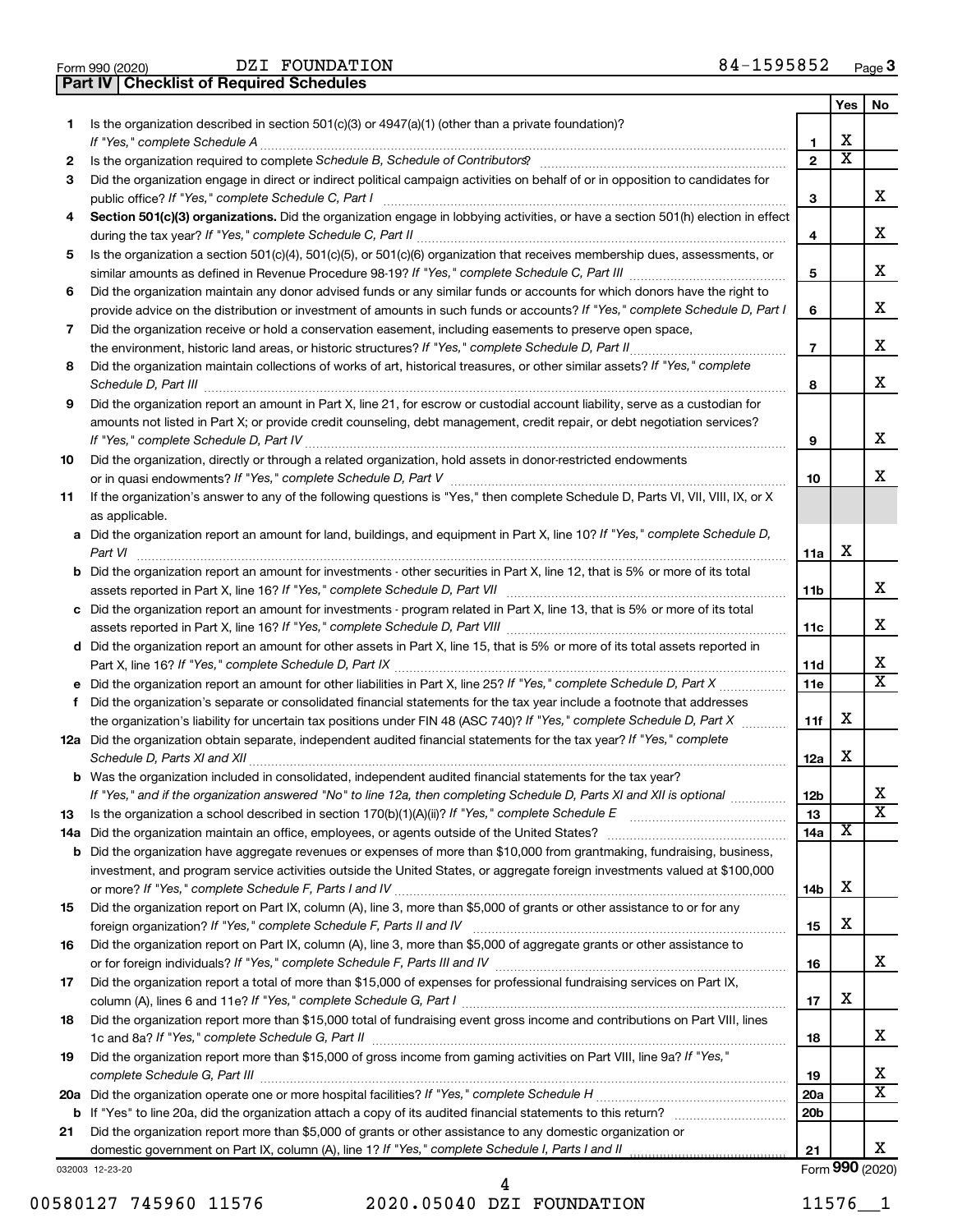|  | Form 990 (2020) |  |
|--|-----------------|--|
|  |                 |  |

DZI FOUNDATION

*(continued)* **Part IV Checklist of Required Schedules**

|          | <b>Part IV   Checklist of Required Schedules</b> (continued)                                                                                                                                                                         |                 |     |                         |
|----------|--------------------------------------------------------------------------------------------------------------------------------------------------------------------------------------------------------------------------------------|-----------------|-----|-------------------------|
|          |                                                                                                                                                                                                                                      |                 | Yes | No                      |
| 22       | Did the organization report more than \$5,000 of grants or other assistance to or for domestic individuals on                                                                                                                        |                 |     |                         |
|          |                                                                                                                                                                                                                                      | 22              |     | х                       |
| 23       | Did the organization answer "Yes" to Part VII, Section A, line 3, 4, or 5 about compensation of the organization's current                                                                                                           |                 |     |                         |
|          | and former officers, directors, trustees, key employees, and highest compensated employees? If "Yes," complete                                                                                                                       |                 |     |                         |
|          | Schedule J <b>with a contract of the contract of the contract of the contract of the contract of the contract of the contract of the contract of the contract of the contract of the contract of the contract of the contract of</b> | 23              |     | x                       |
|          | 24a Did the organization have a tax-exempt bond issue with an outstanding principal amount of more than \$100,000 as of the                                                                                                          |                 |     |                         |
|          | last day of the year, that was issued after December 31, 2002? If "Yes," answer lines 24b through 24d and complete                                                                                                                   |                 |     |                         |
|          |                                                                                                                                                                                                                                      | 24a             |     | х                       |
|          |                                                                                                                                                                                                                                      | 24 <sub>b</sub> |     |                         |
|          | c Did the organization maintain an escrow account other than a refunding escrow at any time during the year to defease                                                                                                               |                 |     |                         |
|          |                                                                                                                                                                                                                                      | 24c             |     |                         |
|          |                                                                                                                                                                                                                                      | 24 <sub>d</sub> |     |                         |
|          | 25a Section 501(c)(3), 501(c)(4), and 501(c)(29) organizations. Did the organization engage in an excess benefit                                                                                                                     |                 |     |                         |
|          |                                                                                                                                                                                                                                      | 25a             |     | x                       |
|          | b Is the organization aware that it engaged in an excess benefit transaction with a disqualified person in a prior year, and                                                                                                         |                 |     |                         |
|          | that the transaction has not been reported on any of the organization's prior Forms 990 or 990-EZ? If "Yes," complete                                                                                                                |                 |     |                         |
|          | Schedule L, Part I                                                                                                                                                                                                                   |                 |     | х                       |
| 26       | Did the organization report any amount on Part X, line 5 or 22, for receivables from or payables to any current                                                                                                                      |                 |     |                         |
|          | or former officer, director, trustee, key employee, creator or founder, substantial contributor, or 35%                                                                                                                              |                 |     |                         |
|          |                                                                                                                                                                                                                                      | 26              |     | х                       |
| 27       | Did the organization provide a grant or other assistance to any current or former officer, director, trustee, key employee,                                                                                                          |                 |     |                         |
|          | creator or founder, substantial contributor or employee thereof, a grant selection committee member, or to a 35% controlled                                                                                                          |                 |     |                         |
|          | entity (including an employee thereof) or family member of any of these persons? If "Yes," complete Schedule L, Part III                                                                                                             | 27              |     | х                       |
| 28       | Was the organization a party to a business transaction with one of the following parties (see Schedule L, Part IV                                                                                                                    |                 |     |                         |
|          | instructions, for applicable filing thresholds, conditions, and exceptions):                                                                                                                                                         |                 |     |                         |
|          | a A current or former officer, director, trustee, key employee, creator or founder, or substantial contributor? If                                                                                                                   |                 |     |                         |
|          |                                                                                                                                                                                                                                      | 28a             |     | X                       |
|          |                                                                                                                                                                                                                                      | 28 <sub>b</sub> |     | $\overline{\texttt{x}}$ |
|          | c A 35% controlled entity of one or more individuals and/or organizations described in lines 28a or 28b?If                                                                                                                           |                 |     |                         |
|          |                                                                                                                                                                                                                                      | 28c             |     | х                       |
| 29       |                                                                                                                                                                                                                                      | 29              | X   |                         |
| 30       | Did the organization receive contributions of art, historical treasures, or other similar assets, or qualified conservation                                                                                                          |                 |     |                         |
|          |                                                                                                                                                                                                                                      | 30              |     | х                       |
| 31       | Did the organization liquidate, terminate, or dissolve and cease operations? If "Yes," complete Schedule N, Part I                                                                                                                   | 31              |     | $\overline{\text{x}}$   |
| 32       | Did the organization sell, exchange, dispose of, or transfer more than 25% of its net assets? If "Yes," complete                                                                                                                     |                 |     |                         |
|          | Schedule N. Part II                                                                                                                                                                                                                  | 32              |     | Χ                       |
| 33       | Did the organization own 100% of an entity disregarded as separate from the organization under Regulations                                                                                                                           |                 |     |                         |
|          |                                                                                                                                                                                                                                      | 33              |     | х                       |
| 34       | Was the organization related to any tax-exempt or taxable entity? If "Yes," complete Schedule R, Part II, III, or IV, and                                                                                                            |                 |     |                         |
|          | Part V, line 1                                                                                                                                                                                                                       | 34              |     | х                       |
|          | 35a Did the organization have a controlled entity within the meaning of section 512(b)(13)?                                                                                                                                          | 35a             |     | $\overline{\text{X}}$   |
|          | <b>b</b> If "Yes" to line 35a, did the organization receive any payment from or engage in any transaction with a controlled entity                                                                                                   |                 |     |                         |
|          |                                                                                                                                                                                                                                      | 35b             |     |                         |
| 36       | Section 501(c)(3) organizations. Did the organization make any transfers to an exempt non-charitable related organization?                                                                                                           |                 |     |                         |
|          |                                                                                                                                                                                                                                      | 36              |     | x                       |
| 37       | Did the organization conduct more than 5% of its activities through an entity that is not a related organization                                                                                                                     |                 |     |                         |
|          | and that is treated as a partnership for federal income tax purposes? If "Yes," complete Schedule R, Part VI                                                                                                                         | 37              |     | x                       |
| 38       | Did the organization complete Schedule O and provide explanations in Schedule O for Part VI, lines 11b and 19?                                                                                                                       |                 |     |                         |
|          | Note: All Form 990 filers are required to complete Schedule O                                                                                                                                                                        | 38              | х   |                         |
| ∣ Part V | <b>Statements Regarding Other IRS Filings and Tax Compliance</b>                                                                                                                                                                     |                 |     |                         |
|          |                                                                                                                                                                                                                                      |                 |     |                         |
|          |                                                                                                                                                                                                                                      |                 | Yes | No                      |
|          | 1a                                                                                                                                                                                                                                   |                 |     |                         |
|          | <b>b</b> Enter the number of Forms W-2G included in line 1a. Enter -0- if not applicable <i></i><br>1b                                                                                                                               |                 |     |                         |
|          | c Did the organization comply with backup withholding rules for reportable payments to vendors and reportable gaming                                                                                                                 |                 |     |                         |
|          |                                                                                                                                                                                                                                      | 1c              | х   |                         |
|          | 032004 12-23-20                                                                                                                                                                                                                      |                 |     | Form 990 (2020)         |
|          | 5                                                                                                                                                                                                                                    |                 |     |                         |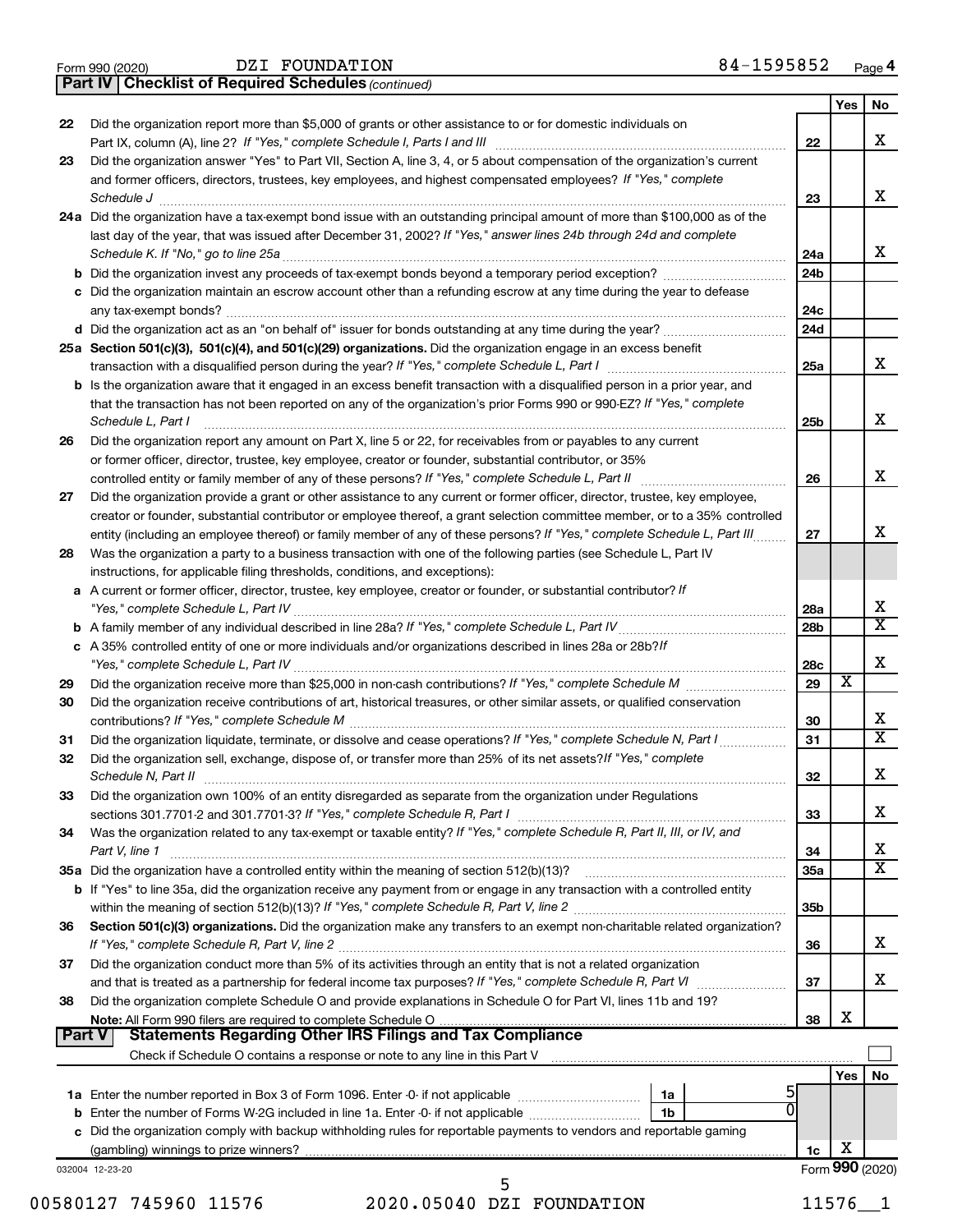| Form 990 (2020 |  |  |
|----------------|--|--|
|----------------|--|--|

**Part V Statements Regarding Other IRS Filings and Tax Compliance** DZI FOUNDATION 84-1595852

*(continued)*

|                                                            |                                                                                                                                                                                                                      |                | Yes | No                           |  |  |  |
|------------------------------------------------------------|----------------------------------------------------------------------------------------------------------------------------------------------------------------------------------------------------------------------|----------------|-----|------------------------------|--|--|--|
|                                                            | 2a Enter the number of employees reported on Form W-3, Transmittal of Wage and Tax Statements,                                                                                                                       |                |     |                              |  |  |  |
|                                                            | 5 <sup>1</sup><br>filed for the calendar year ending with or within the year covered by this return <i></i><br>2a                                                                                                    |                |     |                              |  |  |  |
|                                                            |                                                                                                                                                                                                                      | 2 <sub>b</sub> | X   |                              |  |  |  |
|                                                            |                                                                                                                                                                                                                      |                |     |                              |  |  |  |
|                                                            | 3a Did the organization have unrelated business gross income of \$1,000 or more during the year?                                                                                                                     | За             |     | х                            |  |  |  |
|                                                            |                                                                                                                                                                                                                      | 3b             |     |                              |  |  |  |
|                                                            | 4a At any time during the calendar year, did the organization have an interest in, or a signature or other authority over, a                                                                                         |                |     |                              |  |  |  |
|                                                            | financial account in a foreign country (such as a bank account, securities account, or other financial account)?                                                                                                     | 4a             | х   |                              |  |  |  |
|                                                            | <b>b</b> If "Yes," enter the name of the foreign country $\triangleright$ NEPAL                                                                                                                                      |                |     |                              |  |  |  |
|                                                            | See instructions for filing requirements for FinCEN Form 114, Report of Foreign Bank and Financial Accounts (FBAR).                                                                                                  |                |     |                              |  |  |  |
|                                                            | 5а                                                                                                                                                                                                                   |                |     |                              |  |  |  |
| b                                                          |                                                                                                                                                                                                                      | 5b<br>5c       |     | $\overline{\textbf{X}}$      |  |  |  |
|                                                            | 6a Does the organization have annual gross receipts that are normally greater than \$100,000, and did the organization solicit                                                                                       |                |     |                              |  |  |  |
|                                                            |                                                                                                                                                                                                                      | 6a             |     | х                            |  |  |  |
|                                                            | <b>b</b> If "Yes," did the organization include with every solicitation an express statement that such contributions or gifts                                                                                        |                |     |                              |  |  |  |
|                                                            | were not tax deductible?                                                                                                                                                                                             | 6b             |     |                              |  |  |  |
| 7                                                          | Organizations that may receive deductible contributions under section 170(c).                                                                                                                                        |                |     |                              |  |  |  |
| a                                                          | Did the organization receive a payment in excess of \$75 made partly as a contribution and partly for goods and services provided to the payor?                                                                      | 7a             |     | х                            |  |  |  |
| b                                                          |                                                                                                                                                                                                                      | 7b             |     |                              |  |  |  |
| с                                                          | Did the organization sell, exchange, or otherwise dispose of tangible personal property for which it was required                                                                                                    |                |     |                              |  |  |  |
|                                                            |                                                                                                                                                                                                                      | 7c             |     | х                            |  |  |  |
|                                                            | 7d                                                                                                                                                                                                                   |                |     |                              |  |  |  |
|                                                            | Did the organization receive any funds, directly or indirectly, to pay premiums on a personal benefit contract?                                                                                                      | 7e             |     | х<br>$\overline{\textbf{X}}$ |  |  |  |
| f                                                          | Did the organization, during the year, pay premiums, directly or indirectly, on a personal benefit contract?                                                                                                         |                |     |                              |  |  |  |
| g                                                          | If the organization received a contribution of qualified intellectual property, did the organization file Form 8899 as required?                                                                                     |                |     |                              |  |  |  |
| h                                                          | If the organization received a contribution of cars, boats, airplanes, or other vehicles, did the organization file a Form 1098-C?                                                                                   |                |     |                              |  |  |  |
| 8                                                          | Sponsoring organizations maintaining donor advised funds. Did a donor advised fund maintained by the                                                                                                                 |                |     |                              |  |  |  |
|                                                            | N/A<br>sponsoring organization have excess business holdings at any time during the year?                                                                                                                            | 8              |     |                              |  |  |  |
| 9                                                          | Sponsoring organizations maintaining donor advised funds.                                                                                                                                                            |                |     |                              |  |  |  |
| а                                                          | N/A<br>Did the sponsoring organization make any taxable distributions under section 4966?<br>N/A                                                                                                                     | 9а             |     |                              |  |  |  |
| b                                                          |                                                                                                                                                                                                                      | 9b             |     |                              |  |  |  |
| 10                                                         | Section 501(c)(7) organizations. Enter:<br>$\mathrm{N}/\mathrm{A}$                                                                                                                                                   |                |     |                              |  |  |  |
| а                                                          | 10a<br>10 <sub>b</sub>                                                                                                                                                                                               |                |     |                              |  |  |  |
| 11.                                                        | b Gross receipts, included on Form 990, Part VIII, line 12, for public use of club facilities<br>Section 501(c)(12) organizations. Enter:                                                                            |                |     |                              |  |  |  |
|                                                            | $N/A$   11a                                                                                                                                                                                                          |                |     |                              |  |  |  |
|                                                            | <b>b</b> Gross income from other sources (Do not net amounts due or paid to other sources against                                                                                                                    |                |     |                              |  |  |  |
|                                                            | 11b                                                                                                                                                                                                                  |                |     |                              |  |  |  |
|                                                            | 12a Section 4947(a)(1) non-exempt charitable trusts. Is the organization filing Form 990 in lieu of Form 1041?                                                                                                       | 12a            |     |                              |  |  |  |
|                                                            | <b>b</b> If "Yes," enter the amount of tax-exempt interest received or accrued during the year $\ldots$ $\mathbf{N}/\mathbf{A}$<br>  12b                                                                             |                |     |                              |  |  |  |
| 13                                                         | Section 501(c)(29) qualified nonprofit health insurance issuers.                                                                                                                                                     |                |     |                              |  |  |  |
|                                                            | N/A<br>a Is the organization licensed to issue qualified health plans in more than one state?                                                                                                                        | 13a            |     |                              |  |  |  |
|                                                            | Note: See the instructions for additional information the organization must report on Schedule O.                                                                                                                    |                |     |                              |  |  |  |
|                                                            | <b>b</b> Enter the amount of reserves the organization is required to maintain by the states in which the                                                                                                            |                |     |                              |  |  |  |
|                                                            | 13b                                                                                                                                                                                                                  |                |     |                              |  |  |  |
|                                                            | 13 <sub>c</sub>                                                                                                                                                                                                      |                |     | x                            |  |  |  |
|                                                            | 14a Did the organization receive any payments for indoor tanning services during the tax year?<br><b>b</b> If "Yes," has it filed a Form 720 to report these payments? If "No," provide an explanation on Schedule O |                |     |                              |  |  |  |
|                                                            | 14 <sub>b</sub>                                                                                                                                                                                                      |                |     |                              |  |  |  |
| 15                                                         | Is the organization subject to the section 4960 tax on payment(s) of more than \$1,000,000 in remuneration or                                                                                                        |                |     |                              |  |  |  |
|                                                            | excess parachute payment(s) during the year?                                                                                                                                                                         | 15             |     | х                            |  |  |  |
| If "Yes," see instructions and file Form 4720, Schedule N. |                                                                                                                                                                                                                      |                |     |                              |  |  |  |
| 16                                                         | Is the organization an educational institution subject to the section 4968 excise tax on net investment income?                                                                                                      | 16             |     | x                            |  |  |  |
|                                                            | If "Yes," complete Form 4720, Schedule O.                                                                                                                                                                            |                |     |                              |  |  |  |

Form (2020) **990**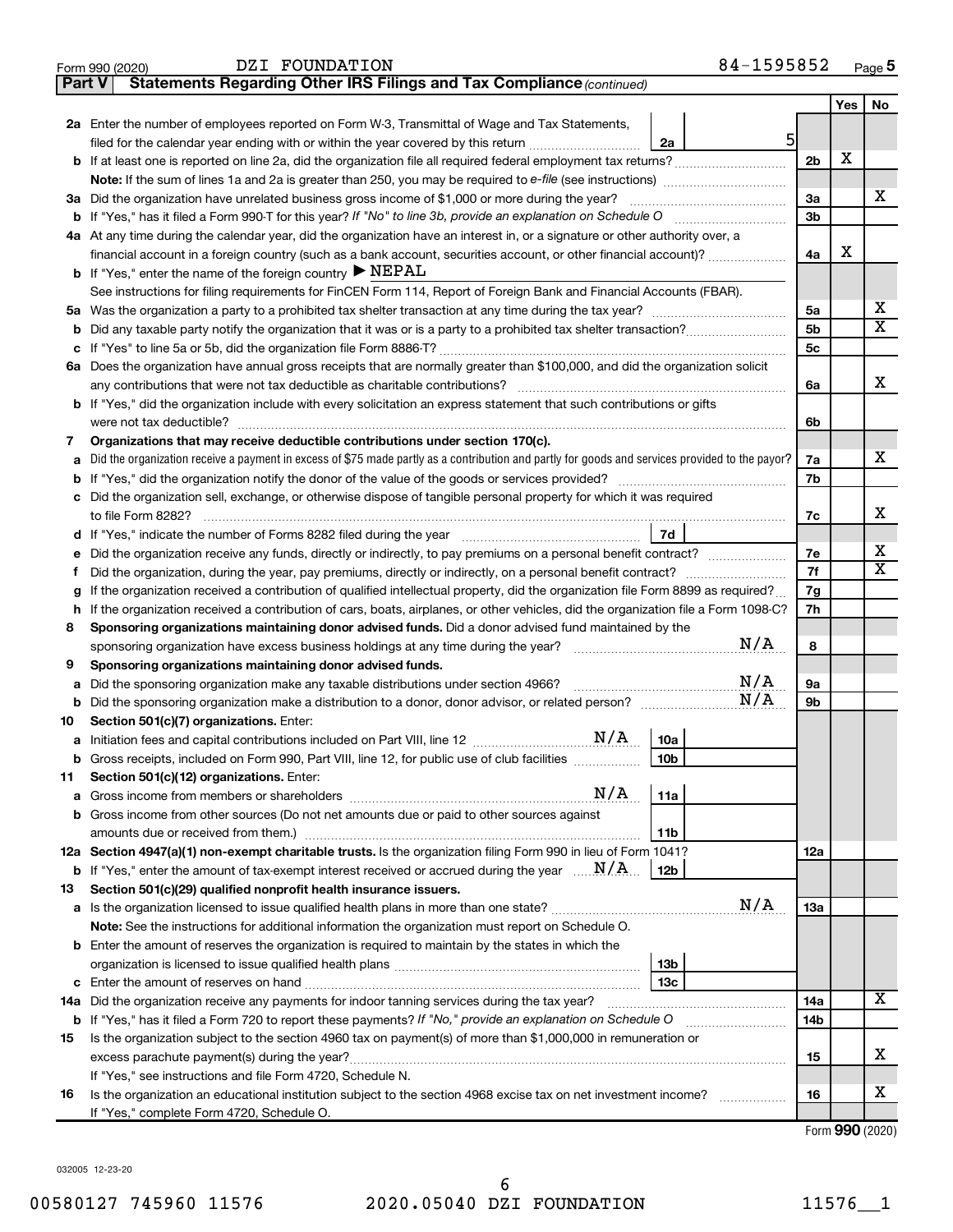|        | DZI FOUNDATION<br>Form 990 (2020)                                                                                                                                                                                              |    | 84-1595852 |              |                         | Page 6                  |
|--------|--------------------------------------------------------------------------------------------------------------------------------------------------------------------------------------------------------------------------------|----|------------|--------------|-------------------------|-------------------------|
|        | Governance, Management, and Disclosure For each "Yes" response to lines 2 through 7b below, and for a "No" response<br><b>Part VI</b>                                                                                          |    |            |              |                         |                         |
|        | to line 8a, 8b, or 10b below, describe the circumstances, processes, or changes on Schedule O. See instructions.                                                                                                               |    |            |              |                         |                         |
|        |                                                                                                                                                                                                                                |    |            |              |                         | $\overline{\mathbf{X}}$ |
|        | <b>Section A. Governing Body and Management</b>                                                                                                                                                                                |    |            |              |                         |                         |
|        |                                                                                                                                                                                                                                |    |            |              | Yes                     | No                      |
|        | 1a Enter the number of voting members of the governing body at the end of the tax year                                                                                                                                         | 1a |            |              |                         |                         |
|        | If there are material differences in voting rights among members of the governing body, or if the governing                                                                                                                    |    |            |              |                         |                         |
|        | body delegated broad authority to an executive committee or similar committee, explain on Schedule O.                                                                                                                          |    |            |              |                         |                         |
| b      | Enter the number of voting members included on line 1a, above, who are independent                                                                                                                                             | 1b |            | 9            |                         |                         |
| 2      | Did any officer, director, trustee, or key employee have a family relationship or a business relationship with any other                                                                                                       |    |            |              |                         | x                       |
|        |                                                                                                                                                                                                                                |    |            | $\mathbf{2}$ |                         |                         |
| 3      | Did the organization delegate control over management duties customarily performed by or under the direct supervision                                                                                                          |    |            |              |                         |                         |
|        |                                                                                                                                                                                                                                |    |            | 3            |                         |                         |
| 4      | Did the organization make any significant changes to its governing documents since the prior Form 990 was filed?                                                                                                               |    |            | 4            |                         |                         |
| 5      |                                                                                                                                                                                                                                |    |            | 5            |                         |                         |
| 6      |                                                                                                                                                                                                                                |    |            | 6            |                         |                         |
| 7a     | Did the organization have members, stockholders, or other persons who had the power to elect or appoint one or                                                                                                                 |    |            |              |                         |                         |
|        |                                                                                                                                                                                                                                |    |            | 7a           |                         | X                       |
|        | <b>b</b> Are any governance decisions of the organization reserved to (or subject to approval by) members, stockholders, or                                                                                                    |    |            |              |                         |                         |
|        | persons other than the governing body?                                                                                                                                                                                         |    |            | 7b           |                         |                         |
| 8      | Did the organization contemporaneously document the meetings held or written actions undertaken during the year by the following:                                                                                              |    |            |              |                         |                         |
| a      |                                                                                                                                                                                                                                |    |            | 8a           | х                       |                         |
|        |                                                                                                                                                                                                                                |    |            | 8b           |                         |                         |
| b<br>9 |                                                                                                                                                                                                                                |    |            |              |                         |                         |
|        | Is there any officer, director, trustee, or key employee listed in Part VII, Section A, who cannot be reached at the                                                                                                           |    |            | 9            |                         |                         |
|        | Section B. Policies (This Section B requests information about policies not required by the Internal Revenue Code.)                                                                                                            |    |            |              |                         |                         |
|        |                                                                                                                                                                                                                                |    |            |              |                         |                         |
|        |                                                                                                                                                                                                                                |    |            |              | Yes                     | No                      |
|        |                                                                                                                                                                                                                                |    |            | 10a          |                         |                         |
|        | <b>b</b> If "Yes," did the organization have written policies and procedures governing the activities of such chapters, affiliates,                                                                                            |    |            |              |                         |                         |
|        |                                                                                                                                                                                                                                |    |            | 10b          |                         |                         |
|        | 11a Has the organization provided a complete copy of this Form 990 to all members of its governing body before filing the form?                                                                                                |    |            | 11a          | X                       |                         |
|        | <b>b</b> Describe in Schedule O the process, if any, used by the organization to review this Form 990.                                                                                                                         |    |            |              |                         |                         |
|        |                                                                                                                                                                                                                                |    |            | 12a          | х                       |                         |
| b      |                                                                                                                                                                                                                                |    |            | 12b          | $\overline{\textbf{X}}$ |                         |
| с      | Did the organization regularly and consistently monitor and enforce compliance with the policy? If "Yes," describe                                                                                                             |    |            |              |                         |                         |
|        | in Schedule O how this was done continuous continuous continuous contract of the state of the state of the state of the state of the state of the state of the state of the state of the state of the state of the state of th |    |            | 12c          | Χ                       |                         |
| 13     | Did the organization have a written whistleblower policy?                                                                                                                                                                      |    |            | 13           | x                       |                         |
| 14     | Did the organization have a written document retention and destruction policy? [11] manufaction in the organization have a written document retention and destruction policy?                                                  |    |            | 14           | $\overline{\text{X}}$   |                         |
| 15     | Did the process for determining compensation of the following persons include a review and approval by independent                                                                                                             |    |            |              |                         |                         |
|        | persons, comparability data, and contemporaneous substantiation of the deliberation and decision?                                                                                                                              |    |            |              |                         |                         |
| а      |                                                                                                                                                                                                                                |    |            | 15a          | х                       |                         |
|        |                                                                                                                                                                                                                                |    |            | 15b          | $\overline{\textbf{x}}$ |                         |
|        | If "Yes" to line 15a or 15b, describe the process in Schedule O (see instructions).                                                                                                                                            |    |            |              |                         |                         |
|        | 16a Did the organization invest in, contribute assets to, or participate in a joint venture or similar arrangement with a                                                                                                      |    |            |              |                         |                         |
|        |                                                                                                                                                                                                                                |    |            |              |                         |                         |
|        | taxable entity during the year?                                                                                                                                                                                                |    |            | 16a          |                         |                         |
|        | <b>b</b> If "Yes," did the organization follow a written policy or procedure requiring the organization to evaluate its participation                                                                                          |    |            |              |                         |                         |
|        | in joint venture arrangements under applicable federal tax law, and take steps to safeguard the organization's                                                                                                                 |    |            |              |                         |                         |
|        |                                                                                                                                                                                                                                |    |            | 16b          |                         |                         |
|        | <b>Section C. Disclosure</b>                                                                                                                                                                                                   |    |            |              |                         |                         |
| 17     | <b>NONE</b><br>List the states with which a copy of this Form 990 is required to be filed $\blacktriangleright$                                                                                                                |    |            |              |                         |                         |
| 18     | Section 6104 requires an organization to make its Forms 1023 (1024 or 1024-A, if applicable), 990, and 990-T (Section 501(c)(3)s only) available                                                                               |    |            |              |                         |                         |
|        | for public inspection. Indicate how you made these available. Check all that apply.                                                                                                                                            |    |            |              |                         |                         |
|        | $X$ Own website<br>$\lfloor x \rfloor$ Upon request<br>Another's website<br>Other (explain on Schedule O)                                                                                                                      |    |            |              |                         |                         |
| 19     | Describe on Schedule O whether (and if so, how) the organization made its governing documents, conflict of interest policy, and financial                                                                                      |    |            |              |                         |                         |
|        | statements available to the public during the tax year.                                                                                                                                                                        |    |            |              |                         |                         |
| 20     | State the name, address, and telephone number of the person who possesses the organization's books and records                                                                                                                 |    |            |              |                         |                         |
|        | MICHELLE MONTAGUE - 970-626-9765                                                                                                                                                                                               |    |            |              |                         |                         |
|        | SHERMAN ST. #7, RIDGWAY, CO<br>81432<br>565                                                                                                                                                                                    |    |            |              |                         |                         |
|        | 032006 12-23-20                                                                                                                                                                                                                |    |            |              | Form 990 (2020)         |                         |
|        |                                                                                                                                                                                                                                |    |            |              |                         |                         |
|        | 00580127 745960 11576<br>2020.05040 DZI FOUNDATION                                                                                                                                                                             |    |            |              | $11576 - 1$             |                         |
|        |                                                                                                                                                                                                                                |    |            |              |                         |                         |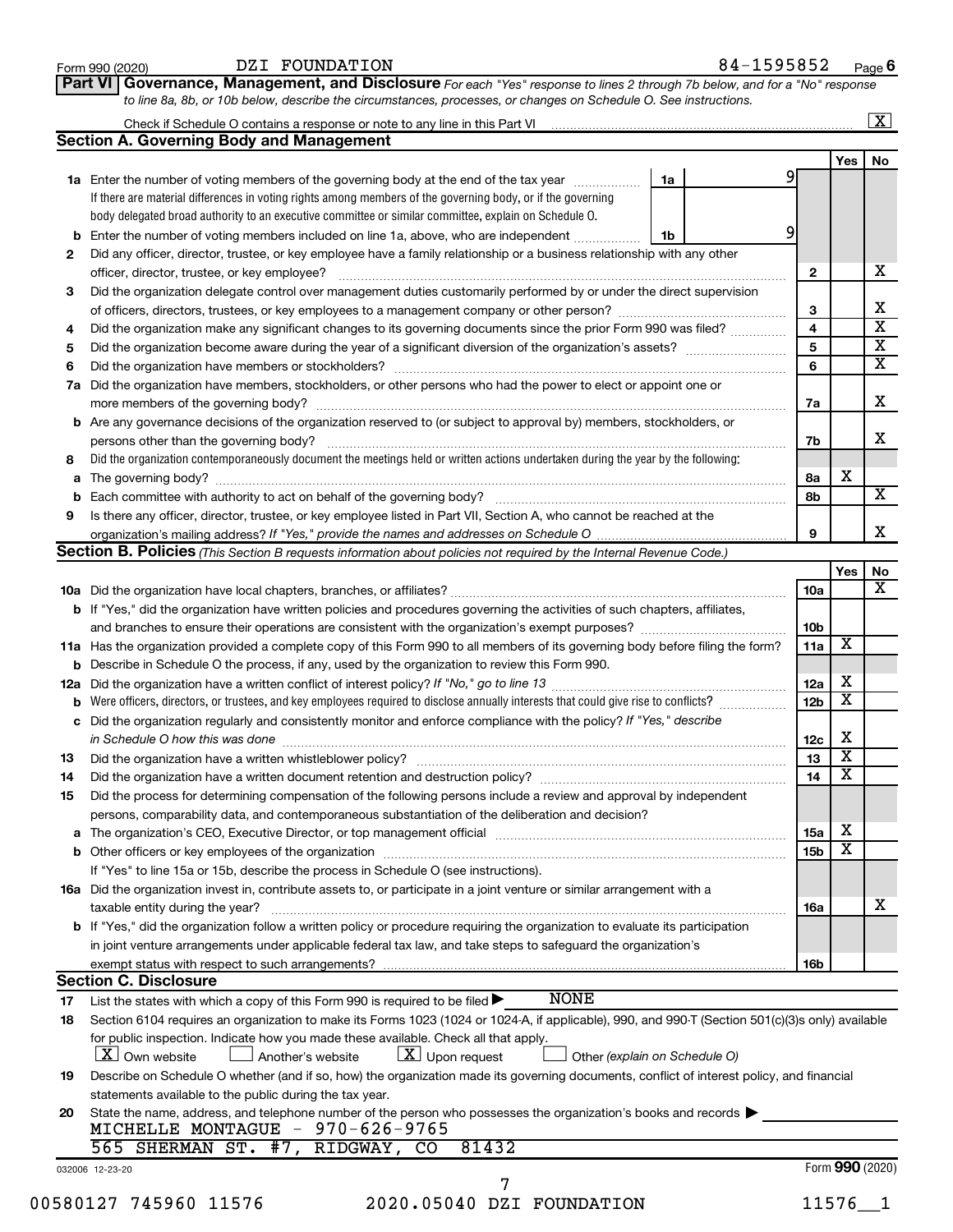| Form 990 (2020)                               | DZI FOUNDATION                                                                             | 84-1595852 | Page 7 |  |  |  |  |  |
|-----------------------------------------------|--------------------------------------------------------------------------------------------|------------|--------|--|--|--|--|--|
|                                               | Part VII Compensation of Officers, Directors, Trustees, Key Employees, Highest Compensated |            |        |  |  |  |  |  |
| <b>Employees, and Independent Contractors</b> |                                                                                            |            |        |  |  |  |  |  |
|                                               | Check if Schedule O contains a response or note to any line in this Part VII               |            |        |  |  |  |  |  |
| <b>Section A.</b>                             | Officers, Directors, Trustees, Key Employees, and Highest Compensated Employees            |            |        |  |  |  |  |  |

**1a**  Complete this table for all persons required to be listed. Report compensation for the calendar year ending with or within the organization's tax year.  $\bullet$  List all of the organization's current officers, directors, trustees (whether individuals or organizations), regardless of amount of compensation.

Enter -0- in columns (D), (E), and (F) if no compensation was paid.

**•** List all of the organization's current key employees, if any. See instructions for definition of "key employee."

• List the organization's five *current* highest compensated employees (other than an officer, director, trustee, or key employee) who received reportable compensation (Box 5 of Form W-2 and/or Box 7 of Form 1099-MISC) of more than \$100,000 from the organization and any related organizations.

 $\bullet$  List all of the organization's former officers, key employees, and highest compensated employees who received more than \$100,000 of reportable compensation from the organization and any related organizations.

**•** List all of the organization's former directors or trustees that received, in the capacity as a former director or trustee of the organization, more than \$10,000 of reportable compensation from the organization and any related organizations.

See instructions for the order in which to list the persons above.

Check this box if neither the organization nor any related organization compensated any current officer, director, or trustee.  $\Box$ 

| (A)                            | (B)                  | (C)                            |                                                                  |             |                                         |                                 |        | (D)                             | (E)             | (F)                         |
|--------------------------------|----------------------|--------------------------------|------------------------------------------------------------------|-------------|-----------------------------------------|---------------------------------|--------|---------------------------------|-----------------|-----------------------------|
| Name and title                 | Average              |                                |                                                                  |             | Position<br>(do not check more than one |                                 |        | Reportable                      | Reportable      | Estimated                   |
|                                | hours per            |                                | box, unless person is both an<br>officer and a director/trustee) |             |                                         |                                 |        | compensation                    | compensation    | amount of                   |
|                                | week                 |                                |                                                                  |             |                                         |                                 |        | from                            | from related    | other                       |
|                                | (list any            |                                |                                                                  |             |                                         |                                 |        | the                             | organizations   | compensation                |
|                                | hours for<br>related |                                |                                                                  |             |                                         |                                 |        | organization<br>(W-2/1099-MISC) | (W-2/1099-MISC) | from the<br>organization    |
|                                | organizations        |                                |                                                                  |             |                                         |                                 |        |                                 |                 | and related                 |
|                                | below                |                                |                                                                  |             |                                         |                                 |        |                                 |                 | organizations               |
|                                | line)                | Individual trustee or director | Institutional trustee                                            | Officer     | Key employee                            | Highest compensated<br>employee | Former |                                 |                 |                             |
| JIM NOWAK<br>(1)               | 40.00                |                                |                                                                  |             |                                         |                                 |        |                                 |                 |                             |
| FOUNDER & PRESIDENT            |                      |                                |                                                                  | $\mathbf X$ |                                         |                                 |        | 91,306.                         | $\mathbf 0$ .   | 2,824.                      |
| BRENT BISHOP<br>(2)            | 10.00                |                                |                                                                  |             |                                         |                                 |        |                                 |                 |                             |
| CHAIR                          |                      | X                              |                                                                  | $\mathbf X$ |                                         |                                 |        | $\mathbf 0$                     | $\mathbf 0$ .   | 0.                          |
| JEFF RESNICK<br>(3)            | 2.00                 |                                |                                                                  |             |                                         |                                 |        |                                 |                 |                             |
| VICE CHAIR (UNTIL 6/21)        |                      | X                              |                                                                  | $\mathbf X$ |                                         |                                 |        | $\mathbf 0$                     | $\mathbf 0$     | $\mathbf 0$ .               |
| MATT GLERUM<br>(4)             | 2.00                 |                                |                                                                  |             |                                         |                                 |        |                                 |                 |                             |
| VICE CHAIR (BEG 6/21)          |                      | $\mathbf X$                    |                                                                  | $\mathbf X$ |                                         |                                 |        | $\mathbf 0$ .                   | $\mathbf 0$ .   | $\mathbf 0$ .               |
| KARSANG SHERPA<br>(5)          | 2.00                 |                                |                                                                  |             |                                         |                                 |        |                                 |                 |                             |
| TREASURER (UNTIL 1/2021)       |                      | X                              |                                                                  | X           |                                         |                                 |        | $\mathbf 0$ .                   | $\mathbf 0$ .   | $\mathbf 0$ .               |
| MATTHEW WEATHERLY WHITE<br>(6) | 2.00                 |                                |                                                                  |             |                                         |                                 |        |                                 |                 |                             |
| TRESURER (BEG 1/2021)          |                      | $\mathbf X$                    |                                                                  | $\mathbf X$ |                                         |                                 |        | $\mathbf 0$ .                   | $\mathbf 0$ .   | $\mathbf 0$ .               |
| YVONNE MARSH<br>(7)            | 2.00                 |                                |                                                                  |             |                                         |                                 |        |                                 |                 |                             |
| <b>SECRETARY</b>               |                      | $\mathbf X$                    |                                                                  | $\mathbf X$ |                                         |                                 |        | $\mathbf 0$ .                   | $\mathbf 0$ .   | $\mathbf 0$ .               |
| TED KERASOTE<br>(8)            | 1.00                 |                                |                                                                  |             |                                         |                                 |        |                                 |                 |                             |
| <b>BOARD MEMBER</b>            |                      | $\mathbf X$                    |                                                                  |             |                                         |                                 |        | 0.                              | $\mathbf 0$ .   | $\mathbf 0$ .               |
| ERIK WEIHENMEYER<br>(9)        | 1.00                 |                                |                                                                  |             |                                         |                                 |        |                                 |                 |                             |
| BOARD MEMBER (BEG 5/2021)      |                      | $\mathbf X$                    |                                                                  |             |                                         |                                 |        | $\mathbf 0$                     | $\mathbf 0$ .   | $\boldsymbol{0}$ .          |
| (10) JAMES DUCKWORTH           | 1.00                 |                                |                                                                  |             |                                         |                                 |        |                                 |                 |                             |
| BOARD MEMBER (BEG 5/2021)      |                      | $\mathbf X$                    |                                                                  |             |                                         |                                 |        | 0                               | $\mathbf 0$     | $\mathbf 0$ .               |
| (11) EMILY MARTIN              | 1.00                 |                                |                                                                  |             |                                         |                                 |        |                                 |                 |                             |
| BOARD MEMBER (BEG 5/2021)      |                      | $\mathbf X$                    |                                                                  |             |                                         |                                 |        | 0                               | $\mathbf 0$ .   | 0.                          |
| (12) ABHAYA SHRESTHA           | 1.00                 |                                |                                                                  |             |                                         |                                 |        |                                 |                 |                             |
| BOARD MEMBER (BEG 5/2021)      |                      | $\mathbf X$                    |                                                                  |             |                                         |                                 |        | 0.                              | $\mathbf 0$ .   | $\mathbf 0$ .               |
|                                |                      |                                |                                                                  |             |                                         |                                 |        |                                 |                 |                             |
|                                |                      |                                |                                                                  |             |                                         |                                 |        |                                 |                 |                             |
|                                |                      |                                |                                                                  |             |                                         |                                 |        |                                 |                 |                             |
|                                |                      |                                |                                                                  |             |                                         |                                 |        |                                 |                 |                             |
|                                |                      |                                |                                                                  |             |                                         |                                 |        |                                 |                 |                             |
|                                |                      |                                |                                                                  |             |                                         |                                 |        |                                 |                 |                             |
|                                |                      |                                |                                                                  |             |                                         |                                 |        |                                 |                 |                             |
|                                |                      |                                |                                                                  |             |                                         |                                 |        |                                 |                 |                             |
|                                |                      |                                |                                                                  |             |                                         |                                 |        |                                 |                 |                             |
|                                |                      |                                |                                                                  |             |                                         |                                 |        |                                 |                 | $E_{\text{max}}$ 000 (0000) |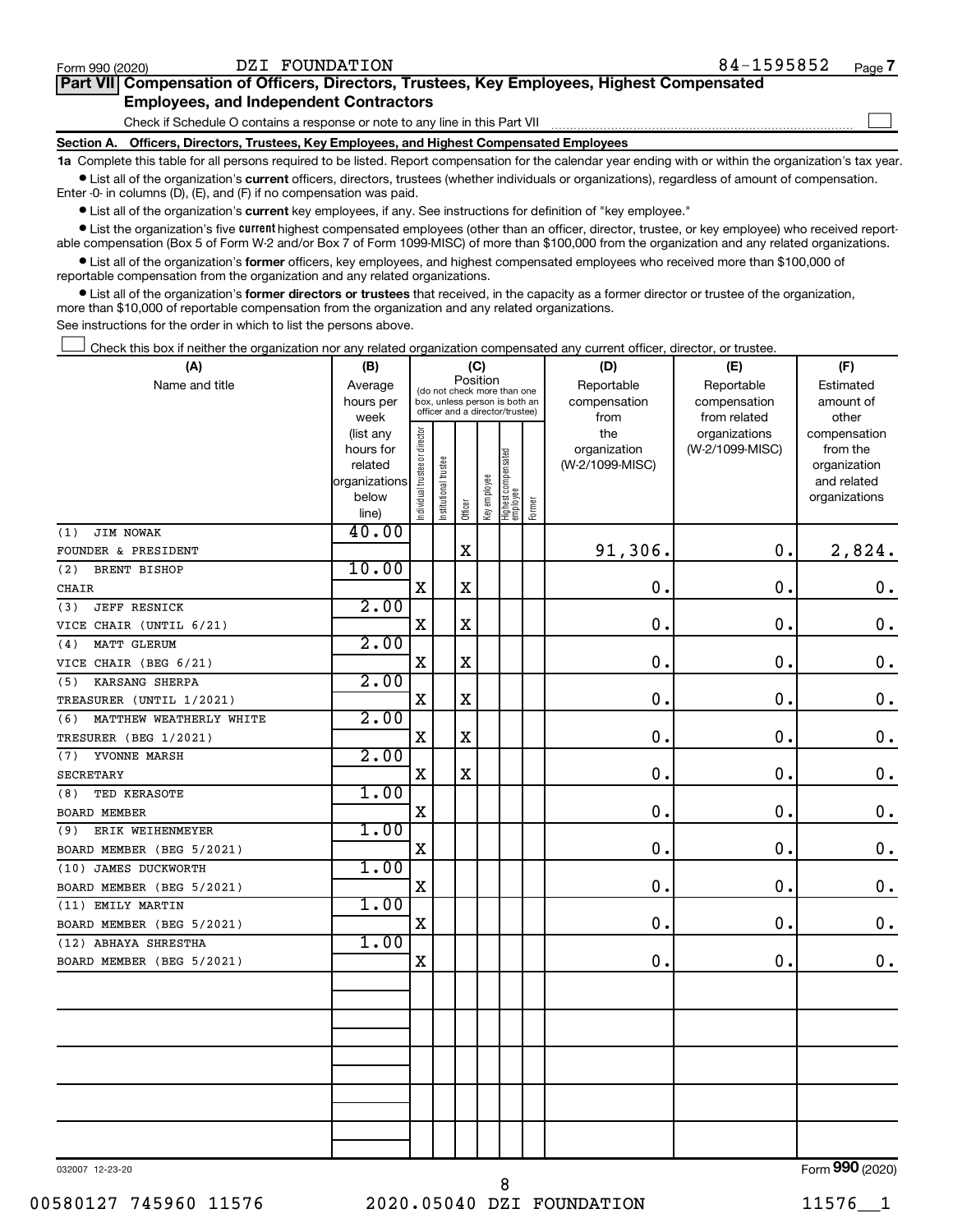|              | DZI FOUNDATION<br>Form 990 (2020)                                                                                                                                                                                                                      |                                                         |                                                                                                                                                                 |                       |         |              |                                   |        |                                                   | 84-1595852                       |                        |                                        |                                                                          | Page 8          |
|--------------|--------------------------------------------------------------------------------------------------------------------------------------------------------------------------------------------------------------------------------------------------------|---------------------------------------------------------|-----------------------------------------------------------------------------------------------------------------------------------------------------------------|-----------------------|---------|--------------|-----------------------------------|--------|---------------------------------------------------|----------------------------------|------------------------|----------------------------------------|--------------------------------------------------------------------------|-----------------|
|              | <b>Part VII</b><br>Section A. Officers, Directors, Trustees, Key Employees, and Highest Compensated Employees (continued)                                                                                                                              |                                                         |                                                                                                                                                                 |                       |         |              |                                   |        |                                                   |                                  |                        |                                        |                                                                          |                 |
|              | (A)<br>Name and title                                                                                                                                                                                                                                  | (B)<br>Average<br>hours per<br>week<br>(list any        | (C)<br>(D)<br>Position<br>Reportable<br>(do not check more than one<br>compensation<br>box, unless person is both an<br>officer and a director/trustee)<br>from |                       |         |              |                                   |        | (E)<br>Reportable<br>compensation<br>from related |                                  |                        | (F)<br>Estimated<br>amount of<br>other |                                                                          |                 |
|              |                                                                                                                                                                                                                                                        | hours for<br>related<br>organizations<br>below<br>line) | Individual trustee or director                                                                                                                                  | Institutional trustee | Officer | Key employee | Highest compensated<br>  employee | Former | the<br>organization<br>(W-2/1099-MISC)            | organizations<br>(W-2/1099-MISC) |                        |                                        | compensation<br>from the<br>organization<br>and related<br>organizations |                 |
|              |                                                                                                                                                                                                                                                        |                                                         |                                                                                                                                                                 |                       |         |              |                                   |        |                                                   |                                  |                        |                                        |                                                                          |                 |
|              |                                                                                                                                                                                                                                                        |                                                         |                                                                                                                                                                 |                       |         |              |                                   |        |                                                   |                                  |                        |                                        |                                                                          |                 |
|              |                                                                                                                                                                                                                                                        |                                                         |                                                                                                                                                                 |                       |         |              |                                   |        |                                                   |                                  |                        |                                        |                                                                          |                 |
|              |                                                                                                                                                                                                                                                        |                                                         |                                                                                                                                                                 |                       |         |              |                                   |        |                                                   |                                  |                        |                                        |                                                                          |                 |
|              |                                                                                                                                                                                                                                                        |                                                         |                                                                                                                                                                 |                       |         |              |                                   |        |                                                   |                                  |                        |                                        |                                                                          |                 |
|              |                                                                                                                                                                                                                                                        |                                                         |                                                                                                                                                                 |                       |         |              |                                   |        |                                                   |                                  |                        |                                        |                                                                          |                 |
|              |                                                                                                                                                                                                                                                        |                                                         |                                                                                                                                                                 |                       |         |              |                                   |        |                                                   |                                  |                        |                                        |                                                                          |                 |
|              |                                                                                                                                                                                                                                                        |                                                         |                                                                                                                                                                 |                       |         |              |                                   |        |                                                   |                                  |                        |                                        |                                                                          |                 |
|              |                                                                                                                                                                                                                                                        |                                                         |                                                                                                                                                                 |                       |         |              |                                   |        |                                                   |                                  |                        |                                        |                                                                          |                 |
|              | 1b Subtotal                                                                                                                                                                                                                                            |                                                         |                                                                                                                                                                 |                       |         |              |                                   |        | 91,306.<br>0.                                     |                                  | $\overline{0}$ .<br>σ. |                                        |                                                                          | 2,824.<br>σ.    |
|              | c Total from continuation sheets to Part VII, Section A [11] [2000] [2000]                                                                                                                                                                             |                                                         |                                                                                                                                                                 |                       |         |              |                                   |        | 91,306.                                           |                                  | σ.                     |                                        | 2,824.                                                                   |                 |
| $\mathbf{2}$ | Total number of individuals (including but not limited to those listed above) who received more than \$100,000 of reportable<br>compensation from the organization $\blacktriangleright$                                                               |                                                         |                                                                                                                                                                 |                       |         |              |                                   |        |                                                   |                                  |                        |                                        |                                                                          | 0               |
|              |                                                                                                                                                                                                                                                        |                                                         |                                                                                                                                                                 |                       |         |              |                                   |        |                                                   |                                  |                        |                                        | Yes                                                                      | No              |
| 3            | Did the organization list any former officer, director, trustee, key employee, or highest compensated employee on<br>line 1a? If "Yes," complete Schedule J for such individual                                                                        |                                                         |                                                                                                                                                                 |                       |         |              |                                   |        |                                                   |                                  |                        | 3                                      |                                                                          | х               |
| 4            | For any individual listed on line 1a, is the sum of reportable compensation and other compensation from the organization<br>and related organizations greater than \$150,000? If "Yes," complete Schedule J for such individual                        |                                                         |                                                                                                                                                                 |                       |         |              |                                   |        |                                                   |                                  |                        | 4                                      |                                                                          | х               |
| 5            | Did any person listed on line 1a receive or accrue compensation from any unrelated organization or individual for services                                                                                                                             |                                                         |                                                                                                                                                                 |                       |         |              |                                   |        |                                                   |                                  |                        | 5                                      |                                                                          | x               |
|              | <b>Section B. Independent Contractors</b>                                                                                                                                                                                                              |                                                         |                                                                                                                                                                 |                       |         |              |                                   |        |                                                   |                                  |                        |                                        |                                                                          |                 |
| 1            | Complete this table for your five highest compensated independent contractors that received more than \$100,000 of compensation from<br>the organization. Report compensation for the calendar year ending with or within the organization's tax year. |                                                         |                                                                                                                                                                 |                       |         |              |                                   |        |                                                   |                                  |                        |                                        |                                                                          |                 |
|              | (A)<br>Name and business address                                                                                                                                                                                                                       |                                                         |                                                                                                                                                                 | <b>NONE</b>           |         |              |                                   |        | (B)<br>Description of services                    |                                  |                        |                                        | (C)<br>Compensation                                                      |                 |
|              |                                                                                                                                                                                                                                                        |                                                         |                                                                                                                                                                 |                       |         |              |                                   |        |                                                   |                                  |                        |                                        |                                                                          |                 |
|              |                                                                                                                                                                                                                                                        |                                                         |                                                                                                                                                                 |                       |         |              |                                   |        |                                                   |                                  |                        |                                        |                                                                          |                 |
|              |                                                                                                                                                                                                                                                        |                                                         |                                                                                                                                                                 |                       |         |              |                                   |        |                                                   |                                  |                        |                                        |                                                                          |                 |
|              |                                                                                                                                                                                                                                                        |                                                         |                                                                                                                                                                 |                       |         |              |                                   |        |                                                   |                                  |                        |                                        |                                                                          |                 |
|              |                                                                                                                                                                                                                                                        |                                                         |                                                                                                                                                                 |                       |         |              |                                   |        |                                                   |                                  |                        |                                        |                                                                          |                 |
| 2            | Total number of independent contractors (including but not limited to those listed above) who received more than<br>\$100,000 of compensation from the organization                                                                                    |                                                         |                                                                                                                                                                 |                       |         |              | 0                                 |        |                                                   |                                  |                        |                                        |                                                                          |                 |
|              |                                                                                                                                                                                                                                                        |                                                         |                                                                                                                                                                 |                       |         |              |                                   |        |                                                   |                                  |                        |                                        |                                                                          | Form 990 (2020) |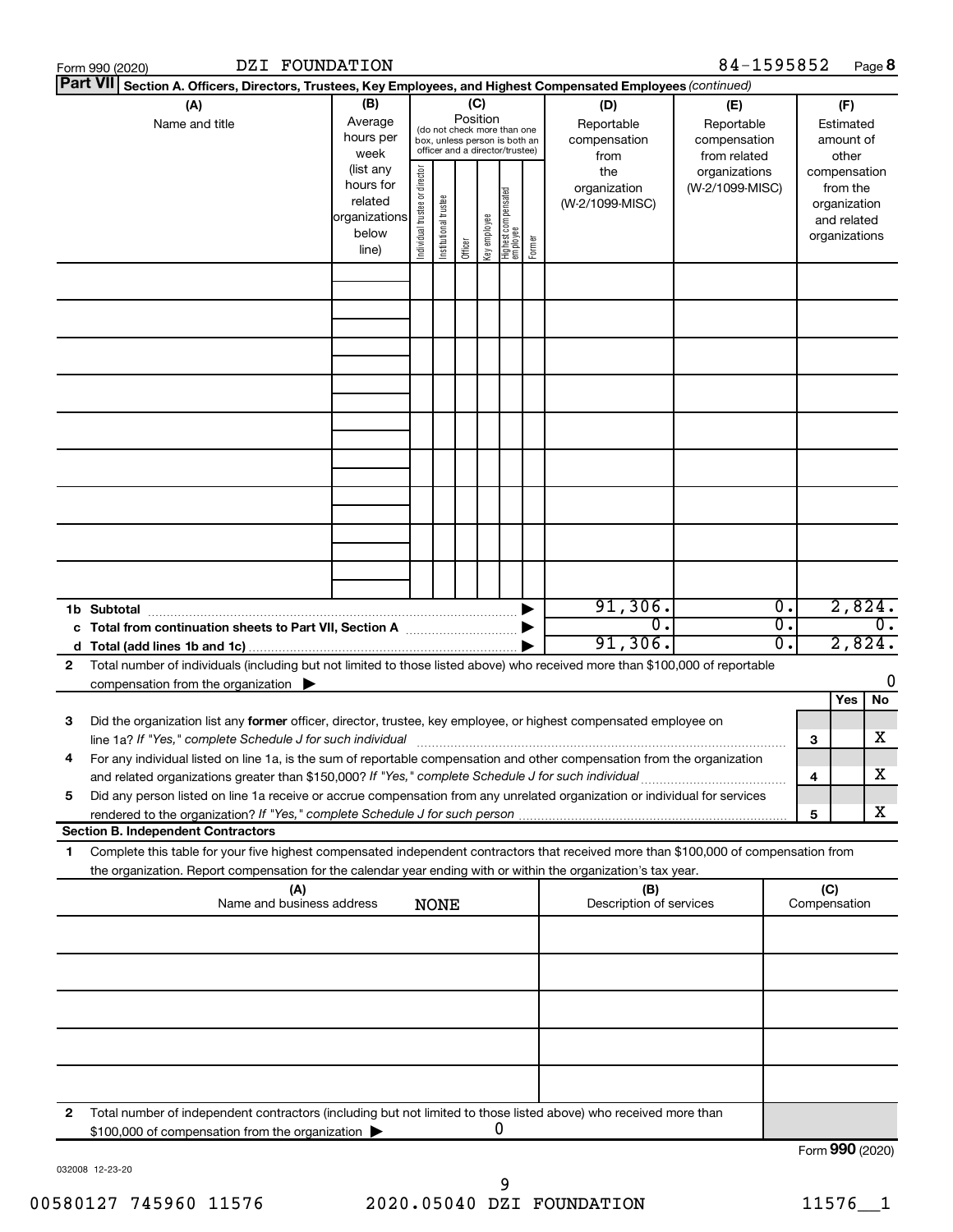|                                                                                         |                                       |                                                                                                                                                                                                                                                                                                                                                                                                                                                                                                                                       |                                                                                                                 |                                                           | Total revenue       | (B)<br>Related or exempt<br>function revenue business revenue | $\overline{C}$<br>Unrelated | (D)<br>Revenue excluded<br>from tax under<br>sections 512 - 514 |
|-----------------------------------------------------------------------------------------|---------------------------------------|---------------------------------------------------------------------------------------------------------------------------------------------------------------------------------------------------------------------------------------------------------------------------------------------------------------------------------------------------------------------------------------------------------------------------------------------------------------------------------------------------------------------------------------|-----------------------------------------------------------------------------------------------------------------|-----------------------------------------------------------|---------------------|---------------------------------------------------------------|-----------------------------|-----------------------------------------------------------------|
| Contributions, Gifts, Grants<br>and Other Similar Amounts<br>Program Service<br>Revenue | b<br>с<br>g<br>2a<br>b<br>c<br>d<br>е | 1 a Federated campaigns<br>Membership dues<br>Fundraising events<br>d Related organizations<br>Government grants (contributions)<br>All other contributions, gifts, grants, and<br>similar amounts not included above<br>Noncash contributions included in lines 1a-1f<br>the control of the control of the control of the control of the<br>the control of the control of the control of the control of the control of<br><u> 1989 - Johann Barbara, martin amerikan basar da</u><br>the contract of the contract of the contract of | 1a<br>1 <sub>b</sub><br>$\ldots \ldots \ldots \ldots \ldots$<br>l 1c<br>1 <sub>d</sub><br>1e<br>1f<br>  1g   \$ | 64,500.<br>1,235,052.<br>243,886.<br><b>Business Code</b> | $\vert 1$ ,299,552. |                                                               |                             |                                                                 |
|                                                                                         | f<br>g                                |                                                                                                                                                                                                                                                                                                                                                                                                                                                                                                                                       |                                                                                                                 |                                                           |                     |                                                               |                             |                                                                 |
|                                                                                         | 3<br>4<br>5                           | Investment income (including dividends, interest, and<br>Income from investment of tax-exempt bond proceeds                                                                                                                                                                                                                                                                                                                                                                                                                           |                                                                                                                 |                                                           | 484.                |                                                               |                             | 484.                                                            |
|                                                                                         | 6а<br>с                               | Gross rents<br>$\overline{\phantom{a}}$<br>Less: rental expenses<br>Rental income or (loss)                                                                                                                                                                                                                                                                                                                                                                                                                                           | $(i)$ Real<br> 6a<br>6b<br>6c                                                                                   | (ii) Personal                                             |                     |                                                               |                             |                                                                 |
|                                                                                         |                                       | d Net rental income or (loss)<br>7 a Gross amount from sales of<br>assets other than inventory<br><b>b</b> Less: cost or other basis                                                                                                                                                                                                                                                                                                                                                                                                  | (i) Securities<br>7a                                                                                            | (ii) Other                                                |                     |                                                               |                             |                                                                 |
| Revenue<br>৯<br>Ĕ                                                                       |                                       | and sales expenses<br>c Gain or (loss)<br>8 a Gross income from fundraising events (not<br>including $$$<br>$\mathcal{L}^{\mathcal{L}}(\mathcal{L}^{\mathcal{L}})$ and $\mathcal{L}^{\mathcal{L}}(\mathcal{L}^{\mathcal{L}})$ and $\mathcal{L}^{\mathcal{L}}(\mathcal{L}^{\mathcal{L}})$<br>contributions reported on line 1c). See                                                                                                                                                                                                   | 7b<br> 7c <br>of                                                                                                |                                                           |                     |                                                               |                             |                                                                 |
|                                                                                         |                                       | <b>b</b> Less: direct expenses <b>constants b</b><br>c Net income or (loss) from fundraising events<br>9 a Gross income from gaming activities. See                                                                                                                                                                                                                                                                                                                                                                                   |                                                                                                                 | 8a<br>8b<br>.<br> 9a                                      |                     |                                                               |                             |                                                                 |
|                                                                                         |                                       | c Net income or (loss) from gaming activities<br>10 a Gross sales of inventory, less returns                                                                                                                                                                                                                                                                                                                                                                                                                                          |                                                                                                                 | 9b                                                        |                     |                                                               |                             |                                                                 |
|                                                                                         |                                       | <b>b</b> Less: cost of goods sold<br>c Net income or (loss) from sales of inventory                                                                                                                                                                                                                                                                                                                                                                                                                                                   |                                                                                                                 | <b>HObl</b>                                               |                     |                                                               |                             |                                                                 |
| Miscellaneous<br>Revenue                                                                | 11 a<br>b<br>c                        | <u> 1989 - Johann Barbara, martin amerikan basar dan berasal dan berasal dalam basar dalam basar dalam basar dala</u>                                                                                                                                                                                                                                                                                                                                                                                                                 |                                                                                                                 | <b>Business Code</b>                                      |                     |                                                               |                             |                                                                 |
|                                                                                         |                                       |                                                                                                                                                                                                                                                                                                                                                                                                                                                                                                                                       |                                                                                                                 |                                                           |                     |                                                               |                             |                                                                 |
|                                                                                         |                                       |                                                                                                                                                                                                                                                                                                                                                                                                                                                                                                                                       |                                                                                                                 |                                                           |                     |                                                               |                             |                                                                 |
|                                                                                         | 12<br>032009 12-23-20                 |                                                                                                                                                                                                                                                                                                                                                                                                                                                                                                                                       |                                                                                                                 |                                                           | 1,300,036.          | $\overline{0}$ .                                              | 0.                          | 484.<br>Form 990 (2020)                                         |

Form 990 (2020) DZI FOUNDATION 84-1595852 Page **9** 

DZI FOUNDATION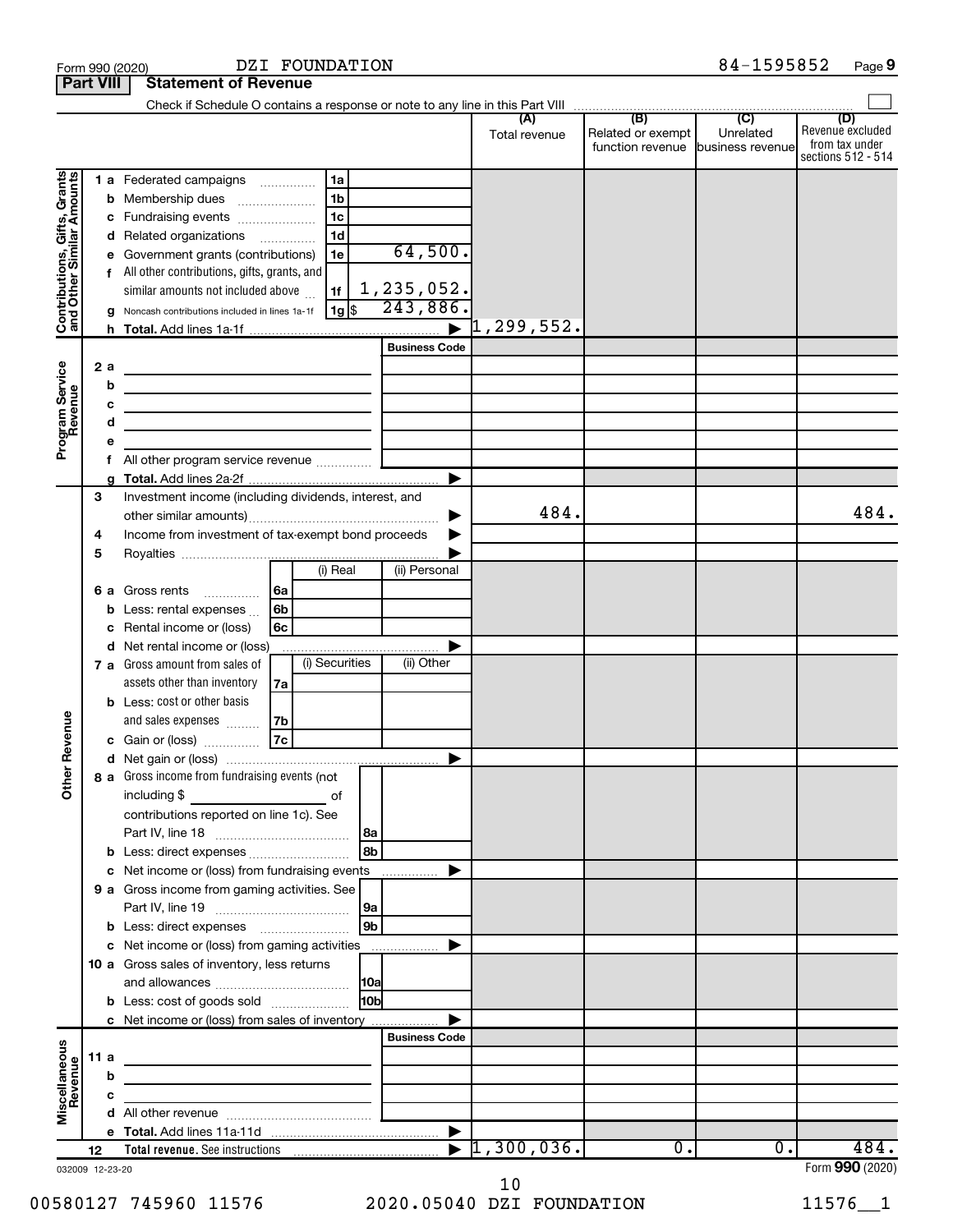DZI FOUNDATION

**Part IX Statement of Functional Expenses**

|              | Section 501(c)(3) and 501(c)(4) organizations must complete all columns. All other organizations must complete column (A).                                                                                 |                       |                                    |                                           |                                |
|--------------|------------------------------------------------------------------------------------------------------------------------------------------------------------------------------------------------------------|-----------------------|------------------------------------|-------------------------------------------|--------------------------------|
|              | Check if Schedule O contains a response or note to any line in this Part IX                                                                                                                                |                       |                                    |                                           |                                |
|              | Do not include amounts reported on lines 6b,<br>7b, 8b, 9b, and 10b of Part VIII.                                                                                                                          | (A)<br>Total expenses | (B)<br>Program service<br>expenses | (C)<br>Management and<br>general expenses | (D)<br>Fundraising<br>expenses |
| 1.           | Grants and other assistance to domestic organizations                                                                                                                                                      |                       |                                    |                                           |                                |
|              | and domestic governments. See Part IV, line 21                                                                                                                                                             |                       |                                    |                                           |                                |
| $\mathbf{2}$ | Grants and other assistance to domestic                                                                                                                                                                    |                       |                                    |                                           |                                |
|              | individuals. See Part IV, line 22                                                                                                                                                                          |                       |                                    |                                           |                                |
| 3            | Grants and other assistance to foreign                                                                                                                                                                     |                       |                                    |                                           |                                |
|              | organizations, foreign governments, and foreign                                                                                                                                                            |                       |                                    |                                           |                                |
|              | individuals. See Part IV, lines 15 and 16                                                                                                                                                                  | 14,799.               | 14,799.                            |                                           |                                |
| 4            | Benefits paid to or for members                                                                                                                                                                            |                       |                                    |                                           |                                |
| 5            | Compensation of current officers, directors,                                                                                                                                                               |                       |                                    |                                           |                                |
|              | trustees, and key employees                                                                                                                                                                                | 163,250.              | 25,585.                            | 39,594.                                   | 98,071.                        |
| 6            | Compensation not included above to disqualified                                                                                                                                                            |                       |                                    |                                           |                                |
|              | persons (as defined under section 4958(f)(1)) and                                                                                                                                                          |                       |                                    |                                           |                                |
|              | persons described in section 4958(c)(3)(B)                                                                                                                                                                 |                       |                                    |                                           |                                |
| 7            | Other salaries and wages                                                                                                                                                                                   | 337,287.              | 244, 462.                          | 62, 173.                                  | 30,652.                        |
| 8            | Pension plan accruals and contributions (include                                                                                                                                                           |                       |                                    |                                           |                                |
|              | section 401(k) and 403(b) employer contributions)                                                                                                                                                          | 14,926.               | $\frac{6,784.}{7,980.}$            | $\frac{4,123}{5,511}$                     | 4,019.                         |
| 9            | Other employee benefits                                                                                                                                                                                    | 20,400.               |                                    |                                           | 6,909.                         |
| 10           |                                                                                                                                                                                                            | 25,636.               | 13,973.                            | 5,184.                                    | 6,479.                         |
| 11           | Fees for services (nonemployees):                                                                                                                                                                          |                       |                                    |                                           |                                |
|              |                                                                                                                                                                                                            |                       |                                    |                                           |                                |
| b            |                                                                                                                                                                                                            | 1,458.<br>24,751.     | 1,446.                             | 12.<br>24,751.                            |                                |
|              |                                                                                                                                                                                                            |                       |                                    |                                           |                                |
|              |                                                                                                                                                                                                            | 52,200.               |                                    |                                           | 52,200.                        |
|              | e Professional fundraising services. See Part IV, line 17                                                                                                                                                  |                       |                                    |                                           |                                |
|              | Investment management fees                                                                                                                                                                                 |                       |                                    |                                           |                                |
|              | g Other. (If line 11g amount exceeds 10% of line 25,                                                                                                                                                       | 33,683.               | 33, 414.                           | 269.                                      |                                |
|              | column (A) amount, list line 11g expenses on Sch O.)                                                                                                                                                       |                       |                                    |                                           |                                |
| 12           |                                                                                                                                                                                                            | 26, 304.              | 16, 212.                           | 5,046.                                    | 5,046.                         |
| 13           |                                                                                                                                                                                                            | 2,989.                | 1,170.                             | 1,364.                                    | 455.                           |
| 14           |                                                                                                                                                                                                            |                       |                                    |                                           |                                |
| 15<br>16     |                                                                                                                                                                                                            | 22,628.               | 14,459.                            | 4,085.                                    | 4,084.                         |
| 17           |                                                                                                                                                                                                            | 8,709.                | 5,901.                             |                                           | 2,808.                         |
| 18           | Payments of travel or entertainment expenses                                                                                                                                                               |                       |                                    |                                           |                                |
|              | for any federal, state, or local public officials                                                                                                                                                          |                       |                                    |                                           |                                |
| 19           | Conferences, conventions, and meetings                                                                                                                                                                     | 14,575.               | 10,383.                            | 2,064.                                    | 2,128.                         |
| 20           | Interest                                                                                                                                                                                                   |                       |                                    |                                           |                                |
| 21           |                                                                                                                                                                                                            |                       |                                    |                                           |                                |
| 22           | Depreciation, depletion, and amortization                                                                                                                                                                  | 893.                  |                                    | 893.                                      |                                |
| 23           | Insurance                                                                                                                                                                                                  | 11,766.               | 7,896.                             | 1,935.                                    | 1,935.                         |
| 24           | Other expenses. Itemize expenses not covered<br>above (List miscellaneous expenses on line 24e. If<br>line 24e amount exceeds 10% of line 25, column (A)<br>amount, list line 24e expenses on Schedule O.) |                       |                                    |                                           |                                |
| a            | COMM. INFRASTRUC. PROJ.                                                                                                                                                                                    | 745,986.              | 745,986.                           |                                           |                                |
|              | <b>MEDIA PRODUCTION</b>                                                                                                                                                                                    | 43,049.               | 32,161.                            | 2,227.                                    | 8,661.                         |
|              | OFFICE EQUIP./SOFTWARE                                                                                                                                                                                     | 21,702.               | 10,556.                            | 5,571.                                    | 5,575.                         |
| d            | PROFESSIONAL DEV.                                                                                                                                                                                          | 12,061.               | 5, 249.                            | 3,406.                                    | 3,406.                         |
|              | e All other expenses                                                                                                                                                                                       | 4,349.                | 1,013.                             | 3,168.                                    | 168.                           |
| 25           | Total functional expenses. Add lines 1 through 24e                                                                                                                                                         | 1,603,401.            | 1,199,429.                         | 171,376.                                  | 232,596.                       |
| 26           | Joint costs. Complete this line only if the organization                                                                                                                                                   |                       |                                    |                                           |                                |
|              | reported in column (B) joint costs from a combined                                                                                                                                                         |                       |                                    |                                           |                                |
|              | educational campaign and fundraising solicitation.                                                                                                                                                         |                       |                                    |                                           |                                |
|              | Check here $\blacktriangleright$<br>if following SOP 98-2 (ASC 958-720)                                                                                                                                    |                       |                                    |                                           |                                |
|              |                                                                                                                                                                                                            |                       |                                    |                                           |                                |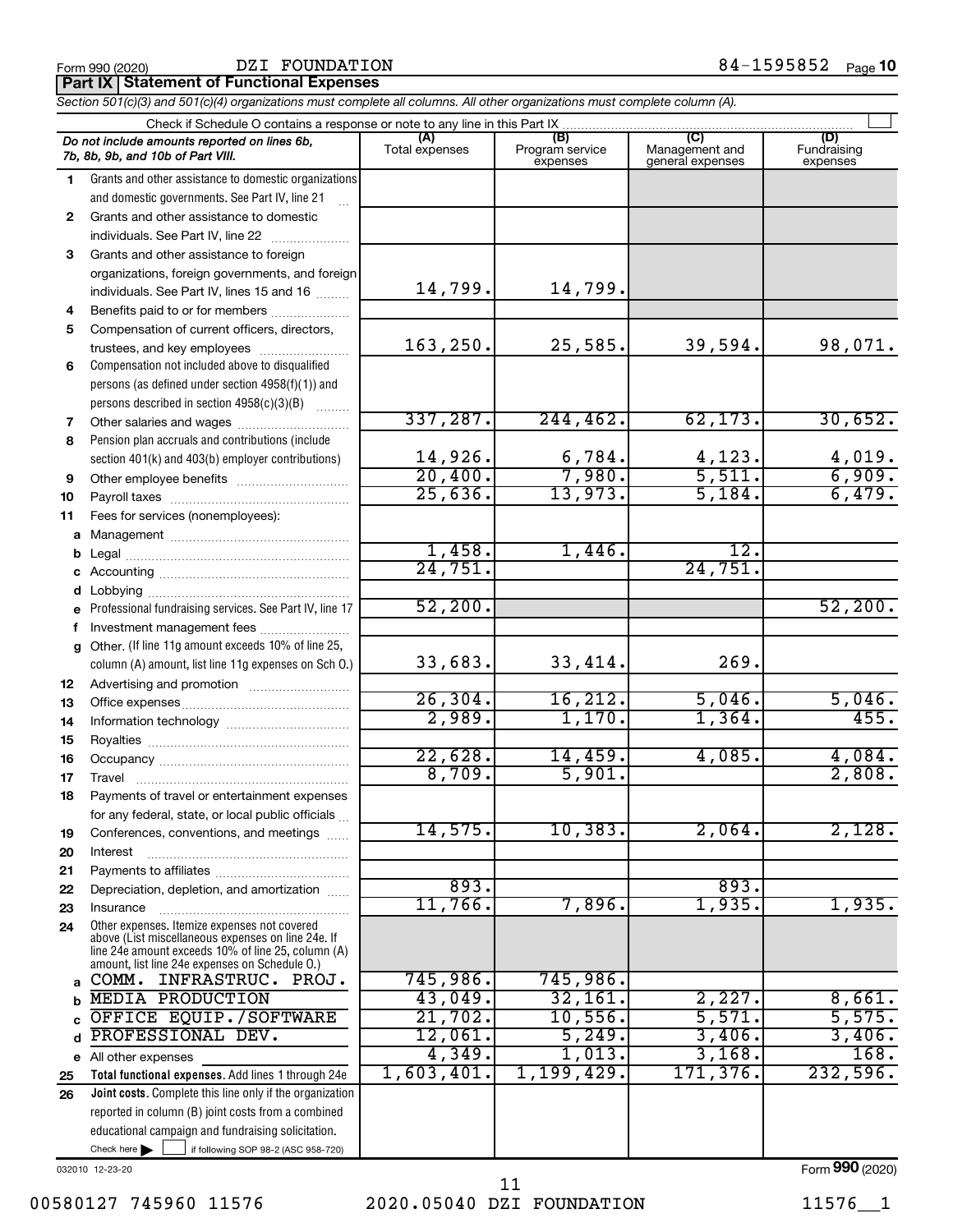DZI FOUNDATION

|                             |    |                                                                                                        |      |                         | (A)<br>Beginning of year |                | (B)<br>End of year |
|-----------------------------|----|--------------------------------------------------------------------------------------------------------|------|-------------------------|--------------------------|----------------|--------------------|
|                             | 1  |                                                                                                        |      |                         | 393,449.                 | $\mathbf{1}$   | 216, 348.          |
|                             | 2  |                                                                                                        |      |                         | 1,226,008.               | $\mathbf{2}$   | 1, 199, 759.       |
|                             | З  |                                                                                                        |      |                         | 178,062.                 | $\mathbf{3}$   | 57,091.            |
|                             | 4  |                                                                                                        |      |                         |                          | 4              |                    |
|                             | 5  | Loans and other receivables from any current or former officer, director,                              |      |                         |                          |                |                    |
|                             |    | trustee, key employee, creator or founder, substantial contributor, or 35%                             |      |                         |                          |                |                    |
|                             |    | controlled entity or family member of any of these persons                                             |      |                         |                          | 5              |                    |
|                             | 6  | Loans and other receivables from other disqualified persons (as defined                                |      |                         |                          |                |                    |
|                             |    | under section $4958(f)(1)$ , and persons described in section $4958(c)(3)(B)$                          |      |                         |                          | 6              |                    |
|                             | 7  |                                                                                                        |      |                         |                          | $\overline{7}$ |                    |
| Assets                      | 8  |                                                                                                        |      |                         |                          | 8              |                    |
|                             | 9  | Prepaid expenses and deferred charges                                                                  |      |                         | 1,060.                   | 9              | 6,994.             |
|                             |    | 10a Land, buildings, and equipment: cost or other                                                      |      |                         |                          |                |                    |
|                             |    | basis. Complete Part VI of Schedule D $\ldots$   10a                                                   |      | $\frac{69,147}{69,147}$ |                          |                |                    |
|                             |    | <b>b</b> Less: accumulated depreciation                                                                | 893. | 10 <sub>c</sub>         | 0.                       |                |                    |
|                             | 11 |                                                                                                        |      |                         |                          | 11             |                    |
|                             | 12 |                                                                                                        |      |                         | 12                       |                |                    |
|                             | 13 |                                                                                                        |      |                         | 13                       |                |                    |
|                             | 14 |                                                                                                        |      |                         | 14                       |                |                    |
|                             | 15 |                                                                                                        |      |                         |                          | 15             |                    |
|                             | 16 |                                                                                                        |      |                         | 1,799,472.               | 16             | 1,480,192.         |
|                             | 17 |                                                                                                        |      |                         | 91,797.                  | 17             | 80, 269.           |
|                             | 18 |                                                                                                        |      | 18                      |                          |                |                    |
|                             | 19 |                                                                                                        |      | 19                      |                          |                |                    |
|                             | 20 |                                                                                                        |      |                         |                          | 20             |                    |
|                             | 21 | Escrow or custodial account liability. Complete Part IV of Schedule D                                  |      |                         |                          | 21             |                    |
|                             | 22 | Loans and other payables to any current or former officer, director,                                   |      |                         |                          |                |                    |
| Liabilities                 |    | trustee, key employee, creator or founder, substantial contributor, or 35%                             |      |                         |                          |                |                    |
|                             |    |                                                                                                        |      |                         |                          | 22             |                    |
|                             | 23 | Secured mortgages and notes payable to unrelated third parties                                         |      |                         |                          | 23             |                    |
|                             | 24 | Unsecured notes and loans payable to unrelated third parties                                           |      |                         | 68,500.                  | 24             | 64, 113.           |
|                             | 25 | Other liabilities (including federal income tax, payables to related third                             |      |                         |                          |                |                    |
|                             |    | parties, and other liabilities not included on lines 17-24). Complete Part X                           |      |                         |                          |                |                    |
|                             |    | of Schedule D                                                                                          |      |                         |                          | 25             |                    |
|                             | 26 |                                                                                                        |      |                         | $160, 297$ . 26          |                | 144,382.           |
|                             |    | Organizations that follow FASB ASC 958, check here $\blacktriangleright \lfloor \underline{X} \rfloor$ |      |                         |                          |                |                    |
|                             |    | and complete lines 27, 28, 32, and 33.                                                                 |      |                         | 1,024,430.               |                | 921,741.           |
|                             | 27 |                                                                                                        |      |                         | 614,745.                 | 27             | 414,069.           |
|                             | 28 |                                                                                                        |      |                         |                          | 28             |                    |
|                             |    | Organizations that do not follow FASB ASC 958, check here $\blacktriangleright \bot$                   |      |                         |                          |                |                    |
|                             |    | and complete lines 29 through 33.                                                                      |      |                         |                          |                |                    |
| Net Assets or Fund Balances | 29 |                                                                                                        |      |                         |                          | 29             |                    |
|                             | 30 | Paid-in or capital surplus, or land, building, or equipment fund                                       |      |                         |                          | 30             |                    |
|                             | 31 | Retained earnings, endowment, accumulated income, or other funds                                       |      |                         | 1,639,175.               | 31             | 1,335,810.         |
|                             | 32 |                                                                                                        |      |                         | 1,799,472.               | 32             | 1,480,192.         |
|                             | 33 |                                                                                                        |      |                         |                          | 33             |                    |

Form (2020) **990**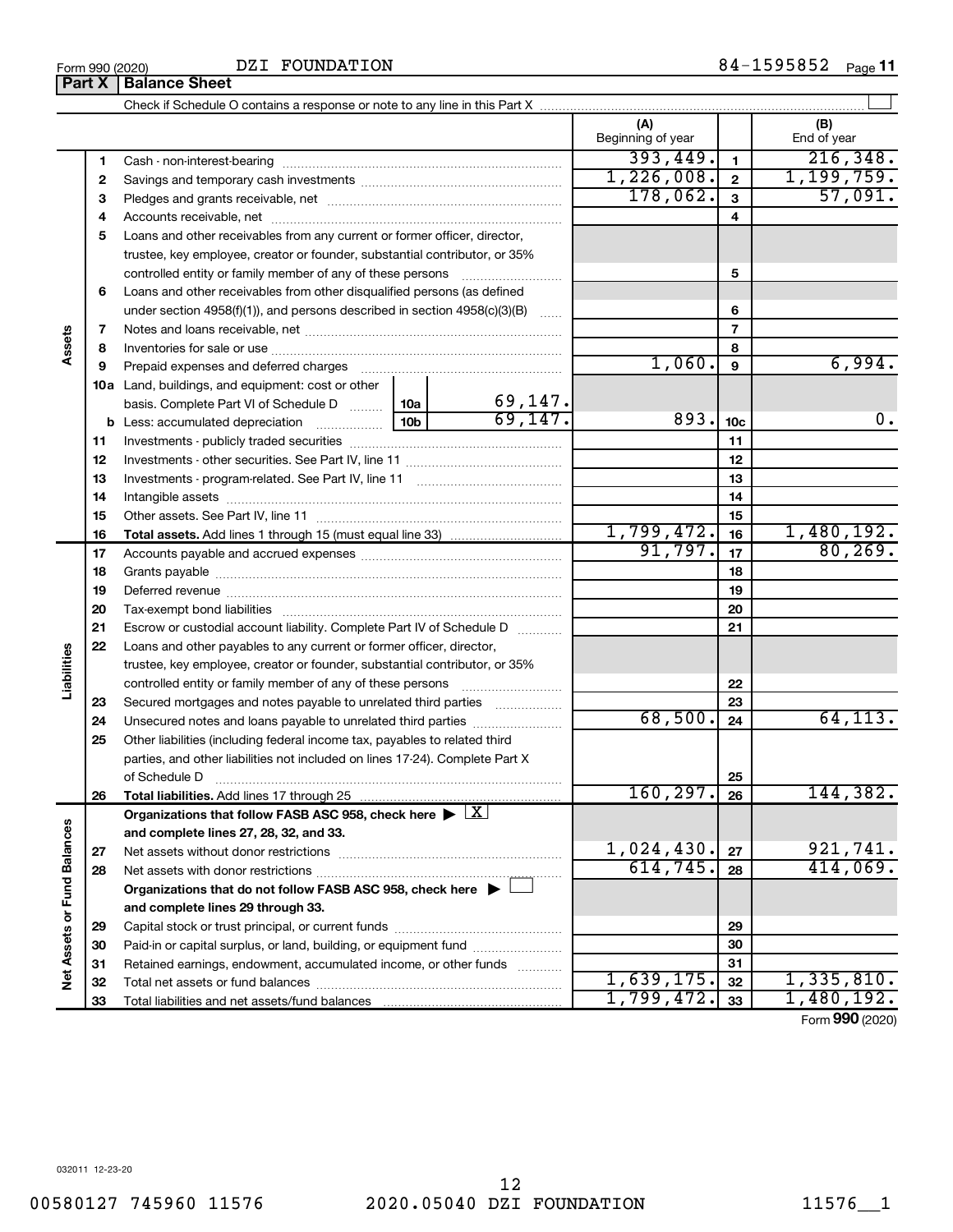|    | DZI FOUNDATION<br>Form 990 (2020)                                                                                                                                                                                              |                         | 84-1595852     |     | Page 12          |
|----|--------------------------------------------------------------------------------------------------------------------------------------------------------------------------------------------------------------------------------|-------------------------|----------------|-----|------------------|
|    | <b>Part XI</b><br><b>Reconciliation of Net Assets</b>                                                                                                                                                                          |                         |                |     |                  |
|    |                                                                                                                                                                                                                                |                         |                |     |                  |
|    |                                                                                                                                                                                                                                |                         |                |     |                  |
| 1  |                                                                                                                                                                                                                                | $\mathbf{1}$            |                |     | 1,300,036.       |
| 2  |                                                                                                                                                                                                                                | $\overline{2}$          |                |     | 1,603,401.       |
| 3  | Revenue less expenses. Subtract line 2 from line 1                                                                                                                                                                             | 3                       |                |     | $-303, 365.$     |
| 4  |                                                                                                                                                                                                                                | $\overline{\mathbf{4}}$ |                |     | 1,639,175.       |
| 5  |                                                                                                                                                                                                                                | 5                       |                |     |                  |
| 6  |                                                                                                                                                                                                                                | 6                       |                |     |                  |
| 7  | Investment expenses www.communication.com/www.communication.com/www.communication.com/www.com                                                                                                                                  | $\overline{7}$          |                |     |                  |
| 8  | Prior period adjustments material contents and content and content and content and content and content and content and content and content and content and content and content and content and content and content and content | 8                       |                |     |                  |
| 9  | Other changes in net assets or fund balances (explain on Schedule O)                                                                                                                                                           | 9                       |                |     | $\overline{0}$ . |
| 10 | Net assets or fund balances at end of year. Combine lines 3 through 9 (must equal Part X, line 32,                                                                                                                             |                         |                |     |                  |
|    |                                                                                                                                                                                                                                | 10                      |                |     | 1,335,810.       |
|    | Part XII Financial Statements and Reporting                                                                                                                                                                                    |                         |                |     |                  |
|    |                                                                                                                                                                                                                                |                         |                |     |                  |
|    |                                                                                                                                                                                                                                |                         |                | Yes | <b>No</b>        |
| 1. | Accounting method used to prepare the Form 990: $\Box$ Cash $\Box X$ Accrual<br><b>Durier</b> Other                                                                                                                            |                         |                |     |                  |
|    | If the organization changed its method of accounting from a prior year or checked "Other," explain in Schedule O.                                                                                                              |                         |                |     |                  |
|    |                                                                                                                                                                                                                                |                         | 2a             |     | х                |
|    | If "Yes," check a box below to indicate whether the financial statements for the year were compiled or reviewed on a                                                                                                           |                         |                |     |                  |
|    | separate basis, consolidated basis, or both:                                                                                                                                                                                   |                         |                |     |                  |
|    | Both consolidated and separate basis<br>Separate basis<br>Consolidated basis                                                                                                                                                   |                         |                |     |                  |
|    |                                                                                                                                                                                                                                |                         | 2 <sub>b</sub> | х   |                  |
|    | If "Yes," check a box below to indicate whether the financial statements for the year were audited on a separate basis,                                                                                                        |                         |                |     |                  |
|    | consolidated basis, or both:                                                                                                                                                                                                   |                         |                |     |                  |
|    | $ \mathbf{X} $ Separate basis<br>Consolidated basis<br>Both consolidated and separate basis                                                                                                                                    |                         |                |     |                  |
|    | c If "Yes" to line 2a or 2b, does the organization have a committee that assumes responsibility for oversight of the audit,                                                                                                    |                         |                |     |                  |
|    |                                                                                                                                                                                                                                |                         | 2c             | х   |                  |
|    | If the organization changed either its oversight process or selection process during the tax year, explain on Schedule O.                                                                                                      |                         |                |     |                  |
|    | 3a As a result of a federal award, was the organization required to undergo an audit or audits as set forth in the Single Audit                                                                                                |                         |                |     |                  |
|    |                                                                                                                                                                                                                                |                         | 3a             |     | x                |
|    | <b>b</b> If "Yes," did the organization undergo the required audit or audits? If the organization did not undergo the required audit                                                                                           |                         |                |     |                  |
|    |                                                                                                                                                                                                                                |                         | 3b             |     | $000 - 1$        |
|    |                                                                                                                                                                                                                                |                         |                |     |                  |

Form (2020) **990**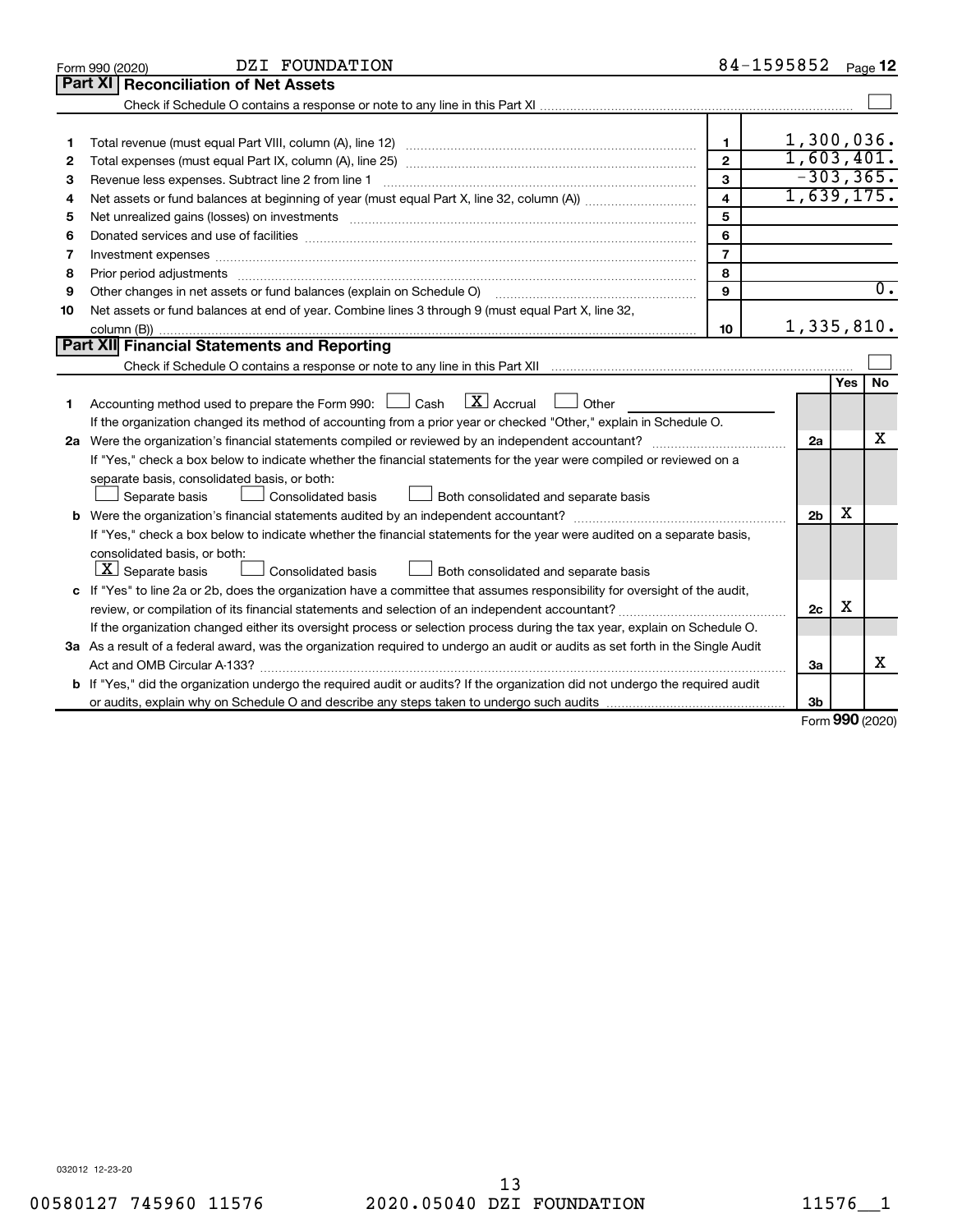**SCHEDULE A**

Department of the Treasury

# Form 990 or 990-EZ) **Public Charity Status and Public Support**<br>
Complete if the organization is a section 501(c)(3) organization or a section<br> **2020**

**4947(a)(1) nonexempt charitable trust. | Attach to Form 990 or Form 990-EZ.** 

| <b>Open to Public</b><br>Inspection |  |  |  |  |  |  |  |
|-------------------------------------|--|--|--|--|--|--|--|
| r identification numbe              |  |  |  |  |  |  |  |

OMB No. 1545-0047

|              |                     | Internal Revenue Service                                                                                                                  |  |                                                                        | Go to www.irs.gov/Form990 for instructions and the latest information.                                                                       |     |                                                                |                                                      | <b>Inspection</b>                                  |
|--------------|---------------------|-------------------------------------------------------------------------------------------------------------------------------------------|--|------------------------------------------------------------------------|----------------------------------------------------------------------------------------------------------------------------------------------|-----|----------------------------------------------------------------|------------------------------------------------------|----------------------------------------------------|
|              |                     | Name of the organization                                                                                                                  |  |                                                                        |                                                                                                                                              |     |                                                                |                                                      | <b>Employer identification number</b>              |
|              |                     |                                                                                                                                           |  | DZI FOUNDATION                                                         |                                                                                                                                              |     |                                                                |                                                      | 84-1595852                                         |
|              | Part I              |                                                                                                                                           |  |                                                                        | Reason for Public Charity Status. (All organizations must complete this part.) See instructions.                                             |     |                                                                |                                                      |                                                    |
|              |                     |                                                                                                                                           |  |                                                                        | The organization is not a private foundation because it is: (For lines 1 through 12, check only one box.)                                    |     |                                                                |                                                      |                                                    |
| 1            |                     |                                                                                                                                           |  |                                                                        | A church, convention of churches, or association of churches described in section 170(b)(1)(A)(i).                                           |     |                                                                |                                                      |                                                    |
| 2            |                     |                                                                                                                                           |  |                                                                        | A school described in section 170(b)(1)(A)(ii). (Attach Schedule E (Form 990 or 990-EZ).)                                                    |     |                                                                |                                                      |                                                    |
| 3            |                     |                                                                                                                                           |  |                                                                        | A hospital or a cooperative hospital service organization described in section 170(b)(1)(A)(iii).                                            |     |                                                                |                                                      |                                                    |
| 4            |                     |                                                                                                                                           |  |                                                                        | A medical research organization operated in conjunction with a hospital described in section 170(b)(1)(A)(iii). Enter the hospital's name,   |     |                                                                |                                                      |                                                    |
|              |                     | city, and state:                                                                                                                          |  |                                                                        |                                                                                                                                              |     |                                                                |                                                      |                                                    |
| 5            |                     |                                                                                                                                           |  |                                                                        | An organization operated for the benefit of a college or university owned or operated by a governmental unit described in                    |     |                                                                |                                                      |                                                    |
|              |                     |                                                                                                                                           |  | section 170(b)(1)(A)(iv). (Complete Part II.)                          |                                                                                                                                              |     |                                                                |                                                      |                                                    |
| 6            |                     |                                                                                                                                           |  |                                                                        | A federal, state, or local government or governmental unit described in section 170(b)(1)(A)(v).                                             |     |                                                                |                                                      |                                                    |
| $\mathbf{7}$ | $\lfloor x \rfloor$ | An organization that normally receives a substantial part of its support from a governmental unit or from the general public described in |  |                                                                        |                                                                                                                                              |     |                                                                |                                                      |                                                    |
|              |                     |                                                                                                                                           |  | section 170(b)(1)(A)(vi). (Complete Part II.)                          |                                                                                                                                              |     |                                                                |                                                      |                                                    |
| 8            |                     |                                                                                                                                           |  |                                                                        | A community trust described in section 170(b)(1)(A)(vi). (Complete Part II.)                                                                 |     |                                                                |                                                      |                                                    |
| 9            |                     |                                                                                                                                           |  |                                                                        | An agricultural research organization described in section 170(b)(1)(A)(ix) operated in conjunction with a land-grant college                |     |                                                                |                                                      |                                                    |
|              |                     |                                                                                                                                           |  |                                                                        | or university or a non-land-grant college of agriculture (see instructions). Enter the name, city, and state of the college or               |     |                                                                |                                                      |                                                    |
|              |                     | university:                                                                                                                               |  |                                                                        |                                                                                                                                              |     |                                                                |                                                      |                                                    |
| 10           |                     |                                                                                                                                           |  |                                                                        | An organization that normally receives (1) more than 33 1/3% of its support from contributions, membership fees, and gross receipts from     |     |                                                                |                                                      |                                                    |
|              |                     |                                                                                                                                           |  |                                                                        | activities related to its exempt functions, subject to certain exceptions; and (2) no more than 33 1/3% of its support from gross investment |     |                                                                |                                                      |                                                    |
|              |                     |                                                                                                                                           |  |                                                                        | income and unrelated business taxable income (less section 511 tax) from businesses acquired by the organization after June 30, 1975.        |     |                                                                |                                                      |                                                    |
|              |                     |                                                                                                                                           |  | See section 509(a)(2). (Complete Part III.)                            |                                                                                                                                              |     |                                                                |                                                      |                                                    |
| 11           |                     |                                                                                                                                           |  |                                                                        | An organization organized and operated exclusively to test for public safety. See section 509(a)(4).                                         |     |                                                                |                                                      |                                                    |
| 12           |                     |                                                                                                                                           |  |                                                                        | An organization organized and operated exclusively for the benefit of, to perform the functions of, or to carry out the purposes of one or   |     |                                                                |                                                      |                                                    |
|              |                     |                                                                                                                                           |  |                                                                        | more publicly supported organizations described in section 509(a)(1) or section 509(a)(2). See section 509(a)(3). Check the box in           |     |                                                                |                                                      |                                                    |
|              |                     |                                                                                                                                           |  |                                                                        | lines 12a through 12d that describes the type of supporting organization and complete lines 12e, 12f, and 12g.                               |     |                                                                |                                                      |                                                    |
| а            |                     |                                                                                                                                           |  |                                                                        | Type I. A supporting organization operated, supervised, or controlled by its supported organization(s), typically by giving                  |     |                                                                |                                                      |                                                    |
|              |                     |                                                                                                                                           |  |                                                                        | the supported organization(s) the power to regularly appoint or elect a majority of the directors or trustees of the supporting              |     |                                                                |                                                      |                                                    |
|              |                     |                                                                                                                                           |  | organization. You must complete Part IV, Sections A and B.             |                                                                                                                                              |     |                                                                |                                                      |                                                    |
| b            |                     |                                                                                                                                           |  |                                                                        | Type II. A supporting organization supervised or controlled in connection with its supported organization(s), by having                      |     |                                                                |                                                      |                                                    |
|              |                     |                                                                                                                                           |  |                                                                        | control or management of the supporting organization vested in the same persons that control or manage the supported                         |     |                                                                |                                                      |                                                    |
|              |                     |                                                                                                                                           |  | organization(s). You must complete Part IV, Sections A and C.          |                                                                                                                                              |     |                                                                |                                                      |                                                    |
|              |                     |                                                                                                                                           |  |                                                                        | Type III functionally integrated. A supporting organization operated in connection with, and functionally integrated with,                   |     |                                                                |                                                      |                                                    |
|              |                     |                                                                                                                                           |  |                                                                        | its supported organization(s) (see instructions). You must complete Part IV, Sections A, D, and E.                                           |     |                                                                |                                                      |                                                    |
| d            |                     |                                                                                                                                           |  |                                                                        | Type III non-functionally integrated. A supporting organization operated in connection with its supported organization(s)                    |     |                                                                |                                                      |                                                    |
|              |                     |                                                                                                                                           |  |                                                                        | that is not functionally integrated. The organization generally must satisfy a distribution requirement and an attentiveness                 |     |                                                                |                                                      |                                                    |
|              |                     |                                                                                                                                           |  |                                                                        | requirement (see instructions). You must complete Part IV, Sections A and D, and Part V.                                                     |     |                                                                |                                                      |                                                    |
| е            |                     |                                                                                                                                           |  |                                                                        | Check this box if the organization received a written determination from the IRS that it is a Type I, Type II, Type III                      |     |                                                                |                                                      |                                                    |
|              |                     |                                                                                                                                           |  |                                                                        | functionally integrated, or Type III non-functionally integrated supporting organization.                                                    |     |                                                                |                                                      |                                                    |
|              |                     |                                                                                                                                           |  |                                                                        |                                                                                                                                              |     |                                                                |                                                      |                                                    |
|              |                     |                                                                                                                                           |  | Provide the following information about the supported organization(s). |                                                                                                                                              |     |                                                                |                                                      |                                                    |
|              |                     | (i) Name of supported<br>organization                                                                                                     |  | (ii) EIN                                                               | (iii) Type of organization<br>(described on lines 1-10                                                                                       |     | (iv) Is the organization listed<br>in your governing document? | (v) Amount of monetary<br>support (see instructions) | (vi) Amount of other<br>support (see instructions) |
|              |                     |                                                                                                                                           |  |                                                                        | above (see instructions))                                                                                                                    | Yes | No                                                             |                                                      |                                                    |
|              |                     |                                                                                                                                           |  |                                                                        |                                                                                                                                              |     |                                                                |                                                      |                                                    |
|              |                     |                                                                                                                                           |  |                                                                        |                                                                                                                                              |     |                                                                |                                                      |                                                    |
|              |                     |                                                                                                                                           |  |                                                                        |                                                                                                                                              |     |                                                                |                                                      |                                                    |
|              |                     |                                                                                                                                           |  |                                                                        |                                                                                                                                              |     |                                                                |                                                      |                                                    |
|              |                     |                                                                                                                                           |  |                                                                        |                                                                                                                                              |     |                                                                |                                                      |                                                    |
|              |                     |                                                                                                                                           |  |                                                                        |                                                                                                                                              |     |                                                                |                                                      |                                                    |
|              |                     |                                                                                                                                           |  |                                                                        |                                                                                                                                              |     |                                                                |                                                      |                                                    |
|              |                     |                                                                                                                                           |  |                                                                        |                                                                                                                                              |     |                                                                |                                                      |                                                    |
|              |                     |                                                                                                                                           |  |                                                                        |                                                                                                                                              |     |                                                                |                                                      |                                                    |
|              |                     |                                                                                                                                           |  |                                                                        |                                                                                                                                              |     |                                                                |                                                      |                                                    |
| Total        |                     |                                                                                                                                           |  |                                                                        |                                                                                                                                              |     |                                                                |                                                      |                                                    |

LHA For Paperwork Reduction Act Notice, see the Instructions for Form 990 or 990-EZ. 032021 01-25-21 Schedule A (Form 990 or 990-EZ) 2020 14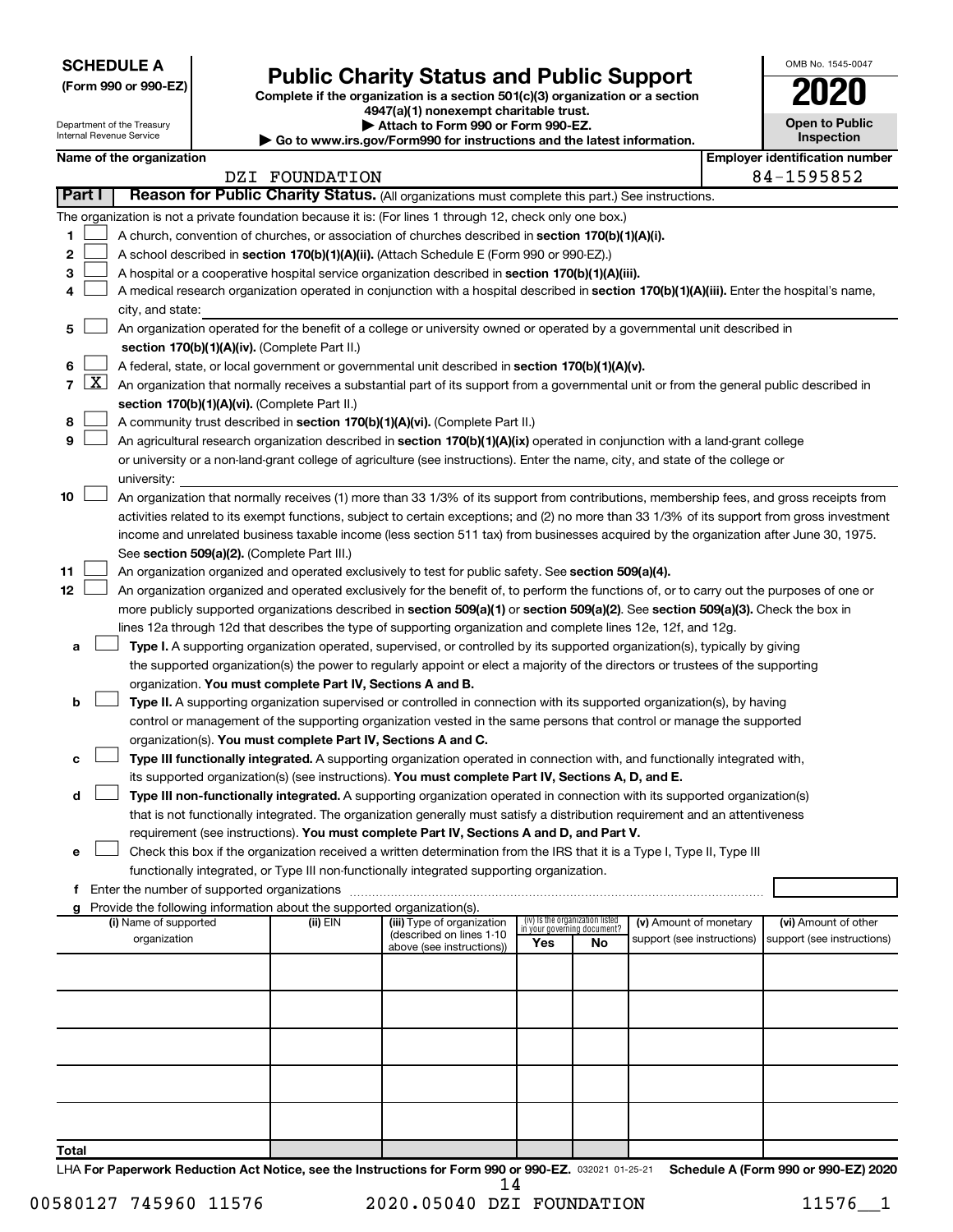#### Schedule A (Form 990 or 990-EZ) 2020  $\rm DZI$   $\rm FOUNDATION$  84  $-1595852$   $\rm Page$

84-1595852 Page 2

**Part II Support Schedule for Organizations Described in Sections 170(b)(1)(A)(iv) and 170(b)(1)(A)(vi)**

(Complete only if you checked the box on line 5, 7, or 8 of Part I or if the organization failed to qualify under Part III. If the organization fails to qualify under the tests listed below, please complete Part III.)

| Calendar year (or fiscal year beginning in)<br>(a) 2016<br>$(d)$ 2019<br>(f) Total<br>(b) 2017<br>$(c)$ 2018<br>(e) 2020<br>1 Gifts, grants, contributions, and<br>membership fees received. (Do not<br>985,360.<br>1,738,948.<br>1,363,208.<br>1,356,865.<br>1,299,552.<br>6,743,933.<br>include any "unusual grants.")<br>2 Tax revenues levied for the organ-<br>ization's benefit and either paid to<br>or expended on its behalf<br>3 The value of services or facilities<br>furnished by a governmental unit to<br>the organization without charge<br>985, 360.<br>1,738,948<br>1,363,208.<br>1,356,865<br>1,299,552<br>6,743,933.<br>4 Total. Add lines 1 through 3<br>5 The portion of total contributions<br>by each person (other than a<br>governmental unit or publicly<br>supported organization) included<br>on line 1 that exceeds 2% of the<br>amount shown on line 11,<br>column (f)<br>1,759,062.<br>4,984,871.<br>6 Public support. Subtract line 5 from line 4.<br><b>Section B. Total Support</b><br>Calendar year (or fiscal year beginning in)<br>(a) 2016<br>(b) 2017<br>$(c)$ 2018<br>$(d)$ 2019<br>(e) 2020<br>(f) Total<br>985,360.<br>1,738,948<br>1,363,208<br>1,356,865<br>1,299,552<br>6,743,933.<br><b>7</b> Amounts from line 4<br>8 Gross income from interest,<br>dividends, payments received on<br>securities loans, rents, royalties,<br>19,841.<br>5,655.<br>29,875.<br>2,460.<br>484.<br>1,435.<br>and income from similar sources<br>9 Net income from unrelated business<br>activities, whether or not the<br>business is regularly carried on<br>10 Other income. Do not include gain<br>or loss from the sale of capital<br>assets (Explain in Part VI.)<br>6,773,808.<br>11 Total support. Add lines 7 through 10<br>12<br><b>12</b> Gross receipts from related activities, etc. (see instructions)<br>13 First 5 years. If the Form 990 is for the organization's first, second, third, fourth, or fifth tax year as a section 501(c)(3)<br><b>Section C. Computation of Public Support Percentage</b><br>73.59<br>%<br>14<br>76.46<br>15<br>%<br>16a 33 1/3% support test - 2020. If the organization did not check the box on line 13, and line 14 is 33 1/3% or more, check this box and<br>$\blacktriangleright$ $\mathbf{X}$<br>stop here. The organization qualifies as a publicly supported organization manufactured content and the content of the state of the state of the state of the state of the state of the state of the state of the state of the<br>b 33 1/3% support test - 2019. If the organization did not check a box on line 13 or 16a, and line 15 is 33 1/3% or more, check this box<br>17a 10% -facts-and-circumstances test - 2020. If the organization did not check a box on line 13, 16a, or 16b, and line 14 is 10% or more,<br>and if the organization meets the facts-and-circumstances test, check this box and stop here. Explain in Part VI how the organization<br>meets the facts-and-circumstances test. The organization qualifies as a publicly supported organization<br><b>b 10%</b> -facts-and-circumstances test - 2019. If the organization did not check a box on line 13, 16a, 16b, or 17a, and line 15 is 10% or<br>more, and if the organization meets the facts-and-circumstances test, check this box and stop here. Explain in Part VI how the<br>organization meets the facts-and-circumstances test. The organization qualifies as a publicly supported organization<br>18 Private foundation. If the organization did not check a box on line 13, 16a, 16b, 17a, or 17b, check this box and see instructions<br>Schedule A (Form 990 or 990-F7) 2020 | <b>Section A. Public Support</b> |  |  |  |  |  |  |  |  |
|---------------------------------------------------------------------------------------------------------------------------------------------------------------------------------------------------------------------------------------------------------------------------------------------------------------------------------------------------------------------------------------------------------------------------------------------------------------------------------------------------------------------------------------------------------------------------------------------------------------------------------------------------------------------------------------------------------------------------------------------------------------------------------------------------------------------------------------------------------------------------------------------------------------------------------------------------------------------------------------------------------------------------------------------------------------------------------------------------------------------------------------------------------------------------------------------------------------------------------------------------------------------------------------------------------------------------------------------------------------------------------------------------------------------------------------------------------------------------------------------------------------------------------------------------------------------------------------------------------------------------------------------------------------------------------------------------------------------------------------------------------------------------------------------------------------------------------------------------------------------------------------------------------------------------------------------------------------------------------------------------------------------------------------------------------------------------------------------------------------------------------------------------------------------------------------------------------------------------------------------------------------------------------------------------------------------------------------------------------------------------------------------------------------------------------------------------------------------------------------------------------------------------------------------------------------------------------------------------------------------------------------------------------------------------------------------------------------------------------------------------------------------------------------------------------------------------------------------------------------------------------------------------------------------------------------------------------------------------------------------------------------------------------------------------------------------------------------------------------------------------------------------------------------------------------------------------------------------------------------------------------------------------------------------------------------------------------------------------------------------------------------------------------------------------------------------------------------------------------------------------------------------------------------------------------------------------------------------------------------------------------------------------------------|----------------------------------|--|--|--|--|--|--|--|--|
|                                                                                                                                                                                                                                                                                                                                                                                                                                                                                                                                                                                                                                                                                                                                                                                                                                                                                                                                                                                                                                                                                                                                                                                                                                                                                                                                                                                                                                                                                                                                                                                                                                                                                                                                                                                                                                                                                                                                                                                                                                                                                                                                                                                                                                                                                                                                                                                                                                                                                                                                                                                                                                                                                                                                                                                                                                                                                                                                                                                                                                                                                                                                                                                                                                                                                                                                                                                                                                                                                                                                                                                                                                                               |                                  |  |  |  |  |  |  |  |  |
|                                                                                                                                                                                                                                                                                                                                                                                                                                                                                                                                                                                                                                                                                                                                                                                                                                                                                                                                                                                                                                                                                                                                                                                                                                                                                                                                                                                                                                                                                                                                                                                                                                                                                                                                                                                                                                                                                                                                                                                                                                                                                                                                                                                                                                                                                                                                                                                                                                                                                                                                                                                                                                                                                                                                                                                                                                                                                                                                                                                                                                                                                                                                                                                                                                                                                                                                                                                                                                                                                                                                                                                                                                                               |                                  |  |  |  |  |  |  |  |  |
|                                                                                                                                                                                                                                                                                                                                                                                                                                                                                                                                                                                                                                                                                                                                                                                                                                                                                                                                                                                                                                                                                                                                                                                                                                                                                                                                                                                                                                                                                                                                                                                                                                                                                                                                                                                                                                                                                                                                                                                                                                                                                                                                                                                                                                                                                                                                                                                                                                                                                                                                                                                                                                                                                                                                                                                                                                                                                                                                                                                                                                                                                                                                                                                                                                                                                                                                                                                                                                                                                                                                                                                                                                                               |                                  |  |  |  |  |  |  |  |  |
|                                                                                                                                                                                                                                                                                                                                                                                                                                                                                                                                                                                                                                                                                                                                                                                                                                                                                                                                                                                                                                                                                                                                                                                                                                                                                                                                                                                                                                                                                                                                                                                                                                                                                                                                                                                                                                                                                                                                                                                                                                                                                                                                                                                                                                                                                                                                                                                                                                                                                                                                                                                                                                                                                                                                                                                                                                                                                                                                                                                                                                                                                                                                                                                                                                                                                                                                                                                                                                                                                                                                                                                                                                                               |                                  |  |  |  |  |  |  |  |  |
|                                                                                                                                                                                                                                                                                                                                                                                                                                                                                                                                                                                                                                                                                                                                                                                                                                                                                                                                                                                                                                                                                                                                                                                                                                                                                                                                                                                                                                                                                                                                                                                                                                                                                                                                                                                                                                                                                                                                                                                                                                                                                                                                                                                                                                                                                                                                                                                                                                                                                                                                                                                                                                                                                                                                                                                                                                                                                                                                                                                                                                                                                                                                                                                                                                                                                                                                                                                                                                                                                                                                                                                                                                                               |                                  |  |  |  |  |  |  |  |  |
|                                                                                                                                                                                                                                                                                                                                                                                                                                                                                                                                                                                                                                                                                                                                                                                                                                                                                                                                                                                                                                                                                                                                                                                                                                                                                                                                                                                                                                                                                                                                                                                                                                                                                                                                                                                                                                                                                                                                                                                                                                                                                                                                                                                                                                                                                                                                                                                                                                                                                                                                                                                                                                                                                                                                                                                                                                                                                                                                                                                                                                                                                                                                                                                                                                                                                                                                                                                                                                                                                                                                                                                                                                                               |                                  |  |  |  |  |  |  |  |  |
|                                                                                                                                                                                                                                                                                                                                                                                                                                                                                                                                                                                                                                                                                                                                                                                                                                                                                                                                                                                                                                                                                                                                                                                                                                                                                                                                                                                                                                                                                                                                                                                                                                                                                                                                                                                                                                                                                                                                                                                                                                                                                                                                                                                                                                                                                                                                                                                                                                                                                                                                                                                                                                                                                                                                                                                                                                                                                                                                                                                                                                                                                                                                                                                                                                                                                                                                                                                                                                                                                                                                                                                                                                                               |                                  |  |  |  |  |  |  |  |  |
|                                                                                                                                                                                                                                                                                                                                                                                                                                                                                                                                                                                                                                                                                                                                                                                                                                                                                                                                                                                                                                                                                                                                                                                                                                                                                                                                                                                                                                                                                                                                                                                                                                                                                                                                                                                                                                                                                                                                                                                                                                                                                                                                                                                                                                                                                                                                                                                                                                                                                                                                                                                                                                                                                                                                                                                                                                                                                                                                                                                                                                                                                                                                                                                                                                                                                                                                                                                                                                                                                                                                                                                                                                                               |                                  |  |  |  |  |  |  |  |  |
|                                                                                                                                                                                                                                                                                                                                                                                                                                                                                                                                                                                                                                                                                                                                                                                                                                                                                                                                                                                                                                                                                                                                                                                                                                                                                                                                                                                                                                                                                                                                                                                                                                                                                                                                                                                                                                                                                                                                                                                                                                                                                                                                                                                                                                                                                                                                                                                                                                                                                                                                                                                                                                                                                                                                                                                                                                                                                                                                                                                                                                                                                                                                                                                                                                                                                                                                                                                                                                                                                                                                                                                                                                                               |                                  |  |  |  |  |  |  |  |  |
|                                                                                                                                                                                                                                                                                                                                                                                                                                                                                                                                                                                                                                                                                                                                                                                                                                                                                                                                                                                                                                                                                                                                                                                                                                                                                                                                                                                                                                                                                                                                                                                                                                                                                                                                                                                                                                                                                                                                                                                                                                                                                                                                                                                                                                                                                                                                                                                                                                                                                                                                                                                                                                                                                                                                                                                                                                                                                                                                                                                                                                                                                                                                                                                                                                                                                                                                                                                                                                                                                                                                                                                                                                                               |                                  |  |  |  |  |  |  |  |  |
|                                                                                                                                                                                                                                                                                                                                                                                                                                                                                                                                                                                                                                                                                                                                                                                                                                                                                                                                                                                                                                                                                                                                                                                                                                                                                                                                                                                                                                                                                                                                                                                                                                                                                                                                                                                                                                                                                                                                                                                                                                                                                                                                                                                                                                                                                                                                                                                                                                                                                                                                                                                                                                                                                                                                                                                                                                                                                                                                                                                                                                                                                                                                                                                                                                                                                                                                                                                                                                                                                                                                                                                                                                                               |                                  |  |  |  |  |  |  |  |  |
|                                                                                                                                                                                                                                                                                                                                                                                                                                                                                                                                                                                                                                                                                                                                                                                                                                                                                                                                                                                                                                                                                                                                                                                                                                                                                                                                                                                                                                                                                                                                                                                                                                                                                                                                                                                                                                                                                                                                                                                                                                                                                                                                                                                                                                                                                                                                                                                                                                                                                                                                                                                                                                                                                                                                                                                                                                                                                                                                                                                                                                                                                                                                                                                                                                                                                                                                                                                                                                                                                                                                                                                                                                                               |                                  |  |  |  |  |  |  |  |  |
|                                                                                                                                                                                                                                                                                                                                                                                                                                                                                                                                                                                                                                                                                                                                                                                                                                                                                                                                                                                                                                                                                                                                                                                                                                                                                                                                                                                                                                                                                                                                                                                                                                                                                                                                                                                                                                                                                                                                                                                                                                                                                                                                                                                                                                                                                                                                                                                                                                                                                                                                                                                                                                                                                                                                                                                                                                                                                                                                                                                                                                                                                                                                                                                                                                                                                                                                                                                                                                                                                                                                                                                                                                                               |                                  |  |  |  |  |  |  |  |  |
|                                                                                                                                                                                                                                                                                                                                                                                                                                                                                                                                                                                                                                                                                                                                                                                                                                                                                                                                                                                                                                                                                                                                                                                                                                                                                                                                                                                                                                                                                                                                                                                                                                                                                                                                                                                                                                                                                                                                                                                                                                                                                                                                                                                                                                                                                                                                                                                                                                                                                                                                                                                                                                                                                                                                                                                                                                                                                                                                                                                                                                                                                                                                                                                                                                                                                                                                                                                                                                                                                                                                                                                                                                                               |                                  |  |  |  |  |  |  |  |  |
|                                                                                                                                                                                                                                                                                                                                                                                                                                                                                                                                                                                                                                                                                                                                                                                                                                                                                                                                                                                                                                                                                                                                                                                                                                                                                                                                                                                                                                                                                                                                                                                                                                                                                                                                                                                                                                                                                                                                                                                                                                                                                                                                                                                                                                                                                                                                                                                                                                                                                                                                                                                                                                                                                                                                                                                                                                                                                                                                                                                                                                                                                                                                                                                                                                                                                                                                                                                                                                                                                                                                                                                                                                                               |                                  |  |  |  |  |  |  |  |  |
|                                                                                                                                                                                                                                                                                                                                                                                                                                                                                                                                                                                                                                                                                                                                                                                                                                                                                                                                                                                                                                                                                                                                                                                                                                                                                                                                                                                                                                                                                                                                                                                                                                                                                                                                                                                                                                                                                                                                                                                                                                                                                                                                                                                                                                                                                                                                                                                                                                                                                                                                                                                                                                                                                                                                                                                                                                                                                                                                                                                                                                                                                                                                                                                                                                                                                                                                                                                                                                                                                                                                                                                                                                                               |                                  |  |  |  |  |  |  |  |  |
|                                                                                                                                                                                                                                                                                                                                                                                                                                                                                                                                                                                                                                                                                                                                                                                                                                                                                                                                                                                                                                                                                                                                                                                                                                                                                                                                                                                                                                                                                                                                                                                                                                                                                                                                                                                                                                                                                                                                                                                                                                                                                                                                                                                                                                                                                                                                                                                                                                                                                                                                                                                                                                                                                                                                                                                                                                                                                                                                                                                                                                                                                                                                                                                                                                                                                                                                                                                                                                                                                                                                                                                                                                                               |                                  |  |  |  |  |  |  |  |  |
|                                                                                                                                                                                                                                                                                                                                                                                                                                                                                                                                                                                                                                                                                                                                                                                                                                                                                                                                                                                                                                                                                                                                                                                                                                                                                                                                                                                                                                                                                                                                                                                                                                                                                                                                                                                                                                                                                                                                                                                                                                                                                                                                                                                                                                                                                                                                                                                                                                                                                                                                                                                                                                                                                                                                                                                                                                                                                                                                                                                                                                                                                                                                                                                                                                                                                                                                                                                                                                                                                                                                                                                                                                                               |                                  |  |  |  |  |  |  |  |  |
|                                                                                                                                                                                                                                                                                                                                                                                                                                                                                                                                                                                                                                                                                                                                                                                                                                                                                                                                                                                                                                                                                                                                                                                                                                                                                                                                                                                                                                                                                                                                                                                                                                                                                                                                                                                                                                                                                                                                                                                                                                                                                                                                                                                                                                                                                                                                                                                                                                                                                                                                                                                                                                                                                                                                                                                                                                                                                                                                                                                                                                                                                                                                                                                                                                                                                                                                                                                                                                                                                                                                                                                                                                                               |                                  |  |  |  |  |  |  |  |  |
|                                                                                                                                                                                                                                                                                                                                                                                                                                                                                                                                                                                                                                                                                                                                                                                                                                                                                                                                                                                                                                                                                                                                                                                                                                                                                                                                                                                                                                                                                                                                                                                                                                                                                                                                                                                                                                                                                                                                                                                                                                                                                                                                                                                                                                                                                                                                                                                                                                                                                                                                                                                                                                                                                                                                                                                                                                                                                                                                                                                                                                                                                                                                                                                                                                                                                                                                                                                                                                                                                                                                                                                                                                                               |                                  |  |  |  |  |  |  |  |  |
|                                                                                                                                                                                                                                                                                                                                                                                                                                                                                                                                                                                                                                                                                                                                                                                                                                                                                                                                                                                                                                                                                                                                                                                                                                                                                                                                                                                                                                                                                                                                                                                                                                                                                                                                                                                                                                                                                                                                                                                                                                                                                                                                                                                                                                                                                                                                                                                                                                                                                                                                                                                                                                                                                                                                                                                                                                                                                                                                                                                                                                                                                                                                                                                                                                                                                                                                                                                                                                                                                                                                                                                                                                                               |                                  |  |  |  |  |  |  |  |  |
|                                                                                                                                                                                                                                                                                                                                                                                                                                                                                                                                                                                                                                                                                                                                                                                                                                                                                                                                                                                                                                                                                                                                                                                                                                                                                                                                                                                                                                                                                                                                                                                                                                                                                                                                                                                                                                                                                                                                                                                                                                                                                                                                                                                                                                                                                                                                                                                                                                                                                                                                                                                                                                                                                                                                                                                                                                                                                                                                                                                                                                                                                                                                                                                                                                                                                                                                                                                                                                                                                                                                                                                                                                                               |                                  |  |  |  |  |  |  |  |  |
|                                                                                                                                                                                                                                                                                                                                                                                                                                                                                                                                                                                                                                                                                                                                                                                                                                                                                                                                                                                                                                                                                                                                                                                                                                                                                                                                                                                                                                                                                                                                                                                                                                                                                                                                                                                                                                                                                                                                                                                                                                                                                                                                                                                                                                                                                                                                                                                                                                                                                                                                                                                                                                                                                                                                                                                                                                                                                                                                                                                                                                                                                                                                                                                                                                                                                                                                                                                                                                                                                                                                                                                                                                                               |                                  |  |  |  |  |  |  |  |  |
|                                                                                                                                                                                                                                                                                                                                                                                                                                                                                                                                                                                                                                                                                                                                                                                                                                                                                                                                                                                                                                                                                                                                                                                                                                                                                                                                                                                                                                                                                                                                                                                                                                                                                                                                                                                                                                                                                                                                                                                                                                                                                                                                                                                                                                                                                                                                                                                                                                                                                                                                                                                                                                                                                                                                                                                                                                                                                                                                                                                                                                                                                                                                                                                                                                                                                                                                                                                                                                                                                                                                                                                                                                                               |                                  |  |  |  |  |  |  |  |  |
|                                                                                                                                                                                                                                                                                                                                                                                                                                                                                                                                                                                                                                                                                                                                                                                                                                                                                                                                                                                                                                                                                                                                                                                                                                                                                                                                                                                                                                                                                                                                                                                                                                                                                                                                                                                                                                                                                                                                                                                                                                                                                                                                                                                                                                                                                                                                                                                                                                                                                                                                                                                                                                                                                                                                                                                                                                                                                                                                                                                                                                                                                                                                                                                                                                                                                                                                                                                                                                                                                                                                                                                                                                                               |                                  |  |  |  |  |  |  |  |  |
|                                                                                                                                                                                                                                                                                                                                                                                                                                                                                                                                                                                                                                                                                                                                                                                                                                                                                                                                                                                                                                                                                                                                                                                                                                                                                                                                                                                                                                                                                                                                                                                                                                                                                                                                                                                                                                                                                                                                                                                                                                                                                                                                                                                                                                                                                                                                                                                                                                                                                                                                                                                                                                                                                                                                                                                                                                                                                                                                                                                                                                                                                                                                                                                                                                                                                                                                                                                                                                                                                                                                                                                                                                                               |                                  |  |  |  |  |  |  |  |  |
|                                                                                                                                                                                                                                                                                                                                                                                                                                                                                                                                                                                                                                                                                                                                                                                                                                                                                                                                                                                                                                                                                                                                                                                                                                                                                                                                                                                                                                                                                                                                                                                                                                                                                                                                                                                                                                                                                                                                                                                                                                                                                                                                                                                                                                                                                                                                                                                                                                                                                                                                                                                                                                                                                                                                                                                                                                                                                                                                                                                                                                                                                                                                                                                                                                                                                                                                                                                                                                                                                                                                                                                                                                                               |                                  |  |  |  |  |  |  |  |  |
|                                                                                                                                                                                                                                                                                                                                                                                                                                                                                                                                                                                                                                                                                                                                                                                                                                                                                                                                                                                                                                                                                                                                                                                                                                                                                                                                                                                                                                                                                                                                                                                                                                                                                                                                                                                                                                                                                                                                                                                                                                                                                                                                                                                                                                                                                                                                                                                                                                                                                                                                                                                                                                                                                                                                                                                                                                                                                                                                                                                                                                                                                                                                                                                                                                                                                                                                                                                                                                                                                                                                                                                                                                                               |                                  |  |  |  |  |  |  |  |  |
|                                                                                                                                                                                                                                                                                                                                                                                                                                                                                                                                                                                                                                                                                                                                                                                                                                                                                                                                                                                                                                                                                                                                                                                                                                                                                                                                                                                                                                                                                                                                                                                                                                                                                                                                                                                                                                                                                                                                                                                                                                                                                                                                                                                                                                                                                                                                                                                                                                                                                                                                                                                                                                                                                                                                                                                                                                                                                                                                                                                                                                                                                                                                                                                                                                                                                                                                                                                                                                                                                                                                                                                                                                                               |                                  |  |  |  |  |  |  |  |  |
|                                                                                                                                                                                                                                                                                                                                                                                                                                                                                                                                                                                                                                                                                                                                                                                                                                                                                                                                                                                                                                                                                                                                                                                                                                                                                                                                                                                                                                                                                                                                                                                                                                                                                                                                                                                                                                                                                                                                                                                                                                                                                                                                                                                                                                                                                                                                                                                                                                                                                                                                                                                                                                                                                                                                                                                                                                                                                                                                                                                                                                                                                                                                                                                                                                                                                                                                                                                                                                                                                                                                                                                                                                                               |                                  |  |  |  |  |  |  |  |  |
|                                                                                                                                                                                                                                                                                                                                                                                                                                                                                                                                                                                                                                                                                                                                                                                                                                                                                                                                                                                                                                                                                                                                                                                                                                                                                                                                                                                                                                                                                                                                                                                                                                                                                                                                                                                                                                                                                                                                                                                                                                                                                                                                                                                                                                                                                                                                                                                                                                                                                                                                                                                                                                                                                                                                                                                                                                                                                                                                                                                                                                                                                                                                                                                                                                                                                                                                                                                                                                                                                                                                                                                                                                                               |                                  |  |  |  |  |  |  |  |  |
|                                                                                                                                                                                                                                                                                                                                                                                                                                                                                                                                                                                                                                                                                                                                                                                                                                                                                                                                                                                                                                                                                                                                                                                                                                                                                                                                                                                                                                                                                                                                                                                                                                                                                                                                                                                                                                                                                                                                                                                                                                                                                                                                                                                                                                                                                                                                                                                                                                                                                                                                                                                                                                                                                                                                                                                                                                                                                                                                                                                                                                                                                                                                                                                                                                                                                                                                                                                                                                                                                                                                                                                                                                                               |                                  |  |  |  |  |  |  |  |  |
|                                                                                                                                                                                                                                                                                                                                                                                                                                                                                                                                                                                                                                                                                                                                                                                                                                                                                                                                                                                                                                                                                                                                                                                                                                                                                                                                                                                                                                                                                                                                                                                                                                                                                                                                                                                                                                                                                                                                                                                                                                                                                                                                                                                                                                                                                                                                                                                                                                                                                                                                                                                                                                                                                                                                                                                                                                                                                                                                                                                                                                                                                                                                                                                                                                                                                                                                                                                                                                                                                                                                                                                                                                                               |                                  |  |  |  |  |  |  |  |  |
|                                                                                                                                                                                                                                                                                                                                                                                                                                                                                                                                                                                                                                                                                                                                                                                                                                                                                                                                                                                                                                                                                                                                                                                                                                                                                                                                                                                                                                                                                                                                                                                                                                                                                                                                                                                                                                                                                                                                                                                                                                                                                                                                                                                                                                                                                                                                                                                                                                                                                                                                                                                                                                                                                                                                                                                                                                                                                                                                                                                                                                                                                                                                                                                                                                                                                                                                                                                                                                                                                                                                                                                                                                                               |                                  |  |  |  |  |  |  |  |  |
|                                                                                                                                                                                                                                                                                                                                                                                                                                                                                                                                                                                                                                                                                                                                                                                                                                                                                                                                                                                                                                                                                                                                                                                                                                                                                                                                                                                                                                                                                                                                                                                                                                                                                                                                                                                                                                                                                                                                                                                                                                                                                                                                                                                                                                                                                                                                                                                                                                                                                                                                                                                                                                                                                                                                                                                                                                                                                                                                                                                                                                                                                                                                                                                                                                                                                                                                                                                                                                                                                                                                                                                                                                                               |                                  |  |  |  |  |  |  |  |  |
|                                                                                                                                                                                                                                                                                                                                                                                                                                                                                                                                                                                                                                                                                                                                                                                                                                                                                                                                                                                                                                                                                                                                                                                                                                                                                                                                                                                                                                                                                                                                                                                                                                                                                                                                                                                                                                                                                                                                                                                                                                                                                                                                                                                                                                                                                                                                                                                                                                                                                                                                                                                                                                                                                                                                                                                                                                                                                                                                                                                                                                                                                                                                                                                                                                                                                                                                                                                                                                                                                                                                                                                                                                                               |                                  |  |  |  |  |  |  |  |  |
|                                                                                                                                                                                                                                                                                                                                                                                                                                                                                                                                                                                                                                                                                                                                                                                                                                                                                                                                                                                                                                                                                                                                                                                                                                                                                                                                                                                                                                                                                                                                                                                                                                                                                                                                                                                                                                                                                                                                                                                                                                                                                                                                                                                                                                                                                                                                                                                                                                                                                                                                                                                                                                                                                                                                                                                                                                                                                                                                                                                                                                                                                                                                                                                                                                                                                                                                                                                                                                                                                                                                                                                                                                                               |                                  |  |  |  |  |  |  |  |  |
|                                                                                                                                                                                                                                                                                                                                                                                                                                                                                                                                                                                                                                                                                                                                                                                                                                                                                                                                                                                                                                                                                                                                                                                                                                                                                                                                                                                                                                                                                                                                                                                                                                                                                                                                                                                                                                                                                                                                                                                                                                                                                                                                                                                                                                                                                                                                                                                                                                                                                                                                                                                                                                                                                                                                                                                                                                                                                                                                                                                                                                                                                                                                                                                                                                                                                                                                                                                                                                                                                                                                                                                                                                                               |                                  |  |  |  |  |  |  |  |  |
|                                                                                                                                                                                                                                                                                                                                                                                                                                                                                                                                                                                                                                                                                                                                                                                                                                                                                                                                                                                                                                                                                                                                                                                                                                                                                                                                                                                                                                                                                                                                                                                                                                                                                                                                                                                                                                                                                                                                                                                                                                                                                                                                                                                                                                                                                                                                                                                                                                                                                                                                                                                                                                                                                                                                                                                                                                                                                                                                                                                                                                                                                                                                                                                                                                                                                                                                                                                                                                                                                                                                                                                                                                                               |                                  |  |  |  |  |  |  |  |  |
|                                                                                                                                                                                                                                                                                                                                                                                                                                                                                                                                                                                                                                                                                                                                                                                                                                                                                                                                                                                                                                                                                                                                                                                                                                                                                                                                                                                                                                                                                                                                                                                                                                                                                                                                                                                                                                                                                                                                                                                                                                                                                                                                                                                                                                                                                                                                                                                                                                                                                                                                                                                                                                                                                                                                                                                                                                                                                                                                                                                                                                                                                                                                                                                                                                                                                                                                                                                                                                                                                                                                                                                                                                                               |                                  |  |  |  |  |  |  |  |  |
|                                                                                                                                                                                                                                                                                                                                                                                                                                                                                                                                                                                                                                                                                                                                                                                                                                                                                                                                                                                                                                                                                                                                                                                                                                                                                                                                                                                                                                                                                                                                                                                                                                                                                                                                                                                                                                                                                                                                                                                                                                                                                                                                                                                                                                                                                                                                                                                                                                                                                                                                                                                                                                                                                                                                                                                                                                                                                                                                                                                                                                                                                                                                                                                                                                                                                                                                                                                                                                                                                                                                                                                                                                                               |                                  |  |  |  |  |  |  |  |  |
|                                                                                                                                                                                                                                                                                                                                                                                                                                                                                                                                                                                                                                                                                                                                                                                                                                                                                                                                                                                                                                                                                                                                                                                                                                                                                                                                                                                                                                                                                                                                                                                                                                                                                                                                                                                                                                                                                                                                                                                                                                                                                                                                                                                                                                                                                                                                                                                                                                                                                                                                                                                                                                                                                                                                                                                                                                                                                                                                                                                                                                                                                                                                                                                                                                                                                                                                                                                                                                                                                                                                                                                                                                                               |                                  |  |  |  |  |  |  |  |  |
|                                                                                                                                                                                                                                                                                                                                                                                                                                                                                                                                                                                                                                                                                                                                                                                                                                                                                                                                                                                                                                                                                                                                                                                                                                                                                                                                                                                                                                                                                                                                                                                                                                                                                                                                                                                                                                                                                                                                                                                                                                                                                                                                                                                                                                                                                                                                                                                                                                                                                                                                                                                                                                                                                                                                                                                                                                                                                                                                                                                                                                                                                                                                                                                                                                                                                                                                                                                                                                                                                                                                                                                                                                                               |                                  |  |  |  |  |  |  |  |  |
|                                                                                                                                                                                                                                                                                                                                                                                                                                                                                                                                                                                                                                                                                                                                                                                                                                                                                                                                                                                                                                                                                                                                                                                                                                                                                                                                                                                                                                                                                                                                                                                                                                                                                                                                                                                                                                                                                                                                                                                                                                                                                                                                                                                                                                                                                                                                                                                                                                                                                                                                                                                                                                                                                                                                                                                                                                                                                                                                                                                                                                                                                                                                                                                                                                                                                                                                                                                                                                                                                                                                                                                                                                                               |                                  |  |  |  |  |  |  |  |  |
|                                                                                                                                                                                                                                                                                                                                                                                                                                                                                                                                                                                                                                                                                                                                                                                                                                                                                                                                                                                                                                                                                                                                                                                                                                                                                                                                                                                                                                                                                                                                                                                                                                                                                                                                                                                                                                                                                                                                                                                                                                                                                                                                                                                                                                                                                                                                                                                                                                                                                                                                                                                                                                                                                                                                                                                                                                                                                                                                                                                                                                                                                                                                                                                                                                                                                                                                                                                                                                                                                                                                                                                                                                                               |                                  |  |  |  |  |  |  |  |  |
|                                                                                                                                                                                                                                                                                                                                                                                                                                                                                                                                                                                                                                                                                                                                                                                                                                                                                                                                                                                                                                                                                                                                                                                                                                                                                                                                                                                                                                                                                                                                                                                                                                                                                                                                                                                                                                                                                                                                                                                                                                                                                                                                                                                                                                                                                                                                                                                                                                                                                                                                                                                                                                                                                                                                                                                                                                                                                                                                                                                                                                                                                                                                                                                                                                                                                                                                                                                                                                                                                                                                                                                                                                                               |                                  |  |  |  |  |  |  |  |  |
|                                                                                                                                                                                                                                                                                                                                                                                                                                                                                                                                                                                                                                                                                                                                                                                                                                                                                                                                                                                                                                                                                                                                                                                                                                                                                                                                                                                                                                                                                                                                                                                                                                                                                                                                                                                                                                                                                                                                                                                                                                                                                                                                                                                                                                                                                                                                                                                                                                                                                                                                                                                                                                                                                                                                                                                                                                                                                                                                                                                                                                                                                                                                                                                                                                                                                                                                                                                                                                                                                                                                                                                                                                                               |                                  |  |  |  |  |  |  |  |  |
|                                                                                                                                                                                                                                                                                                                                                                                                                                                                                                                                                                                                                                                                                                                                                                                                                                                                                                                                                                                                                                                                                                                                                                                                                                                                                                                                                                                                                                                                                                                                                                                                                                                                                                                                                                                                                                                                                                                                                                                                                                                                                                                                                                                                                                                                                                                                                                                                                                                                                                                                                                                                                                                                                                                                                                                                                                                                                                                                                                                                                                                                                                                                                                                                                                                                                                                                                                                                                                                                                                                                                                                                                                                               |                                  |  |  |  |  |  |  |  |  |
|                                                                                                                                                                                                                                                                                                                                                                                                                                                                                                                                                                                                                                                                                                                                                                                                                                                                                                                                                                                                                                                                                                                                                                                                                                                                                                                                                                                                                                                                                                                                                                                                                                                                                                                                                                                                                                                                                                                                                                                                                                                                                                                                                                                                                                                                                                                                                                                                                                                                                                                                                                                                                                                                                                                                                                                                                                                                                                                                                                                                                                                                                                                                                                                                                                                                                                                                                                                                                                                                                                                                                                                                                                                               |                                  |  |  |  |  |  |  |  |  |
|                                                                                                                                                                                                                                                                                                                                                                                                                                                                                                                                                                                                                                                                                                                                                                                                                                                                                                                                                                                                                                                                                                                                                                                                                                                                                                                                                                                                                                                                                                                                                                                                                                                                                                                                                                                                                                                                                                                                                                                                                                                                                                                                                                                                                                                                                                                                                                                                                                                                                                                                                                                                                                                                                                                                                                                                                                                                                                                                                                                                                                                                                                                                                                                                                                                                                                                                                                                                                                                                                                                                                                                                                                                               |                                  |  |  |  |  |  |  |  |  |

**Schedule A (Form 990 or 990-EZ) 2020**

032022 01-25-21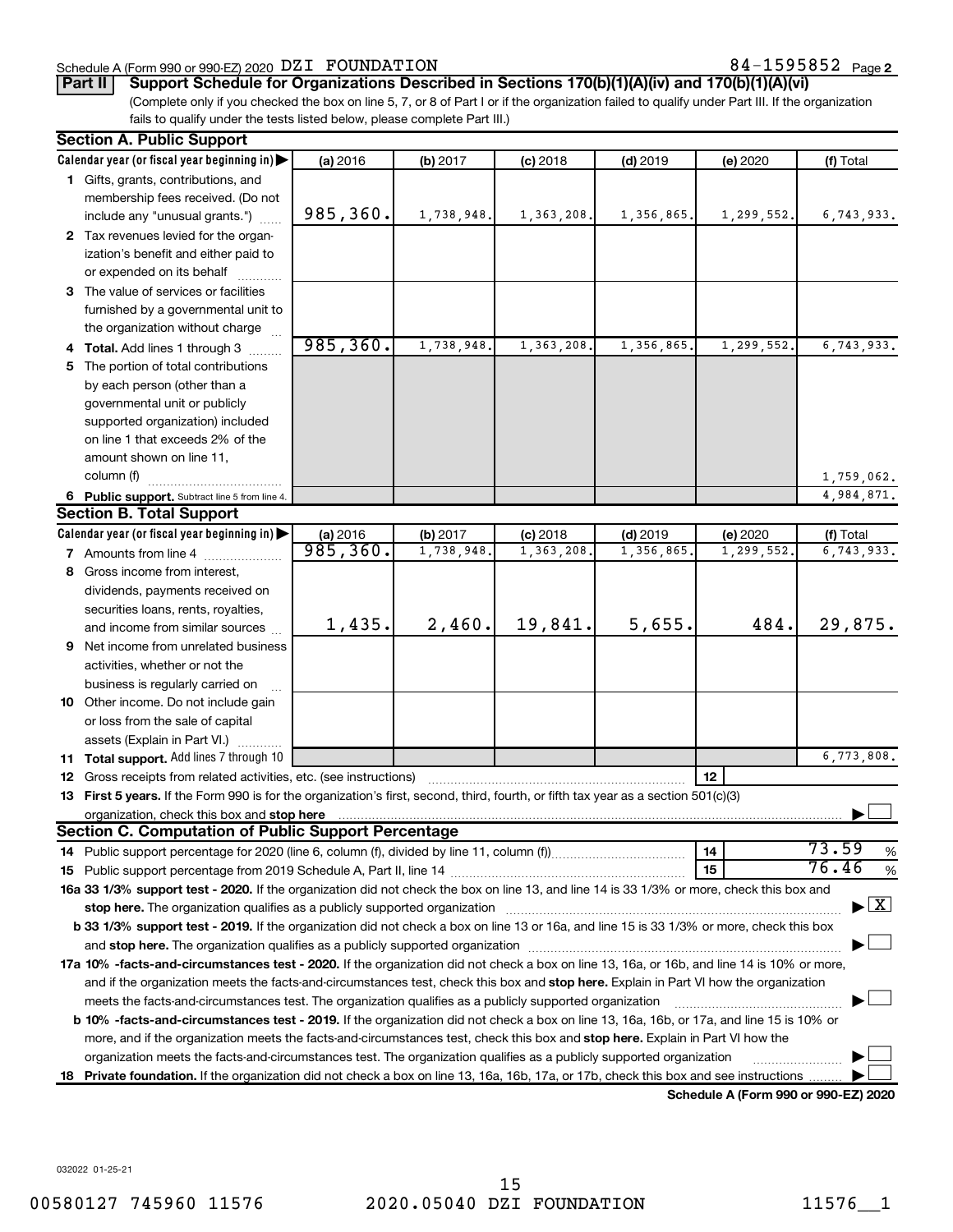#### Schedule A (Form 990 or 990-EZ) 2020  $\rm DZI$   $\rm FOUNDATION$  84  $-1595852$   $\rm Page$

#### **Part III Support Schedule for Organizations Described in Section 509(a)(2)**

(Complete only if you checked the box on line 10 of Part I or if the organization failed to qualify under Part II. If the organization fails to qualify under the tests listed below, please complete Part II.)

| <b>Section A. Public Support</b>                                                                                                                                                                |          |          |            |            |          |                                      |
|-------------------------------------------------------------------------------------------------------------------------------------------------------------------------------------------------|----------|----------|------------|------------|----------|--------------------------------------|
| Calendar year (or fiscal year beginning in)                                                                                                                                                     | (a) 2016 | (b) 2017 | $(c)$ 2018 | $(d)$ 2019 | (e) 2020 | (f) Total                            |
| 1 Gifts, grants, contributions, and                                                                                                                                                             |          |          |            |            |          |                                      |
| membership fees received. (Do not                                                                                                                                                               |          |          |            |            |          |                                      |
| include any "unusual grants.")                                                                                                                                                                  |          |          |            |            |          |                                      |
| <b>2</b> Gross receipts from admissions,<br>merchandise sold or services per-<br>formed, or facilities furnished in<br>any activity that is related to the<br>organization's tax-exempt purpose |          |          |            |            |          |                                      |
| 3 Gross receipts from activities that                                                                                                                                                           |          |          |            |            |          |                                      |
| are not an unrelated trade or bus-                                                                                                                                                              |          |          |            |            |          |                                      |
|                                                                                                                                                                                                 |          |          |            |            |          |                                      |
| iness under section 513                                                                                                                                                                         |          |          |            |            |          |                                      |
| 4 Tax revenues levied for the organ-                                                                                                                                                            |          |          |            |            |          |                                      |
| ization's benefit and either paid to                                                                                                                                                            |          |          |            |            |          |                                      |
| or expended on its behalf                                                                                                                                                                       |          |          |            |            |          |                                      |
| 5 The value of services or facilities                                                                                                                                                           |          |          |            |            |          |                                      |
| furnished by a governmental unit to                                                                                                                                                             |          |          |            |            |          |                                      |
| the organization without charge                                                                                                                                                                 |          |          |            |            |          |                                      |
| 6 Total. Add lines 1 through 5                                                                                                                                                                  |          |          |            |            |          |                                      |
| 7a Amounts included on lines 1, 2, and                                                                                                                                                          |          |          |            |            |          |                                      |
| 3 received from disqualified persons                                                                                                                                                            |          |          |            |            |          |                                      |
| <b>b</b> Amounts included on lines 2 and 3 received<br>from other than disqualified persons that<br>exceed the greater of \$5,000 or 1% of the<br>amount on line 13 for the year                |          |          |            |            |          |                                      |
| c Add lines 7a and 7b                                                                                                                                                                           |          |          |            |            |          |                                      |
| 8 Public support. (Subtract line 7c from line 6.)                                                                                                                                               |          |          |            |            |          |                                      |
| <b>Section B. Total Support</b>                                                                                                                                                                 |          |          |            |            |          |                                      |
| Calendar year (or fiscal year beginning in)                                                                                                                                                     | (a) 2016 | (b) 2017 | $(c)$ 2018 | $(d)$ 2019 | (e) 2020 | (f) Total                            |
| 9 Amounts from line 6                                                                                                                                                                           |          |          |            |            |          |                                      |
| <b>10a</b> Gross income from interest,<br>dividends, payments received on<br>securities loans, rents, royalties,<br>and income from similar sources                                             |          |          |            |            |          |                                      |
| <b>b</b> Unrelated business taxable income                                                                                                                                                      |          |          |            |            |          |                                      |
| (less section 511 taxes) from businesses<br>acquired after June 30, 1975                                                                                                                        |          |          |            |            |          |                                      |
| c Add lines 10a and 10b                                                                                                                                                                         |          |          |            |            |          |                                      |
| <b>11</b> Net income from unrelated business<br>activities not included in line 10b.<br>whether or not the business is<br>regularly carried on                                                  |          |          |            |            |          |                                      |
| <b>12</b> Other income. Do not include gain<br>or loss from the sale of capital<br>assets (Explain in Part VI.)                                                                                 |          |          |            |            |          |                                      |
| <b>13</b> Total support. (Add lines 9, 10c, 11, and 12.)                                                                                                                                        |          |          |            |            |          |                                      |
| 14 First 5 years. If the Form 990 is for the organization's first, second, third, fourth, or fifth tax year as a section 501(c)(3) organization,                                                |          |          |            |            |          |                                      |
| check this box and stop here <b>contained and the contained and starting and stop here</b> check this box and stop here                                                                         |          |          |            |            |          |                                      |
| Section C. Computation of Public Support Percentage                                                                                                                                             |          |          |            |            |          |                                      |
| 15 Public support percentage for 2020 (line 8, column (f), divided by line 13, column (f) <i></i>                                                                                               |          |          |            |            | 15       | ℅                                    |
|                                                                                                                                                                                                 |          |          |            |            | 16       | %                                    |
| Section D. Computation of Investment Income Percentage                                                                                                                                          |          |          |            |            |          |                                      |
|                                                                                                                                                                                                 |          |          |            |            | 17       | %                                    |
| 18 Investment income percentage from 2019 Schedule A, Part III, line 17                                                                                                                         |          |          |            |            | 18       | %                                    |
| 19a 33 1/3% support tests - 2020. If the organization did not check the box on line 14, and line 15 is more than 33 1/3%, and line 17 is not                                                    |          |          |            |            |          |                                      |
| more than 33 1/3%, check this box and stop here. The organization qualifies as a publicly supported organization                                                                                |          |          |            |            |          |                                      |
|                                                                                                                                                                                                 |          |          |            |            |          |                                      |
| b 33 1/3% support tests - 2019. If the organization did not check a box on line 14 or line 19a, and line 16 is more than 33 1/3%, and                                                           |          |          |            |            |          |                                      |
| line 18 is not more than 33 1/3%, check this box and stop here. The organization qualifies as a publicly supported organization                                                                 |          |          |            |            |          |                                      |
|                                                                                                                                                                                                 |          |          |            |            |          |                                      |
| 032023 01-25-21                                                                                                                                                                                 |          |          | 16         |            |          | Schedule A (Form 990 or 990-EZ) 2020 |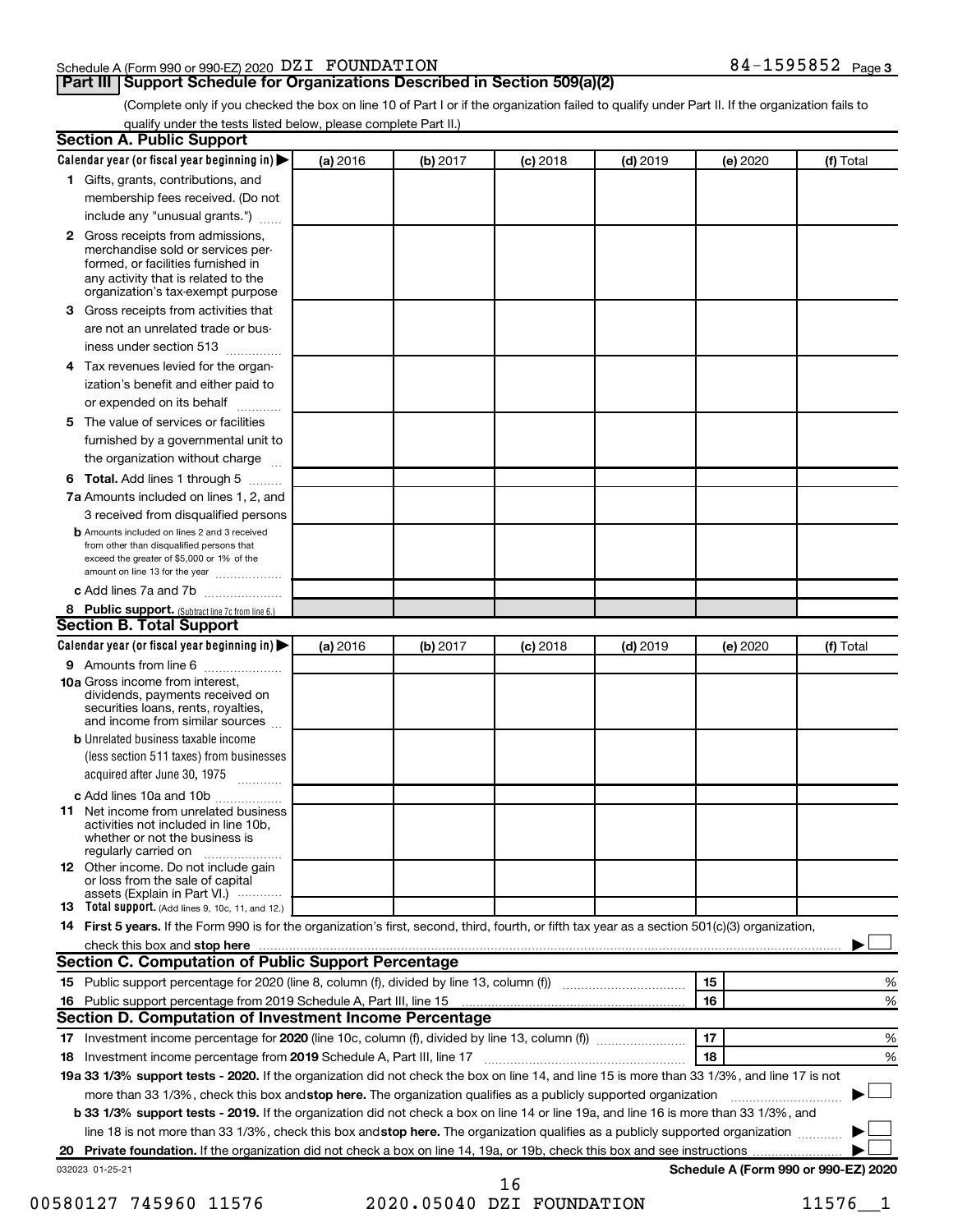**1**

**2**

**3a**

**3b**

**3c**

**4a**

**4b**

**4c**

**5a**

**5b 5c**

**6**

**7**

**8**

**9a**

**9b**

**9c**

**10a**

**Yes No**

#### **Part IV Supporting Organizations**

(Complete only if you checked a box in line 12 on Part I. If you checked box 12a, Part I, complete Sections A and B. If you checked box 12b, Part I, complete Sections A and C. If you checked box 12c, Part I, complete Sections A, D, and E. If you checked box 12d, Part I, complete Sections A and D, and complete Part V.)

#### **Section A. All Supporting Organizations**

- **1** Are all of the organization's supported organizations listed by name in the organization's governing documents? If "No," describe in Part VI how the supported organizations are designated. If designated by *class or purpose, describe the designation. If historic and continuing relationship, explain.*
- **2** Did the organization have any supported organization that does not have an IRS determination of status under section 509(a)(1) or (2)? If "Yes," explain in Part **VI** how the organization determined that the supported *organization was described in section 509(a)(1) or (2).*
- **3a** Did the organization have a supported organization described in section 501(c)(4), (5), or (6)? If "Yes," answer *lines 3b and 3c below.*
- **b** Did the organization confirm that each supported organization qualified under section 501(c)(4), (5), or (6) and satisfied the public support tests under section 509(a)(2)? If "Yes," describe in Part VI when and how the *organization made the determination.*
- **c** Did the organization ensure that all support to such organizations was used exclusively for section 170(c)(2)(B) purposes? If "Yes," explain in Part VI what controls the organization put in place to ensure such use.
- **4 a** *If* Was any supported organization not organized in the United States ("foreign supported organization")? *"Yes," and if you checked box 12a or 12b in Part I, answer lines 4b and 4c below.*
- **b** Did the organization have ultimate control and discretion in deciding whether to make grants to the foreign supported organization? If "Yes," describe in Part VI how the organization had such control and discretion *despite being controlled or supervised by or in connection with its supported organizations.*
- **c** Did the organization support any foreign supported organization that does not have an IRS determination under sections 501(c)(3) and 509(a)(1) or (2)? If "Yes," explain in Part VI what controls the organization used *to ensure that all support to the foreign supported organization was used exclusively for section 170(c)(2)(B) purposes.*
- **5a** Did the organization add, substitute, or remove any supported organizations during the tax year? If "Yes," answer lines 5b and 5c below (if applicable). Also, provide detail in **Part VI,** including (i) the names and EIN *numbers of the supported organizations added, substituted, or removed; (ii) the reasons for each such action; (iii) the authority under the organization's organizing document authorizing such action; and (iv) how the action was accomplished (such as by amendment to the organizing document).*
- **b Type I or Type II only.** Was any added or substituted supported organization part of a class already designated in the organization's organizing document?
- **c Substitutions only.**  Was the substitution the result of an event beyond the organization's control?
- **6** Did the organization provide support (whether in the form of grants or the provision of services or facilities) to **Part VI.** support or benefit one or more of the filing organization's supported organizations? If "Yes," provide detail in anyone other than (i) its supported organizations, (ii) individuals that are part of the charitable class benefited by one or more of its supported organizations, or (iii) other supporting organizations that also
- **7** Did the organization provide a grant, loan, compensation, or other similar payment to a substantial contributor regard to a substantial contributor? If "Yes," complete Part I of Schedule L (Form 990 or 990-EZ). (as defined in section 4958(c)(3)(C)), a family member of a substantial contributor, or a 35% controlled entity with
- **8** Did the organization make a loan to a disqualified person (as defined in section 4958) not described in line 7? *If "Yes," complete Part I of Schedule L (Form 990 or 990-EZ).*
- **9 a** Was the organization controlled directly or indirectly at any time during the tax year by one or more in section 509(a)(1) or (2))? If "Yes," provide detail in **Part VI.** disqualified persons, as defined in section 4946 (other than foundation managers and organizations described
- **b** Did one or more disqualified persons (as defined in line 9a) hold a controlling interest in any entity in which the supporting organization had an interest? If "Yes," provide detail in Part VI.
- **c** Did a disqualified person (as defined in line 9a) have an ownership interest in, or derive any personal benefit from, assets in which the supporting organization also had an interest? If "Yes," provide detail in Part VI.
- **10 a** Was the organization subject to the excess business holdings rules of section 4943 because of section supporting organizations)? If "Yes," answer line 10b below. 4943(f) (regarding certain Type II supporting organizations, and all Type III non-functionally integrated
	- **b** Did the organization have any excess business holdings in the tax year? (Use Schedule C, Form 4720, to *determine whether the organization had excess business holdings.)*

032024 01-25-21

00580127 745960 11576 2020.05040 DZI FOUNDATION 11576\_\_1 17

**10b Schedule A (Form 990 or 990-EZ) 2020**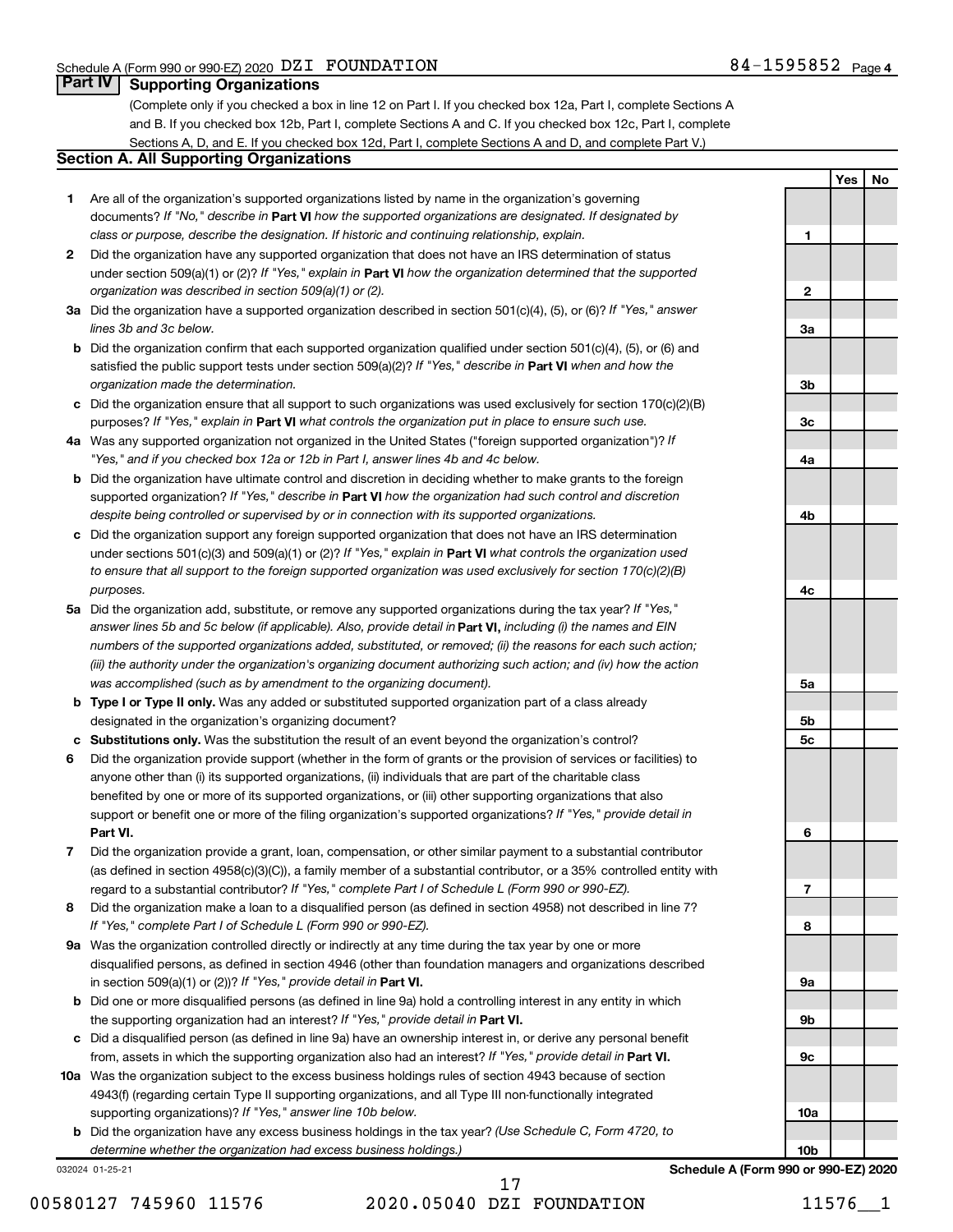|    | <b>Supporting Organizations (continued)</b><br>Part IV                                                                                                                                                                                                                                                                                                                                                                                                                                                                                                                                                                                                                                                                                                                   |              |     |    |
|----|--------------------------------------------------------------------------------------------------------------------------------------------------------------------------------------------------------------------------------------------------------------------------------------------------------------------------------------------------------------------------------------------------------------------------------------------------------------------------------------------------------------------------------------------------------------------------------------------------------------------------------------------------------------------------------------------------------------------------------------------------------------------------|--------------|-----|----|
|    |                                                                                                                                                                                                                                                                                                                                                                                                                                                                                                                                                                                                                                                                                                                                                                          |              | Yes | No |
| 11 | Has the organization accepted a gift or contribution from any of the following persons?                                                                                                                                                                                                                                                                                                                                                                                                                                                                                                                                                                                                                                                                                  |              |     |    |
|    | a A person who directly or indirectly controls, either alone or together with persons described in lines 11b and                                                                                                                                                                                                                                                                                                                                                                                                                                                                                                                                                                                                                                                         |              |     |    |
|    | 11c below, the governing body of a supported organization?                                                                                                                                                                                                                                                                                                                                                                                                                                                                                                                                                                                                                                                                                                               | 11a          |     |    |
|    | <b>b</b> A family member of a person described in line 11a above?                                                                                                                                                                                                                                                                                                                                                                                                                                                                                                                                                                                                                                                                                                        | 11b          |     |    |
|    | c A 35% controlled entity of a person described in line 11a or 11b above?If "Yes" to line 11a, 11b, or 11c, provide                                                                                                                                                                                                                                                                                                                                                                                                                                                                                                                                                                                                                                                      |              |     |    |
|    | detail in Part VI.                                                                                                                                                                                                                                                                                                                                                                                                                                                                                                                                                                                                                                                                                                                                                       | 11c          |     |    |
|    | <b>Section B. Type I Supporting Organizations</b>                                                                                                                                                                                                                                                                                                                                                                                                                                                                                                                                                                                                                                                                                                                        |              |     |    |
|    |                                                                                                                                                                                                                                                                                                                                                                                                                                                                                                                                                                                                                                                                                                                                                                          |              | Yes | No |
| 1  | Did the governing body, members of the governing body, officers acting in their official capacity, or membership of one or<br>more supported organizations have the power to regularly appoint or elect at least a majority of the organization's officers,<br>directors, or trustees at all times during the tax year? If "No," describe in Part VI how the supported organization(s)<br>effectively operated, supervised, or controlled the organization's activities. If the organization had more than one supported<br>organization, describe how the powers to appoint and/or remove officers, directors, or trustees were allocated among the<br>supported organizations and what conditions or restrictions, if any, applied to such powers during the tax year. | 1            |     |    |
| 2  | Did the organization operate for the benefit of any supported organization other than the supported                                                                                                                                                                                                                                                                                                                                                                                                                                                                                                                                                                                                                                                                      |              |     |    |
|    | organization(s) that operated, supervised, or controlled the supporting organization? If "Yes," explain in                                                                                                                                                                                                                                                                                                                                                                                                                                                                                                                                                                                                                                                               |              |     |    |
|    | Part VI how providing such benefit carried out the purposes of the supported organization(s) that operated,                                                                                                                                                                                                                                                                                                                                                                                                                                                                                                                                                                                                                                                              |              |     |    |
|    | supervised, or controlled the supporting organization.                                                                                                                                                                                                                                                                                                                                                                                                                                                                                                                                                                                                                                                                                                                   | $\mathbf{2}$ |     |    |
|    | <b>Section C. Type II Supporting Organizations</b>                                                                                                                                                                                                                                                                                                                                                                                                                                                                                                                                                                                                                                                                                                                       |              |     |    |
|    |                                                                                                                                                                                                                                                                                                                                                                                                                                                                                                                                                                                                                                                                                                                                                                          |              | Yes | No |
| 1. | Were a majority of the organization's directors or trustees during the tax year also a majority of the directors<br>or trustees of each of the organization's supported organization(s)? If "No," describe in Part VI how control<br>or management of the supporting organization was vested in the same persons that controlled or managed                                                                                                                                                                                                                                                                                                                                                                                                                              |              |     |    |
|    | the supported organization(s).                                                                                                                                                                                                                                                                                                                                                                                                                                                                                                                                                                                                                                                                                                                                           | 1            |     |    |
|    | <b>Section D. All Type III Supporting Organizations</b>                                                                                                                                                                                                                                                                                                                                                                                                                                                                                                                                                                                                                                                                                                                  |              |     |    |
|    |                                                                                                                                                                                                                                                                                                                                                                                                                                                                                                                                                                                                                                                                                                                                                                          |              | Yes | No |
| 1  | Did the organization provide to each of its supported organizations, by the last day of the fifth month of the                                                                                                                                                                                                                                                                                                                                                                                                                                                                                                                                                                                                                                                           |              |     |    |
|    | organization's tax year, (i) a written notice describing the type and amount of support provided during the prior tax                                                                                                                                                                                                                                                                                                                                                                                                                                                                                                                                                                                                                                                    |              |     |    |
|    | year, (ii) a copy of the Form 990 that was most recently filed as of the date of notification, and (iii) copies of the                                                                                                                                                                                                                                                                                                                                                                                                                                                                                                                                                                                                                                                   |              |     |    |
|    | organization's governing documents in effect on the date of notification, to the extent not previously provided?                                                                                                                                                                                                                                                                                                                                                                                                                                                                                                                                                                                                                                                         | 1            |     |    |
| 2  | Were any of the organization's officers, directors, or trustees either (i) appointed or elected by the supported                                                                                                                                                                                                                                                                                                                                                                                                                                                                                                                                                                                                                                                         |              |     |    |
|    | organization(s) or (ii) serving on the governing body of a supported organization? If "No," explain in Part VI how                                                                                                                                                                                                                                                                                                                                                                                                                                                                                                                                                                                                                                                       |              |     |    |
|    | the organization maintained a close and continuous working relationship with the supported organization(s).                                                                                                                                                                                                                                                                                                                                                                                                                                                                                                                                                                                                                                                              | $\mathbf{2}$ |     |    |
| 3  | By reason of the relationship described in line 2, above, did the organization's supported organizations have a                                                                                                                                                                                                                                                                                                                                                                                                                                                                                                                                                                                                                                                          |              |     |    |
|    | significant voice in the organization's investment policies and in directing the use of the organization's                                                                                                                                                                                                                                                                                                                                                                                                                                                                                                                                                                                                                                                               |              |     |    |
|    | income or assets at all times during the tax year? If "Yes," describe in Part VI the role the organization's                                                                                                                                                                                                                                                                                                                                                                                                                                                                                                                                                                                                                                                             |              |     |    |
|    | supported organizations played in this regard.                                                                                                                                                                                                                                                                                                                                                                                                                                                                                                                                                                                                                                                                                                                           | 3            |     |    |
|    | Section E. Type III Functionally Integrated Supporting Organizations                                                                                                                                                                                                                                                                                                                                                                                                                                                                                                                                                                                                                                                                                                     |              |     |    |
| 1  | Check the box next to the method that the organization used to satisfy the Integral Part Test during the yealsee instructions).                                                                                                                                                                                                                                                                                                                                                                                                                                                                                                                                                                                                                                          |              |     |    |
| a  | The organization satisfied the Activities Test. Complete line 2 below.                                                                                                                                                                                                                                                                                                                                                                                                                                                                                                                                                                                                                                                                                                   |              |     |    |
| b  | The organization is the parent of each of its supported organizations. Complete line 3 below.                                                                                                                                                                                                                                                                                                                                                                                                                                                                                                                                                                                                                                                                            |              |     |    |
| c  | The organization supported a governmental entity. Describe in Part VI how you supported a governmental entity (see instructions).                                                                                                                                                                                                                                                                                                                                                                                                                                                                                                                                                                                                                                        |              |     |    |
| 2  | Activities Test. Answer lines 2a and 2b below.                                                                                                                                                                                                                                                                                                                                                                                                                                                                                                                                                                                                                                                                                                                           |              | Yes | No |
| а  | Did substantially all of the organization's activities during the tax year directly further the exempt purposes of                                                                                                                                                                                                                                                                                                                                                                                                                                                                                                                                                                                                                                                       |              |     |    |
|    | the supported organization(s) to which the organization was responsive? If "Yes," then in Part VI identify                                                                                                                                                                                                                                                                                                                                                                                                                                                                                                                                                                                                                                                               |              |     |    |
|    | those supported organizations and explain how these activities directly furthered their exempt purposes,                                                                                                                                                                                                                                                                                                                                                                                                                                                                                                                                                                                                                                                                 |              |     |    |
|    | how the organization was responsive to those supported organizations, and how the organization determined                                                                                                                                                                                                                                                                                                                                                                                                                                                                                                                                                                                                                                                                |              |     |    |
|    | that these activities constituted substantially all of its activities.                                                                                                                                                                                                                                                                                                                                                                                                                                                                                                                                                                                                                                                                                                   | 2a           |     |    |
| b  | Did the activities described in line 2a, above, constitute activities that, but for the organization's involvement,                                                                                                                                                                                                                                                                                                                                                                                                                                                                                                                                                                                                                                                      |              |     |    |
|    | one or more of the organization's supported organization(s) would have been engaged in? If "Yes," explain in                                                                                                                                                                                                                                                                                                                                                                                                                                                                                                                                                                                                                                                             |              |     |    |
|    | Part VI the reasons for the organization's position that its supported organization(s) would have engaged in                                                                                                                                                                                                                                                                                                                                                                                                                                                                                                                                                                                                                                                             |              |     |    |
|    | these activities but for the organization's involvement.                                                                                                                                                                                                                                                                                                                                                                                                                                                                                                                                                                                                                                                                                                                 | 2b           |     |    |
| 3  | Parent of Supported Organizations. Answer lines 3a and 3b below.                                                                                                                                                                                                                                                                                                                                                                                                                                                                                                                                                                                                                                                                                                         |              |     |    |
| а  | Did the organization have the power to regularly appoint or elect a majority of the officers, directors, or                                                                                                                                                                                                                                                                                                                                                                                                                                                                                                                                                                                                                                                              |              |     |    |
|    | trustees of each of the supported organizations? If "Yes" or "No" provide details in Part VI.                                                                                                                                                                                                                                                                                                                                                                                                                                                                                                                                                                                                                                                                            | За           |     |    |
| b  | Did the organization exercise a substantial degree of direction over the policies, programs, and activities of each                                                                                                                                                                                                                                                                                                                                                                                                                                                                                                                                                                                                                                                      |              |     |    |
|    | of its supported organizations? If "Yes," describe in Part VI the role played by the organization in this regard.                                                                                                                                                                                                                                                                                                                                                                                                                                                                                                                                                                                                                                                        | Зb           |     |    |

032025 01-25-21

#### 00580127 745960 11576 2020.05040 DZI FOUNDATION 11576\_\_1 18

**Schedule A (Form 990 or 990-EZ) 2020**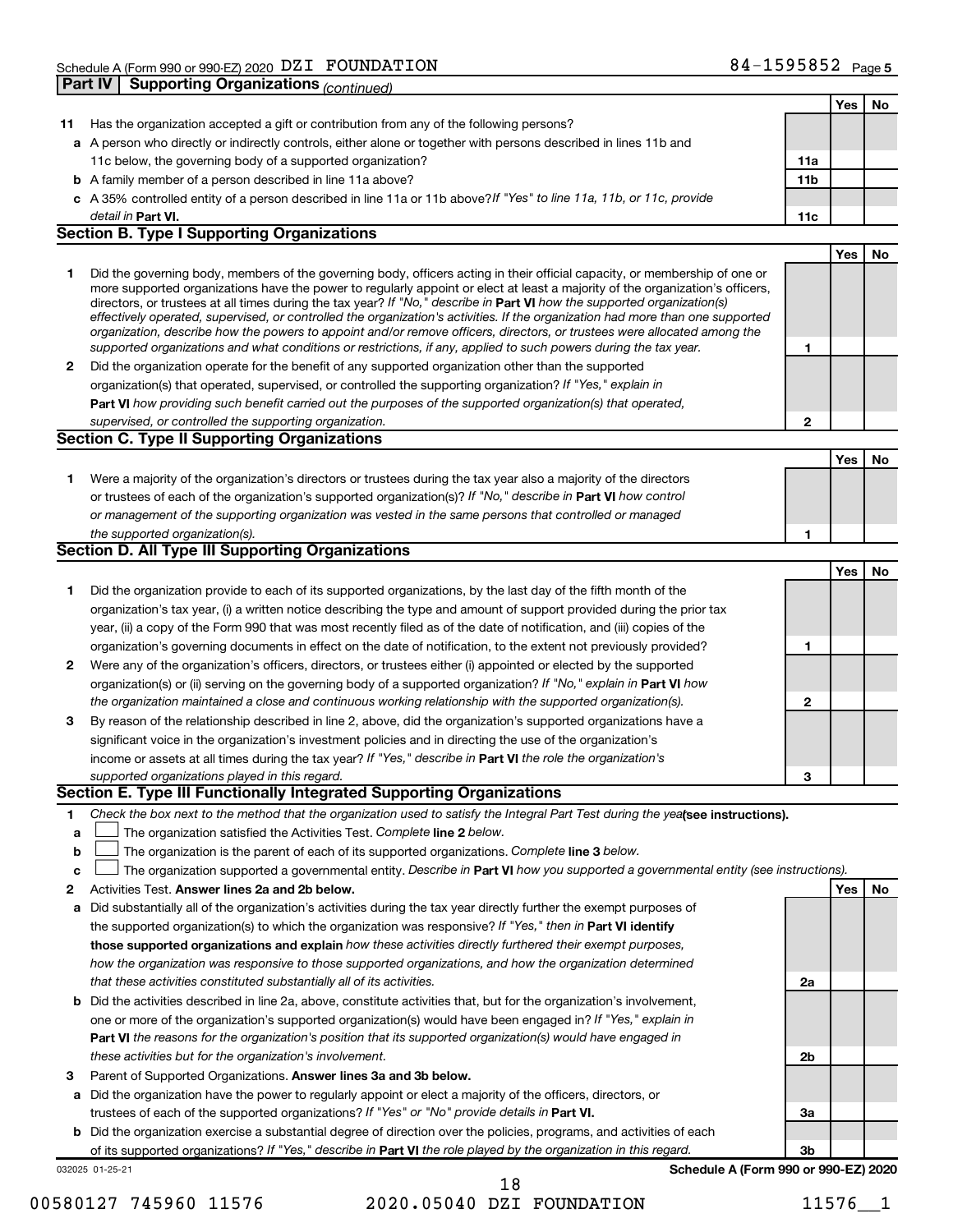#### Schedule A (Form 990 or 990-EZ) 2020  $\rm DZI$   $\rm FOUNDATION$  84  $-1595852$   $\rm Page$ **Part V Type III Non-Functionally Integrated 509(a)(3) Supporting Organizations**

1 **Letter See instructions.** Check here if the organization satisfied the Integral Part Test as a qualifying trust on Nov. 20, 1970 (*explain in* Part **VI**). See instructions. All other Type III non-functionally integrated supporting organizations must complete Sections A through E.

|    | Section A - Adjusted Net Income                                                                                                   |                | (A) Prior Year | (B) Current Year<br>(optional) |  |  |  |  |  |
|----|-----------------------------------------------------------------------------------------------------------------------------------|----------------|----------------|--------------------------------|--|--|--|--|--|
| 1. | Net short-term capital gain                                                                                                       | 1              |                |                                |  |  |  |  |  |
| 2  | Recoveries of prior-year distributions                                                                                            | $\mathbf{2}$   |                |                                |  |  |  |  |  |
| 3  | Other gross income (see instructions)                                                                                             | 3              |                |                                |  |  |  |  |  |
| 4  | Add lines 1 through 3.                                                                                                            | 4              |                |                                |  |  |  |  |  |
| 5  | Depreciation and depletion                                                                                                        | 5              |                |                                |  |  |  |  |  |
| 6  | Portion of operating expenses paid or incurred for production or                                                                  |                |                |                                |  |  |  |  |  |
|    | collection of gross income or for management, conservation, or                                                                    |                |                |                                |  |  |  |  |  |
|    | maintenance of property held for production of income (see instructions)                                                          | 6              |                |                                |  |  |  |  |  |
| 7  | Other expenses (see instructions)                                                                                                 | $\overline{7}$ |                |                                |  |  |  |  |  |
| 8  | Adjusted Net Income (subtract lines 5, 6, and 7 from line 4)                                                                      | 8              |                |                                |  |  |  |  |  |
|    | <b>Section B - Minimum Asset Amount</b>                                                                                           |                | (A) Prior Year | (B) Current Year<br>(optional) |  |  |  |  |  |
| 1  | Aggregate fair market value of all non-exempt-use assets (see                                                                     |                |                |                                |  |  |  |  |  |
|    | instructions for short tax year or assets held for part of year):                                                                 |                |                |                                |  |  |  |  |  |
|    | <b>a</b> Average monthly value of securities                                                                                      | 1a             |                |                                |  |  |  |  |  |
|    | <b>b</b> Average monthly cash balances                                                                                            | 1b             |                |                                |  |  |  |  |  |
|    | <b>c</b> Fair market value of other non-exempt-use assets                                                                         | 1c             |                |                                |  |  |  |  |  |
|    | <b>d</b> Total (add lines 1a, 1b, and 1c)                                                                                         | 1d             |                |                                |  |  |  |  |  |
|    | e Discount claimed for blockage or other factors                                                                                  |                |                |                                |  |  |  |  |  |
|    | (explain in detail in <b>Part VI</b> ):                                                                                           |                |                |                                |  |  |  |  |  |
| 2  | Acquisition indebtedness applicable to non-exempt-use assets                                                                      | 2              |                |                                |  |  |  |  |  |
| 3  | Subtract line 2 from line 1d.                                                                                                     | 3              |                |                                |  |  |  |  |  |
| 4  | Cash deemed held for exempt use. Enter 0.015 of line 3 (for greater amount,                                                       |                |                |                                |  |  |  |  |  |
|    | see instructions).                                                                                                                | 4              |                |                                |  |  |  |  |  |
| 5  | Net value of non-exempt-use assets (subtract line 4 from line 3)                                                                  | 5              |                |                                |  |  |  |  |  |
| 6  | Multiply line 5 by 0.035.                                                                                                         | 6              |                |                                |  |  |  |  |  |
| 7  | Recoveries of prior-year distributions                                                                                            | $\overline{7}$ |                |                                |  |  |  |  |  |
| 8  | Minimum Asset Amount (add line 7 to line 6)                                                                                       | 8              |                |                                |  |  |  |  |  |
|    | <b>Section C - Distributable Amount</b>                                                                                           |                |                | <b>Current Year</b>            |  |  |  |  |  |
| 1. | Adjusted net income for prior year (from Section A, line 8, column A)                                                             | 1              |                |                                |  |  |  |  |  |
| 2  | Enter 0.85 of line 1.                                                                                                             | $\mathbf{2}$   |                |                                |  |  |  |  |  |
| 3  | Minimum asset amount for prior year (from Section B, line 8, column A)                                                            | 3              |                |                                |  |  |  |  |  |
| 4  | Enter greater of line 2 or line 3.                                                                                                | 4              |                |                                |  |  |  |  |  |
| 5  | Income tax imposed in prior year                                                                                                  | 5              |                |                                |  |  |  |  |  |
| 6  | <b>Distributable Amount.</b> Subtract line 5 from line 4, unless subject to                                                       |                |                |                                |  |  |  |  |  |
|    | emergency temporary reduction (see instructions).                                                                                 | 6              |                |                                |  |  |  |  |  |
| 7  | Check here if the current year is the organization's first as a non-functionally integrated Type III supporting organization (see |                |                |                                |  |  |  |  |  |

instructions).

**Schedule A (Form 990 or 990-EZ) 2020**

032026 01-25-21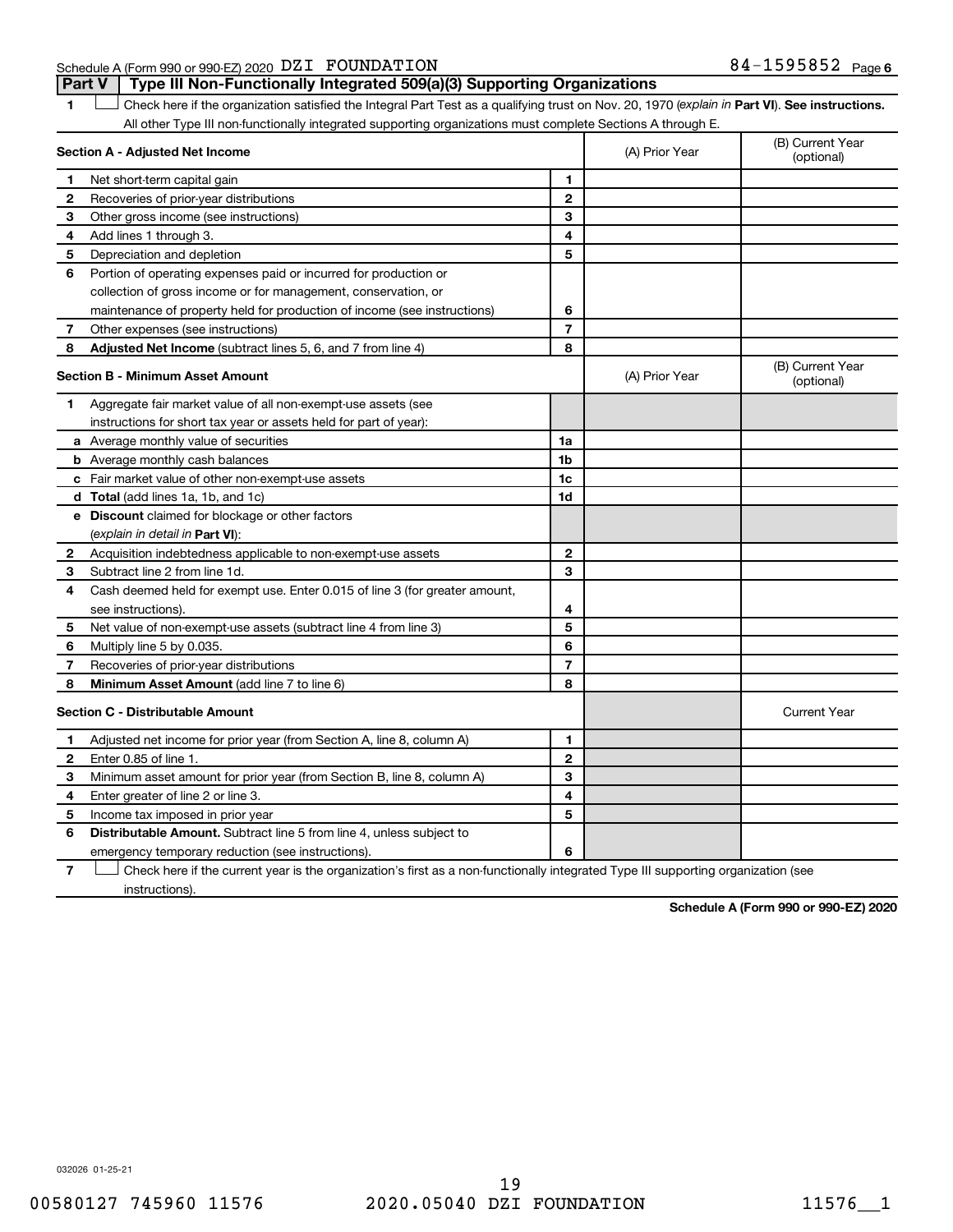| <b>Part V</b> | Type III Non-Functionally Integrated 509(a)(3) Supporting Organizations (continued)        |                                    |                                               |    |                                                  |
|---------------|--------------------------------------------------------------------------------------------|------------------------------------|-----------------------------------------------|----|--------------------------------------------------|
|               | <b>Section D - Distributions</b>                                                           |                                    |                                               |    | <b>Current Year</b>                              |
| 1             | Amounts paid to supported organizations to accomplish exempt purposes                      |                                    |                                               | 1  |                                                  |
| 2             | Amounts paid to perform activity that directly furthers exempt purposes of supported       |                                    |                                               |    |                                                  |
|               | organizations, in excess of income from activity                                           |                                    |                                               | 2  |                                                  |
| 3             | Administrative expenses paid to accomplish exempt purposes of supported organizations      |                                    |                                               | 3  |                                                  |
| 4             | Amounts paid to acquire exempt-use assets                                                  |                                    |                                               | 4  |                                                  |
| 5             | Qualified set-aside amounts (prior IRS approval required - provide details in Part VI)     |                                    |                                               | 5  |                                                  |
| 6             | Other distributions ( <i>describe in Part VI</i> ). See instructions.                      |                                    |                                               | 6  |                                                  |
| 7             | Total annual distributions. Add lines 1 through 6.                                         |                                    |                                               | 7  |                                                  |
| 8             | Distributions to attentive supported organizations to which the organization is responsive |                                    |                                               |    |                                                  |
|               | (provide details in Part VI). See instructions.                                            |                                    |                                               | 8  |                                                  |
| 9             | Distributable amount for 2020 from Section C, line 6                                       |                                    |                                               | 9  |                                                  |
| 10            | Line 8 amount divided by line 9 amount                                                     |                                    |                                               | 10 |                                                  |
|               | <b>Section E - Distribution Allocations (see instructions)</b>                             | (i)<br><b>Excess Distributions</b> | (ii)<br><b>Underdistributions</b><br>Pre-2020 |    | (iii)<br><b>Distributable</b><br>Amount for 2020 |
| 1             | Distributable amount for 2020 from Section C, line 6                                       |                                    |                                               |    |                                                  |
| 2             | Underdistributions, if any, for years prior to 2020 (reason-                               |                                    |                                               |    |                                                  |
|               | able cause required - explain in Part VI). See instructions.                               |                                    |                                               |    |                                                  |
| 3             | Excess distributions carryover, if any, to 2020                                            |                                    |                                               |    |                                                  |
|               | a From 2015                                                                                |                                    |                                               |    |                                                  |
|               | <b>b</b> From 2016                                                                         |                                    |                                               |    |                                                  |
|               | c From 2017                                                                                |                                    |                                               |    |                                                  |
|               | d From 2018                                                                                |                                    |                                               |    |                                                  |
|               | e From 2019                                                                                |                                    |                                               |    |                                                  |
|               | f Total of lines 3a through 3e                                                             |                                    |                                               |    |                                                  |
|               | g Applied to underdistributions of prior years                                             |                                    |                                               |    |                                                  |
|               | <b>h</b> Applied to 2020 distributable amount                                              |                                    |                                               |    |                                                  |
| Ť.            | Carryover from 2015 not applied (see instructions)                                         |                                    |                                               |    |                                                  |
|               | Remainder. Subtract lines 3g, 3h, and 3i from line 3f.                                     |                                    |                                               |    |                                                  |
| 4             | Distributions for 2020 from Section D,                                                     |                                    |                                               |    |                                                  |
|               | line $7:$                                                                                  |                                    |                                               |    |                                                  |
|               | a Applied to underdistributions of prior years                                             |                                    |                                               |    |                                                  |
|               | <b>b</b> Applied to 2020 distributable amount                                              |                                    |                                               |    |                                                  |
|               | c Remainder. Subtract lines 4a and 4b from line 4.                                         |                                    |                                               |    |                                                  |
| 5             | Remaining underdistributions for years prior to 2020, if                                   |                                    |                                               |    |                                                  |
|               | any. Subtract lines 3g and 4a from line 2. For result greater                              |                                    |                                               |    |                                                  |
|               | than zero, explain in Part VI. See instructions.                                           |                                    |                                               |    |                                                  |
| 6             | Remaining underdistributions for 2020. Subtract lines 3h                                   |                                    |                                               |    |                                                  |
|               | and 4b from line 1. For result greater than zero, explain in                               |                                    |                                               |    |                                                  |
|               | <b>Part VI.</b> See instructions.                                                          |                                    |                                               |    |                                                  |
| 7             | Excess distributions carryover to 2021. Add lines 3j                                       |                                    |                                               |    |                                                  |
|               | and 4c.                                                                                    |                                    |                                               |    |                                                  |
| 8             | Breakdown of line 7:                                                                       |                                    |                                               |    |                                                  |
|               | a Excess from 2016                                                                         |                                    |                                               |    |                                                  |
|               | <b>b</b> Excess from 2017                                                                  |                                    |                                               |    |                                                  |
|               | c Excess from 2018                                                                         |                                    |                                               |    |                                                  |
|               | d Excess from 2019                                                                         |                                    |                                               |    |                                                  |
|               | e Excess from 2020                                                                         |                                    |                                               |    |                                                  |

**Schedule A (Form 990 or 990-EZ) 2020**

032027 01-25-21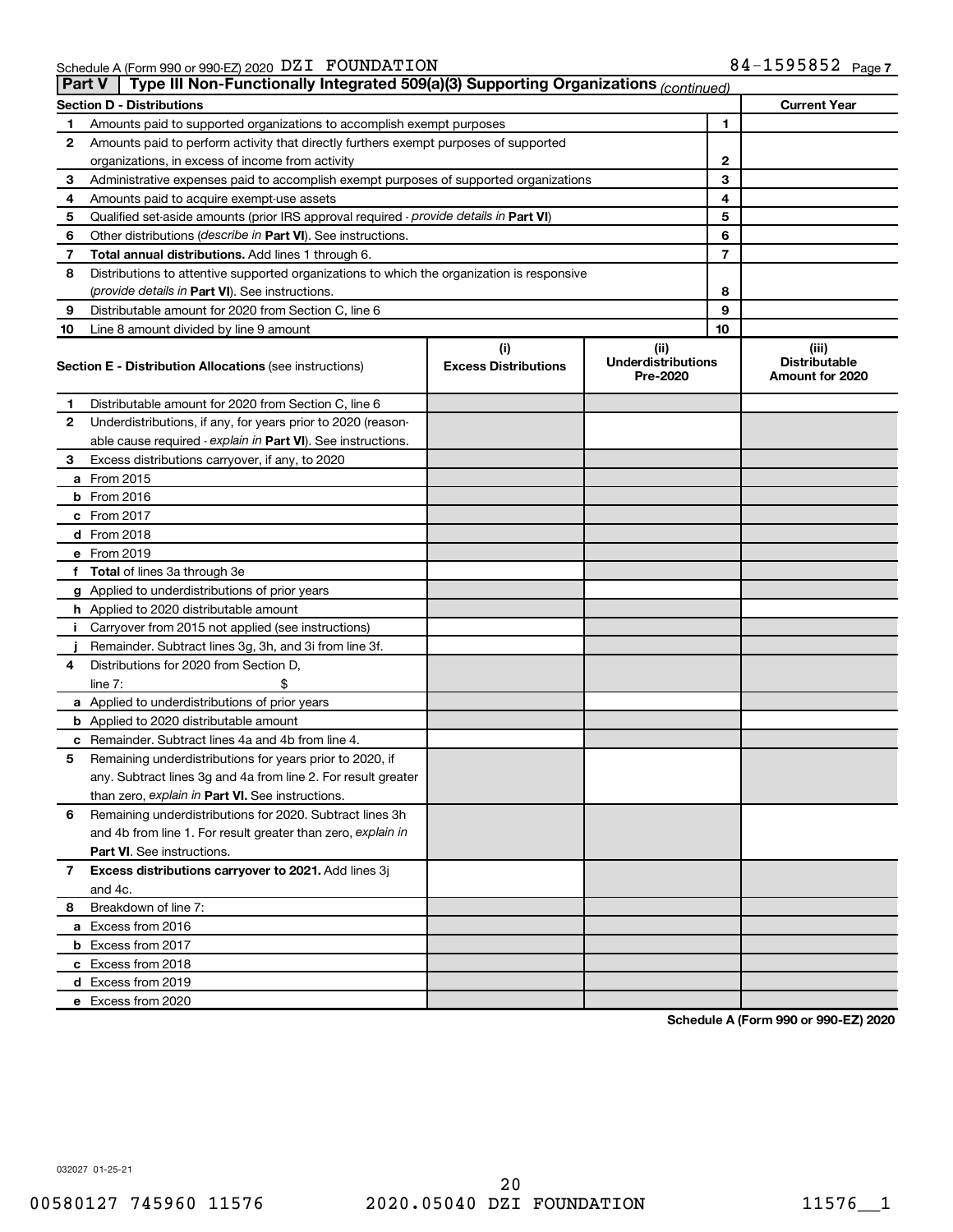#### Schedule A (Form 990 or 990-EZ) 2020 DZI FOUNDATION NORTH CONTROL NAMES AND Regently Made to the SAGE Page DZI FOUNDATION 84-1595852

| <b>Part VI</b>        |    |                           | <b>Supplemental Information.</b> Provide the explanations required by Part II, line 10; Part II, line 17a or 17b; Part III, line 12; Part IV, Section A, lines 1, 2, 3b, 3c, 4b, 4c, 5a, 6, 9a, 9b, 9c, 11a, 11b, and 11c; Part IV, |
|-----------------------|----|---------------------------|-------------------------------------------------------------------------------------------------------------------------------------------------------------------------------------------------------------------------------------|
| (See instructions.)   |    |                           |                                                                                                                                                                                                                                     |
|                       |    |                           |                                                                                                                                                                                                                                     |
|                       |    |                           |                                                                                                                                                                                                                                     |
|                       |    |                           |                                                                                                                                                                                                                                     |
|                       |    |                           |                                                                                                                                                                                                                                     |
|                       |    |                           |                                                                                                                                                                                                                                     |
|                       |    |                           |                                                                                                                                                                                                                                     |
|                       |    |                           |                                                                                                                                                                                                                                     |
|                       |    |                           |                                                                                                                                                                                                                                     |
|                       |    |                           |                                                                                                                                                                                                                                     |
|                       |    |                           |                                                                                                                                                                                                                                     |
|                       |    |                           |                                                                                                                                                                                                                                     |
|                       |    |                           |                                                                                                                                                                                                                                     |
|                       |    |                           |                                                                                                                                                                                                                                     |
|                       |    |                           |                                                                                                                                                                                                                                     |
|                       |    |                           |                                                                                                                                                                                                                                     |
|                       |    |                           |                                                                                                                                                                                                                                     |
|                       |    |                           |                                                                                                                                                                                                                                     |
|                       |    |                           |                                                                                                                                                                                                                                     |
|                       |    |                           |                                                                                                                                                                                                                                     |
|                       |    |                           |                                                                                                                                                                                                                                     |
|                       |    |                           |                                                                                                                                                                                                                                     |
|                       |    |                           |                                                                                                                                                                                                                                     |
|                       |    |                           |                                                                                                                                                                                                                                     |
|                       |    |                           |                                                                                                                                                                                                                                     |
|                       |    |                           |                                                                                                                                                                                                                                     |
|                       |    |                           |                                                                                                                                                                                                                                     |
|                       |    |                           |                                                                                                                                                                                                                                     |
|                       |    |                           |                                                                                                                                                                                                                                     |
| 032028 01-25-21       |    |                           | Schedule A (Form 990 or 990-EZ) 2020                                                                                                                                                                                                |
| 00580127 745960 11576 | 21 | 2020.05040 DZI FOUNDATION | 11576<br>$\mathbf{1}$                                                                                                                                                                                                               |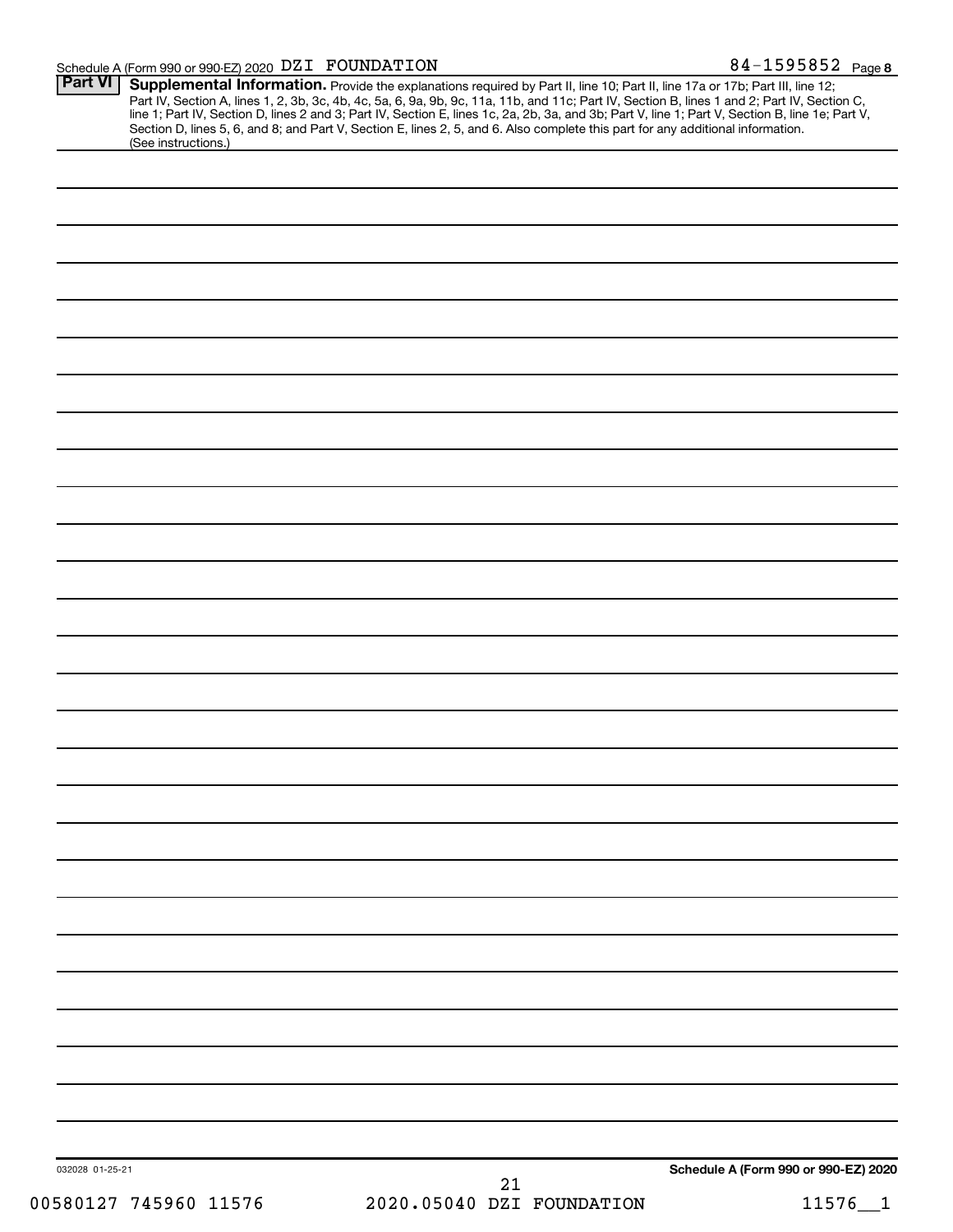Department of the Treasury Internal Revenue Service **(Form 990, 990-EZ,**

Name of the organization

**Organization type** (check one):

#### \*\* PUBLIC DISCLOSURE COPY \*\*

## **Schedule B Schedule of Contributors**

**or 990-PF) | Attach to Form 990, Form 990-EZ, or Form 990-PF. | Go to www.irs.gov/Form990 for the latest information.** OMB No. 1545-0047

**2020**

**Employer identification number**

| $4 - 1595852$ |  |
|---------------|--|
|---------------|--|

| DZI FOUNDATION | 84-1595852 |
|----------------|------------|
|                |            |

| Filers of:         | Section:                                                                           |
|--------------------|------------------------------------------------------------------------------------|
| Form 990 or 990-FZ | $\underline{\mathbf{X}}$ 501(c)( $3$ ) (enter number) organization                 |
|                    | $4947(a)(1)$ nonexempt charitable trust <b>not</b> treated as a private foundation |
|                    | 527 political organization                                                         |
| Form 990-PF        | 501(c)(3) exempt private foundation                                                |
|                    | 4947(a)(1) nonexempt charitable trust treated as a private foundation              |
|                    | 501(c)(3) taxable private foundation                                               |

Check if your organization is covered by the General Rule or a Special Rule.

**Note:**  Only a section 501(c)(7), (8), or (10) organization can check boxes for both the General Rule and a Special Rule. See instructions.

#### **General Rule**

 $\Box$ 

 $\Box$ 

For an organization filing Form 990, 990-EZ, or 990-PF that received, during the year, contributions totaling \$5,000 or more (in money or property) from any one contributor. Complete Parts I and II. See instructions for determining a contributor's total contributions.

#### **Special Rules**

any one contributor, during the year, total contributions of the greater of (1) \$5,000; or (2) 2% of the amount on (i) Form 990, Part VIII, line 1h;  $\boxed{\text{X}}$  For an organization described in section 501(c)(3) filing Form 990 or 990-EZ that met the 33 1/3% support test of the regulations under sections 509(a)(1) and 170(b)(1)(A)(vi), that checked Schedule A (Form 990 or 990-EZ), Part II, line 13, 16a, or 16b, and that received from or (ii) Form 990-EZ, line 1. Complete Parts I and II.

For an organization described in section 501(c)(7), (8), or (10) filing Form 990 or 990-EZ that received from any one contributor, during the year, total contributions of more than \$1,000 exclusively for religious, charitable, scientific, literary, or educational purposes, or for the prevention of cruelty to children or animals. Complete Parts I (entering "N/A" in column (b) instead of the contributor name and address), II, and III.  $\Box$ 

purpose. Don't complete any of the parts unless the General Rule applies to this organization because it received nonexclusively year, contributions exclusively for religious, charitable, etc., purposes, but no such contributions totaled more than \$1,000. If this box is checked, enter here the total contributions that were received during the year for an exclusively religious, charitable, etc., For an organization described in section 501(c)(7), (8), or (10) filing Form 990 or 990-EZ that received from any one contributor, during the religious, charitable, etc., contributions totaling \$5,000 or more during the year  $\ldots$  $\ldots$  $\ldots$  $\ldots$  $\ldots$  $\ldots$ 

**Caution:**  An organization that isn't covered by the General Rule and/or the Special Rules doesn't file Schedule B (Form 990, 990-EZ, or 990-PF),  **must** but it answer "No" on Part IV, line 2, of its Form 990; or check the box on line H of its Form 990-EZ or on its Form 990-PF, Part I, line 2, to certify that it doesn't meet the filing requirements of Schedule B (Form 990, 990-EZ, or 990-PF).

**For Paperwork Reduction Act Notice, see the instructions for Form 990, 990-EZ, or 990-PF. Schedule B (Form 990, 990-EZ, or 990-PF) (2020)** LHA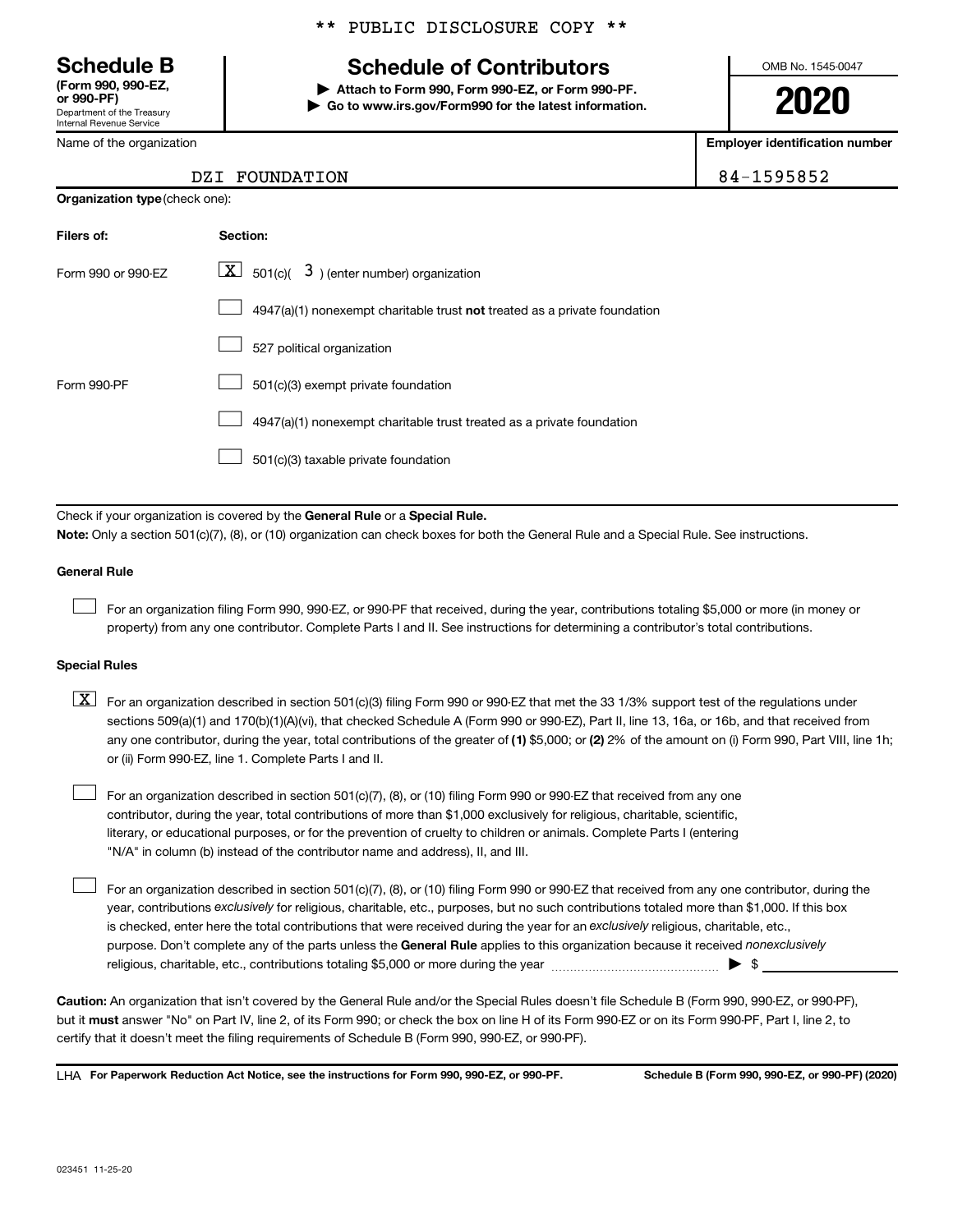#### Schedule B (Form 990, 990-EZ, or 990-PF) (2020)

**(b) Name, address, and ZIP + 4**

**Part I** Contributors (see instructions). Use duplicate copies of Part I if additional space is needed.

**(b)**

Name of organization

**(a) No.**

1

**(a)**

**(d) Type of contribution**

> $\Box$  $\Box$  $\boxed{\textbf{X}}$

**Person Payroll Noncash**

(Complete Part II for noncash contributions.)

#### DZI FOUNDATION 84-1595852

**Name, address, and ZIP + 4 (c) Total contributions (d) Type of contribution Person Payroll**  $\lfloor x \rfloor$  $\Box$ 

\$

**(c) Total contributions**

203,853. X

| No.            | Name, address, and ZIP + 4        | <b>Total contributions</b>        | Type of contribution                                                                   |
|----------------|-----------------------------------|-----------------------------------|----------------------------------------------------------------------------------------|
| $\overline{a}$ |                                   | 120,000.<br>\$                    | x<br>Person<br>Payroll<br>Noncash<br>(Complete Part II for<br>noncash contributions.)  |
| (a)<br>No.     | (b)<br>Name, address, and ZIP + 4 | (c)<br><b>Total contributions</b> | (d)<br>Type of contribution                                                            |
| 3              |                                   | 100,000.<br>\$                    | x.<br>Person<br>Payroll<br>Noncash<br>(Complete Part II for<br>noncash contributions.) |
| (a)<br>No.     | (b)<br>Name, address, and ZIP + 4 | (c)<br><b>Total contributions</b> | (d)<br>Type of contribution                                                            |
| 4              |                                   | 70,000.<br>\$                     | x<br>Person<br>Payroll<br>Noncash<br>(Complete Part II for<br>noncash contributions.)  |
| (a)<br>No.     | (b)<br>Name, address, and ZIP + 4 | (c)<br><b>Total contributions</b> | (d)<br>Type of contribution                                                            |
| $\overline{5}$ |                                   |                                   | $\overline{\textbf{x}}$<br>Person<br>Pavroll                                           |

|     |                              | 60,000.<br>\$              | Payroll<br><b>Noncash</b><br>(Complete Part II for<br>noncash contributions.)                                      |
|-----|------------------------------|----------------------------|--------------------------------------------------------------------------------------------------------------------|
| (a) | (b)                          | (c)                        | (d)                                                                                                                |
| No. | Name, address, and $ZIP + 4$ | <b>Total contributions</b> | Type of contribution                                                                                               |
| 6   |                              | 50,000.<br>\$              | $\overline{\mathbf{X}}$<br>Person<br>Payroll<br><b>Noncash</b><br>(Complete Part II for<br>noncash contributions.) |

023452 11-25-20 **Schedule B (Form 990, 990-EZ, or 990-PF) (2020)**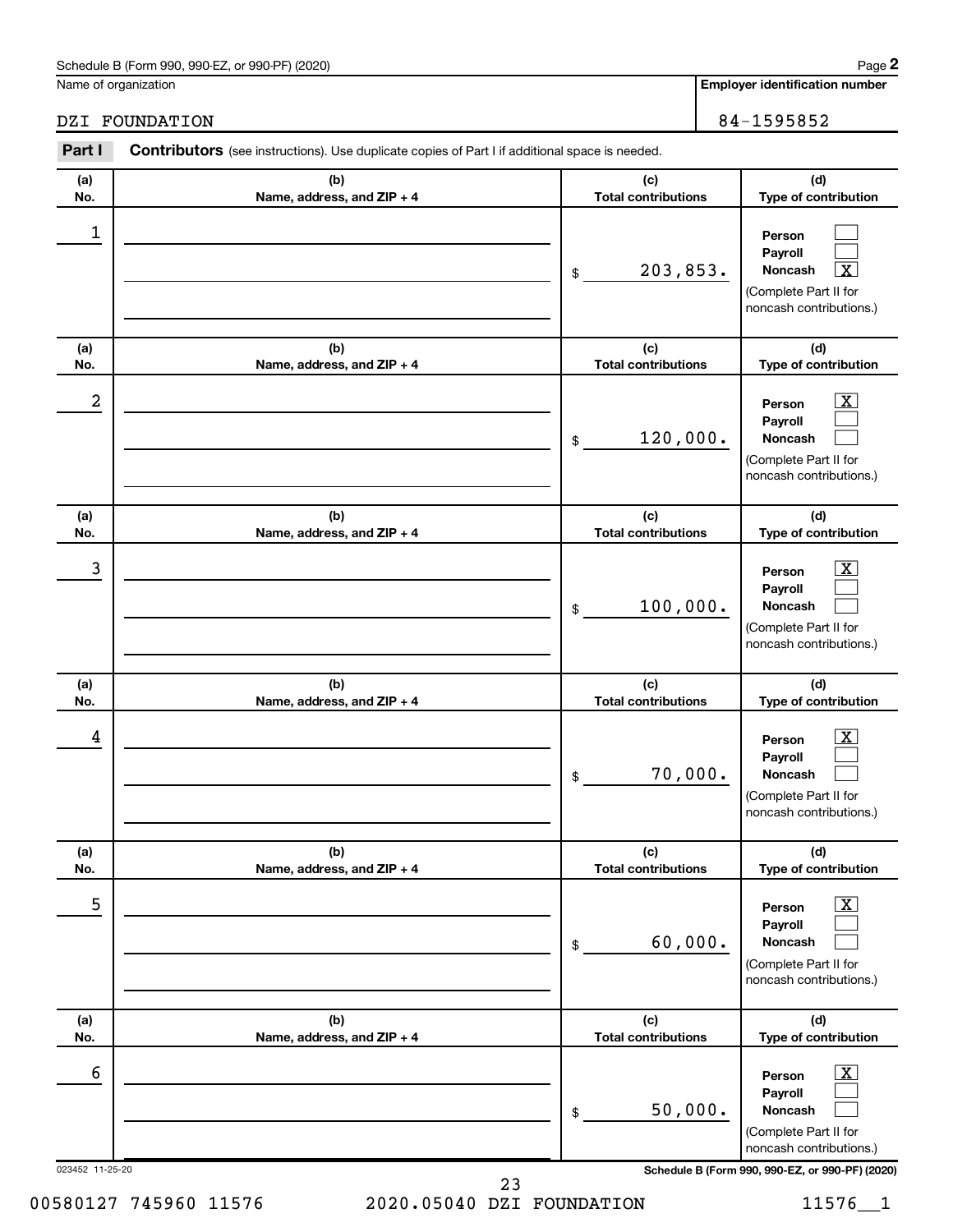#### Schedule B (Form 990, 990-EZ, or 990-PF) (2020)

Name of organization

### DZI FOUNDATION 84-1595852

| Part I                | Contributors (see instructions). Use duplicate copies of Part I if additional space is needed. |                                               |                                                                                                                                                              |
|-----------------------|------------------------------------------------------------------------------------------------|-----------------------------------------------|--------------------------------------------------------------------------------------------------------------------------------------------------------------|
| (a)                   | (b)                                                                                            | (c)                                           | (d)                                                                                                                                                          |
| No.<br>7              | Name, address, and ZIP + 4                                                                     | <b>Total contributions</b><br>50,000.<br>$\$$ | Type of contribution<br>$\overline{\mathbf{X}}$<br>Person<br>Payroll<br>Noncash<br>(Complete Part II for<br>noncash contributions.)                          |
| (a)<br>No.            | (b)<br>Name, address, and ZIP + 4                                                              | (c)<br><b>Total contributions</b>             | (d)<br>Type of contribution                                                                                                                                  |
| 8                     |                                                                                                | 40,000.<br>$\$$                               | $\overline{\mathbf{X}}$<br>Person<br>Payroll<br>Noncash<br>(Complete Part II for<br>noncash contributions.)                                                  |
| (a)<br>No.            | (b)<br>Name, address, and ZIP + 4                                                              | (c)<br><b>Total contributions</b>             | (d)<br>Type of contribution                                                                                                                                  |
| 9                     |                                                                                                | 30,000.<br>$\$$                               | $\overline{\mathbf{X}}$<br>Person<br>Payroll<br>Noncash<br>(Complete Part II for<br>noncash contributions.)                                                  |
| (a)<br>No.            | (b)<br>Name, address, and ZIP + 4                                                              | (c)<br><b>Total contributions</b>             | (d)<br>Type of contribution                                                                                                                                  |
| 10                    |                                                                                                | 30,000.<br>\$                                 | $\overline{\mathbf{X}}$<br>Person<br>Payroll<br>Noncash<br>(Complete Part II for<br>noncash contributions.)                                                  |
| (a)<br>No.            | (b)<br>Name, address, and ZIP + 4                                                              | (c)<br><b>Total contributions</b>             | (d)<br>Type of contribution                                                                                                                                  |
| 11                    |                                                                                                | 44,083.<br>$\$$                               | $\overline{\textbf{x}}$<br>Person<br>Payroll<br>Noncash<br>(Complete Part II for<br>noncash contributions.)                                                  |
| (a)<br>No.            | (b)<br>Name, address, and ZIP + 4                                                              | (c)<br><b>Total contributions</b>             | (d)<br>Type of contribution                                                                                                                                  |
| 12<br>023452 11-25-20 |                                                                                                | 26,000.<br>$\,$                               | $\overline{\text{X}}$<br>Person<br>Payroll<br>Noncash<br>(Complete Part II for<br>noncash contributions.)<br>Schedule B (Form 990, 990-EZ, or 990-PF) (2020) |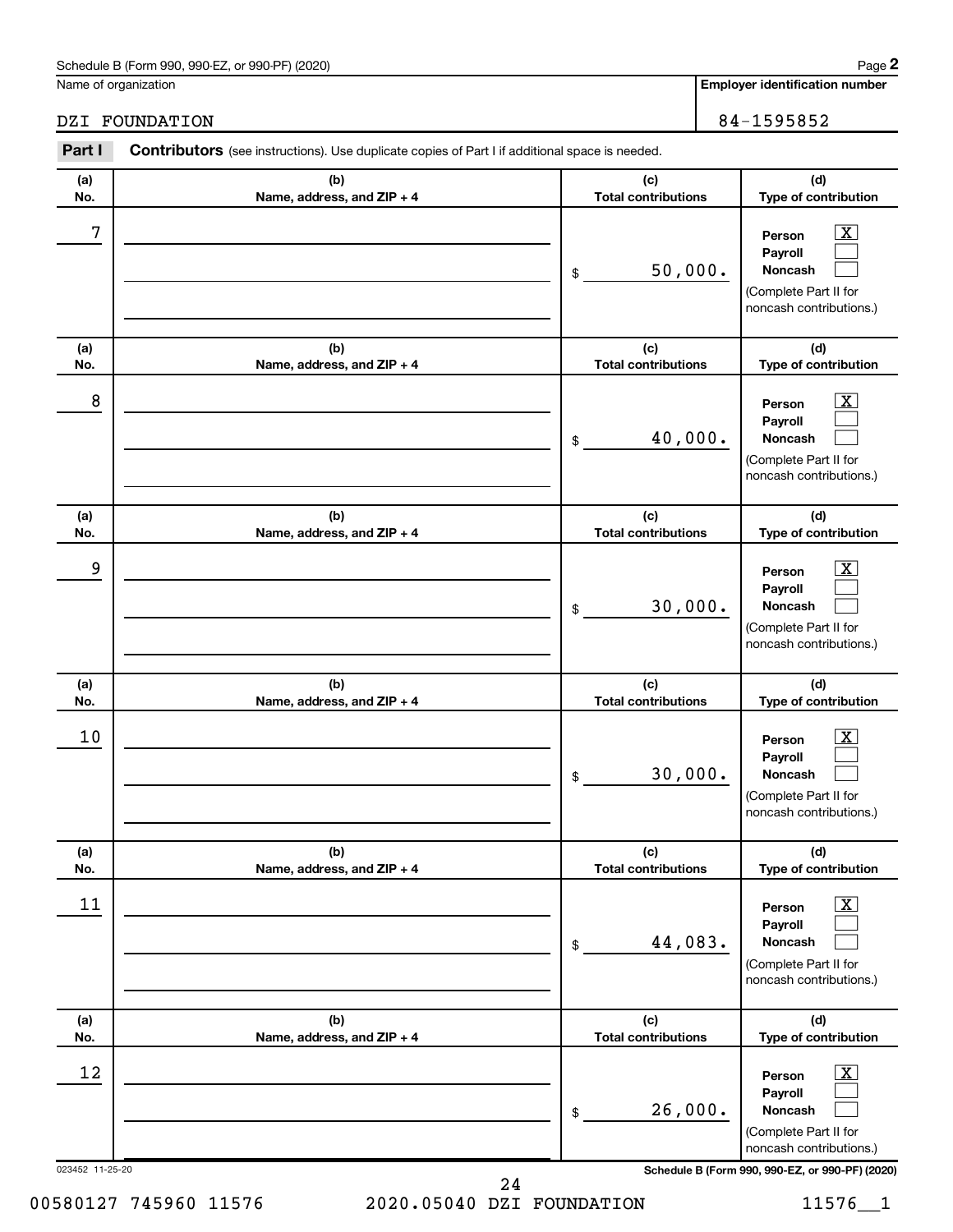#### Schedule B (Form 990, 990-EZ, or 990-PF) (2020)

Name of organization

### DZI FOUNDATION 84-1595852

| Part I          | <b>Contributors</b> (see instructions). Use duplicate copies of Part I if additional space is needed. |                                             |                                                                                                                                            |
|-----------------|-------------------------------------------------------------------------------------------------------|---------------------------------------------|--------------------------------------------------------------------------------------------------------------------------------------------|
| (a)             | (b)                                                                                                   | (c)                                         | (d)                                                                                                                                        |
| No.<br>13       | Name, address, and ZIP + 4                                                                            | <b>Total contributions</b><br>64,500.<br>\$ | Type of contribution<br>$\overline{\mathbf{X}}$<br>Person<br>Payroll<br><b>Noncash</b><br>(Complete Part II for<br>noncash contributions.) |
| (a)<br>No.      | (b)<br>Name, address, and ZIP + 4                                                                     | (c)<br><b>Total contributions</b>           | (d)<br>Type of contribution                                                                                                                |
| 14              |                                                                                                       | 144,984.<br>\$                              | $\overline{\mathbf{X}}$<br>Person<br>Payroll<br><b>Noncash</b><br>(Complete Part II for<br>noncash contributions.)                         |
| (a)<br>No.      | (b)<br>Name, address, and ZIP + 4                                                                     | (c)<br><b>Total contributions</b>           | (d)<br>Type of contribution                                                                                                                |
|                 |                                                                                                       | \$                                          | Person<br>Payroll<br>Noncash<br>(Complete Part II for<br>noncash contributions.)                                                           |
| (a)<br>No.      | (b)<br>Name, address, and ZIP + 4                                                                     | (c)<br><b>Total contributions</b>           | (d)<br>Type of contribution                                                                                                                |
|                 |                                                                                                       | \$                                          | Person<br>Payroll<br>Noncash<br>(Complete Part II for<br>noncash contributions.)                                                           |
| (a)<br>No.      | (b)<br>Name, address, and ZIP + 4                                                                     | (c)<br><b>Total contributions</b>           | (d)<br>Type of contribution                                                                                                                |
|                 |                                                                                                       | \$                                          | Person<br>Payroll<br>Noncash<br>(Complete Part II for<br>noncash contributions.)                                                           |
| (a)<br>No.      | (b)<br>Name, address, and ZIP + 4                                                                     | (c)<br><b>Total contributions</b>           | (d)<br>Type of contribution                                                                                                                |
| 023452 11-25-20 |                                                                                                       | \$                                          | Person<br>Payroll<br>Noncash<br>(Complete Part II for<br>noncash contributions.)<br>Schedule B (Form 990, 990-EZ, or 990-PF) (2020)        |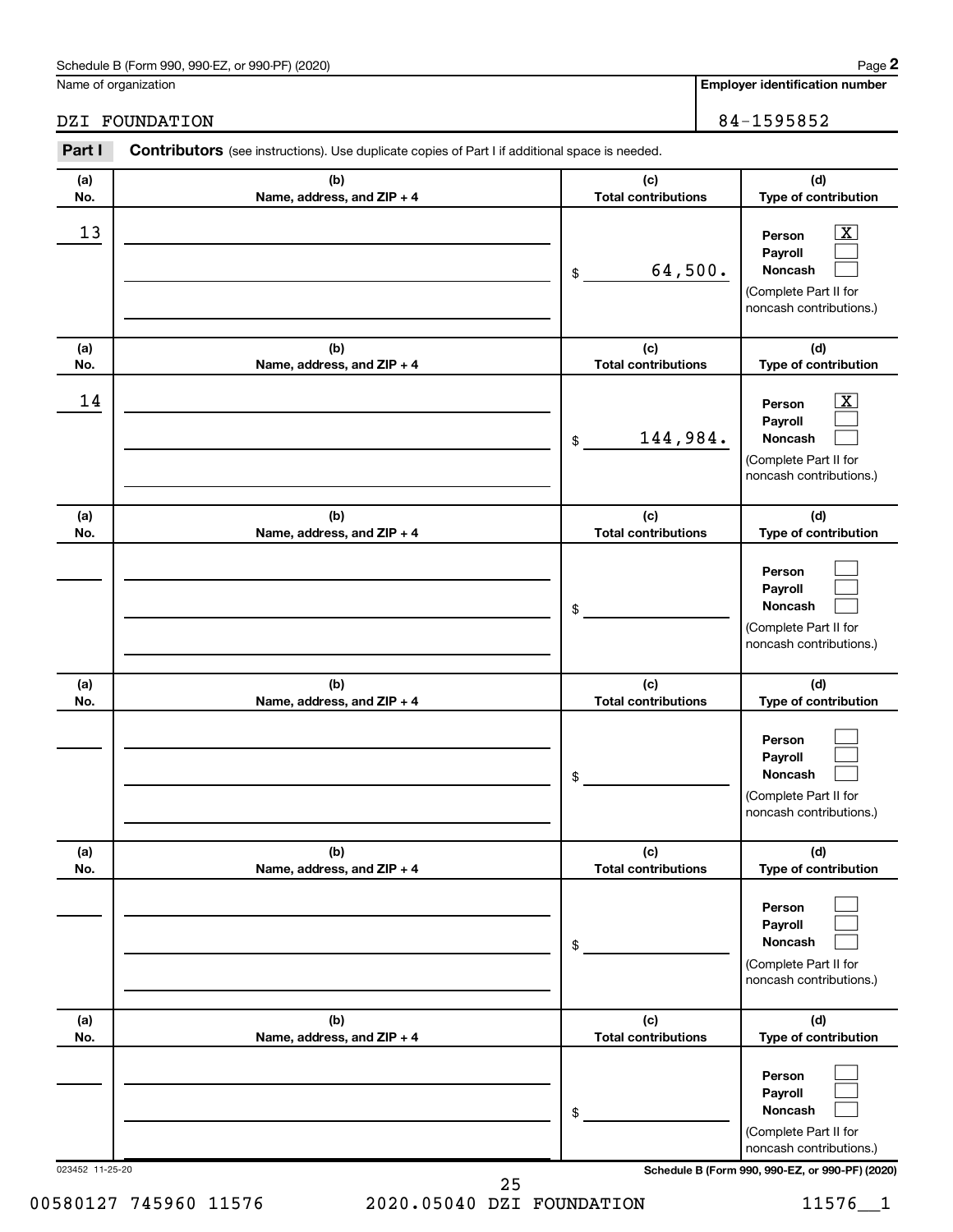Name of organization

#### DZI FOUNDATION 84-1595852

Part II Noncash Property (see instructions). Use duplicate copies of Part II if additional space is needed.

| (a)<br>No.<br>from<br>Part I | (b)<br>Description of noncash property given | (c)<br>FMV (or estimate)<br>(See instructions.) | (d)<br>Date received                            |
|------------------------------|----------------------------------------------|-------------------------------------------------|-------------------------------------------------|
| 1                            | ISHARES RUSSELL, 1,318 SHARES                |                                                 |                                                 |
|                              |                                              | 203,853.<br>\$                                  | 08/21/20                                        |
| (a)<br>No.<br>from<br>Part I | (b)<br>Description of noncash property given | (c)<br>FMV (or estimate)<br>(See instructions.) | (d)<br>Date received                            |
|                              |                                              | \$                                              |                                                 |
| (a)<br>No.<br>from<br>Part I | (b)<br>Description of noncash property given | (c)<br>FMV (or estimate)<br>(See instructions.) | (d)<br>Date received                            |
|                              |                                              | \$                                              |                                                 |
| (a)<br>No.<br>from<br>Part I | (b)<br>Description of noncash property given | (c)<br>FMV (or estimate)<br>(See instructions.) | (d)<br>Date received                            |
|                              |                                              | \$                                              |                                                 |
| (a)<br>No.<br>from<br>Part I | (b)<br>Description of noncash property given | (c)<br>FMV (or estimate)<br>(See instructions.) | (d)<br>Date received                            |
|                              |                                              | \$                                              |                                                 |
| (a)<br>No.<br>from<br>Part I | (b)<br>Description of noncash property given | (c)<br>FMV (or estimate)<br>(See instructions.) | (d)<br>Date received                            |
|                              |                                              | \$                                              |                                                 |
| 023453 11-25-20              | 26                                           |                                                 | Schedule B (Form 990, 990-EZ, or 990-PF) (2020) |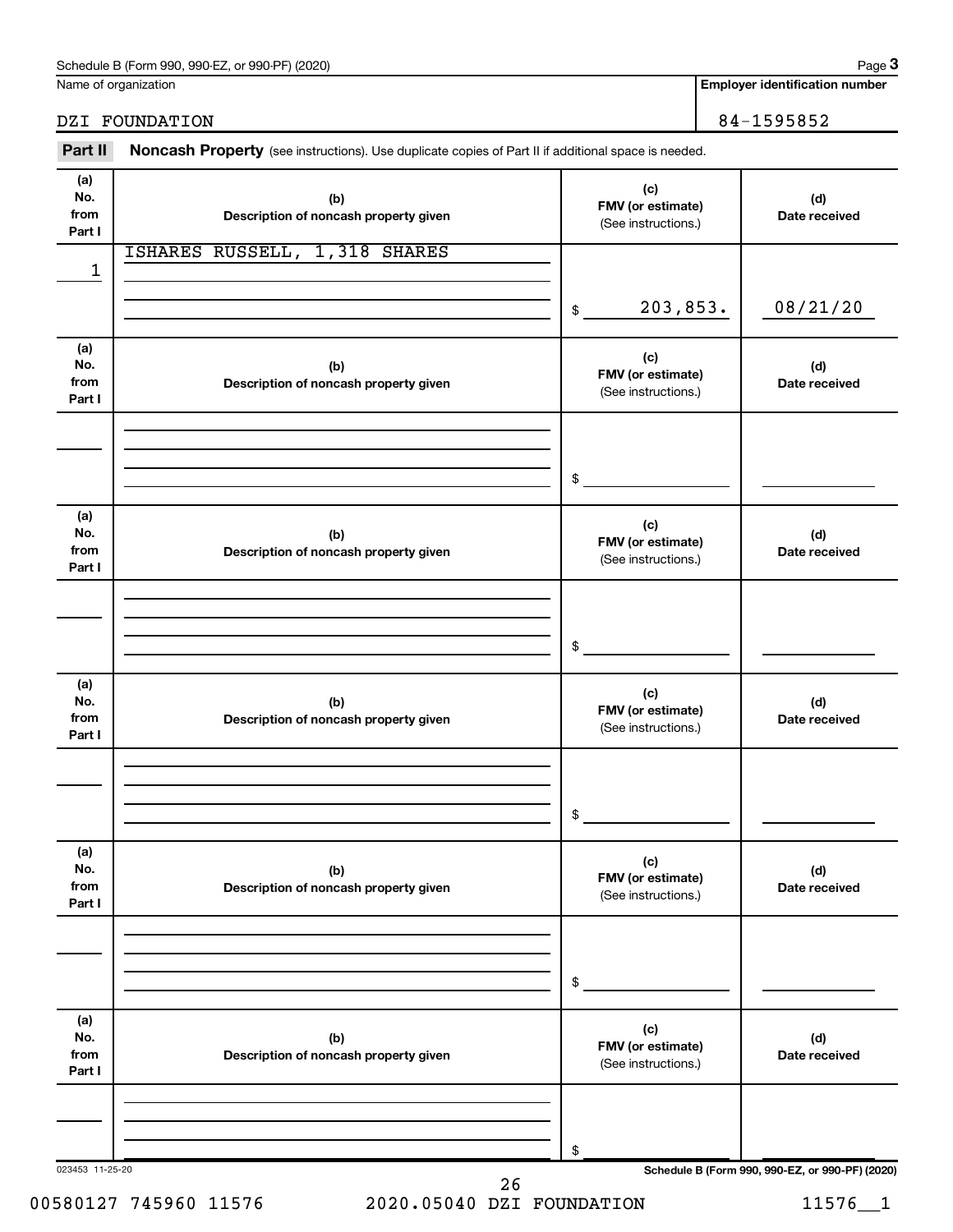|                             | Name of organization                                                                                                                                                                                                                                                                                                                      |                      | <b>Employer identification number</b>                                                                                                                          |
|-----------------------------|-------------------------------------------------------------------------------------------------------------------------------------------------------------------------------------------------------------------------------------------------------------------------------------------------------------------------------------------|----------------------|----------------------------------------------------------------------------------------------------------------------------------------------------------------|
|                             | DZI FOUNDATION                                                                                                                                                                                                                                                                                                                            |                      | 84-1595852                                                                                                                                                     |
| Part III                    | from any one contributor. Complete columns (a) through (e) and the following line entry. For organizations<br>completing Part III, enter the total of exclusively religious, charitable, etc., contributions of \$1,000 or less for the year. (Enter this info. once.)<br>Use duplicate copies of Part III if additional space is needed. |                      | Exclusively religious, charitable, etc., contributions to organizations described in section 501(c)(7), (8), or (10) that total more than \$1,000 for the year |
| $(a)$ No.<br>from<br>Part I | (b) Purpose of gift                                                                                                                                                                                                                                                                                                                       | (c) Use of gift      | (d) Description of how gift is held                                                                                                                            |
|                             |                                                                                                                                                                                                                                                                                                                                           |                      |                                                                                                                                                                |
|                             |                                                                                                                                                                                                                                                                                                                                           | (e) Transfer of gift |                                                                                                                                                                |
|                             | Transferee's name, address, and $ZIP + 4$                                                                                                                                                                                                                                                                                                 |                      | Relationship of transferor to transferee                                                                                                                       |
| (a) No.<br>from             |                                                                                                                                                                                                                                                                                                                                           |                      |                                                                                                                                                                |
| Part I                      | (b) Purpose of gift                                                                                                                                                                                                                                                                                                                       | (c) Use of gift      | (d) Description of how gift is held                                                                                                                            |
|                             |                                                                                                                                                                                                                                                                                                                                           | (e) Transfer of gift |                                                                                                                                                                |
|                             | Transferee's name, address, and $ZIP + 4$                                                                                                                                                                                                                                                                                                 |                      | Relationship of transferor to transferee                                                                                                                       |
| $\overline{a}$ ) No.        |                                                                                                                                                                                                                                                                                                                                           |                      |                                                                                                                                                                |
| from<br>Part I              | (b) Purpose of gift                                                                                                                                                                                                                                                                                                                       | (c) Use of gift      | (d) Description of how gift is held                                                                                                                            |
|                             |                                                                                                                                                                                                                                                                                                                                           | (e) Transfer of gift |                                                                                                                                                                |
|                             | Transferee's name, address, and ZIP + 4                                                                                                                                                                                                                                                                                                   |                      | Relationship of transferor to transferee                                                                                                                       |
| (a) No.<br>from<br>Part I   | (b) Purpose of gift                                                                                                                                                                                                                                                                                                                       | (c) Use of gift      | (d) Description of how gift is held                                                                                                                            |
|                             |                                                                                                                                                                                                                                                                                                                                           |                      |                                                                                                                                                                |
|                             |                                                                                                                                                                                                                                                                                                                                           | (e) Transfer of gift |                                                                                                                                                                |
|                             | Transferee's name, address, and ZIP + 4                                                                                                                                                                                                                                                                                                   |                      | Relationship of transferor to transferee                                                                                                                       |
|                             |                                                                                                                                                                                                                                                                                                                                           |                      |                                                                                                                                                                |
| 023454 11-25-20             |                                                                                                                                                                                                                                                                                                                                           | 27                   | Schedule B (Form 990, 990-EZ, or 990-PF) (2020)                                                                                                                |

00580127 745960 11576 2020.05040 DZI FOUNDATION 11576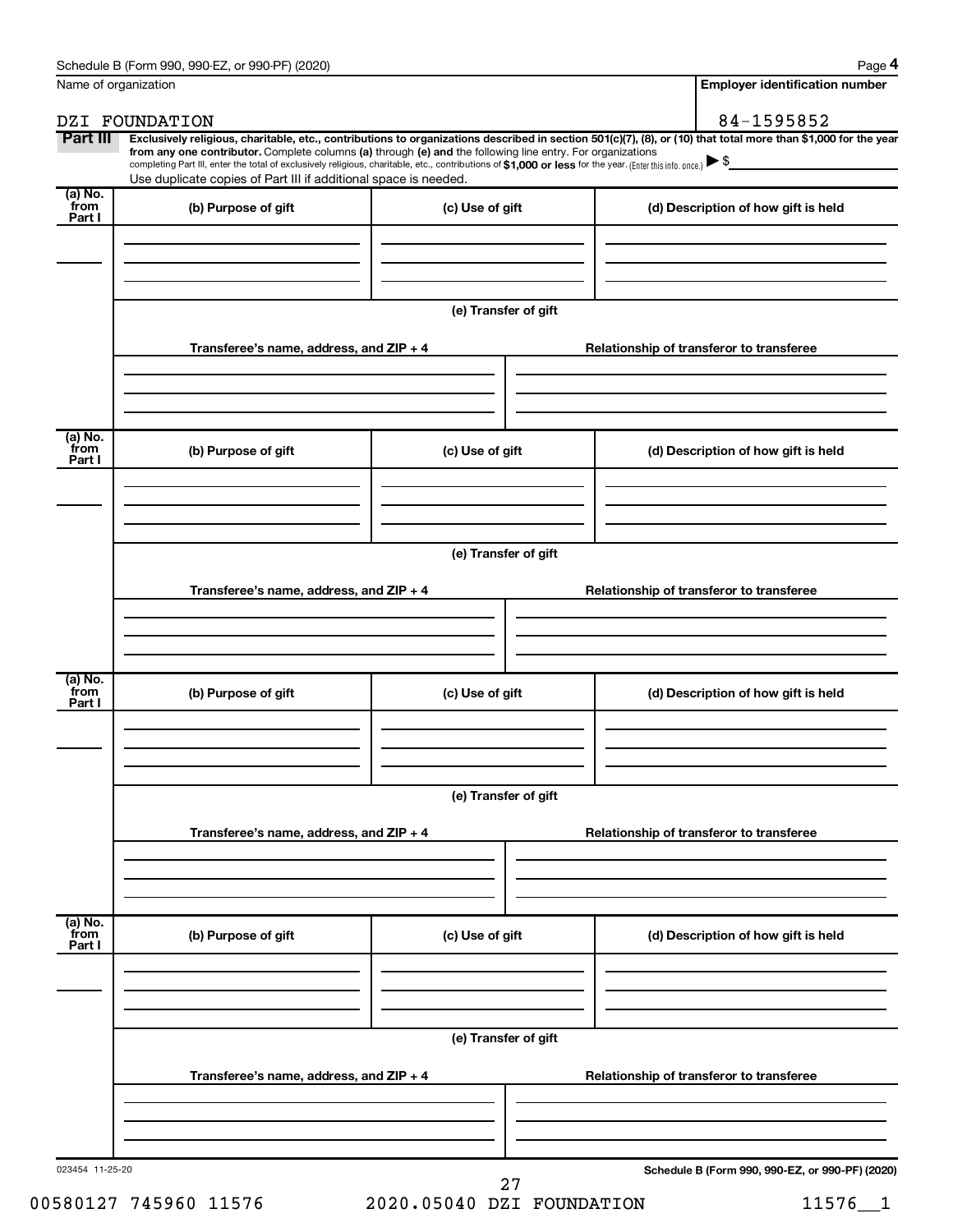| <b>SCHEDULE D</b> |  |
|-------------------|--|
|-------------------|--|

# **SCHEDULE D Supplemental Financial Statements**<br> **Form 990 2020**<br> **Part IV** line 6.7.8.9.10, 11a, 11b, 11d, 11d, 11d, 11d, 11d, 12a, 0r, 12b

**(Form 990) | Complete if the organization answered "Yes" on Form 990, Part IV, line 6, 7, 8, 9, 10, 11a, 11b, 11c, 11d, 11e, 11f, 12a, or 12b.**

**| Attach to Form 990. |Go to www.irs.gov/Form990 for instructions and the latest information.**



Department of the Treasury Internal Revenue Service

|  | . FOUNDATION<br>DZI | 1595852 |
|--|---------------------|---------|
|--|---------------------|---------|

**Name of the organization Employer identification number**

| Part I  | Organizations Maintaining Donor Advised Funds or Other Similar Funds or Accounts. Complete if the                                                                        |                         |                                                    |
|---------|--------------------------------------------------------------------------------------------------------------------------------------------------------------------------|-------------------------|----------------------------------------------------|
|         | organization answered "Yes" on Form 990, Part IV, line 6.                                                                                                                |                         |                                                    |
|         |                                                                                                                                                                          | (a) Donor advised funds | (b) Funds and other accounts                       |
| 1       |                                                                                                                                                                          |                         |                                                    |
| 2       | Aggregate value of contributions to (during year)                                                                                                                        |                         |                                                    |
| з       | Aggregate value of grants from (during year)                                                                                                                             |                         |                                                    |
| 4       |                                                                                                                                                                          |                         |                                                    |
| 5       | Did the organization inform all donors and donor advisors in writing that the assets held in donor advised funds                                                         |                         |                                                    |
|         |                                                                                                                                                                          |                         | Yes<br>No                                          |
| 6       | Did the organization inform all grantees, donors, and donor advisors in writing that grant funds can be used only                                                        |                         |                                                    |
|         | for charitable purposes and not for the benefit of the donor or donor advisor, or for any other purpose conferring                                                       |                         |                                                    |
|         | impermissible private benefit?                                                                                                                                           |                         | Yes<br>No                                          |
| Part II | Conservation Easements. Complete if the organization answered "Yes" on Form 990, Part IV, line 7.                                                                        |                         |                                                    |
| 1.      | Purpose(s) of conservation easements held by the organization (check all that apply).                                                                                    |                         |                                                    |
|         | Preservation of land for public use (for example, recreation or education)                                                                                               |                         | Preservation of a historically important land area |
|         | Protection of natural habitat                                                                                                                                            |                         | Preservation of a certified historic structure     |
|         | Preservation of open space                                                                                                                                               |                         |                                                    |
| 2       | Complete lines 2a through 2d if the organization held a qualified conservation contribution in the form of a conservation easement on the last                           |                         |                                                    |
|         | day of the tax year.                                                                                                                                                     |                         | Held at the End of the Tax Year                    |
|         |                                                                                                                                                                          |                         | 2a                                                 |
| b       | Total acreage restricted by conservation easements                                                                                                                       |                         | 2 <sub>b</sub>                                     |
| с       |                                                                                                                                                                          |                         | 2c                                                 |
| d       | Number of conservation easements included in (c) acquired after 7/25/06, and not on a historic structure                                                                 |                         |                                                    |
|         |                                                                                                                                                                          |                         | 2d                                                 |
| 3       | Number of conservation easements modified, transferred, released, extinguished, or terminated by the organization during the tax                                         |                         |                                                    |
|         | year                                                                                                                                                                     |                         |                                                    |
| 4       | Number of states where property subject to conservation easement is located >                                                                                            |                         |                                                    |
| 5       | Does the organization have a written policy regarding the periodic monitoring, inspection, handling of                                                                   |                         |                                                    |
|         | violations, and enforcement of the conservation easements it holds?                                                                                                      |                         | Yes<br>No                                          |
| 6       | Staff and volunteer hours devoted to monitoring, inspecting, handling of violations, and enforcing conservation easements during the year                                |                         |                                                    |
|         |                                                                                                                                                                          |                         |                                                    |
| 7       | Amount of expenses incurred in monitoring, inspecting, handling of violations, and enforcing conservation easements during the year                                      |                         |                                                    |
|         | $\blacktriangleright$ \$                                                                                                                                                 |                         |                                                    |
| 8       | Does each conservation easement reported on line 2(d) above satisfy the requirements of section 170(h)(4)(B)(i)                                                          |                         |                                                    |
|         |                                                                                                                                                                          |                         | Yes<br>No                                          |
| 9       | In Part XIII, describe how the organization reports conservation easements in its revenue and expense statement and                                                      |                         |                                                    |
|         | balance sheet, and include, if applicable, the text of the footnote to the organization's financial statements that describes the                                        |                         |                                                    |
|         | organization's accounting for conservation easements.<br>Organizations Maintaining Collections of Art, Historical Treasures, or Other Similar Assets.<br><b>Part III</b> |                         |                                                    |
|         | Complete if the organization answered "Yes" on Form 990, Part IV, line 8.                                                                                                |                         |                                                    |
|         | 1a If the organization elected, as permitted under FASB ASC 958, not to report in its revenue statement and balance sheet works                                          |                         |                                                    |
|         | of art, historical treasures, or other similar assets held for public exhibition, education, or research in furtherance of public                                        |                         |                                                    |
|         | service, provide in Part XIII the text of the footnote to its financial statements that describes these items.                                                           |                         |                                                    |
|         | <b>b</b> If the organization elected, as permitted under FASB ASC 958, to report in its revenue statement and balance sheet works of                                     |                         |                                                    |
|         | art, historical treasures, or other similar assets held for public exhibition, education, or research in furtherance of public service,                                  |                         |                                                    |
|         | provide the following amounts relating to these items:                                                                                                                   |                         |                                                    |
|         |                                                                                                                                                                          |                         | \$                                                 |
|         | (ii) Assets included in Form 990, Part X [11] Marson Marson Marson Marson Marson Marson Marson Marson Marson M                                                           |                         | $\blacktriangleright$ s                            |
| 2       | If the organization received or held works of art, historical treasures, or other similar assets for financial gain, provide                                             |                         |                                                    |
|         | the following amounts required to be reported under FASB ASC 958 relating to these items:                                                                                |                         |                                                    |
| а       |                                                                                                                                                                          |                         | \$                                                 |
|         |                                                                                                                                                                          |                         | $\blacktriangleright$ s                            |
|         | LHA For Paperwork Reduction Act Notice, see the Instructions for Form 990.                                                                                               |                         | Schedule D (Form 990) 2020                         |

032051 12-01-20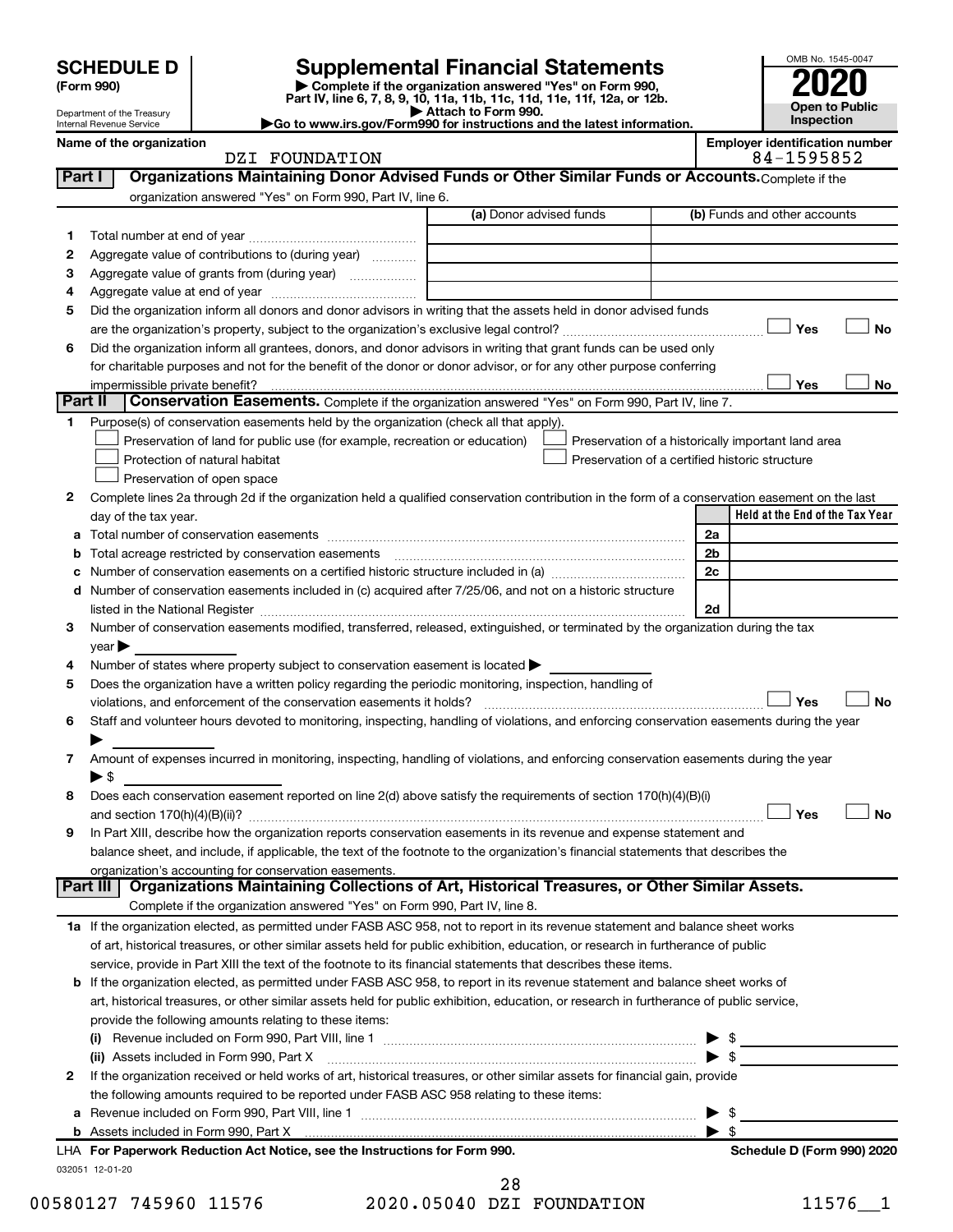|               | DZI FOUNDATION<br>Schedule D (Form 990) 2020                                                                                                                                                                                                                                                                                                         |                                         |   |                |                                                                             |  |                                 | 84-1595852 Page 2 |                |     |                  |  |
|---------------|------------------------------------------------------------------------------------------------------------------------------------------------------------------------------------------------------------------------------------------------------------------------------------------------------------------------------------------------------|-----------------------------------------|---|----------------|-----------------------------------------------------------------------------|--|---------------------------------|-------------------|----------------|-----|------------------|--|
|               | Part III  <br>Organizations Maintaining Collections of Art, Historical Treasures, or Other Similar Assets (continued)                                                                                                                                                                                                                                |                                         |   |                |                                                                             |  |                                 |                   |                |     |                  |  |
| 3             | Using the organization's acquisition, accession, and other records, check any of the following that make significant use of its                                                                                                                                                                                                                      |                                         |   |                |                                                                             |  |                                 |                   |                |     |                  |  |
|               | collection items (check all that apply):                                                                                                                                                                                                                                                                                                             |                                         |   |                |                                                                             |  |                                 |                   |                |     |                  |  |
| a             | Public exhibition                                                                                                                                                                                                                                                                                                                                    |                                         |   |                | Loan or exchange program                                                    |  |                                 |                   |                |     |                  |  |
| b             | Scholarly research                                                                                                                                                                                                                                                                                                                                   |                                         |   |                | <b>Other Community</b>                                                      |  |                                 |                   |                |     |                  |  |
| с             | Preservation for future generations                                                                                                                                                                                                                                                                                                                  |                                         |   |                |                                                                             |  |                                 |                   |                |     |                  |  |
| 4             | Provide a description of the organization's collections and explain how they further the organization's exempt purpose in Part XIII.                                                                                                                                                                                                                 |                                         |   |                |                                                                             |  |                                 |                   |                |     |                  |  |
| 5             | During the year, did the organization solicit or receive donations of art, historical treasures, or other similar assets                                                                                                                                                                                                                             |                                         |   |                |                                                                             |  |                                 |                   |                |     |                  |  |
|               | Yes<br>No                                                                                                                                                                                                                                                                                                                                            |                                         |   |                |                                                                             |  |                                 |                   |                |     |                  |  |
|               | Part IV<br><b>Escrow and Custodial Arrangements.</b> Complete if the organization answered "Yes" on Form 990, Part IV, line 9, or                                                                                                                                                                                                                    |                                         |   |                |                                                                             |  |                                 |                   |                |     |                  |  |
|               | reported an amount on Form 990, Part X, line 21.                                                                                                                                                                                                                                                                                                     |                                         |   |                |                                                                             |  |                                 |                   |                |     |                  |  |
|               | 1a Is the organization an agent, trustee, custodian or other intermediary for contributions or other assets not included                                                                                                                                                                                                                             |                                         |   |                |                                                                             |  |                                 |                   |                |     |                  |  |
|               | on Form 990, Part X? [11] matter contracts and contracts and contracts are contracted and contracts are contracted and contract and contract of the contract of the contract of the contract of the contract of the contract o                                                                                                                       |                                         |   |                |                                                                             |  |                                 |                   | Yes            |     | No               |  |
|               | b If "Yes," explain the arrangement in Part XIII and complete the following table:                                                                                                                                                                                                                                                                   |                                         |   |                |                                                                             |  |                                 |                   |                |     |                  |  |
|               |                                                                                                                                                                                                                                                                                                                                                      |                                         |   |                |                                                                             |  |                                 |                   | Amount         |     |                  |  |
|               | c Beginning balance <b>communications</b> and the contract of the contract of the contract of the contract of the contract of the contract of the contract of the contract of the contract of the contract of the contract of the c                                                                                                                  |                                         |   |                |                                                                             |  | 1c                              |                   |                |     |                  |  |
|               | d Additions during the year measurement contains and a final state of the year measurement of the year measurement of the state of the state of the state of the state of the state of the state of the state of the state of                                                                                                                        |                                         |   |                |                                                                             |  | 1d                              |                   |                |     |                  |  |
|               | e Distributions during the year manufactured and continuum and continuum and continuum and continuum and continuum and continuum and continuum and continuum and continuum and continuum and continuum and continuum and conti                                                                                                                       |                                         |   |                |                                                                             |  | 1e                              |                   |                |     |                  |  |
|               | f Ending balance measurements and the contract of the contract of the contract of the contract of the contract of the contract of the contract of the contract of the contract of the contract of the contract of the contract<br>2a Did the organization include an amount on Form 990, Part X, line 21, for escrow or custodial account liability? |                                         |   |                |                                                                             |  | 1f                              |                   | ∣ Yes          |     | No               |  |
|               |                                                                                                                                                                                                                                                                                                                                                      |                                         |   |                |                                                                             |  |                                 |                   |                |     |                  |  |
| <b>Part V</b> | Endowment Funds. Complete if the organization answered "Yes" on Form 990, Part IV, line 10.                                                                                                                                                                                                                                                          |                                         |   |                |                                                                             |  |                                 |                   |                |     |                  |  |
|               |                                                                                                                                                                                                                                                                                                                                                      | (a) Current year                        |   | (b) Prior year | (c) Two years back $\vert$ (d) Three years back $\vert$ (e) Four years back |  |                                 |                   |                |     |                  |  |
|               | 1a Beginning of year balance                                                                                                                                                                                                                                                                                                                         |                                         |   |                |                                                                             |  |                                 |                   |                |     |                  |  |
| b             |                                                                                                                                                                                                                                                                                                                                                      |                                         |   |                |                                                                             |  |                                 |                   |                |     |                  |  |
|               | Net investment earnings, gains, and losses                                                                                                                                                                                                                                                                                                           |                                         |   |                |                                                                             |  |                                 |                   |                |     |                  |  |
|               |                                                                                                                                                                                                                                                                                                                                                      |                                         |   |                |                                                                             |  |                                 |                   |                |     |                  |  |
|               | e Other expenditures for facilities                                                                                                                                                                                                                                                                                                                  |                                         |   |                |                                                                             |  |                                 |                   |                |     |                  |  |
|               |                                                                                                                                                                                                                                                                                                                                                      |                                         |   |                |                                                                             |  |                                 |                   |                |     |                  |  |
|               | f Administrative expenses                                                                                                                                                                                                                                                                                                                            |                                         |   |                |                                                                             |  |                                 |                   |                |     |                  |  |
| g             |                                                                                                                                                                                                                                                                                                                                                      |                                         |   |                |                                                                             |  |                                 |                   |                |     |                  |  |
| 2             | Provide the estimated percentage of the current year end balance (line 1g, column (a)) held as:                                                                                                                                                                                                                                                      |                                         |   |                |                                                                             |  |                                 |                   |                |     |                  |  |
| а             | Board designated or quasi-endowment                                                                                                                                                                                                                                                                                                                  |                                         | % |                |                                                                             |  |                                 |                   |                |     |                  |  |
|               | <b>b</b> Permanent endowment $\blacktriangleright$                                                                                                                                                                                                                                                                                                   | %                                       |   |                |                                                                             |  |                                 |                   |                |     |                  |  |
|               | $\mathbf c$ Term endowment $\blacktriangleright$                                                                                                                                                                                                                                                                                                     | $\frac{0}{0}$                           |   |                |                                                                             |  |                                 |                   |                |     |                  |  |
|               | The percentages on lines 2a, 2b, and 2c should equal 100%.                                                                                                                                                                                                                                                                                           |                                         |   |                |                                                                             |  |                                 |                   |                |     |                  |  |
|               | 3a Are there endowment funds not in the possession of the organization that are held and administered for the organization                                                                                                                                                                                                                           |                                         |   |                |                                                                             |  |                                 |                   |                |     |                  |  |
|               | by:                                                                                                                                                                                                                                                                                                                                                  |                                         |   |                |                                                                             |  |                                 |                   |                | Yes | No               |  |
|               | (i)                                                                                                                                                                                                                                                                                                                                                  |                                         |   |                |                                                                             |  |                                 |                   | 3a(i)          |     |                  |  |
|               |                                                                                                                                                                                                                                                                                                                                                      |                                         |   |                |                                                                             |  |                                 |                   | 3a(ii)         |     |                  |  |
|               |                                                                                                                                                                                                                                                                                                                                                      |                                         |   |                |                                                                             |  |                                 |                   | 3b             |     |                  |  |
| 4             | Describe in Part XIII the intended uses of the organization's endowment funds.                                                                                                                                                                                                                                                                       |                                         |   |                |                                                                             |  |                                 |                   |                |     |                  |  |
|               | Land, Buildings, and Equipment.<br><b>Part VI</b>                                                                                                                                                                                                                                                                                                    |                                         |   |                |                                                                             |  |                                 |                   |                |     |                  |  |
|               | Complete if the organization answered "Yes" on Form 990, Part IV, line 11a. See Form 990, Part X, line 10.                                                                                                                                                                                                                                           |                                         |   |                |                                                                             |  |                                 |                   |                |     |                  |  |
|               | Description of property                                                                                                                                                                                                                                                                                                                              | (a) Cost or other<br>basis (investment) |   |                | (b) Cost or other<br>basis (other)                                          |  | (c) Accumulated<br>depreciation |                   | (d) Book value |     |                  |  |
|               |                                                                                                                                                                                                                                                                                                                                                      |                                         |   |                |                                                                             |  |                                 |                   |                |     |                  |  |
| b             |                                                                                                                                                                                                                                                                                                                                                      |                                         |   |                |                                                                             |  |                                 |                   |                |     |                  |  |
|               |                                                                                                                                                                                                                                                                                                                                                      |                                         |   |                |                                                                             |  |                                 |                   |                |     |                  |  |
|               |                                                                                                                                                                                                                                                                                                                                                      |                                         |   |                | 69, 147.                                                                    |  | 69, 147.                        |                   |                |     | 0.               |  |
|               |                                                                                                                                                                                                                                                                                                                                                      |                                         |   |                |                                                                             |  |                                 |                   |                |     |                  |  |
|               | Total. Add lines 1a through 1e. (Column (d) must equal Form 990, Part X, column (B), line 10c.)                                                                                                                                                                                                                                                      |                                         |   |                |                                                                             |  |                                 |                   |                |     | $\overline{0}$ . |  |

**Schedule D (Form 990) 2020**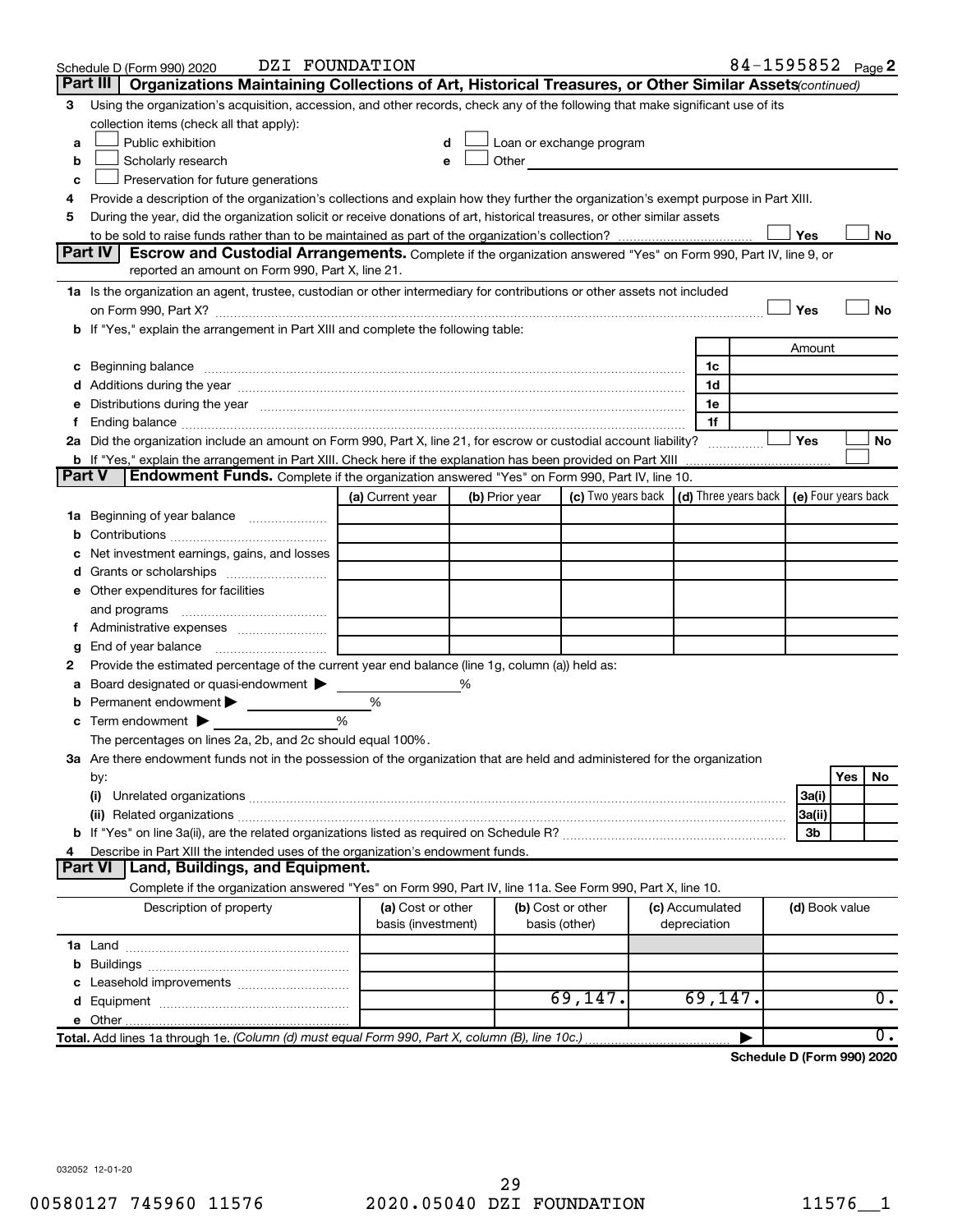| (A)<br>(B)<br>(C)<br>(D)<br>(E)<br>(F)<br>(G)<br>(H)<br>Part VIII Investments - Program Related.<br>Complete if the organization answered "Yes" on Form 990, Part IV, line 11c. See Form 990, Part X, line 13.<br>(a) Description of investment<br>(b) Book value<br>(c) Method of valuation: Cost or end-of-year market value<br>(1)<br>(2)<br>(3)<br>(4)<br>(5)<br>(6)<br>(7)<br>(8)<br>(9)<br>Part IX<br><b>Other Assets.</b><br>Complete if the organization answered "Yes" on Form 990, Part IV, line 11d. See Form 990, Part X, line 15.<br>(a) Description<br>(b) Book value<br>(1)<br>(2)<br>(3)<br>(4)<br>(5)<br>(6)<br>(7)<br>(8)<br>(9)<br><b>Other Liabilities.</b><br>Part X<br>Complete if the organization answered "Yes" on Form 990, Part IV, line 11e or 11f. See Form 990, Part X, line 25.<br>(a) Description of liability<br>(b) Book value<br>1.<br>(1)<br>Federal income taxes<br>(2)<br>(3)<br>(4)<br>(5)<br>(6)<br>(7)<br>(8)<br>(9)<br>Total. (Column (b) must equal Form 990, Part X, col. (B) line 25.) |  |  |
|-------------------------------------------------------------------------------------------------------------------------------------------------------------------------------------------------------------------------------------------------------------------------------------------------------------------------------------------------------------------------------------------------------------------------------------------------------------------------------------------------------------------------------------------------------------------------------------------------------------------------------------------------------------------------------------------------------------------------------------------------------------------------------------------------------------------------------------------------------------------------------------------------------------------------------------------------------------------------------------------------------------------------------------|--|--|
| (1) Financial derivatives<br>(2) Closely held equity interests<br>(3) Other<br>Total. (Col. (b) must equal Form 990, Part X, col. (B) line 12.) $\blacktriangleright$<br>Total. (Col. (b) must equal Form 990, Part X, col. (B) line 13.) $\blacktriangleright$                                                                                                                                                                                                                                                                                                                                                                                                                                                                                                                                                                                                                                                                                                                                                                     |  |  |
|                                                                                                                                                                                                                                                                                                                                                                                                                                                                                                                                                                                                                                                                                                                                                                                                                                                                                                                                                                                                                                     |  |  |
|                                                                                                                                                                                                                                                                                                                                                                                                                                                                                                                                                                                                                                                                                                                                                                                                                                                                                                                                                                                                                                     |  |  |
|                                                                                                                                                                                                                                                                                                                                                                                                                                                                                                                                                                                                                                                                                                                                                                                                                                                                                                                                                                                                                                     |  |  |
|                                                                                                                                                                                                                                                                                                                                                                                                                                                                                                                                                                                                                                                                                                                                                                                                                                                                                                                                                                                                                                     |  |  |
|                                                                                                                                                                                                                                                                                                                                                                                                                                                                                                                                                                                                                                                                                                                                                                                                                                                                                                                                                                                                                                     |  |  |
|                                                                                                                                                                                                                                                                                                                                                                                                                                                                                                                                                                                                                                                                                                                                                                                                                                                                                                                                                                                                                                     |  |  |
|                                                                                                                                                                                                                                                                                                                                                                                                                                                                                                                                                                                                                                                                                                                                                                                                                                                                                                                                                                                                                                     |  |  |
|                                                                                                                                                                                                                                                                                                                                                                                                                                                                                                                                                                                                                                                                                                                                                                                                                                                                                                                                                                                                                                     |  |  |
|                                                                                                                                                                                                                                                                                                                                                                                                                                                                                                                                                                                                                                                                                                                                                                                                                                                                                                                                                                                                                                     |  |  |
|                                                                                                                                                                                                                                                                                                                                                                                                                                                                                                                                                                                                                                                                                                                                                                                                                                                                                                                                                                                                                                     |  |  |
|                                                                                                                                                                                                                                                                                                                                                                                                                                                                                                                                                                                                                                                                                                                                                                                                                                                                                                                                                                                                                                     |  |  |
|                                                                                                                                                                                                                                                                                                                                                                                                                                                                                                                                                                                                                                                                                                                                                                                                                                                                                                                                                                                                                                     |  |  |
|                                                                                                                                                                                                                                                                                                                                                                                                                                                                                                                                                                                                                                                                                                                                                                                                                                                                                                                                                                                                                                     |  |  |
|                                                                                                                                                                                                                                                                                                                                                                                                                                                                                                                                                                                                                                                                                                                                                                                                                                                                                                                                                                                                                                     |  |  |
|                                                                                                                                                                                                                                                                                                                                                                                                                                                                                                                                                                                                                                                                                                                                                                                                                                                                                                                                                                                                                                     |  |  |
|                                                                                                                                                                                                                                                                                                                                                                                                                                                                                                                                                                                                                                                                                                                                                                                                                                                                                                                                                                                                                                     |  |  |
|                                                                                                                                                                                                                                                                                                                                                                                                                                                                                                                                                                                                                                                                                                                                                                                                                                                                                                                                                                                                                                     |  |  |
|                                                                                                                                                                                                                                                                                                                                                                                                                                                                                                                                                                                                                                                                                                                                                                                                                                                                                                                                                                                                                                     |  |  |
|                                                                                                                                                                                                                                                                                                                                                                                                                                                                                                                                                                                                                                                                                                                                                                                                                                                                                                                                                                                                                                     |  |  |
|                                                                                                                                                                                                                                                                                                                                                                                                                                                                                                                                                                                                                                                                                                                                                                                                                                                                                                                                                                                                                                     |  |  |
|                                                                                                                                                                                                                                                                                                                                                                                                                                                                                                                                                                                                                                                                                                                                                                                                                                                                                                                                                                                                                                     |  |  |
|                                                                                                                                                                                                                                                                                                                                                                                                                                                                                                                                                                                                                                                                                                                                                                                                                                                                                                                                                                                                                                     |  |  |
|                                                                                                                                                                                                                                                                                                                                                                                                                                                                                                                                                                                                                                                                                                                                                                                                                                                                                                                                                                                                                                     |  |  |
|                                                                                                                                                                                                                                                                                                                                                                                                                                                                                                                                                                                                                                                                                                                                                                                                                                                                                                                                                                                                                                     |  |  |
|                                                                                                                                                                                                                                                                                                                                                                                                                                                                                                                                                                                                                                                                                                                                                                                                                                                                                                                                                                                                                                     |  |  |
|                                                                                                                                                                                                                                                                                                                                                                                                                                                                                                                                                                                                                                                                                                                                                                                                                                                                                                                                                                                                                                     |  |  |
|                                                                                                                                                                                                                                                                                                                                                                                                                                                                                                                                                                                                                                                                                                                                                                                                                                                                                                                                                                                                                                     |  |  |
|                                                                                                                                                                                                                                                                                                                                                                                                                                                                                                                                                                                                                                                                                                                                                                                                                                                                                                                                                                                                                                     |  |  |
|                                                                                                                                                                                                                                                                                                                                                                                                                                                                                                                                                                                                                                                                                                                                                                                                                                                                                                                                                                                                                                     |  |  |
|                                                                                                                                                                                                                                                                                                                                                                                                                                                                                                                                                                                                                                                                                                                                                                                                                                                                                                                                                                                                                                     |  |  |
|                                                                                                                                                                                                                                                                                                                                                                                                                                                                                                                                                                                                                                                                                                                                                                                                                                                                                                                                                                                                                                     |  |  |
|                                                                                                                                                                                                                                                                                                                                                                                                                                                                                                                                                                                                                                                                                                                                                                                                                                                                                                                                                                                                                                     |  |  |
|                                                                                                                                                                                                                                                                                                                                                                                                                                                                                                                                                                                                                                                                                                                                                                                                                                                                                                                                                                                                                                     |  |  |
|                                                                                                                                                                                                                                                                                                                                                                                                                                                                                                                                                                                                                                                                                                                                                                                                                                                                                                                                                                                                                                     |  |  |
|                                                                                                                                                                                                                                                                                                                                                                                                                                                                                                                                                                                                                                                                                                                                                                                                                                                                                                                                                                                                                                     |  |  |
|                                                                                                                                                                                                                                                                                                                                                                                                                                                                                                                                                                                                                                                                                                                                                                                                                                                                                                                                                                                                                                     |  |  |
|                                                                                                                                                                                                                                                                                                                                                                                                                                                                                                                                                                                                                                                                                                                                                                                                                                                                                                                                                                                                                                     |  |  |
|                                                                                                                                                                                                                                                                                                                                                                                                                                                                                                                                                                                                                                                                                                                                                                                                                                                                                                                                                                                                                                     |  |  |
|                                                                                                                                                                                                                                                                                                                                                                                                                                                                                                                                                                                                                                                                                                                                                                                                                                                                                                                                                                                                                                     |  |  |
|                                                                                                                                                                                                                                                                                                                                                                                                                                                                                                                                                                                                                                                                                                                                                                                                                                                                                                                                                                                                                                     |  |  |
|                                                                                                                                                                                                                                                                                                                                                                                                                                                                                                                                                                                                                                                                                                                                                                                                                                                                                                                                                                                                                                     |  |  |
|                                                                                                                                                                                                                                                                                                                                                                                                                                                                                                                                                                                                                                                                                                                                                                                                                                                                                                                                                                                                                                     |  |  |
|                                                                                                                                                                                                                                                                                                                                                                                                                                                                                                                                                                                                                                                                                                                                                                                                                                                                                                                                                                                                                                     |  |  |
|                                                                                                                                                                                                                                                                                                                                                                                                                                                                                                                                                                                                                                                                                                                                                                                                                                                                                                                                                                                                                                     |  |  |
|                                                                                                                                                                                                                                                                                                                                                                                                                                                                                                                                                                                                                                                                                                                                                                                                                                                                                                                                                                                                                                     |  |  |
|                                                                                                                                                                                                                                                                                                                                                                                                                                                                                                                                                                                                                                                                                                                                                                                                                                                                                                                                                                                                                                     |  |  |
|                                                                                                                                                                                                                                                                                                                                                                                                                                                                                                                                                                                                                                                                                                                                                                                                                                                                                                                                                                                                                                     |  |  |
|                                                                                                                                                                                                                                                                                                                                                                                                                                                                                                                                                                                                                                                                                                                                                                                                                                                                                                                                                                                                                                     |  |  |
| Complete if the organization answered "Yes" on Form 990, Part IV, line 11b. See Form 990, Part X, line 12.<br>(c) Method of valuation: Cost or end-of-year market value<br>(a) Description of security or category (including name of security)<br>(b) Book value                                                                                                                                                                                                                                                                                                                                                                                                                                                                                                                                                                                                                                                                                                                                                                   |  |  |

**2.** Liability for uncertain tax positions. In Part XIII, provide the text of the footnote to the organization's financial statements that reports the organization's liability for uncertain tax positions under FASB ASC 740. Check here if the text of the footnote has been provided in Part XIII ...  $\fbox{\bf X}$ 

**Schedule D (Form 990) 2020**

032053 12-01-20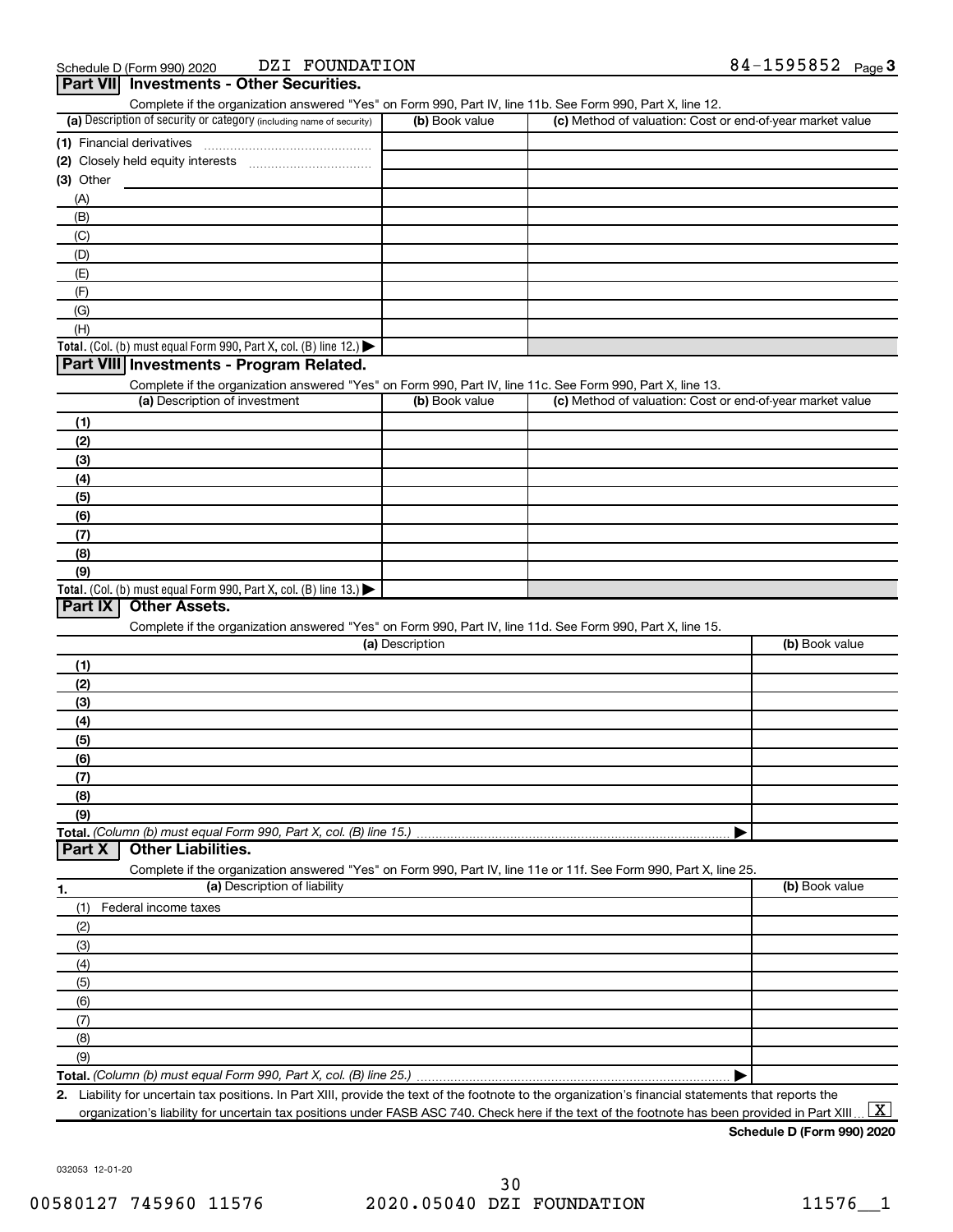|              | DZI FOUNDATION<br>Schedule D (Form 990) 2020                                                                                                                                                                                        |                |            |                | 84-1595852 Page 4 |
|--------------|-------------------------------------------------------------------------------------------------------------------------------------------------------------------------------------------------------------------------------------|----------------|------------|----------------|-------------------|
|              | Reconciliation of Revenue per Audited Financial Statements With Revenue per Return.<br>Part XI                                                                                                                                      |                |            |                |                   |
|              | Complete if the organization answered "Yes" on Form 990, Part IV, line 12a.                                                                                                                                                         |                |            |                |                   |
| 1            | Total revenue, gains, and other support per audited financial statements [111] [11] Total revenue, gains, and other support per audited financial statements                                                                        |                |            | $\overline{1}$ | 1,360,297.        |
| 2            | Amounts included on line 1 but not on Form 990, Part VIII, line 12:                                                                                                                                                                 |                |            |                |                   |
| a            | Net unrealized gains (losses) on investments [111] [12] matter was uncontracted by the unrealized gains (losses) on investments                                                                                                     | 2a             |            |                |                   |
| b            |                                                                                                                                                                                                                                     | 2 <sub>b</sub> | 60, 261.   |                |                   |
| c            |                                                                                                                                                                                                                                     | 2c             |            |                |                   |
| d            |                                                                                                                                                                                                                                     | 2d             |            |                |                   |
|              | e Add lines 2a through 2d 20 20 20 20 20 20 20 20 30 31 32 33 34 35 36 37 38 38 39 39 30 31 32 33 34 35 36 37 37 38 39 39 30 31 32 33 4 34 35 36 37 38 39 39 30 31 32 33 43 59 30 31 32 33 43 59 30 31 32 33 43 59 30 31 32 33      |                |            | 2e             | 60, 261.          |
| 3            |                                                                                                                                                                                                                                     |                |            | 3              | 1,300,036.        |
|              | Amounts included on Form 990, Part VIII, line 12, but not on line 1:                                                                                                                                                                |                |            |                |                   |
|              |                                                                                                                                                                                                                                     | 4а             |            |                |                   |
|              |                                                                                                                                                                                                                                     | 4 <sub>h</sub> |            |                |                   |
| $\mathbf{c}$ | Add lines 4a and 4b                                                                                                                                                                                                                 |                |            | 4c             | υ.                |
|              |                                                                                                                                                                                                                                     | $\overline{5}$ | 1,300,036. |                |                   |
|              |                                                                                                                                                                                                                                     |                |            |                |                   |
|              | Part XII   Reconciliation of Expenses per Audited Financial Statements With Expenses per Return.                                                                                                                                    |                |            |                |                   |
|              | Complete if the organization answered "Yes" on Form 990, Part IV, line 12a.                                                                                                                                                         |                |            |                |                   |
| 1            |                                                                                                                                                                                                                                     |                |            | $\blacksquare$ | 1,663,662.        |
| 2            | Amounts included on line 1 but not on Form 990, Part IX, line 25:                                                                                                                                                                   |                |            |                |                   |
| a            |                                                                                                                                                                                                                                     | 2a             | 60, 261.   |                |                   |
| b            |                                                                                                                                                                                                                                     | 2 <sub>b</sub> |            |                |                   |
| c            |                                                                                                                                                                                                                                     | 2 <sub>c</sub> |            |                |                   |
| d            |                                                                                                                                                                                                                                     | 2d             |            |                |                   |
| е            | Add lines 2a through 2d <b>contained a contained a contained a contained a</b> contained a contained a contained a contained a contained a contained a contained a contained a contained a contained a contained a contained a cont |                |            | 2e             | 60,261.           |
| З            |                                                                                                                                                                                                                                     |                |            | 3              | 1,603,401.        |
| 4            | Amounts included on Form 990, Part IX, line 25, but not on line 1:                                                                                                                                                                  |                |            |                |                   |
| a            |                                                                                                                                                                                                                                     | 4a             |            |                |                   |
|              |                                                                                                                                                                                                                                     | 4b             |            |                |                   |
|              | c Add lines 4a and 4b                                                                                                                                                                                                               |                |            | 4c             |                   |
|              | Part XIII Supplemental Information.                                                                                                                                                                                                 |                |            | 5              | 1,603,401         |

Provide the descriptions required for Part II, lines 3, 5, and 9; Part III, lines 1a and 4; Part IV, lines 1b and 2b; Part V, line 4; Part X, line 2; Part XI, lines 2d and 4b; and Part XII, lines 2d and 4b. Also complete this part to provide any additional information.

PART X, LINE 2:

|                                                                         |  |  |  |  |  |  |  |  |  |  | DURING THE YEARS ENDED JUNE 30, 2021 AND 2020, DZI HAS DOCUMENTED ITS      |  |
|-------------------------------------------------------------------------|--|--|--|--|--|--|--|--|--|--|----------------------------------------------------------------------------|--|
|                                                                         |  |  |  |  |  |  |  |  |  |  | CONSIDERATION OF FASB ASC 740-10, INCOME TAXES, THAT PROVIDES GUIDANCE FOR |  |
|                                                                         |  |  |  |  |  |  |  |  |  |  | REPORTING UNCERTAINTY IN INCOME TAXES AND HAS DETERMINED THAT NO MATERIAL  |  |
| UNCERTAIN TAX POSITIONS QUALIFY FOR EITHER RECOGNITION OR DISCLOSURE IN |  |  |  |  |  |  |  |  |  |  |                                                                            |  |
| THE ACCOMPANYING FINANCIAL STATEMENTS.                                  |  |  |  |  |  |  |  |  |  |  |                                                                            |  |

032054 12-01-20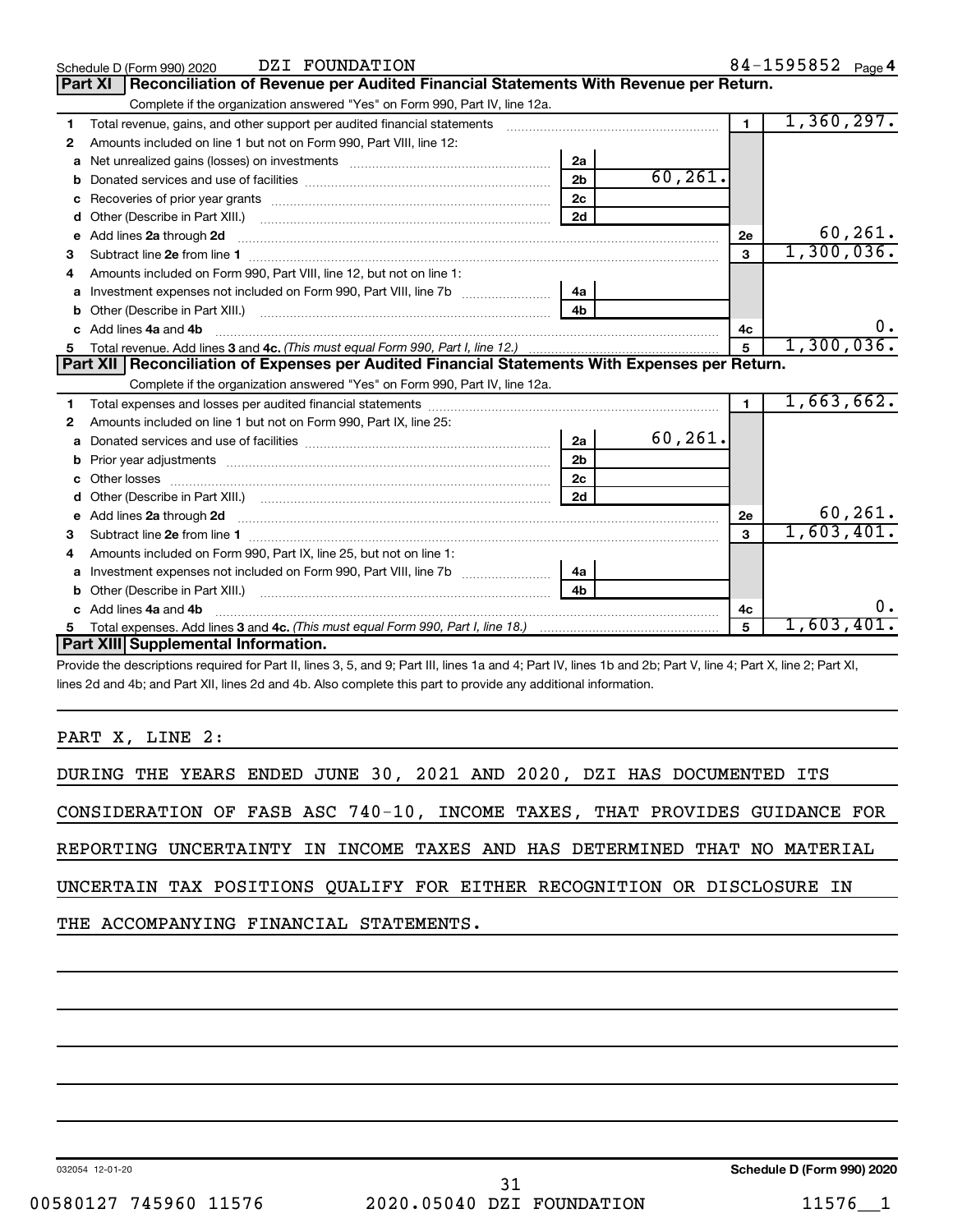| 032071-12-03-20      |  |
|----------------------|--|
| 00580127 745960 1157 |  |

# **SCHEDULE F Statement of Activities Outside the United States 2020**

**Part I** | General Information on Activities Outside the United States. Complete if the organization answered "Yes" on

DZI FOUNDATION 84-1595852

**| Complete if the organization answered "Yes" on Form 990, Part IV, line 14b, 15, or 16. | Attach to Form 990.**

▶ Go to www.irs.gov/Form990 for instructions and the latest information.

|              |                                                      |                                                           |                                                         | the grantees' eligibility for the grants or assistance, and the selection criteria used to award the grants or assistance?                                    |                                                                                                                 | $\sqrt{}$ Yes $\sqrt{X}$ No                                          |
|--------------|------------------------------------------------------|-----------------------------------------------------------|---------------------------------------------------------|---------------------------------------------------------------------------------------------------------------------------------------------------------------|-----------------------------------------------------------------------------------------------------------------|----------------------------------------------------------------------|
| $\mathbf{2}$ |                                                      |                                                           |                                                         | For grantmakers. Describe in Part V the organization's procedures for monitoring the use of its grants and other assistance outside the                       |                                                                                                                 |                                                                      |
|              | United States.                                       |                                                           |                                                         |                                                                                                                                                               |                                                                                                                 |                                                                      |
| 3            |                                                      |                                                           |                                                         | Activities per Region. (The following Part I, line 3 table can be duplicated if additional space is needed.)                                                  |                                                                                                                 |                                                                      |
|              | (a) Region                                           | (b) Number of   (c) Number of<br>offices<br>in the region | employees,<br>agents, and<br>independent<br>contractors | (d) Activities conducted in the region<br>(by type) (such as, fundraising, pro-<br>gram services, investments, grants to<br>recipients located in the region) | (e) If activity listed in (d)<br>is a program service,<br>describe specific type<br>of service(s) in the region | (f) Total<br>expenditures<br>for and<br>investments<br>in the region |
|              |                                                      |                                                           | in the region                                           |                                                                                                                                                               |                                                                                                                 |                                                                      |
|              | SOUTH ASIA                                           |                                                           | 30                                                      | PROGRAM SERVICES                                                                                                                                              | COMMUNITY DEVELOPMENT<br><b>SUPPORT</b>                                                                         | 1,041,151.                                                           |
|              | SOUTH ASIA                                           | 0                                                         | 0                                                       | GRANTS TO RECIPIENTS<br>LOCATED IN REGION                                                                                                                     |                                                                                                                 |                                                                      |
|              |                                                      |                                                           |                                                         |                                                                                                                                                               |                                                                                                                 | 14,799.                                                              |
|              |                                                      |                                                           |                                                         |                                                                                                                                                               |                                                                                                                 |                                                                      |
|              |                                                      |                                                           |                                                         |                                                                                                                                                               |                                                                                                                 |                                                                      |
|              |                                                      |                                                           |                                                         |                                                                                                                                                               |                                                                                                                 |                                                                      |
|              |                                                      |                                                           |                                                         |                                                                                                                                                               |                                                                                                                 |                                                                      |
|              |                                                      |                                                           |                                                         |                                                                                                                                                               |                                                                                                                 |                                                                      |
|              |                                                      |                                                           |                                                         |                                                                                                                                                               |                                                                                                                 |                                                                      |
|              |                                                      |                                                           |                                                         |                                                                                                                                                               |                                                                                                                 |                                                                      |
|              |                                                      |                                                           |                                                         |                                                                                                                                                               |                                                                                                                 |                                                                      |
|              |                                                      |                                                           |                                                         |                                                                                                                                                               |                                                                                                                 |                                                                      |
|              |                                                      |                                                           |                                                         |                                                                                                                                                               |                                                                                                                 |                                                                      |
|              |                                                      |                                                           |                                                         |                                                                                                                                                               |                                                                                                                 |                                                                      |
|              |                                                      |                                                           |                                                         |                                                                                                                                                               |                                                                                                                 |                                                                      |
|              |                                                      |                                                           |                                                         |                                                                                                                                                               |                                                                                                                 |                                                                      |
|              |                                                      |                                                           |                                                         |                                                                                                                                                               |                                                                                                                 |                                                                      |
|              |                                                      |                                                           |                                                         |                                                                                                                                                               |                                                                                                                 |                                                                      |
|              |                                                      |                                                           |                                                         |                                                                                                                                                               |                                                                                                                 |                                                                      |
|              | 3 a Subtotal                                         | 1                                                         | 30                                                      |                                                                                                                                                               |                                                                                                                 | 1,055,950.                                                           |
|              | <b>b</b> Total from continuation<br>sheets to Part I | n                                                         | 0                                                       |                                                                                                                                                               |                                                                                                                 | 0.                                                                   |
|              | c Totals (add lines 3a                               |                                                           |                                                         |                                                                                                                                                               |                                                                                                                 |                                                                      |
|              | and 3b)<br>.                                         |                                                           | 30                                                      |                                                                                                                                                               |                                                                                                                 | 1,055,950.                                                           |

## **3**

**1 For grantmakers.**  Does the organization maintain records to substantiate the amount of its grants and other assistance,

Department of the Treasury Internal Revenue Service Name of the organization

**(Form 990)**

Form 990, Part IV, line 14b.

| OMB No. 1545-0047            |
|------------------------------|
| 02                           |
| Open to Public<br>Inspection |

**Employer identification number**

**For Paperwork Reduction Act Notice, see the Instructions for Form 990. Schedule F (Form 990) 2020** LHA

032071 12-03-20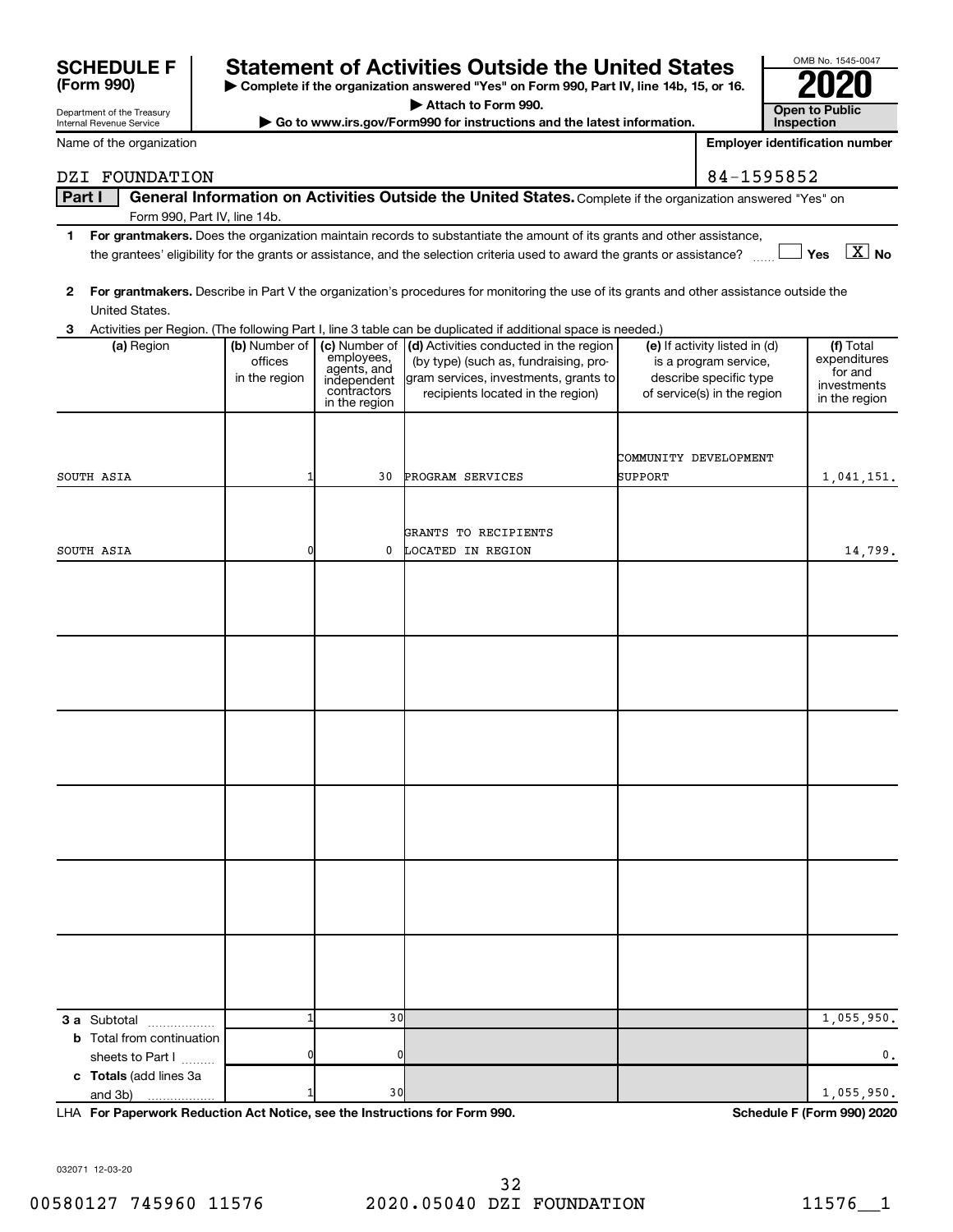Schedule F (Form 990) 2020 DZI FOUNDATION  $84-1595852$ DZI FOUNDATION

**2**

Part II | Grants and Other Assistance to Organizations or Entities Outside the United States. Complete if the organization answered "Yes" on Form 990, Part IV, line 15, for any recipient who received more than \$5,000. Part II can be duplicated if additional space is needed.

| 1.<br>(a) Name of organization | (b) IRS code section<br>and EIN (if applicable) | (c) Region | (d) Purpose of<br>grant                                                                                                                 | (e) Amount<br>of cash grant | (f) Manner of<br>cash disbursement | (g) Amount of<br>noncash<br>assistance | (h) Description<br>of noncash<br>assistance | (i) Method of<br>valuation (book, FMV,<br>appraisal, other) |
|--------------------------------|-------------------------------------------------|------------|-----------------------------------------------------------------------------------------------------------------------------------------|-----------------------------|------------------------------------|----------------------------------------|---------------------------------------------|-------------------------------------------------------------|
|                                |                                                 |            | FUNDS TO SUPPORT THE                                                                                                                    |                             |                                    |                                        |                                             |                                                             |
|                                |                                                 |            | HOUSING, FOOD,                                                                                                                          |                             |                                    |                                        |                                             |                                                             |
|                                |                                                 | SOUTH ASIA | EDUCATION AND OVERALL<br>WELFARE OF ORPHANED                                                                                            | 14,799. WIRE                |                                    | $\mathbf{0}$                           |                                             |                                                             |
|                                |                                                 |            |                                                                                                                                         |                             |                                    |                                        |                                             |                                                             |
|                                |                                                 |            |                                                                                                                                         |                             |                                    |                                        |                                             |                                                             |
|                                |                                                 |            |                                                                                                                                         |                             |                                    |                                        |                                             |                                                             |
|                                |                                                 |            |                                                                                                                                         |                             |                                    |                                        |                                             |                                                             |
|                                |                                                 |            |                                                                                                                                         |                             |                                    |                                        |                                             |                                                             |
|                                |                                                 |            |                                                                                                                                         |                             |                                    |                                        |                                             |                                                             |
|                                |                                                 |            |                                                                                                                                         |                             |                                    |                                        |                                             |                                                             |
|                                |                                                 |            |                                                                                                                                         |                             |                                    |                                        |                                             |                                                             |
|                                |                                                 |            |                                                                                                                                         |                             |                                    |                                        |                                             |                                                             |
|                                |                                                 |            |                                                                                                                                         |                             |                                    |                                        |                                             |                                                             |
|                                |                                                 |            |                                                                                                                                         |                             |                                    |                                        |                                             |                                                             |
|                                |                                                 |            |                                                                                                                                         |                             |                                    |                                        |                                             |                                                             |
|                                |                                                 |            |                                                                                                                                         |                             |                                    |                                        |                                             |                                                             |
|                                |                                                 |            |                                                                                                                                         |                             |                                    |                                        |                                             |                                                             |
|                                |                                                 |            |                                                                                                                                         |                             |                                    |                                        |                                             |                                                             |
|                                |                                                 |            |                                                                                                                                         |                             |                                    |                                        |                                             |                                                             |
|                                |                                                 |            |                                                                                                                                         |                             |                                    |                                        |                                             |                                                             |
|                                |                                                 |            |                                                                                                                                         |                             |                                    |                                        |                                             |                                                             |
|                                |                                                 |            |                                                                                                                                         |                             |                                    |                                        |                                             |                                                             |
|                                |                                                 |            |                                                                                                                                         |                             |                                    |                                        |                                             |                                                             |
|                                |                                                 |            |                                                                                                                                         |                             |                                    |                                        |                                             |                                                             |
|                                |                                                 |            |                                                                                                                                         |                             |                                    |                                        |                                             |                                                             |
|                                |                                                 |            |                                                                                                                                         |                             |                                    |                                        |                                             |                                                             |
|                                |                                                 |            |                                                                                                                                         |                             |                                    |                                        |                                             |                                                             |
| $\mathbf{2}$                   |                                                 |            | Enter total number of recipient organizations listed above that are recognized as charities by the foreign country, recognized as a tax |                             |                                    |                                        |                                             |                                                             |
|                                |                                                 |            |                                                                                                                                         |                             |                                    |                                        |                                             | 1                                                           |
| 3                              |                                                 |            |                                                                                                                                         |                             |                                    |                                        |                                             | $\overline{0}$<br>Schedule F (Form 990) 2020                |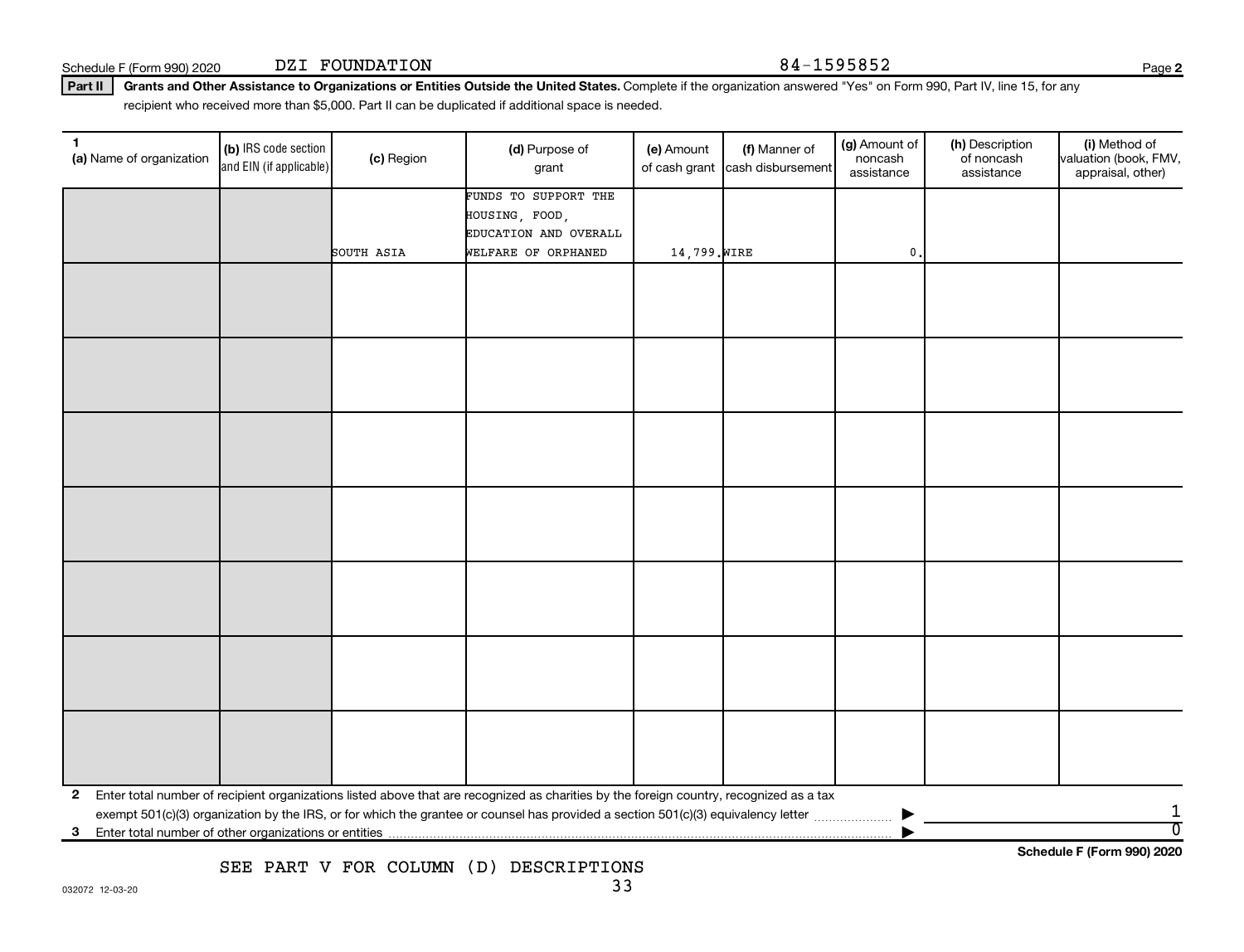| Part III Grants and Other Assistance to Individuals Outside the United States. Complete if the organization answered "Yes" on Form 990, Part IV, line 16. |
|-----------------------------------------------------------------------------------------------------------------------------------------------------------|

Part III can be duplicated if additional space is needed.

DZI FOUNDATION

| T are in barried adplicated in additional opace is necessar.<br>(a) Type of grant or assistance | (b) Region | (c) Number of (d) Amount of<br>recipients cash grant | (e) Manner of<br>cash disbursement | (f) Amount of<br>noncash<br>assistance | (g) Description of<br>noncash assistance | (h) Method of<br>valuation<br>(book, FMV,<br>appraisal, other) |
|-------------------------------------------------------------------------------------------------|------------|------------------------------------------------------|------------------------------------|----------------------------------------|------------------------------------------|----------------------------------------------------------------|
|                                                                                                 |            |                                                      |                                    |                                        |                                          |                                                                |
|                                                                                                 |            |                                                      |                                    |                                        |                                          |                                                                |
|                                                                                                 |            |                                                      |                                    |                                        |                                          |                                                                |
|                                                                                                 |            |                                                      |                                    |                                        |                                          |                                                                |
|                                                                                                 |            |                                                      |                                    |                                        |                                          |                                                                |
|                                                                                                 |            |                                                      |                                    |                                        |                                          |                                                                |
|                                                                                                 |            |                                                      |                                    |                                        |                                          |                                                                |
|                                                                                                 |            |                                                      |                                    |                                        |                                          |                                                                |
|                                                                                                 |            |                                                      |                                    |                                        |                                          |                                                                |
|                                                                                                 |            |                                                      |                                    |                                        |                                          |                                                                |
|                                                                                                 |            |                                                      |                                    |                                        |                                          |                                                                |
|                                                                                                 |            |                                                      |                                    |                                        |                                          |                                                                |
|                                                                                                 |            |                                                      |                                    |                                        |                                          |                                                                |
|                                                                                                 |            |                                                      |                                    |                                        |                                          |                                                                |

34

**Schedule F (Form 990) 2020**

Schedule F (Form 990) 2020 DZI FOUNDATION 84-1595852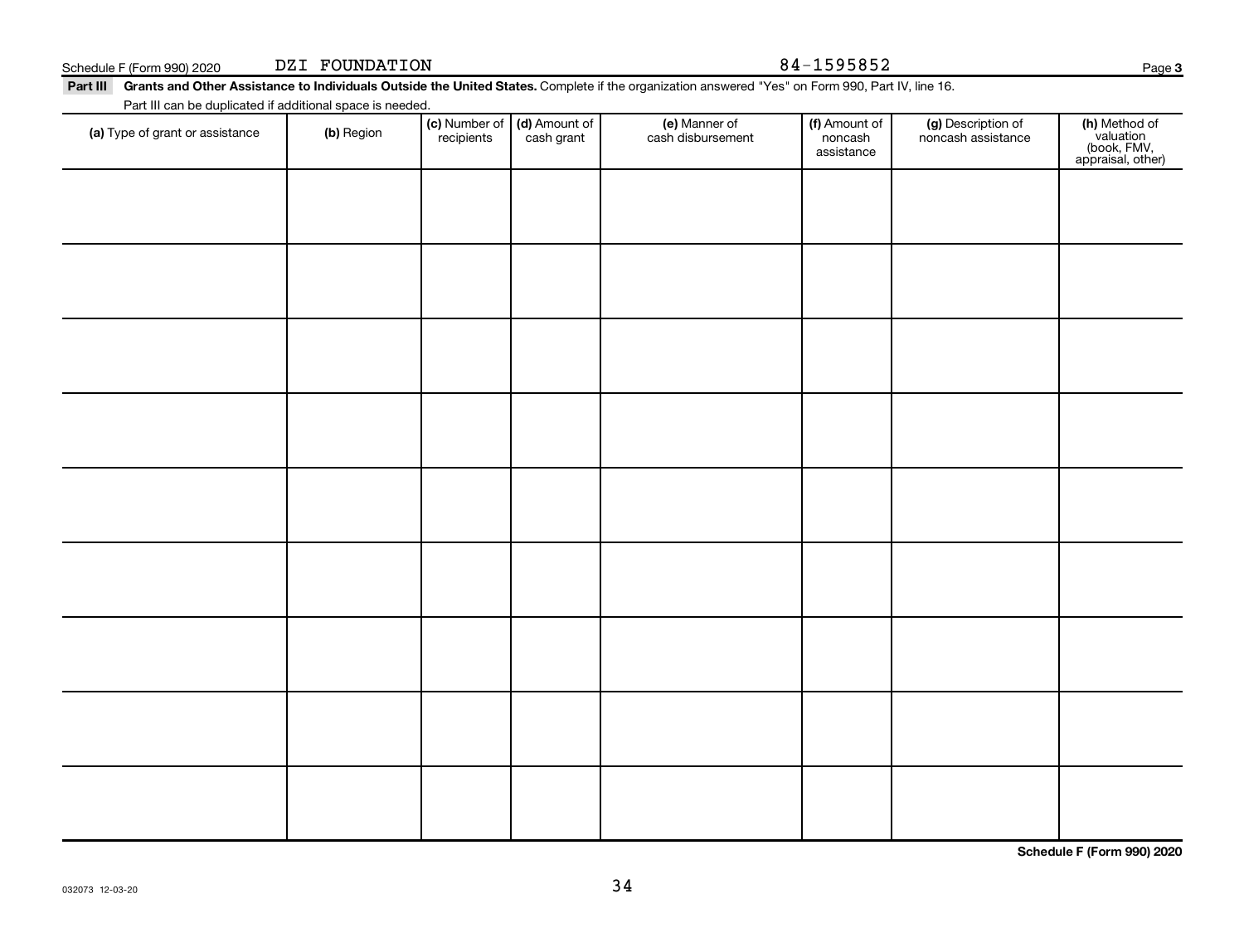| 1              | Was the organization a U.S. transferor of property to a foreign corporation during the tax year? If "Yes,"<br>the organization may be required to file Form 926, Return by a U.S. Transferor of Property to a Foreign<br>Corporation (see Instructions for Form 926) [11] Corporation (See Instruction of the Instruction of Toronton I                                                                                                               | Yes | $X _{N_{\Omega}}$ |
|----------------|-------------------------------------------------------------------------------------------------------------------------------------------------------------------------------------------------------------------------------------------------------------------------------------------------------------------------------------------------------------------------------------------------------------------------------------------------------|-----|-------------------|
| $\overline{2}$ | Did the organization have an interest in a foreign trust during the tax year? If "Yes," the organization may<br>be required to separately file Form 3520, Annual Return To Report Transactions With Foreign Trusts and<br>Receipt of Certain Foreign Gifts, and/or Form 3520-A, Annual Information Return of Foreign Trust With a<br>U.S. Owner (see Instructions for Forms 3520 and 3520-A; don't file with Form 990) manual content content content | Yes | $X_{\text{No}}$   |
| 3              | Did the organization have an ownership interest in a foreign corporation during the tax year? If "Yes,"<br>the organization may be required to file Form 5471, Information Return of U.S. Persons With Respect to                                                                                                                                                                                                                                     | Yes | $X _{N_{\Omega}}$ |
| 4              | Was the organization a direct or indirect shareholder of a passive foreign investment company or a<br>qualified electing fund during the tax year? If "Yes," the organization may be required to file Form 8621,<br>Information Return by a Shareholder of a Passive Foreign Investment Company or Qualified Electing                                                                                                                                 | Yes | $\overline{X}$ No |
| 5              | Did the organization have an ownership interest in a foreign partnership during the tax year? If "Yes,"<br>the organization may be required to file Form 8865, Return of U.S. Persons With Respect to Certain<br>Foreign Partnerships (see Instructions for Form 8865) manufactured content to the manufactured content of the                                                                                                                        | Yes | $X _{N_{\Omega}}$ |
| 6              | Did the organization have any operations in or related to any boycotting countries during the tax year? If<br>"Yes," the organization may be required to separately file Form 5713, International Boycott Report (see                                                                                                                                                                                                                                 | Yes |                   |

**Schedule F (Form 990) 2020**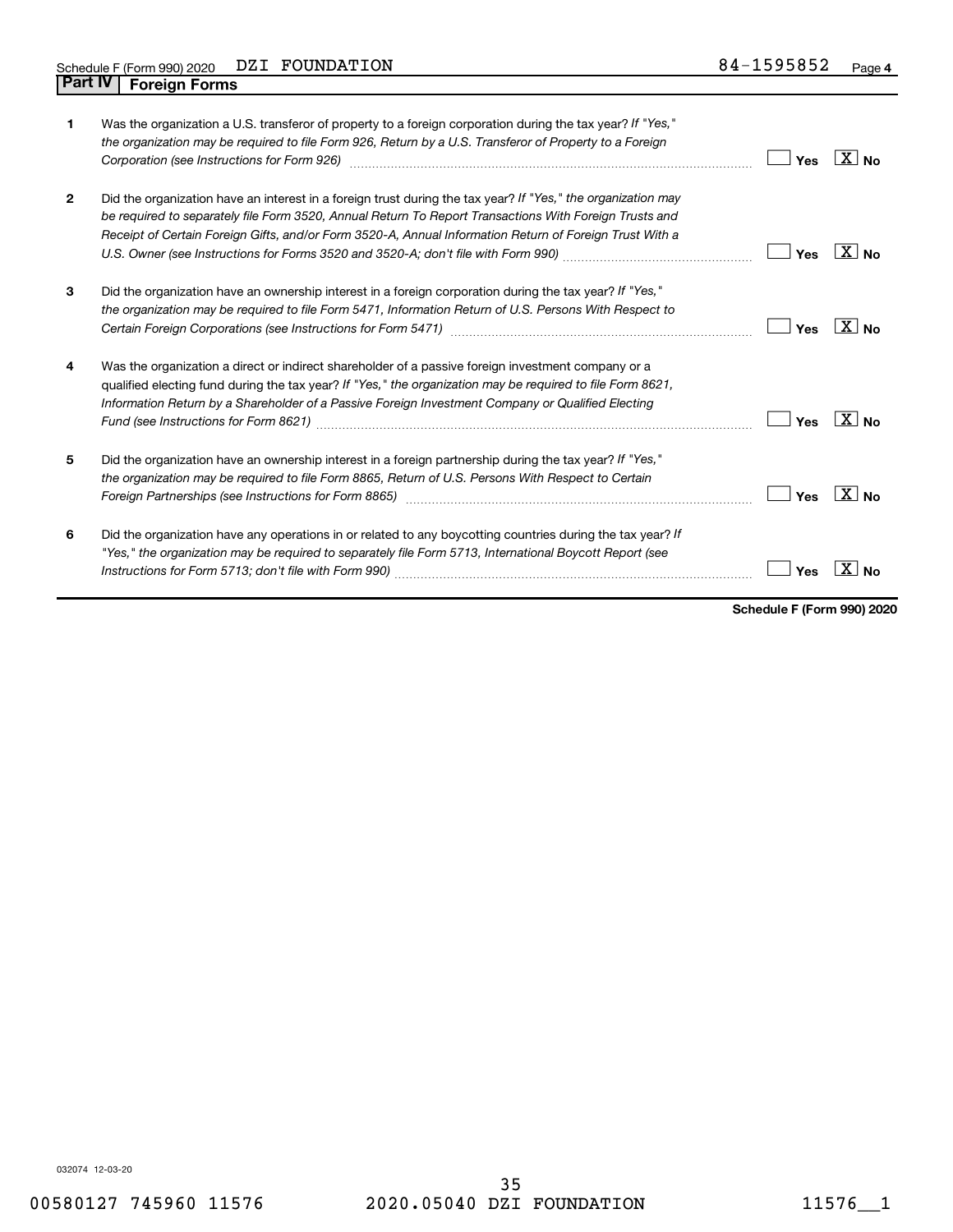**Part V Supplemental Information**

Provide the information required by Part I, line 2 (monitoring of funds); Part I, line 3, column (f) (accounting method; amounts of investments vs. expenditures per region); Part II, line 1 (accounting method); Part III (accounting method); and Part III, column (c) (estimated number of recipients), as applicable. Also complete this part to provide any additional information. See instructions.

PART I, LINE 2:

DZI KEEPS RECORDS TO SUBSTANTIATE THE AMOUNT AND USE OF THE FUNDS GIVEN

TO HAPPY HOUSE. DZI ALSO VISITS PROJECT SITES TO PHYSICALLY OBSERVE THE

DIRECT RESULTS OF THE FOUNDATION'S SUPPORT TO HAPPY HOUSE.

PART II, COLUMN (D):

REGION: SOUTH ASIA

(D) PURPOSE OF GRANT: FUNDS TO SUPPORT THE HOUSING, FOOD, EDUCATION AND

OVERALL WELFARE OF ORPHANED AND AT-RISK GIRLS.

032075 12-03-20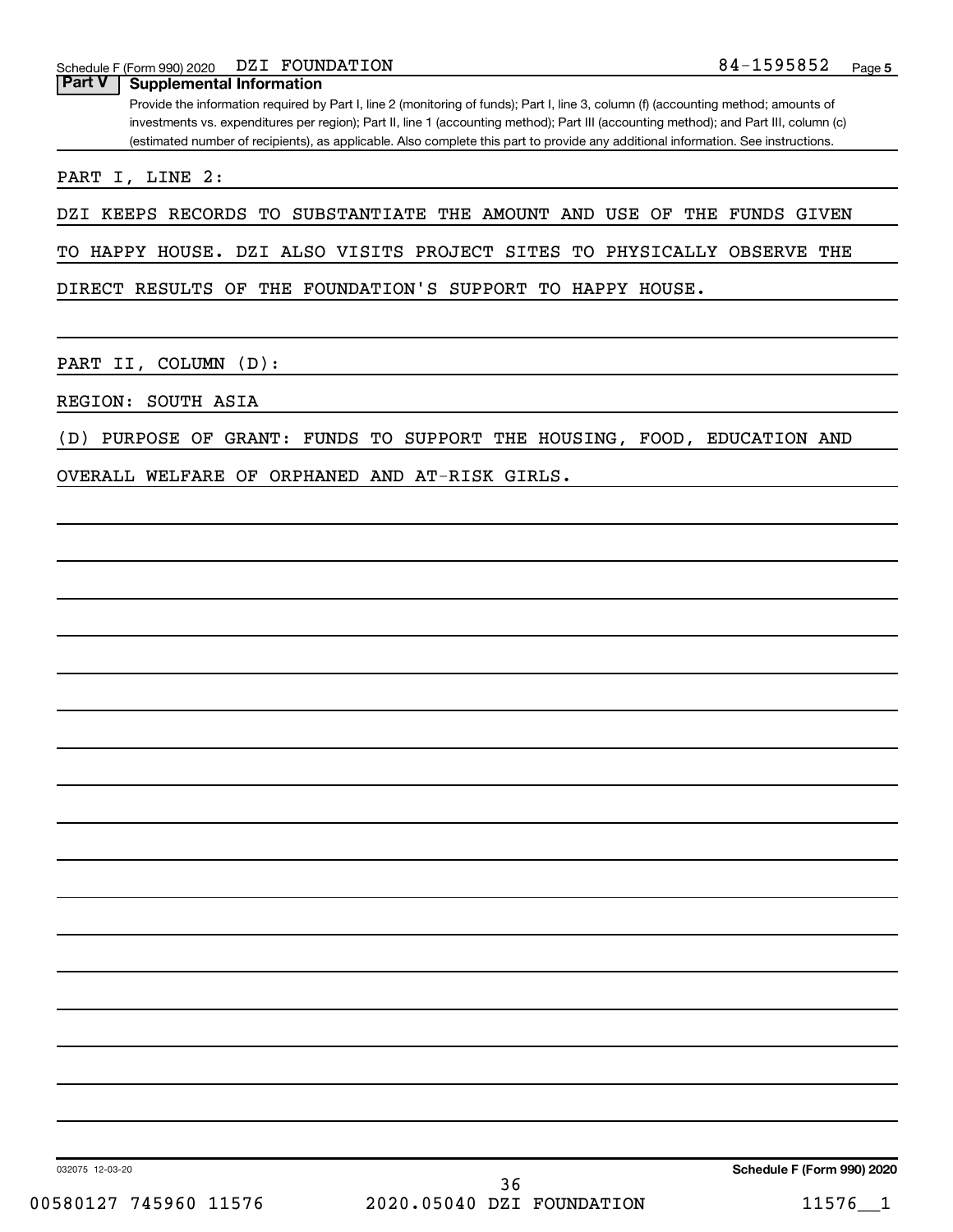| <b>SCHEDULE G</b>                                                                                               |                                  | <b>Supplemental Information Regarding Fundraising or Gaming Activities</b>                                                                                          |     |                                         |                                                       |  |                                  | OMB No. 1545-0047                       |
|-----------------------------------------------------------------------------------------------------------------|----------------------------------|---------------------------------------------------------------------------------------------------------------------------------------------------------------------|-----|-----------------------------------------|-------------------------------------------------------|--|----------------------------------|-----------------------------------------|
| (Form 990 or 990-EZ)                                                                                            |                                  | Complete if the organization answered "Yes" on Form 990, Part IV, line 17, 18, or 19, or if the<br>organization entered more than \$15,000 on Form 990-EZ, line 6a. |     |                                         |                                                       |  |                                  |                                         |
| Department of the Treasury<br>Internal Revenue Service                                                          |                                  | Attach to Form 990 or Form 990-EZ.                                                                                                                                  |     |                                         |                                                       |  |                                  | <b>Open to Public</b><br>Inspection     |
| Go to www.irs.gov/Form990 for instructions and the latest information.<br>Name of the organization              |                                  |                                                                                                                                                                     |     |                                         |                                                       |  |                                  | <b>Employer identification number</b>   |
| DZI FOUNDATION                                                                                                  |                                  |                                                                                                                                                                     |     |                                         |                                                       |  | 84-1595852                       |                                         |
| Part I                                                                                                          |                                  | Fundraising Activities. Complete if the organization answered "Yes" on Form 990, Part IV, line 17. Form 990-EZ filers are not                                       |     |                                         |                                                       |  |                                  |                                         |
|                                                                                                                 | required to complete this part.  |                                                                                                                                                                     |     |                                         |                                                       |  |                                  |                                         |
| 1 Indicate whether the organization raised funds through any of the following activities. Check all that apply. |                                  |                                                                                                                                                                     |     |                                         |                                                       |  |                                  |                                         |
| Mail solicitations<br>a                                                                                         |                                  |                                                                                                                                                                     |     |                                         | $e$ $\boxed{X}$ Solicitation of non-government grants |  |                                  |                                         |
| b                                                                                                               | Internet and email solicitations |                                                                                                                                                                     |     |                                         | Solicitation of government grants                     |  |                                  |                                         |
| Phone solicitations<br>c<br>$\mathbf{X}$<br>In-person solicitations                                             |                                  | Special fundraising events<br>g                                                                                                                                     |     |                                         |                                                       |  |                                  |                                         |
| d                                                                                                               |                                  | 2 a Did the organization have a written or oral agreement with any individual (including officers, directors, trustees, or                                          |     |                                         |                                                       |  |                                  |                                         |
|                                                                                                                 |                                  | key employees listed in Form 990, Part VII) or entity in connection with professional fundraising services?                                                         |     |                                         |                                                       |  | $\boxed{\text{X}}$ Yes           | <b>No</b>                               |
|                                                                                                                 |                                  | b If "Yes," list the 10 highest paid individuals or entities (fundraisers) pursuant to agreements under which the fundraiser is to be                               |     |                                         |                                                       |  |                                  |                                         |
| compensated at least \$5,000 by the organization.                                                               |                                  |                                                                                                                                                                     |     |                                         |                                                       |  |                                  |                                         |
|                                                                                                                 |                                  |                                                                                                                                                                     |     |                                         |                                                       |  | (v) Amount paid                  |                                         |
| (i) Name and address of individual                                                                              |                                  | (ii) Activity                                                                                                                                                       |     | (iii) Did<br>fundraiser<br>have custody | (iv) Gross receipts                                   |  | to (or retained by)              | (vi) Amount paid<br>to (or retained by) |
| or entity (fundraiser)                                                                                          |                                  |                                                                                                                                                                     |     | or control of<br>contributions?         | from activity                                         |  | fundraiser<br>listed in col. (i) | organization                            |
| HIGHER VISION ASSOCIATES -                                                                                      |                                  | <b>GRANTWRITING/STRATEGIC</b>                                                                                                                                       | Yes | No                                      |                                                       |  |                                  |                                         |
| 1020 CHARLES STREET, RIDGWAY,                                                                                   |                                  | PLANNING                                                                                                                                                            |     | X                                       | 5,000                                                 |  | 18,000                           | $-13,000.$                              |
| THE SUDDES GROUP - 6665 EAGLE                                                                                   |                                  |                                                                                                                                                                     |     |                                         |                                                       |  |                                  |                                         |
| CREEK LANE, OSTRANDER, OH                                                                                       |                                  | DONOR SOLICITATIONS                                                                                                                                                 |     | х                                       | 0                                                     |  | 20,000                           | $-20,000.$                              |
|                                                                                                                 |                                  |                                                                                                                                                                     |     |                                         |                                                       |  |                                  |                                         |
|                                                                                                                 |                                  |                                                                                                                                                                     |     |                                         |                                                       |  |                                  |                                         |
|                                                                                                                 |                                  |                                                                                                                                                                     |     |                                         |                                                       |  |                                  |                                         |
|                                                                                                                 |                                  |                                                                                                                                                                     |     |                                         |                                                       |  |                                  |                                         |
|                                                                                                                 |                                  |                                                                                                                                                                     |     |                                         |                                                       |  |                                  |                                         |
|                                                                                                                 |                                  |                                                                                                                                                                     |     |                                         |                                                       |  |                                  |                                         |
|                                                                                                                 |                                  |                                                                                                                                                                     |     |                                         |                                                       |  |                                  |                                         |
|                                                                                                                 |                                  |                                                                                                                                                                     |     |                                         |                                                       |  |                                  |                                         |
|                                                                                                                 |                                  |                                                                                                                                                                     |     |                                         |                                                       |  |                                  |                                         |
|                                                                                                                 |                                  |                                                                                                                                                                     |     |                                         |                                                       |  |                                  |                                         |
|                                                                                                                 |                                  |                                                                                                                                                                     |     |                                         |                                                       |  |                                  |                                         |
|                                                                                                                 |                                  |                                                                                                                                                                     |     |                                         |                                                       |  |                                  |                                         |
|                                                                                                                 |                                  |                                                                                                                                                                     |     |                                         |                                                       |  |                                  |                                         |
|                                                                                                                 |                                  |                                                                                                                                                                     |     |                                         |                                                       |  |                                  |                                         |
|                                                                                                                 |                                  |                                                                                                                                                                     |     |                                         |                                                       |  |                                  |                                         |
| Total                                                                                                           |                                  |                                                                                                                                                                     |     |                                         | 5,000                                                 |  | 38,000                           | $-33,000.$                              |
| or licensing.                                                                                                   |                                  | 3 List all states in which the organization is registered or licensed to solicit contributions or has been notified it is exempt from registration                  |     |                                         |                                                       |  |                                  |                                         |
|                                                                                                                 |                                  |                                                                                                                                                                     |     |                                         |                                                       |  |                                  |                                         |
|                                                                                                                 |                                  |                                                                                                                                                                     |     |                                         |                                                       |  |                                  |                                         |
|                                                                                                                 |                                  |                                                                                                                                                                     |     |                                         |                                                       |  |                                  |                                         |
|                                                                                                                 |                                  |                                                                                                                                                                     |     |                                         |                                                       |  |                                  |                                         |

**For Paperwork Reduction Act Notice, see the Instructions for Form 990 or 990-EZ. Schedule G (Form 990 or 990-EZ) 2020** LHA SEE PART IV FOR CONTINUATIONS

032081 11-25-20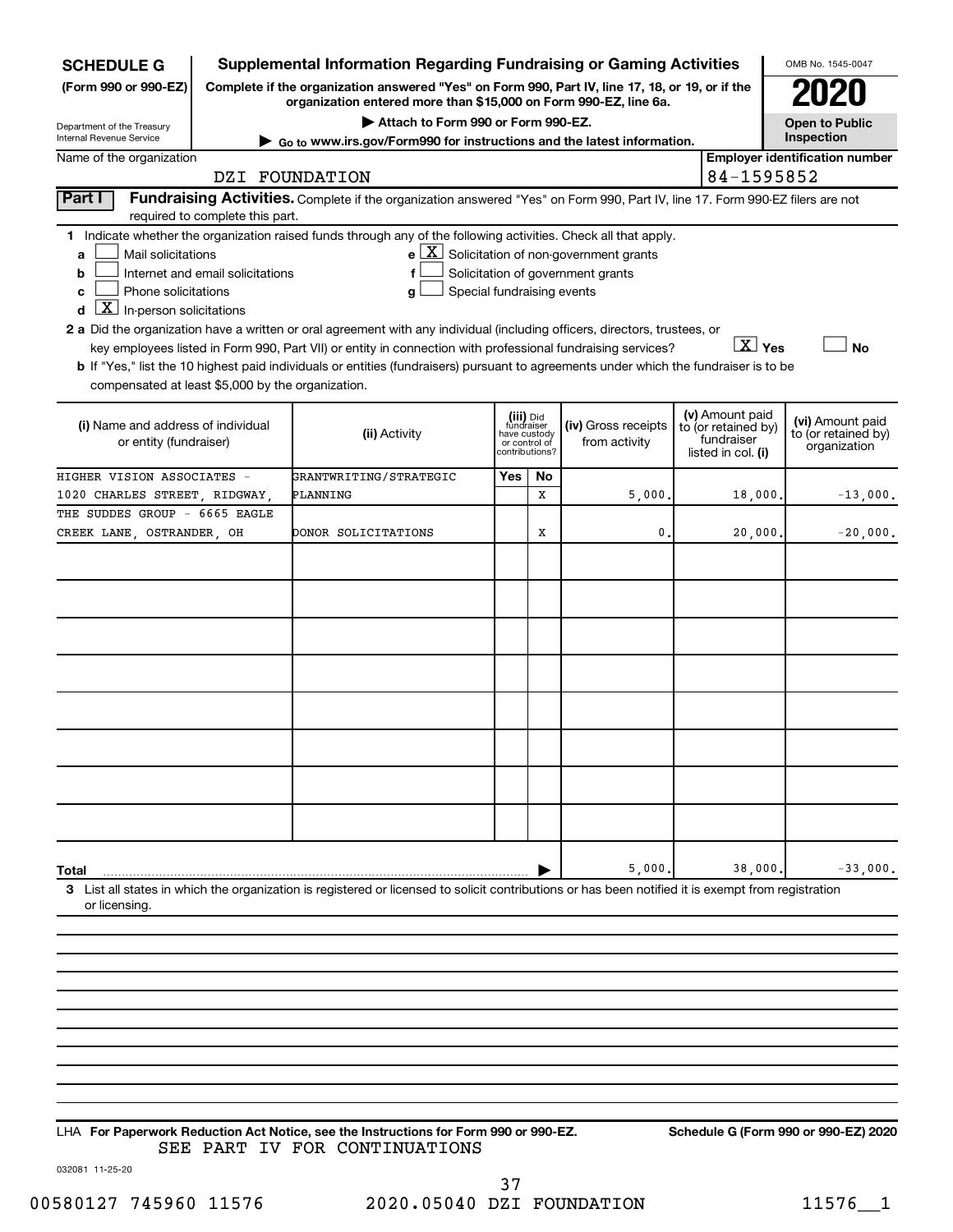#### Schedule G (Form 990 or 990-EZ) 2020  $\overline{\text{DZI}}$  FOUNDATION  $84-1595852$  Page

**Part** 

| <b>II   Fundraising Events.</b> Complete if the organization answered "Yes" on Form 990, Part IV, line 18, or reported more than \$15,000 |
|-------------------------------------------------------------------------------------------------------------------------------------------|
| of fundraising event contributions and gross income on Form 990-EZ, lines 1 and 6b. List events with gross receipts greater than \$5,000. |

|                 |                | or fundraising event contributions and gross income on Form 990-EZ, lines T and 6D. List events with gross receipts greater than \$5,000.           | (a) Event $#1$    | $(b)$ Event #2                                   | (c) Other events | (d) Total events<br>(add col. (a) through           |
|-----------------|----------------|-----------------------------------------------------------------------------------------------------------------------------------------------------|-------------------|--------------------------------------------------|------------------|-----------------------------------------------------|
|                 |                |                                                                                                                                                     | (event type)      | (event type)                                     | (total number)   | col. (c)                                            |
| Revenue         | 1.             |                                                                                                                                                     |                   |                                                  |                  |                                                     |
|                 |                |                                                                                                                                                     |                   |                                                  |                  |                                                     |
|                 | 3              | Gross income (line 1 minus line 2)                                                                                                                  |                   |                                                  |                  |                                                     |
|                 | 4              |                                                                                                                                                     |                   |                                                  |                  |                                                     |
|                 | 5              |                                                                                                                                                     |                   |                                                  |                  |                                                     |
| Direct Expenses | 6              |                                                                                                                                                     |                   |                                                  |                  |                                                     |
|                 | 7              |                                                                                                                                                     |                   |                                                  |                  |                                                     |
|                 | 8<br>9         |                                                                                                                                                     |                   |                                                  |                  |                                                     |
|                 | 10             |                                                                                                                                                     |                   |                                                  |                  |                                                     |
|                 | 11<br>Part III | Gaming. Complete if the organization answered "Yes" on Form 990, Part IV, line 19, or reported more than                                            |                   |                                                  |                  |                                                     |
|                 |                | \$15,000 on Form 990-EZ, line 6a.                                                                                                                   |                   |                                                  |                  |                                                     |
| Revenue         |                |                                                                                                                                                     | (a) Bingo         | (b) Pull tabs/instant<br>bingo/progressive bingo | (c) Other gaming | (d) Total gaming (add<br>col. (a) through col. (c)) |
|                 | 1              |                                                                                                                                                     |                   |                                                  |                  |                                                     |
|                 | 2              |                                                                                                                                                     |                   |                                                  |                  |                                                     |
|                 | 3              |                                                                                                                                                     |                   |                                                  |                  |                                                     |
| Direct Expenses | 4              |                                                                                                                                                     |                   |                                                  |                  |                                                     |
|                 | 5              |                                                                                                                                                     |                   |                                                  |                  |                                                     |
|                 |                |                                                                                                                                                     | Yes<br>$\%$<br>No | Yes<br>%<br>No                                   | Yes<br>%<br>No   |                                                     |
|                 | 7              | Direct expense summary. Add lines 2 through 5 in column (d)                                                                                         |                   |                                                  | ▶                |                                                     |
|                 | 8              |                                                                                                                                                     |                   |                                                  |                  |                                                     |
|                 |                |                                                                                                                                                     |                   |                                                  |                  |                                                     |
|                 |                | 9 Enter the state(s) in which the organization conducts gaming activities:<br><b>b</b> If "No," explain:                                            |                   |                                                  |                  | Yes<br>No                                           |
|                 |                |                                                                                                                                                     |                   |                                                  |                  |                                                     |
|                 |                | <b>b</b> If "Yes," explain:<br><u> 1980 - John Stein, mars and de final and de final and de final and de final and de final and de final and de</u> |                   |                                                  |                  | Yes<br>No                                           |
|                 |                |                                                                                                                                                     |                   |                                                  |                  |                                                     |
|                 |                | 032082 11-25-20                                                                                                                                     |                   |                                                  |                  | Schedule G (Form 990 or 990-EZ) 2020                |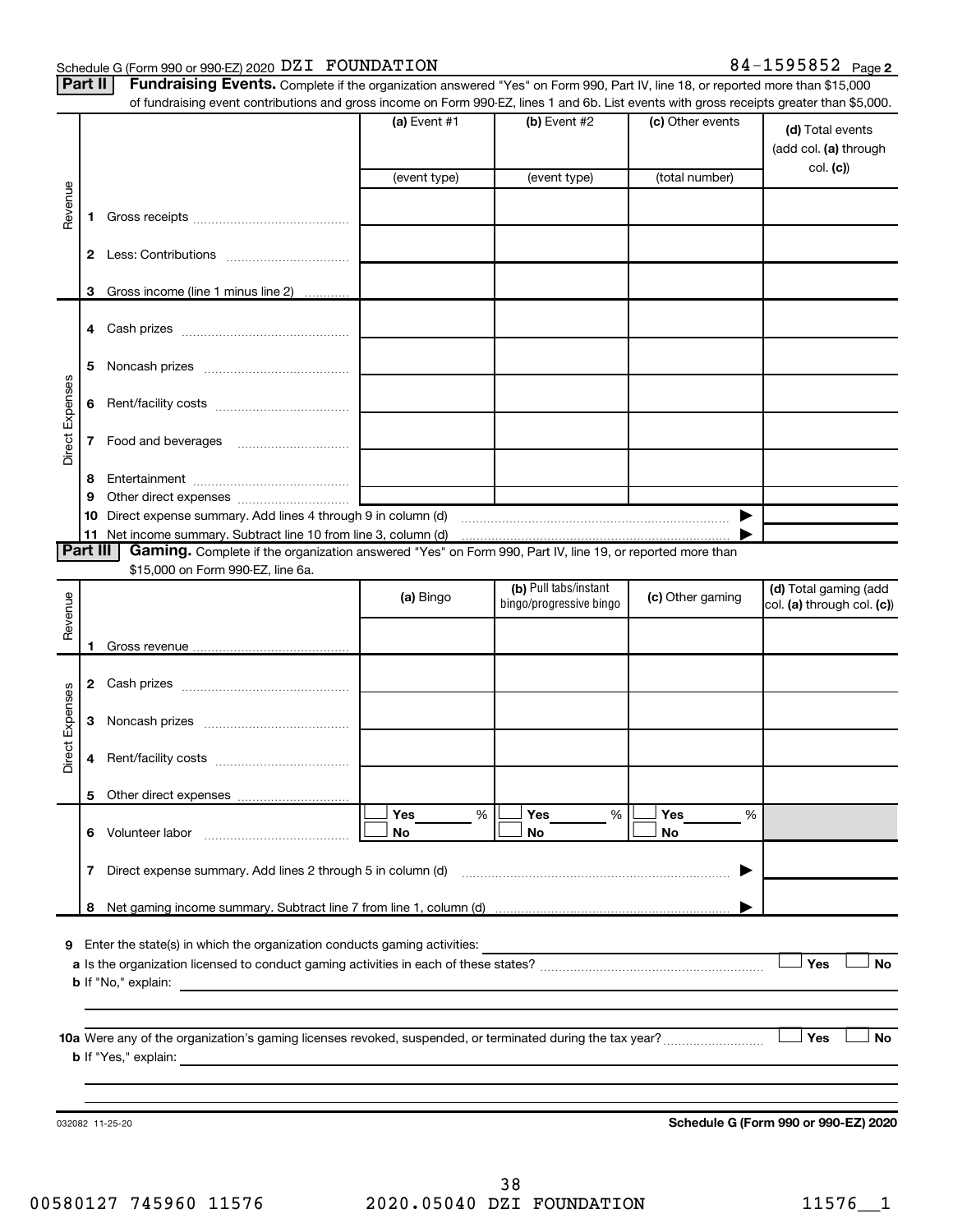|       | Schedule G (Form 990 or 990-EZ) 2020 DZI FOUNDATION                                                                                                                                                                                  |       |       | 84-1595852 Page 3 |
|-------|--------------------------------------------------------------------------------------------------------------------------------------------------------------------------------------------------------------------------------------|-------|-------|-------------------|
|       |                                                                                                                                                                                                                                      |       | Yes   | No                |
|       | 12 Is the organization a grantor, beneficiary or trustee of a trust, or a member of a partnership or other entity formed                                                                                                             |       |       |                   |
|       |                                                                                                                                                                                                                                      |       | Yes   | No                |
|       | <b>13</b> Indicate the percentage of gaming activity conducted in:                                                                                                                                                                   |       |       |                   |
|       |                                                                                                                                                                                                                                      | 1За   |       | %                 |
|       | <b>b</b> An outside facility with an account of the control of the control of the control of the control of the control of the control of the control of the control of the control of the control of the control of the control of  | 13b   |       | %                 |
|       | 14 Enter the name and address of the person who prepares the organization's gaming/special events books and records:                                                                                                                 |       |       |                   |
|       | Name <b>Decision of the Community of the Community of the Community of the Community of the Community of the Community of the Community of the Community of the Community of the Community of the Community of the Community of </b> |       |       |                   |
|       |                                                                                                                                                                                                                                      |       |       |                   |
|       | 15a Does the organization have a contract with a third party from whom the organization receives gaming revenue?                                                                                                                     |       | Yes   | <b>No</b>         |
|       |                                                                                                                                                                                                                                      |       |       |                   |
|       | of gaming revenue retained by the third party $\triangleright$ \$                                                                                                                                                                    |       |       |                   |
|       | c If "Yes," enter name and address of the third party:                                                                                                                                                                               |       |       |                   |
|       |                                                                                                                                                                                                                                      |       |       |                   |
|       |                                                                                                                                                                                                                                      |       |       |                   |
|       | Address >                                                                                                                                                                                                                            |       |       |                   |
| 16.   | Gaming manager information:                                                                                                                                                                                                          |       |       |                   |
|       | Name $\blacktriangleright$<br><u> 1980 - Jan Samuel Barbara, martin di shekara 1980 - André Samuel Barbara, mashrida a shekara 1980 - André Sa</u>                                                                                   |       |       |                   |
|       |                                                                                                                                                                                                                                      |       |       |                   |
|       | Gaming manager compensation > \$                                                                                                                                                                                                     |       |       |                   |
|       | Description of services provided > example and the contract of the contract of the contract of the contract of                                                                                                                       |       |       |                   |
|       |                                                                                                                                                                                                                                      |       |       |                   |
|       |                                                                                                                                                                                                                                      |       |       |                   |
|       | Director/officer<br>Employee<br>Independent contractor                                                                                                                                                                               |       |       |                   |
|       |                                                                                                                                                                                                                                      |       |       |                   |
|       | 17 Mandatory distributions:                                                                                                                                                                                                          |       |       |                   |
|       | <b>a</b> Is the organization required under state law to make charitable distributions from the gaming proceeds to                                                                                                                   |       |       |                   |
|       | retain the state gaming license? $\Box$ No                                                                                                                                                                                           |       |       |                   |
|       | <b>b</b> Enter the amount of distributions required under state law to be distributed to other exempt organizations or spent in the                                                                                                  |       |       |                   |
|       | organization's own exempt activities during the tax year $\triangleright$ \$<br>Supplemental Information. Provide the explanations required by Part I, line 2b, columns (iii) and (v); and Part III, lines 9, 9b, 10b,<br> Part IV   |       |       |                   |
|       | 15b, 15c, 16, and 17b, as applicable. Also provide any additional information. See instructions.                                                                                                                                     |       |       |                   |
|       | SCHEDULE G, PART I, LINE 2B, LIST OF TEN HIGHEST PAID FUNDRAISERS:                                                                                                                                                                   |       |       |                   |
|       |                                                                                                                                                                                                                                      |       |       |                   |
| ( I ) | NAME OF FUNDRAISER: HIGHER VISION ASSOCIATES                                                                                                                                                                                         |       |       |                   |
|       |                                                                                                                                                                                                                                      |       |       |                   |
| ( I ) | ADDRESS OF FUNDRAISER: 1020 CHARLES STREET, RIDGWAY, CO                                                                                                                                                                              | 81432 |       |                   |
|       |                                                                                                                                                                                                                                      |       |       |                   |
| ( I ) | NAME OF FUNDRAISER: THE SUDDES GROUP                                                                                                                                                                                                 |       |       |                   |
|       |                                                                                                                                                                                                                                      |       |       |                   |
| ( I ) | ADDRESS OF FUNDRAISER: 6665 EAGLE CREEK LANE, OSTRANDER, OH                                                                                                                                                                          |       | 43061 |                   |
|       |                                                                                                                                                                                                                                      |       |       |                   |
|       |                                                                                                                                                                                                                                      |       |       |                   |

032083 11-25-20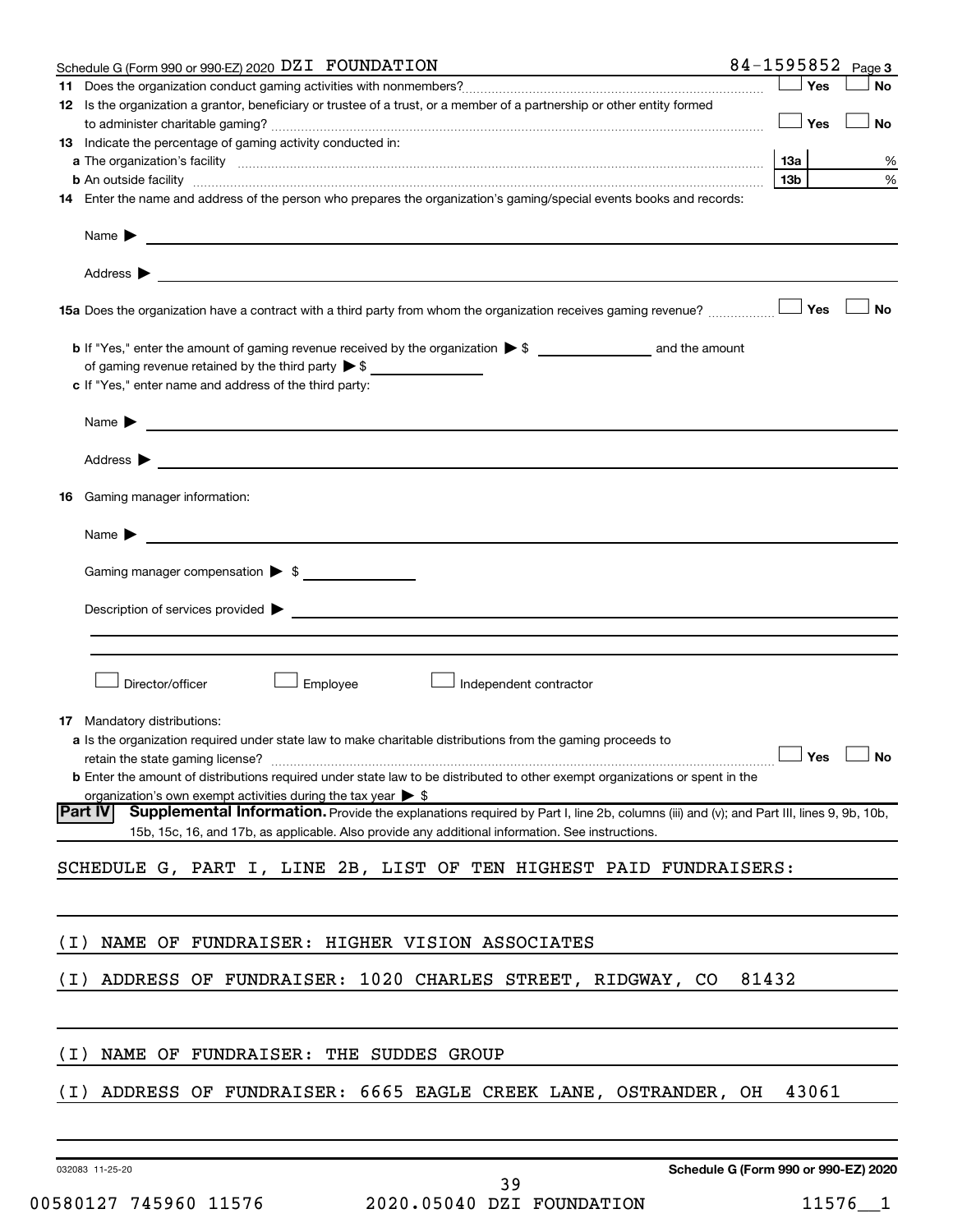| Schedule G (Form 990 or 990-EZ) |
|---------------------------------|

032084 04-01-20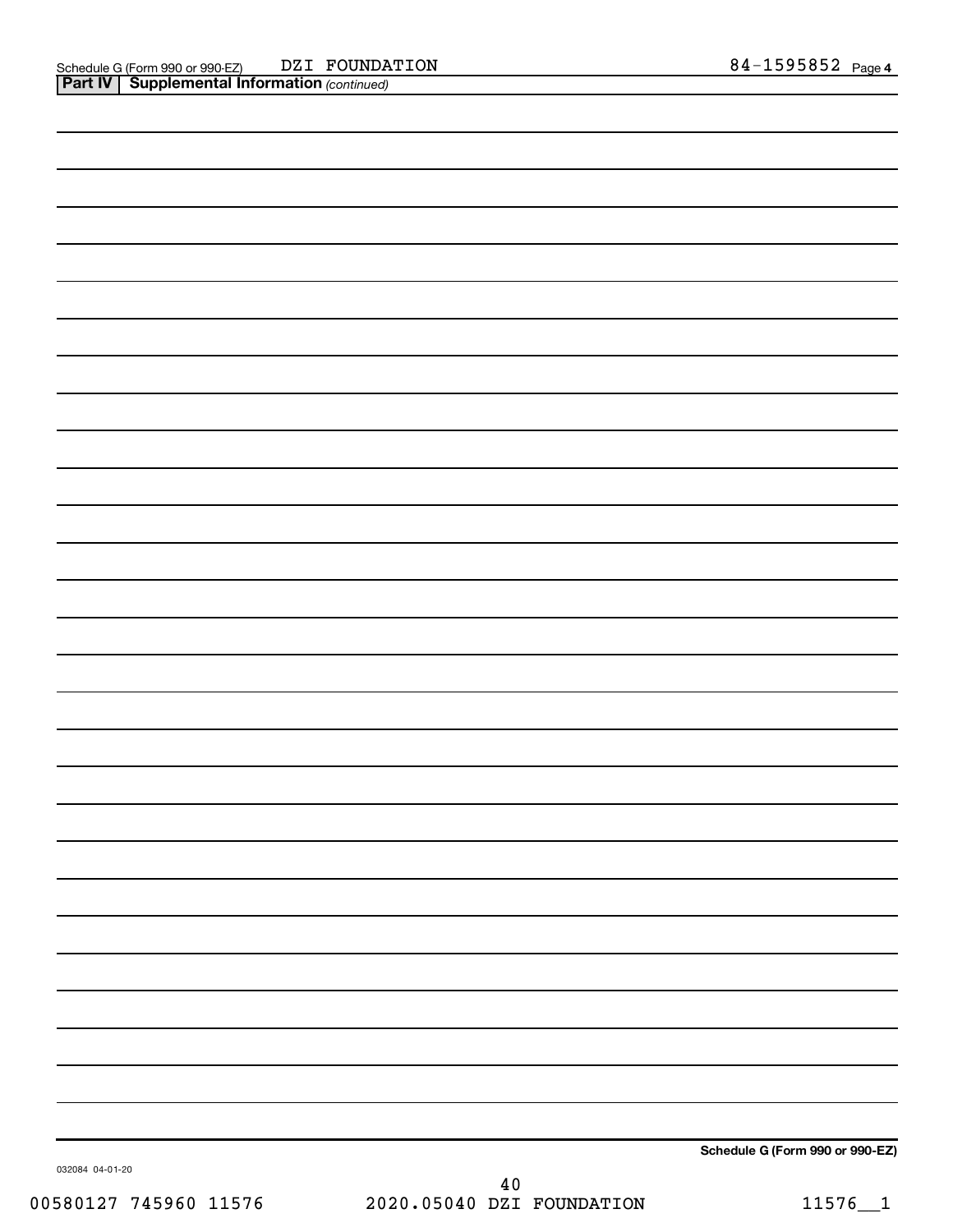#### **SCHEDULE M (Form 990)**

# **Noncash Contributions**

OMB No. 1545-0047

Department of the Treasury Internal Revenue Service

◆ Complete if the organizations answered "Yes" on Form 990, Part IV, lines 29 or 30.<br>● Complete if the organizations answered "Yes" on Form 990, Part IV, lines 29 or 30. **Attach to Form 990.**  $\blacktriangleright$ 

**Open to Public Inspection**

 **Go to www.irs.gov/Form990 for instructions and the latest information.**  $\blacktriangleright$ 

**Employer identification number**

| FOUNDATION | <b>EQEOE?</b> |
|------------|---------------|
| DZI        | 2034          |
|            |               |

| Part | <b>Types of Property</b>                                                                                                       |                         |                               |                                                 |                              |            |     |     |
|------|--------------------------------------------------------------------------------------------------------------------------------|-------------------------|-------------------------------|-------------------------------------------------|------------------------------|------------|-----|-----|
|      |                                                                                                                                | (a)                     | (b)                           | (c)                                             | (d)                          |            |     |     |
|      |                                                                                                                                | Check if                | Number of<br>contributions or | Noncash contribution<br>amounts reported on     | Method of determining        |            |     |     |
|      |                                                                                                                                | applicable              |                               | litems contributed Form 990, Part VIII, line 1g | noncash contribution amounts |            |     |     |
| 1    |                                                                                                                                |                         |                               |                                                 |                              |            |     |     |
| 2    |                                                                                                                                |                         |                               |                                                 |                              |            |     |     |
| З    | Art - Fractional interests                                                                                                     |                         |                               |                                                 |                              |            |     |     |
| 4    | Books and publications                                                                                                         |                         |                               |                                                 |                              |            |     |     |
| 5    | Clothing and household goods                                                                                                   |                         |                               |                                                 |                              |            |     |     |
| 6    |                                                                                                                                |                         |                               |                                                 |                              |            |     |     |
| 7    |                                                                                                                                |                         |                               |                                                 |                              |            |     |     |
| 8    |                                                                                                                                |                         |                               |                                                 |                              |            |     |     |
| 9    | Securities - Publicly traded                                                                                                   | $\overline{\text{x}}$   | 31                            | 243,639.                                        |                              |            |     |     |
| 10   | Securities - Closely held stock                                                                                                |                         |                               |                                                 |                              |            |     |     |
| 11   | Securities - Partnership, LLC, or                                                                                              |                         |                               |                                                 |                              |            |     |     |
|      | trust interests                                                                                                                |                         |                               |                                                 |                              |            |     |     |
| 12   |                                                                                                                                |                         |                               |                                                 |                              |            |     |     |
| 13   | Qualified conservation contribution -                                                                                          |                         |                               |                                                 |                              |            |     |     |
|      |                                                                                                                                |                         |                               |                                                 |                              |            |     |     |
| 14   | Qualified conservation contribution - Other                                                                                    |                         |                               |                                                 |                              |            |     |     |
| 15   |                                                                                                                                |                         |                               |                                                 |                              |            |     |     |
| 16   | Real estate - Commercial                                                                                                       |                         |                               |                                                 |                              |            |     |     |
| 17   |                                                                                                                                |                         |                               |                                                 |                              |            |     |     |
| 18   |                                                                                                                                |                         |                               |                                                 |                              |            |     |     |
| 19   |                                                                                                                                |                         |                               |                                                 |                              |            |     |     |
| 20   | Drugs and medical supplies                                                                                                     |                         |                               |                                                 |                              |            |     |     |
| 21   |                                                                                                                                |                         |                               |                                                 |                              |            |     |     |
| 22   | Historical artifacts                                                                                                           |                         |                               |                                                 |                              |            |     |     |
| 23   |                                                                                                                                |                         |                               |                                                 |                              |            |     |     |
| 24   |                                                                                                                                |                         |                               |                                                 |                              |            |     |     |
| 25   | (BLDG MATERIAL)<br>Other $\blacktriangleright$                                                                                 | $\overline{\textbf{x}}$ |                               | 247.                                            |                              |            |     |     |
| 26   | Other<br>▸                                                                                                                     |                         |                               |                                                 |                              |            |     |     |
| 27   | Other $\blacktriangleright$                                                                                                    |                         |                               |                                                 |                              |            |     |     |
| 28   | Other                                                                                                                          |                         |                               |                                                 |                              |            |     |     |
| 29   | Number of Forms 8283 received by the organization during the tax year for contributions                                        |                         |                               |                                                 |                              |            |     |     |
|      | for which the organization completed Form 8283, Part V, Donee Acknowledgement                                                  |                         |                               | 29                                              |                              |            |     |     |
|      |                                                                                                                                |                         |                               |                                                 |                              |            | Yes | No. |
|      | 30a During the year, did the organization receive by contribution any property reported in Part I, lines 1 through 28, that it |                         |                               |                                                 |                              |            |     |     |
|      | must hold for at least three years from the date of the initial contribution, and which isn't required to be used for          |                         |                               |                                                 |                              |            |     |     |
|      |                                                                                                                                |                         |                               |                                                 |                              | <b>30a</b> |     | x   |
|      | <b>b</b> If "Yes," describe the arrangement in Part II.                                                                        |                         |                               |                                                 |                              |            |     |     |
| 31   | Does the organization have a gift acceptance policy that requires the review of any nonstandard contributions?                 |                         |                               |                                                 |                              | 31         |     | x   |
|      | 32a Does the organization hire or use third parties or related organizations to solicit, process, or sell noncash              |                         |                               |                                                 |                              |            |     |     |
|      |                                                                                                                                |                         |                               |                                                 |                              | 32a        |     | x   |
|      | <b>b</b> If "Yes," describe in Part II.                                                                                        |                         |                               |                                                 |                              |            |     |     |
| 33   | If the organization didn't report an amount in column (c) for a type of property for which column (a) is checked,              |                         |                               |                                                 |                              |            |     |     |
|      | describe in Part II.                                                                                                           |                         |                               |                                                 |                              |            |     |     |

**For Paperwork Reduction Act Notice, see the Instructions for Form 990. Schedule M (Form 990) 2020** LHA

032141 11-23-20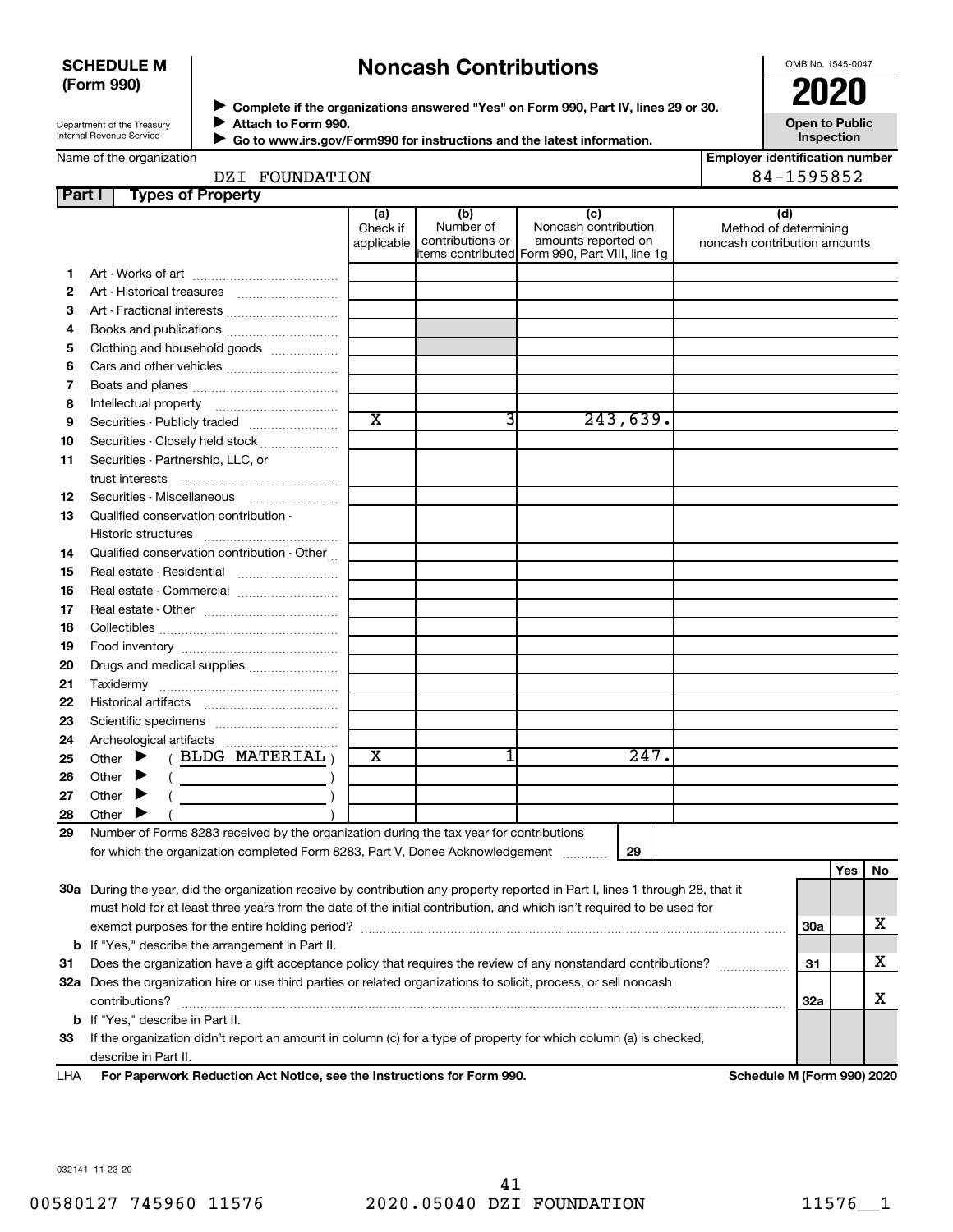#### DZI FOUNDATION

Schedule M (Form 990) 2020 DZI FOUNDATION<br>**Part II** Supplemental Information, Provide the information required by Part I. lines 30b, 32b, and 33, and whether the orga Part II | Supplemental Information. Provide the information required by Part I, lines 30b, 32b, and 33, and whether the organization is reporting in Part I, column (b), the number of contributions, the number of items received, or a combination of both. Also complete this part for any additional information.

SCHEDULE M, PART I, COLUMN (B):

#### THE NUMBER IN COLUMN B REFLECTS THE NUMBER OF CONTRIBUTIONS.

**Schedule M (Form 990) 2020**

032142 11-23-20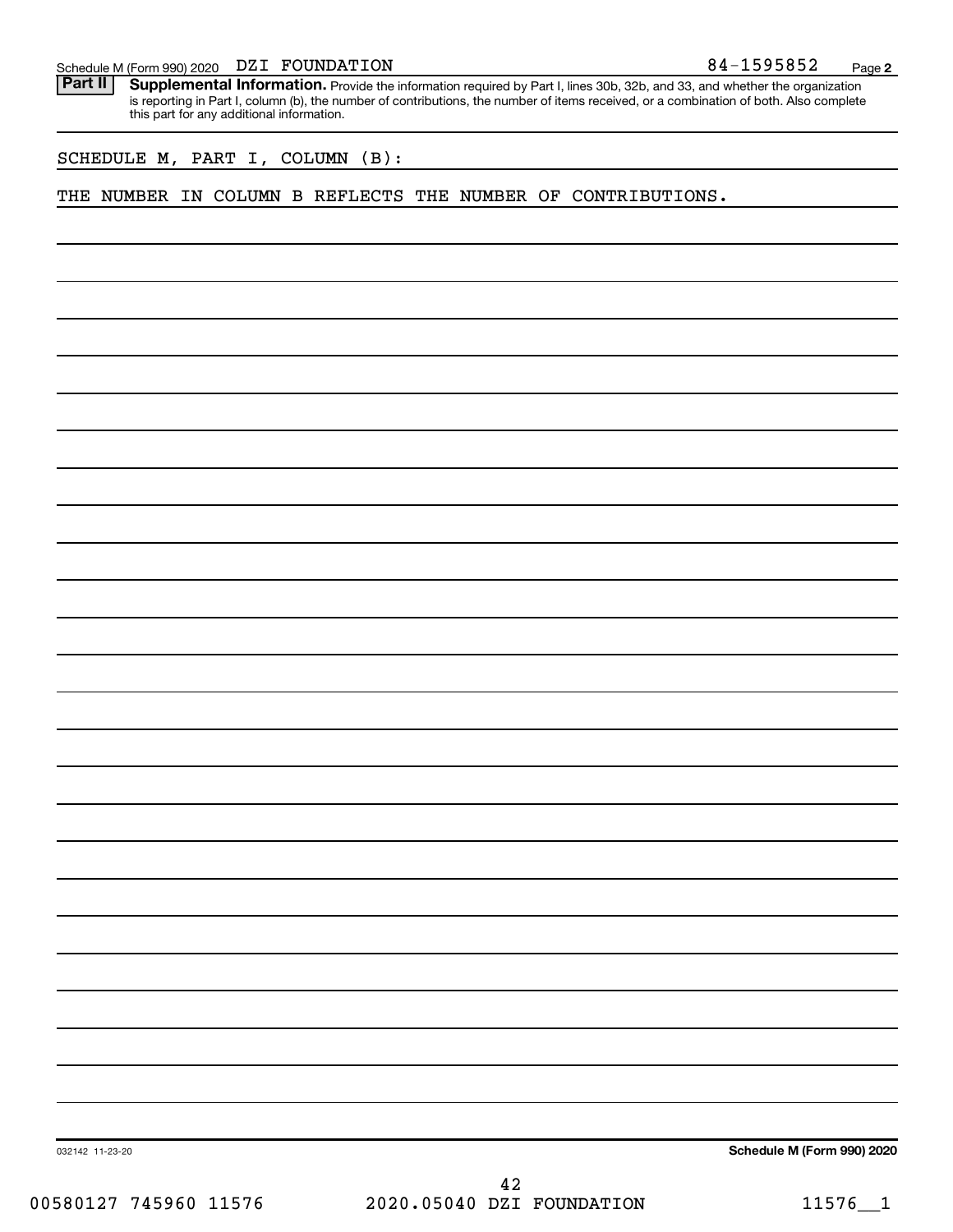Department of the Treasury **(Form 990 or 990-EZ)**

Name of the organization

Internal Revenue Service

**Complete to provide information for responses to specific questions on Form 990 or 990-EZ or to provide any additional information. | Attach to Form 990 or 990-EZ. | Go to www.irs.gov/Form990 for the latest information. SCHEDULE O Supplemental Information to Form 990 or 990-EZ 2020**<br>(Form 990 or 990-EZ) Complete to provide information for responses to specific questions on

OMB No. 1545-0047 **Open to Public Inspection**

DZI FOUNDATION 84-1595852

**Employer identification number**

FORM 990, PART III, LINE 4A, PROGRAM SERVICE ACCOMPLISHMENTS:

DZI IS CURRENTLY WORKING WITH 5 RURAL MUNICIPALITIES IN EASTERN NEPAL:

DHOBANE, KEPILASGADHI, ASIELUKHARKA, MAHAKULUNG, AND SOTANG.

THERE ARE THREE KEY STEPS TO THE DD PROCESS: TEACH, BUILD, AND GROW.

TEACH: THE FIRST STEP OF OUR DD PROCESS IS TO BUILD UP VARIOUS

TECHNICAL AND LEADERSHIP SKILLS OF COMMUNITY MEMBERS, AND HELP THEM

FORM NON-PROFIT ORGANIZATIONS TO SUPPORT THE COMMUNITY AFTER WE LEAVE.

WE MENTOR COMMUNITY MEMBERS AS THEY START WITH SMALL INFRASTRUCTURE PROJECTS AND WORK THEIR WAY INTO ADDRESSING MORE COMPLICATED, LONG-TERM NEEDS. WE ALSO PROVIDE THE TRAINING REQUIRED TO MANAGE DONOR AND COMMUNITY NEEDS SUCH AS ACCOUNTING, REPORT WRITING, PROJECT DEVELOPMENT AND EVALUATION.

BUILD: THE BASIC INFRASTRUCTURE IN THESE REMOTE VILLAGES IS IN SHAMBLES OR NON-EXISTENT. PROVIDING SAFE SCHOOLS, CLEAN DRINKING WATER, SANITARY TOILETS, AND SAFE BRIDGES IS ALWAYS THE FIRST PRIORITY FOR COMMUNITY MEMBERS. WE ENCOURAGE VILLAGE RESIDENTS TO BUILD OWNERSHIP IN THE PROJECTS THROUGH CONTRIBUTING LOCALLY AVAILABLE MATERIALS AND VOLUNTEER LABOR - THIS AMOUNT IS OFTEN EQUAL TO OVER 60% OF THE TOTAL BUDGET.

032211 11-20-20 **For Paperwork Reduction Act Notice, see the Instructions for Form 990 or 990-EZ. Schedule O (Form 990 or 990-EZ) 2020** LHA GROW: THE FINAL STEP IS PROVIDING A SUSTAINABLE METHOD OF GENERATING INCOME, DIRECTLY ADDRESSING THE ROOT CAUSE OF POVERTY IN THE REGION. 00580127 745960 11576 2020.05040 DZI FOUNDATION 11576\_\_1 43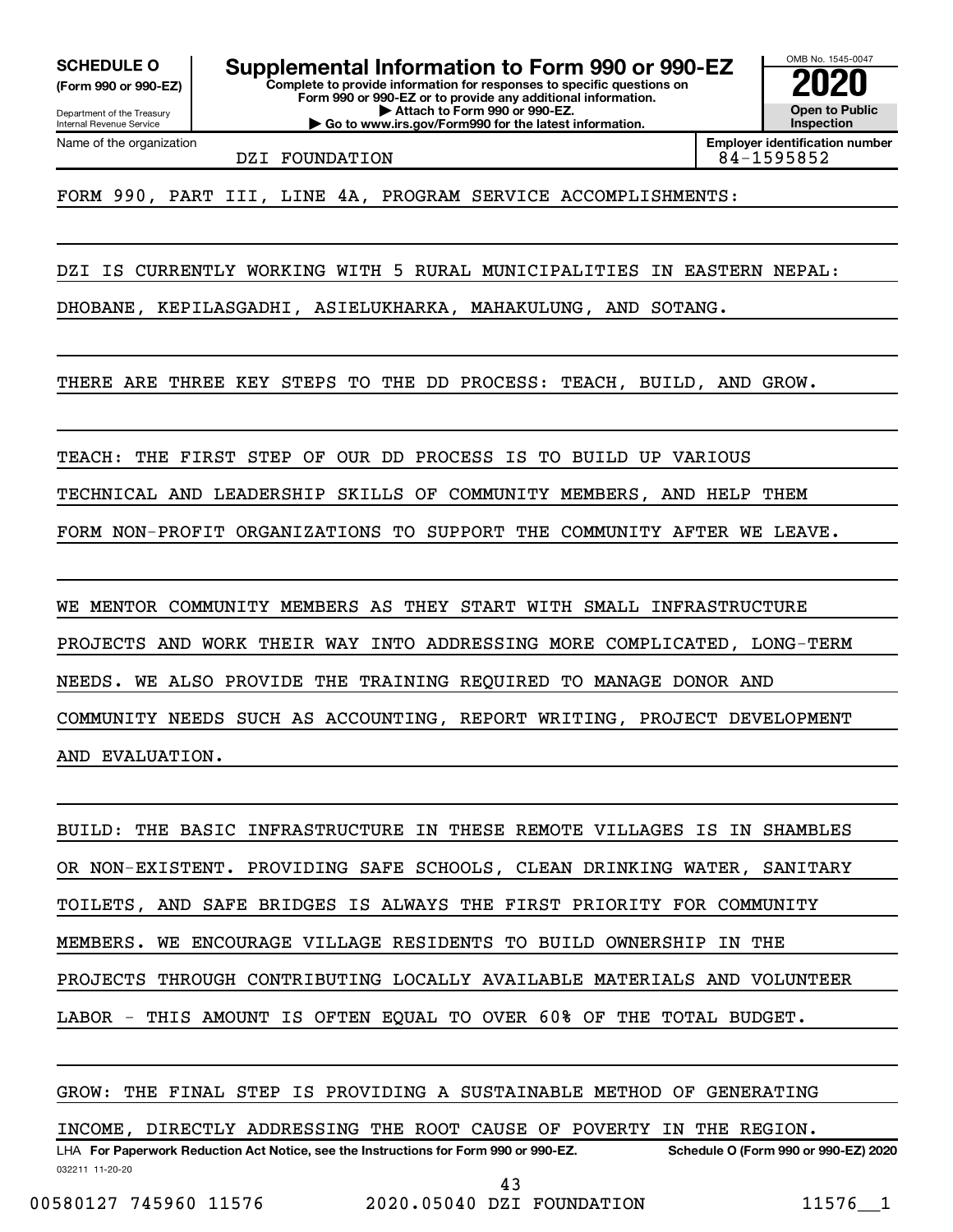| Schedule O (Form 990 or 990-EZ) 2020                                         | Page 2                                              |
|------------------------------------------------------------------------------|-----------------------------------------------------|
| Name of the organization<br>DZI FOUNDATION                                   | <b>Employer identification number</b><br>84-1595852 |
| LIVELIHOODS ARE DEPENDENT<br>OUR<br>COMMUNITIES'<br>OF<br>UPON .<br>ALL      | <b>SUBSISTENCE</b>                                  |
| FARMING. THERE REMAIN FEW OPTIONS<br>TO<br>EARN MONEY,                       | WHILE POPULATIONS                                   |
| GROW RAPIDLY. THIS CAN LEAD<br>CONTINUE<br>TO.<br>FOOD<br>TO.<br>SHORTAGES,  | FORCED                                              |
| MIGRATION, AND CHILD LABOR. WE SUPPORT LOCAL FARMERS AS THEY TRANSITION      |                                                     |
| CASH CROPS AND<br>HELP<br>THEM FORM COOPERATIVE<br>CULTIVATING<br>NEW<br>TO. | GROUPS TO                                           |
| DEVELOP NEW PRODUCTS/MARKETS FOR THE<br>ENSURE FAIR PRICING AND TO           | FUTURE.                                             |
|                                                                              |                                                     |

DD RELIES HEAVILY ON FIELD STAFF THAT LIVE AND WORK DIRECTLY IN OUR TARGET AREAS.

FORM 990, PART VI, SECTION A, LINE 8B:

THE SUBCOMMITTEES OF THE BOARD DO NOT HAVE THE AUTHORITY TO ACT ON BEHALF OF THE BOARD. ALL DECISIONS OF THE BOARD ARE RECORDED IN THE MINUTES OF THE BOARD MEETINGS.

FORM 990, PART VI, SECTION B, LINE 11B:

THE FORM 990 WAS PREPARED BY THE OUTSIDE ACCOUNTANTS AND REVIEWED BY THE EXECUTIVE DIRECTOR. A COPY OF THE FINAL FORM 990 WAS PROVIDED TO THE FULL BOARD OF DIRECTORS PRIOR TO FILING WITH THE IRS.

FORM 990, PART VI, SECTION B, LINE 12C:

032212 11-20-20 **Schedule O (Form 990 or 990-EZ) 2020** EACH BOARD MEMBER, OFFICER, STAFF MEMBER, AND VOLUNTEER SIGNS A CONFLICT OF INTEREST POLICY STATEMENT AT THE BEGINNING OF HIS/HER TERM OF SERVICE OR EMPLOYMENT AND EACH YEAR THEREAFTER. FOLLOWING FULL DISCLOSURE OF A POSSIBLE CONFLICT OF INTEREST, THE BOARD OF DIRECTORS DETERMINES WHETHER A CONFLICT OF INTEREST EXISTS AND, IF SO, THE BOARD VOTES TO AUTHORIZE OR REJECT THE TRANSACTION OR TAKE ANY OTHER ACTION DEEMED NECESSARY TO ADDRESS THE CONFLICT AND PROTECT THE DZI FOUNDATION'S BEST INTERESTS. BOTH VOTES 44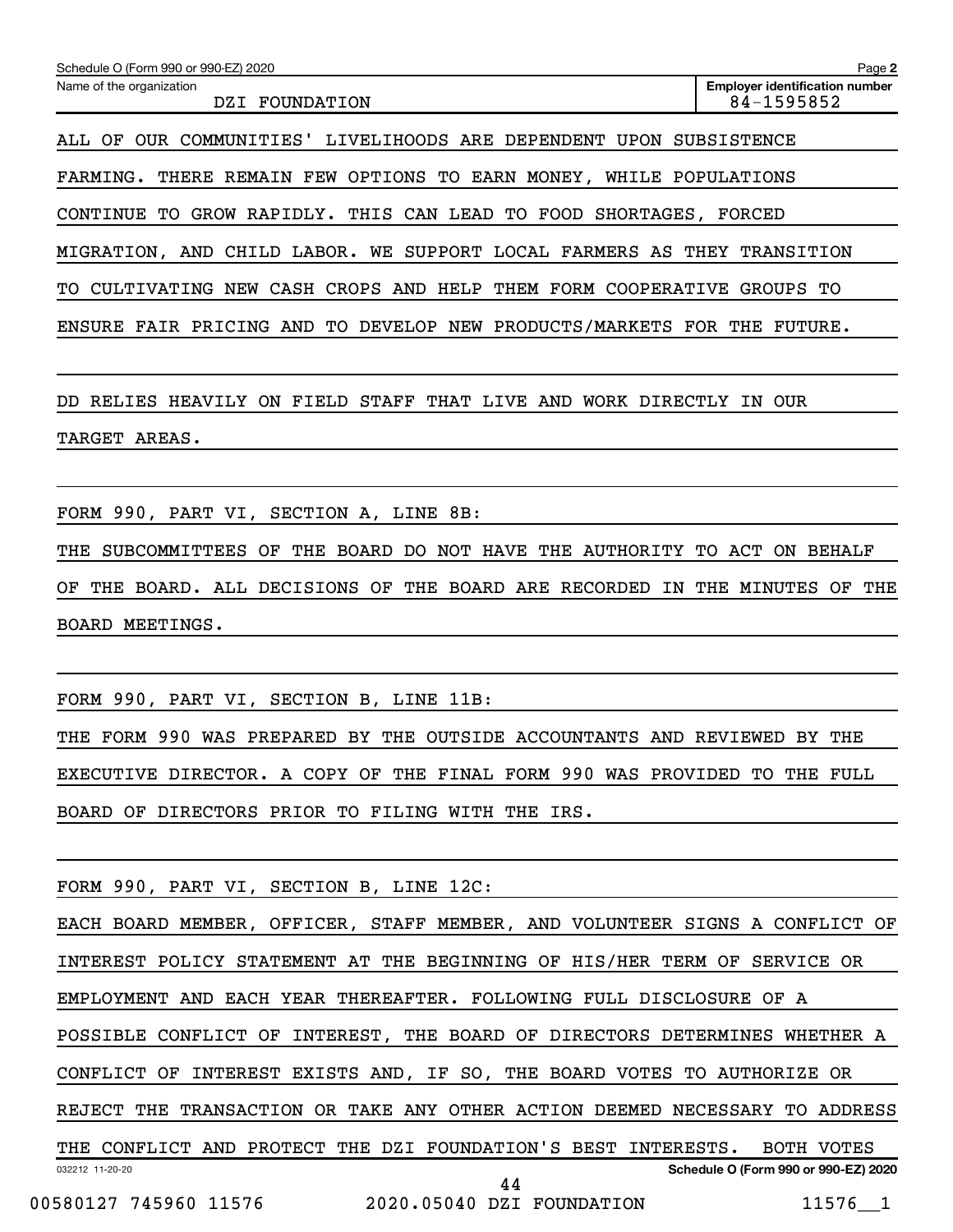| Schedule O (Form 990 or 990-EZ) 2020                                          | Page 2                                              |
|-------------------------------------------------------------------------------|-----------------------------------------------------|
| Name of the organization<br>DZI FOUNDATION                                    | <b>Employer identification number</b><br>84-1595852 |
| ARE BY A MAJORITY VOTE WITHOUT COUNTING THE VOTE OF<br>ANY                    | INTERESTED                                          |
| DIRECTOR, EVEN IF THE DISINTERESTED DIRECTORS ARE LESS THAN A QUORUM,         |                                                     |
| PROVIDED THAT AT LEAST ONE CONSENTING DIRECTOR IS DISINTERESTED. AN           |                                                     |
| INTERESTED BOARD MEMBER, OFFICER, OR STAFF MEMBER MAY NOT PARTICIPATE IN      |                                                     |
| ANY DISCUSSION OR DEBATE OF THE BOARD OF DIRECTORS, OR OF ANY COMMITTEE OR    |                                                     |
| SUBCOMMITTEE THEREOF, IN WHICH THE SUBJECT OF DISCUSSION IS A CONTRACT,       |                                                     |
| TRANSACTION, OR SITUATION IN WHICH THERE MAY BE A PERCEIVED OR ACTUAL         |                                                     |
| INTEREST. HOWEVER, HE/SHE MAY BE PRESENT TO PROVIDE CLARIFYING<br>CONFLICT OF |                                                     |
| SUCH A DISCUSSION OR DEBATE<br>UNLESS OBJECTED TO<br>INFORMATION IN           | BY A BOARD                                          |
| MEMBER.                                                                       |                                                     |

FORM 990, PART VI, SECTION B, LINE 15:

THE EXECUTIVE DIRECTOR'S AND ALL EMPLOYEES' COMPENSATION IS DETERMINED BY THE BOARD. THE BOARD USES COMPARABLE INFORMATION FOR SALARIES IN THE ORGANIZATION'S REGION IN COLORADO. NOTES OF THE DELIBERATION ARE TAKEN BY BOARD MEMBERS. THIS PROCESS WAS LAST COMPLETED IN DECEMBER 2020.

FORM 990, PART VI, SECTION C, LINE 19:

THE ORGANIZATION MAKES ITS GOVERNING DOCUMENTS, CONFLICT OF INTEREST POLICY AND FINANCIAL STATEMENTS AVAILABLE TO THE PUBLIC UPON REQUEST.

032212 11-20-20 **Schedule O (Form 990 or 990-EZ) 2020** PART X, LINE 24, UNSECURED LOANS ON JANUARY 28, 2021, DZI RECEIVED LOAN PROCEEDS IN THE AMOUNT OF \$64,113 UNDER THE PAYCHECK PROTECTION PROGRAM (PPP). THE PROMISSORY NOTE REQUIRED MONTHLY PRINCIPAL AND INTEREST PAYMENTS AMORTIZED OVER THE 5-YEAR TERM OF THE PROMISSORY NOTE, WITH A DEFERRAL OF PAYMENTS FOR THE FIRST YEAR. UNDER THE CORONAVIRUS AID, RELIEF, AND ECONOMIC SECURITY ACT (CARES ACT), THE PROMISSORY NOTE MAY BE FORGIVEN BY THE

45